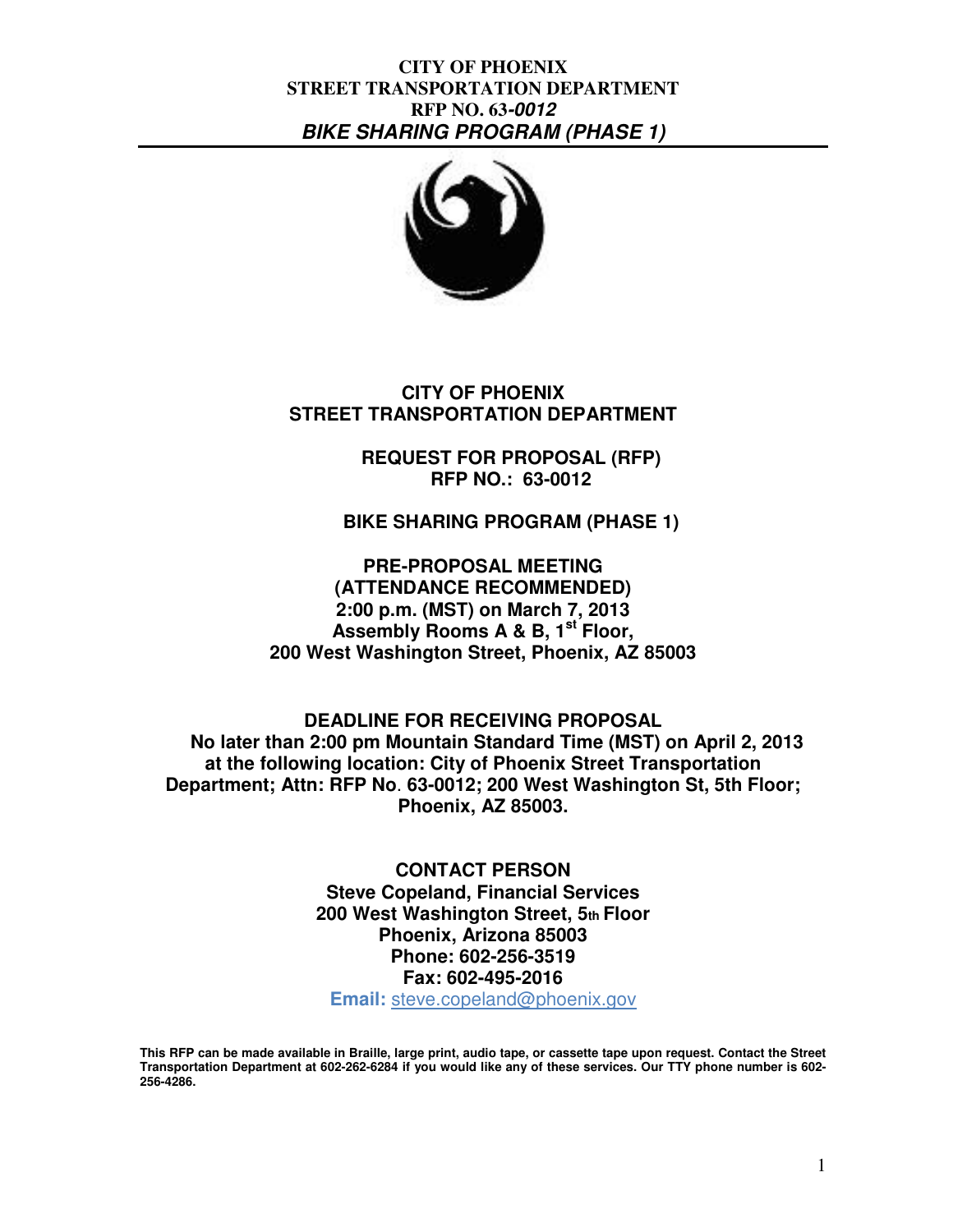#### **TABLE OF CONTENTS SECTION PAGE**

| 4.<br>5. | <b>INTRODUCTION</b>             |                                                                                                                                      |
|----------|---------------------------------|--------------------------------------------------------------------------------------------------------------------------------------|
|          |                                 |                                                                                                                                      |
| 4.       | <b>RFP RESPONSE INFORMATION</b> |                                                                                                                                      |
|          |                                 |                                                                                                                                      |
| 8.       |                                 |                                                                                                                                      |
|          | III.<br>IV.                     | <b>SCOPE OF WORK</b><br><b>V. SOLICITATION PROCESS AND PROCEDURES</b><br>13. Responsibility for Compliance with Legal Requirements27 |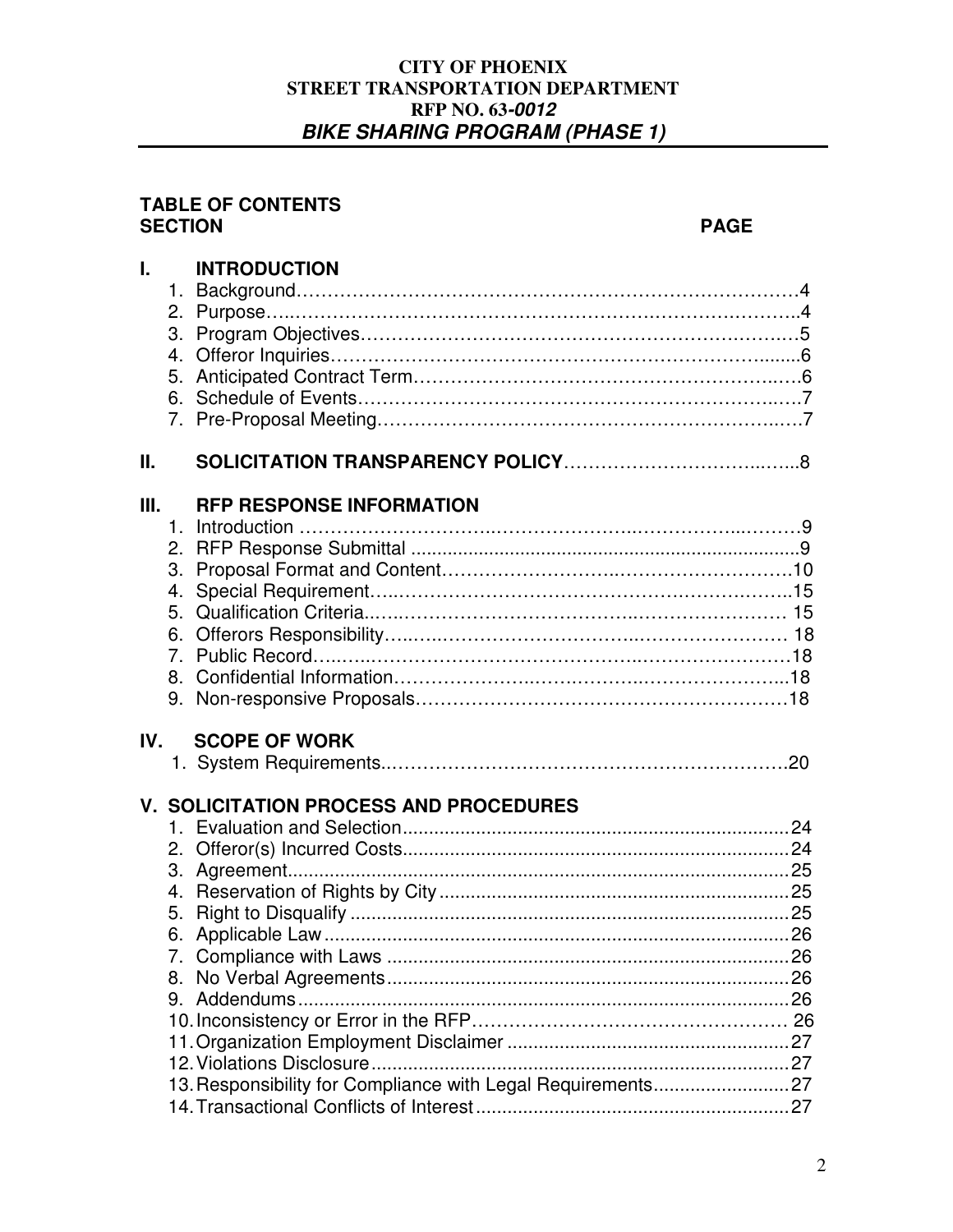| <b>VII. ADDITIONAL TERMS AND CONDITIONS</b>                               |
|---------------------------------------------------------------------------|
|                                                                           |
|                                                                           |
|                                                                           |
|                                                                           |
|                                                                           |
|                                                                           |
|                                                                           |
|                                                                           |
|                                                                           |
| 9. Contractor and Subcontractor Worker Background Screening39             |
| 10. Contractor Worker Access Controls, Badge, Key Access Requirements. 41 |
|                                                                           |
| <b>VIII. ATTACHMENTS AND EXHIBITS</b>                                     |
|                                                                           |

| 1. Attachment A – Insurance and Indemnification Requirements  44         |  |
|--------------------------------------------------------------------------|--|
|                                                                          |  |
|                                                                          |  |
| 4. Attachment D – Technical and Performance Metrics Proposal 53          |  |
|                                                                          |  |
|                                                                          |  |
| 7. Attachment G – Points of Interest Near Metro Light Rail Stations  104 |  |
| 8. Attachment H - Bike Share Location Suggestions from Public 106        |  |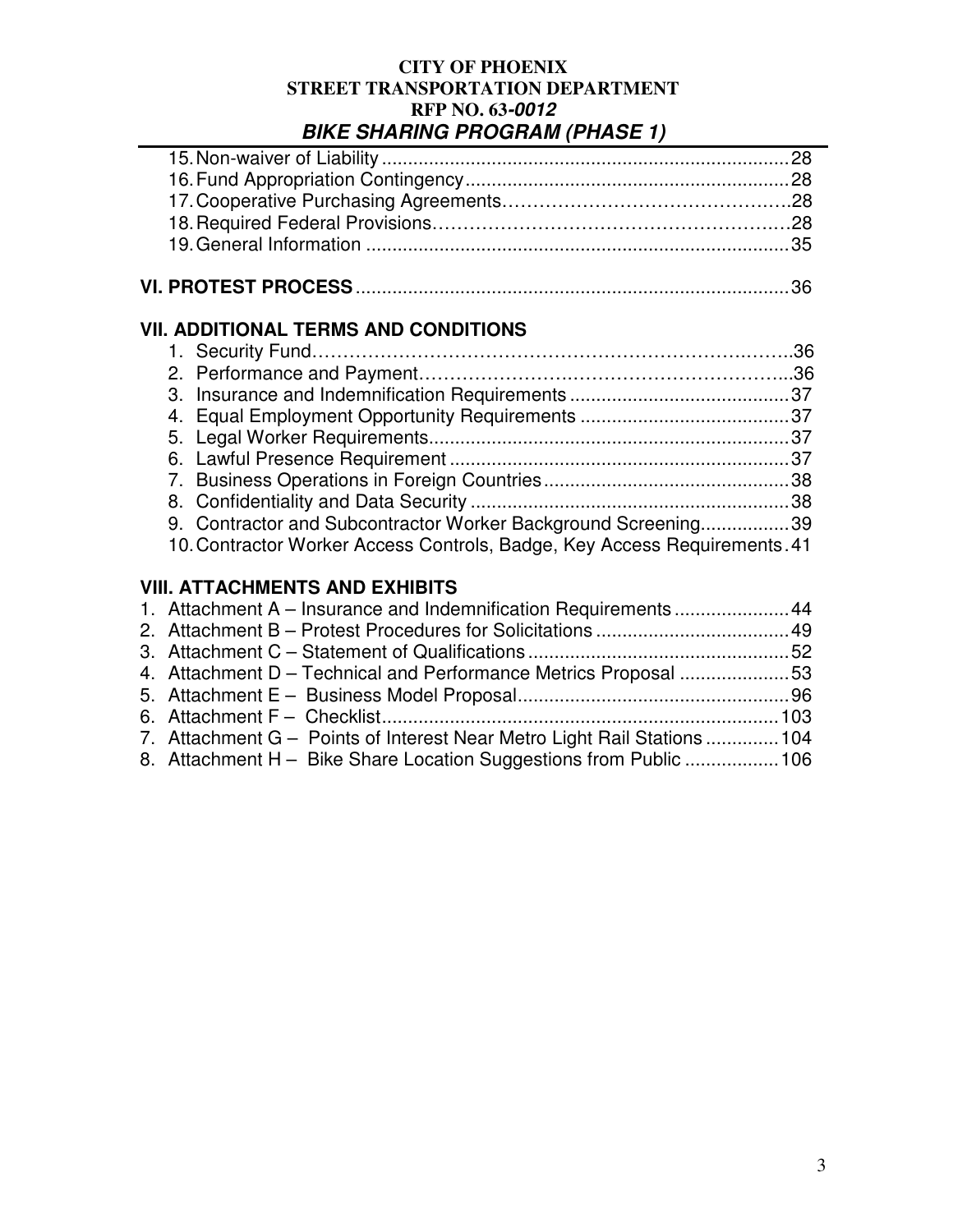# **SECTION I. INTRODUCTION**

# **1. BACKGROUND**

The City of Phoenix is soliciting Requests for Proposals from qualified contractors (Selected Offeror's) or organizations interested in providing services for a highly successful and financially self-sustaining automated ondemand bicycle sharing system. The ideal program would incorporate information technology to operate a fleet of shared bicycles that may be rented from one bike sharing station and returned to another in a network of stations, providing a transportation alternative to motor vehicle trips for Phoenix's residents, employees, and visitors. The program is intended to be launched on or before December 2013, with the potential for additional phases to enlarge and enhance the system in 2015 or later. An earlier launch date could be possible if supported by the successful offeror.

The City is a progressive bicycling community with one of the nation's finest bicycle networks consisting of over 640 miles of bicycle facilities including routes and trails. These include various on-street bike routes that connect the Phoenix Sonoran Bikeway from the Carefree Highway to the north to beautiful South Mountain Park to the south. Also, a few of the city's most popular bicycling routes parallel water canals, making them smooth and nearly trafficfree. The Arizona Canal path runs 38 miles all the way from Glendale to the west, straight through Phoenix, ending on Scottsdale's east side. The Grand Canal runs 21 miles. Phoenix cyclists can utilize the city's bike lanes, paths and trails 365 days a year, for exercise, transportation and recreation.

The City believes that the bike sharing program would be a complement to our existing bicycling network. Contributions by the City would include permitting bicycle sharing stations in the City right-of-way and potentially fund additional bike sharing facilities and bicycles through federal grants. The City's vision is to phase this program with a need for 250-500 bicycles during Phase I, 375 during Phase II and over 500 in Phase III. We are looking for input from firms to determine optimum quantities. Each firm's and organization's solicitation should provide an estimate of the size of deployment (measured in number of bikes and rental stations) for each phase of deployment.

## **2. PURPOSE**

The purpose of this solicitation is to select a professional team or organizer to be the contractor to implement, operate, maintain and publicize a large bicycle sharing systems and with the expertise in purchasing, installing and operating of a bicycle sharing system to serve the City of Phoenix by the middle to end of 2013. Professional Teams with demonstrated experience in this area and with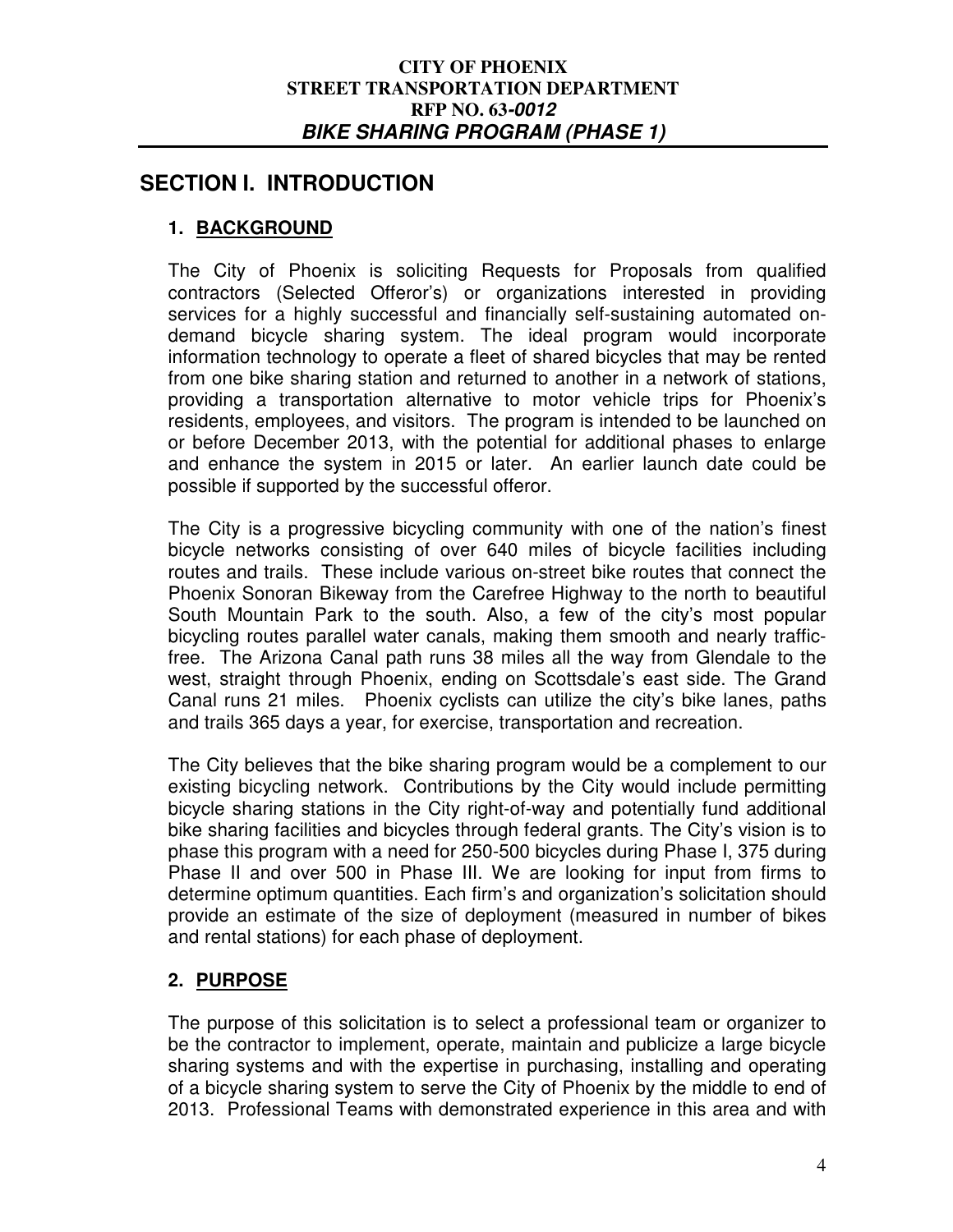an interest in making their services available to the City of Phoenix are invited to respond to this RFP. The City encourages offerors to form teams, if necessary, to adequately address the financial, programmatic, operational and promotional aspects of the System. The City reserves the right to accept or reject, in part or in whole, any and all proposals if it deems it to be in its best interest of the City.

As compensation for providing The City of Phoenix (the "City) with the services of the System, the Contractor will collect membership/user fees, advertising and sponsorship revenues and other revenue sources, as approved by the City. Additionally, the City anticipates that System revenues may, at a prescribed level, be shared with the City. All System Equipment will be provided and owned by, and all installation, operating and promotional responsibilities will be borne and insured by the Contractor. The Contractor must be financially solvent and each of its members if a joint venture, its employees, agents or subcontractors of any tier must be competent to perform the Services required under this RFP document.

The City believes that the bike sharing system would provide a transportation network that is accessible to Phoenix residents, commuters, visitors and tourists alike. It would encourage bicycle use as an environmentally-friendly and congestion-reducing transportation option. Participants would be able to use the network to bike between transit/light-rail facilities and their places of employment and residence, as well as between businesses, retail, and social destinations. It is anticipated that this program could grow regionally to include other nearby Valley cities in the future.

# **3. PROGRAM OBJECTIVES – BIKE SHARE PROGRAM**

The City's key factors for a successful bike share program include a selfsufficient, independently operated system requiring no City capital or operating expenses. It would also include a measurable successful performance and public response to the system, including ridership, projected motorist trip reductions, private buy-in to sponsorships, and engagement of significant future partners for widening the reach of the network. The other primary objectives of the Phoenix bike share program are to:

- Launch a successful bike sharing program on or before December 2013 that has the ability to expand in subsequent years, and is capable of meeting performance standards;
- Create an additional "green" mode of transportation that will enhance public transit and light rail mode;
- Create green jobs and promote businesses in Phoenix;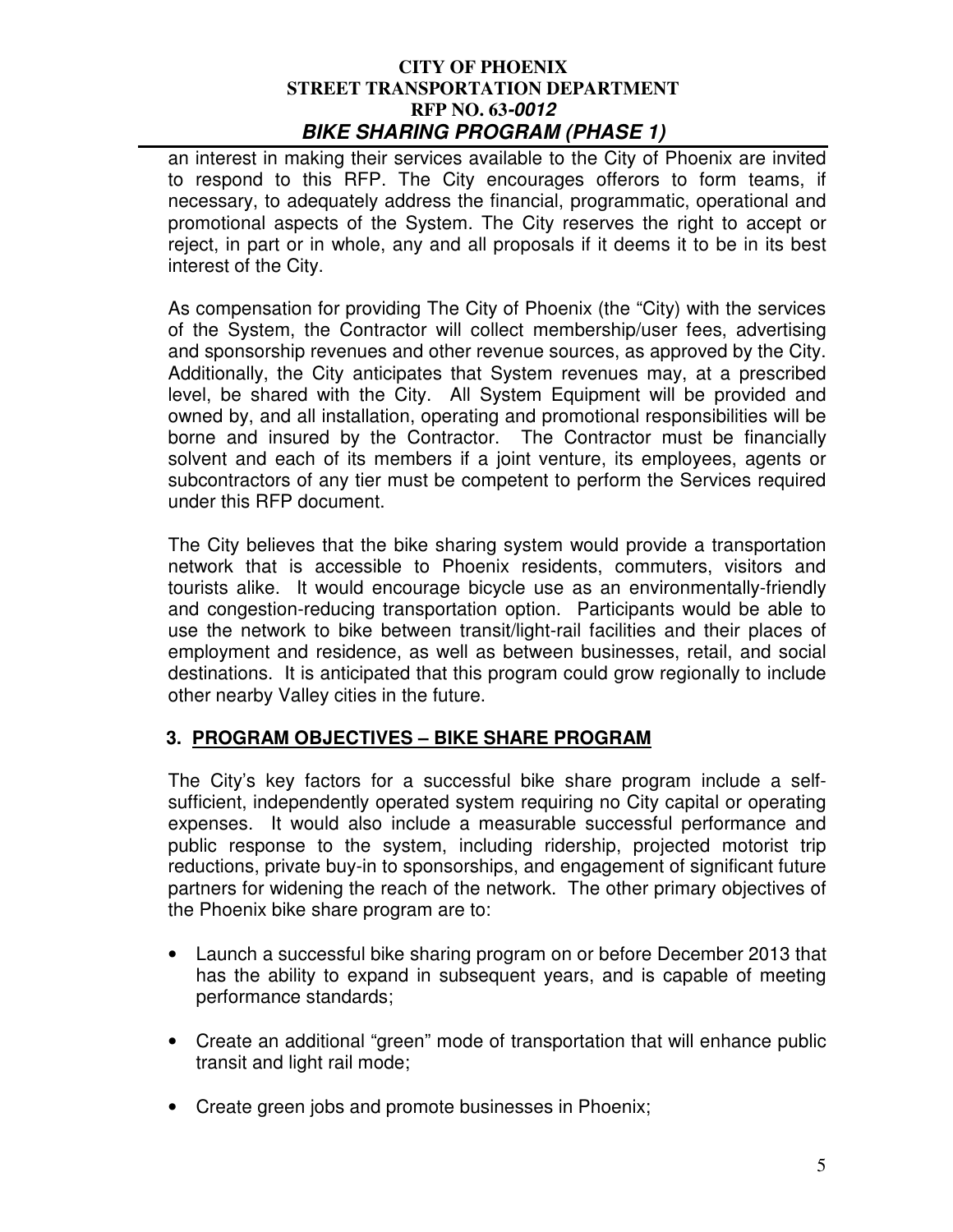- Increase the mode share of cycling in the City;
- Facilitate transit for commuters, tourists, and other visitors (supplement existing mass transit including light rail); and
- Provide a service resulting in high rates of membership satisfaction.

## **4. OFFEROR INQUIRIES**

All questions that arise relating to this RFP shall be directed in writing to the Department contract representative designated in this RFP: Steve Copeland, City of Phoenix Street Transportation Department; 200 West Washington Street, 5<sup>th</sup> Floor; Phoenix, Arizona 85003.

To be considered, written inquiries shall be received at the above address by the date indicated in the Schedule of Events below in Section I (pg. 7). Inquiries received will then be answered by an addendum and sent by email to the RFP recipients.

No informal contact initiated by Offerors on the requested service will be allowed per the Solicitation Transparency Policy provided below in Section II.

## **5. ANTICIPATED CONTRACT TERM**

The firm(s) selected for this implementation will be expected to offer adequate personnel and equipment needed to complete the terms in this RFP. All System Equipment will be provided and owned by, and all installation, operating and promotional responsibilities will be borne and insured by the Selected Contractor. The Contractor must be financially solvent and each of its members if a joint venture, and its employees, agents or subcontractors of any tier must be competent to perform the Services required under this RFP document. If for any reason either party to the agreement wishes to terminate the agreement early, the terminating party must give 30 calendar days' notice of termination in writing to the other party.

The initial contract term will be five (5) years from the date on which a contract is awarded by the City. In addition, the contract may provide that the City may elect to extend the contract up to one 5-year period to provide for ongoing Services. The City may revise its terms and conditions. Respondent must identify any objections that it has to this anticipated contract term in its response to this RFP**.** 

The agreement will be for Phase 1 implementation services, as defined by the City of Phoenix. Should additional funding become available in subsequent years, this contract could be extended to additional phases, at the City's option.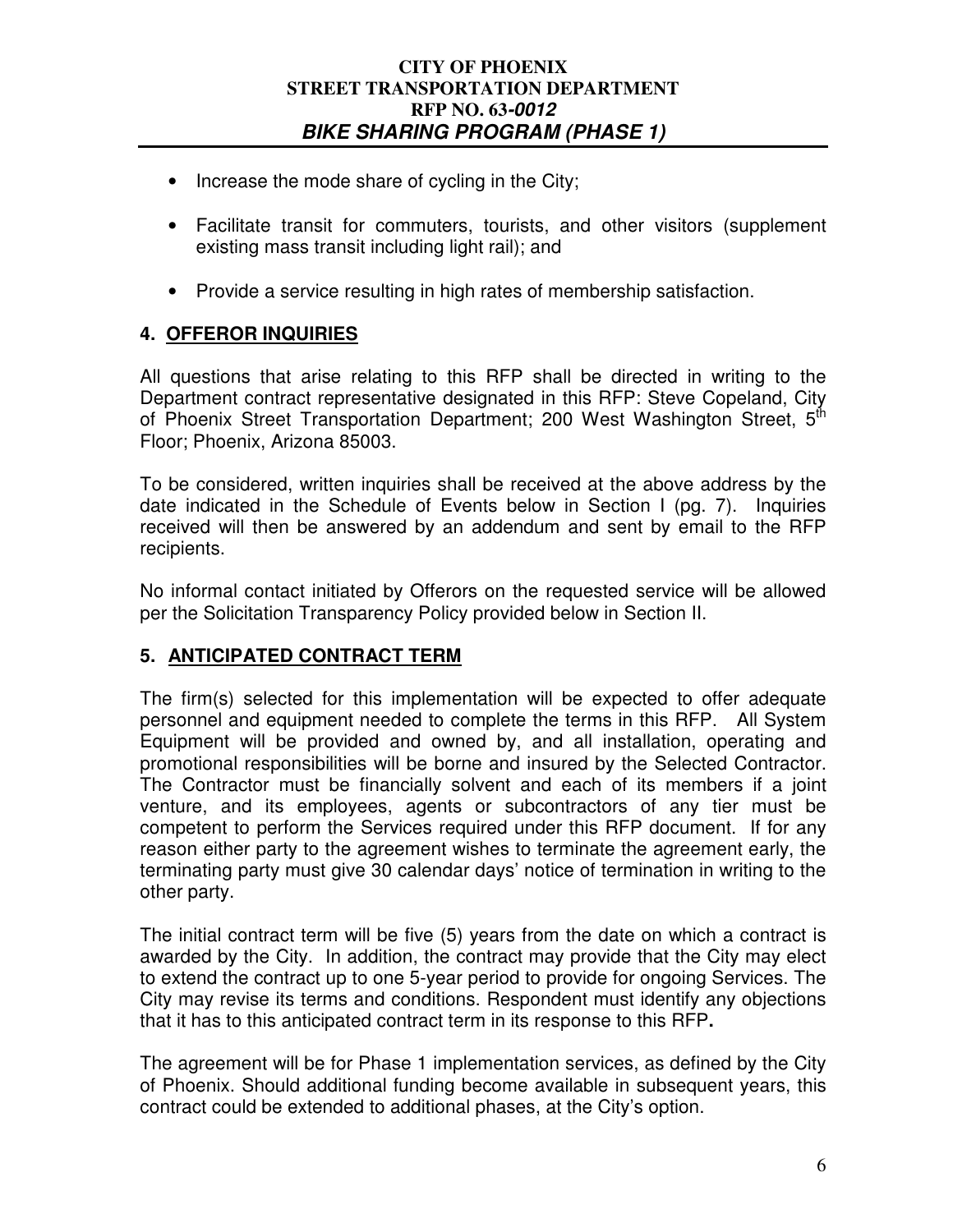## **6. PLANNED SCHEDULE OF EVENTS\***

| Request-for-Proposals Issue Date                    | February 19, 2013         |
|-----------------------------------------------------|---------------------------|
| <b>Pre-Proposal Meeting</b>                         | March 7, 2013             |
| Proposer's Written Inquiries Due                    | March 15, 2013            |
| <b>Proposal Due Date</b>                            | April 2, 2013; 2 pm (MST) |
| <b>Evaluation Panel Meets (Estimated)</b>           | April 12, 2013            |
| <b>Finalist Interviews</b>                          | April 23, 2013            |
| <b>Evaluation Panel Makes Selection (Estimated)</b> | April 25, 2013            |
| T&I Subcommittee Approval of Vendor (Estimated)     | May 14, 2013              |
| <b>City Council Contract Approval</b>               | May 29, 2013              |
| Notice-to-Proceed                                   | June 3, 2013              |
| <b>Anticipated Launch Date</b>                      | December 2013             |
| .                                                   |                           |

 **\* Dates subject to change** 

## **7. PRE-PROPOSAL MEETING**

A pre-proposal meeting has been scheduled for March 7, at 2:00 p.m. (MST) at Assembly Rooms A & B, 1<sup>st</sup> Floor, 200 West Washington Street, Phoenix. While this meeting is not mandatory, it is highly recommended that RFP recipients attend. Please provide any questions you might have by email to steve.copeland@phoenix.gov by March 15, 2013 to enable staff to prepare responses that will be provided at this meeting.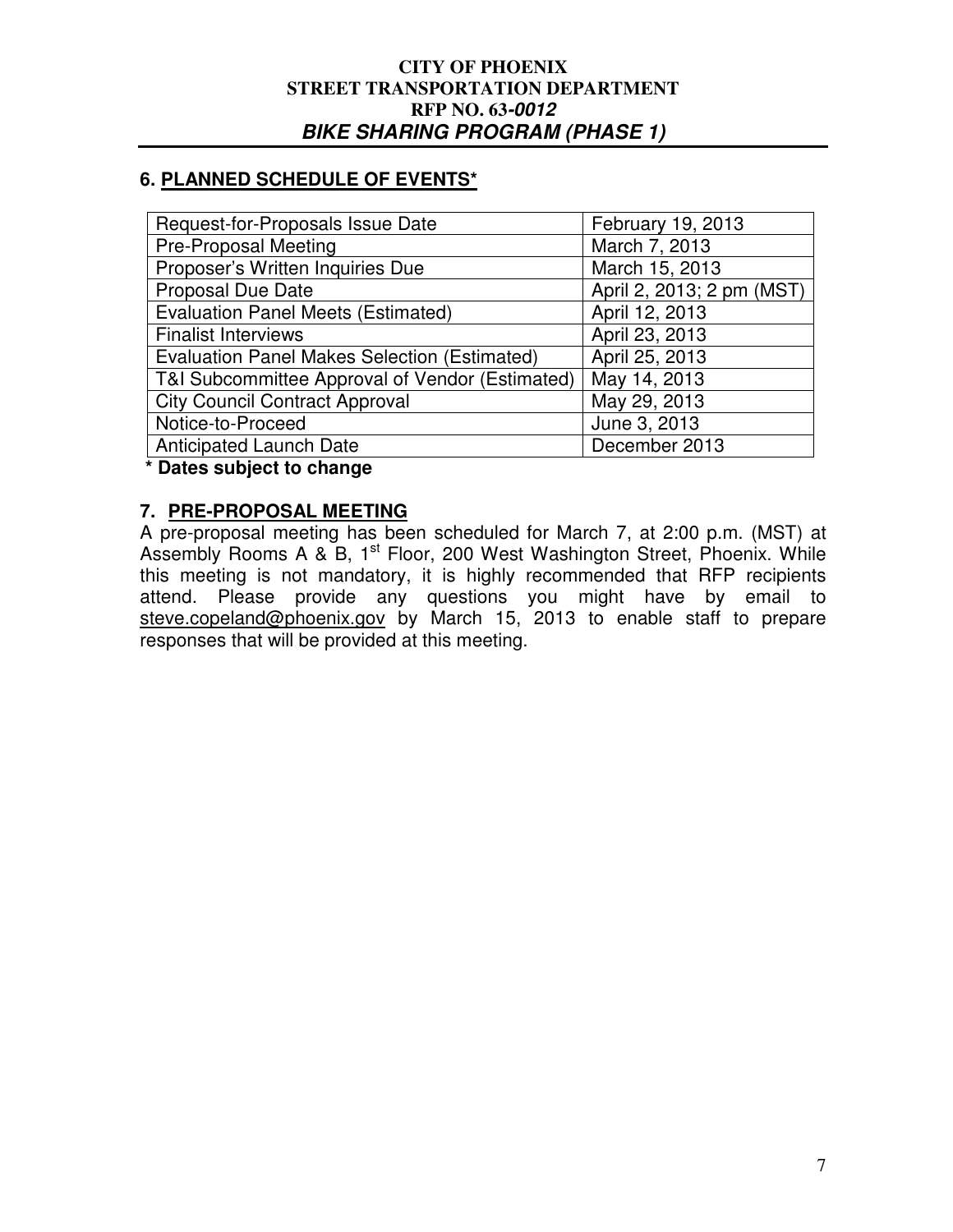#### **CITY OF PHOENIX STREET TRANSPORTATION DEPARTMENT RFP NO. 63-0012 BIKE SHARING PROGRAM (PHASE 1) SECTION II – SOLICITATION TRANSPARENCY POLICY**

Beginning on the date the solicitation is issued and until the date the contract is awarded or the solicitation withdrawn, all persons or entities that respond to the solicitation for the Implementation of the City of Phoenix Bike Sharing Program RFP (Phase I), including their employees, agents, representatives, proposed partner(s), subcontractor(s), joint venturer(s), member(s), or any of their lobbyists or attorneys, (collectively, the Offeror) will refrain, from any direct or indirect contact with any person (other than the designated procurement officer) who may play a part in the selection process, including members of the evaluation panel, the City Manager, Assistant City Manager, Deputy City Managers, Department heads, the Mayor and other members of the Phoenix City Council. As long as the solicitation is not discussed, Offerors may continue to conduct business with the City and discuss business that is unrelated to the solicitation with the City staff.

Offerors may discuss their proposal or the solicitation with the Mayor or one or more members of the Phoenix City Council, provided such meetings are scheduled through Steve Copeland, Management Services Division, Street Transportation Department, conducted in person at 200 West Washington, Phoenix, Arizona 85003, and are posted as open meetings with the City Clerk at least twenty-four (24) hours prior to the scheduled meetings. The City Clerk will be responsible for posting the meetings. The posted notice shall identify the participants and the subject matter, as well as invite the public to participate.

With respect to the selection of the successful Offeror/Bidder, the City Manager and/or City Manager's Office will continue the past practice of exerting no undue influence on the process. In all solicitations of bids and proposals, any direction on the selection from the City Manager and/or City Manager's Office and Department Head (or representative) to the proposal review panel or selecting authority must be provided in writing to all prospective Offerors.

This policy is intended to create a level playing field for all Offerors, assure that contracts are awarded in public, and protect the integrity of the selection process. **OFFERORS THAT VIOLATE THIS POLICY SHALL BE DISQUALIFIED.**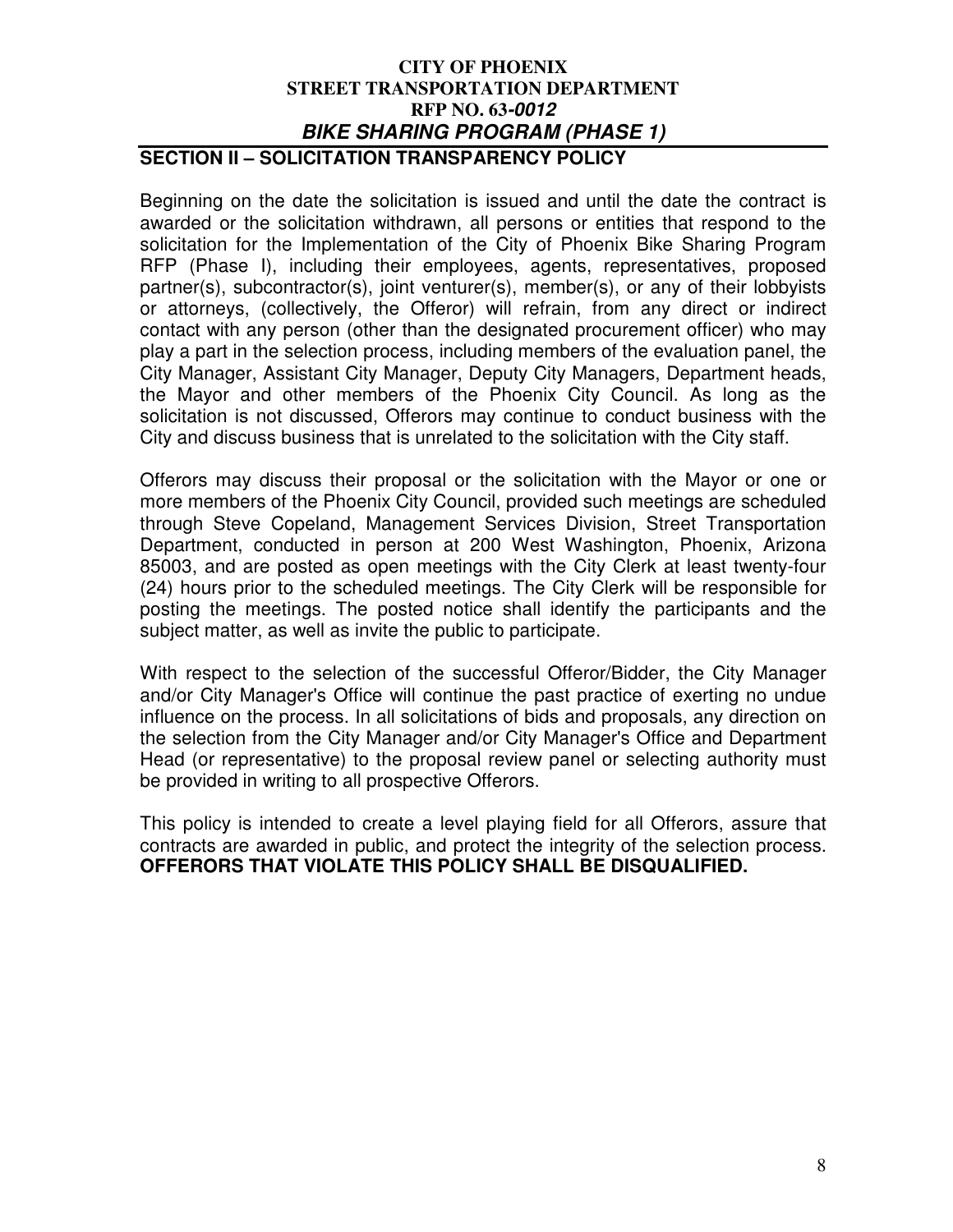## **SECTION III. RFP RESPONSE INFORMATION**

## **1. INTRODUCTION**

The following guidelines are provided to ensure the equitable evaluation of competitive sealed proposals. Proposals should be prepared as closely as possible in accordance with the instructions outlined in this section. Offeror is advised to read this RFP in its entirety. Failure to read and/or understand any portion of this RFP shall not be cause for waiver of any portion of the RFP or subsequent contract. Proposals shall be deemed responsive if they meet all of the requirements outlined in Attachment F – Proposal Requirements Checklist.

## **2. RFP RESPONSE SUBMITTAL**

- A. Submittals shall be received by 2 pm (MST) no later than **April 2, 2013,** at the following location: City of Phoenix Street Transportation Department; Attn: RFP No. 63-0012; 200 West Washington St, 5th Floor; Phoenix, AZ 85003.
- B. Offeror must complete the "Statement of Qualifications" in Appendix C and submit this information as part of the cover letter and Technical Proposal.
- C. The Qualification/Experience and Technical Proposal (#1 envelope) and the second envelope shall contain the Business Model and Implementation Proposals (#2 envelope). Offerors are strongly encouraged to include one (1) soft copy of their Technical Proposal and Business Model on CD or flash drive in their respective sealed envelopes.
- D. The proposal should be printed on both sides of 8 1/2" x 11" paper and each bound in an 8 ½" x 11" plastic spiral binding. All proposals and business model pages should be paginated. Firms must submit an original plus ten (10) copies of the RFP response. The original Proposal must be clearly marked as "ORIGINAL". All documents requiring a signature must bear the original signature of Respondent's authorized signatory.
- E. Offeror must submit an original and ten (10) copies of the RFP response.
- F. Late proposals will be rejected regardless of the reason including mail delivery problems beyond Offeror's control. Offerors mailing their responses should allow sufficient time to ensure delivery by the date and time specified.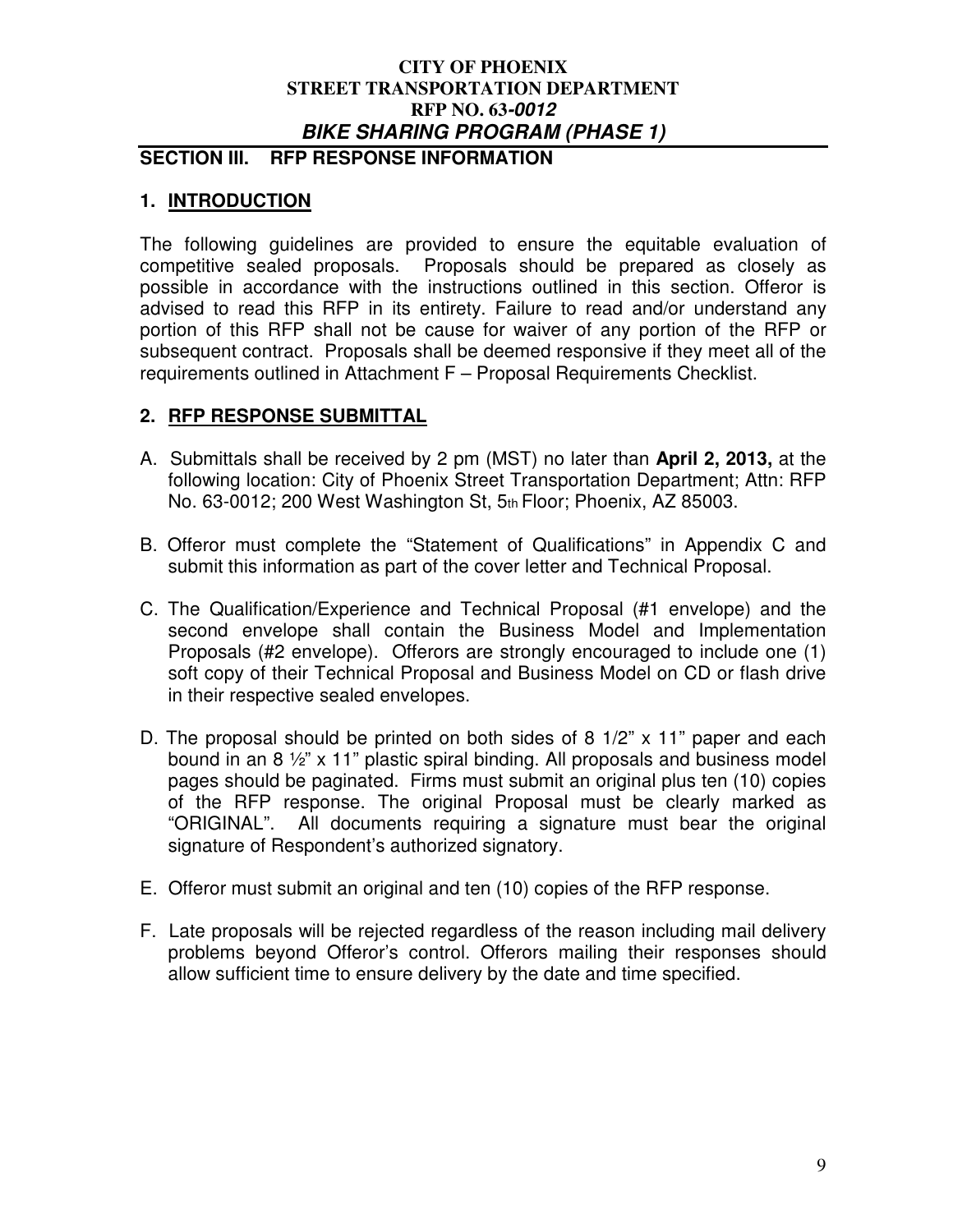# **3. PROPOSAL FORMAT AND CONTENT**

The written proposal shall be signed by an individual authorized to bind the Offeror. The proposal shall provide the name, title, postal address, email address, and telephone number of individuals with authority to contractually bind the company and who may be contacted during the period of the contract. All fees quoted in the proposal shall be firm and fixed for Phase One and any future extension from 2014 to 2018.

To be considered responsive, the Offeror must provide all materials outlined in the in Appendix C, D, and E. The offeror shall submit the information in the table as given in these appendixes. The Offeror must not submit more than 65 double sided or 130 single sided pages for the Technical/Performance Metrics (Appendix D) section and 20 double sided or 40 single sided pages for the Business Model/Implementation (Appendix E) section. These page limits excludes the cover page, letter transmittal, table of contents, management reports and marketing brochures appendices. The Offeror must complete the formatted tables in the Appendixes utilizing an Aerial 10 font, single-spaced.

The proposal shall contain the following:

- a. Cover page (excluded from the maximum page limits)
- b. Signed Letter of Transmittal. (1 single –sided page, excluded from the maximum page limit) Offeror shall provide a one-page Letter of Transmittal that is signed by an individual authorized to bind the Offeror. The Letter of Transmittal shall include the name of the Offeror, contact person, title, postal address, telephone number, fax number, and e-mail address of the individual with authority to contractually bind the company and who may be contacted during the period of the contract.
- c. "Statement of Qualifications" in Appendix C (excluded from the maximum page limits)
- d. Signed Addendums
- e. Table of Contents (excluded from the maximum page limits)
- f. Proposal (Technical, Performance Metrics, Business Model, Implementation Schedule)

## **1 Technical Proposal & Performance Metrics Instructions**

The Offeror must not submit more than 65 double sided or 130 single sided pages for the Technical/Performance Metrics (Appendix D) submittal package. The Offeror must complete the formatted tables in the Appendix utilizing an Aerial 10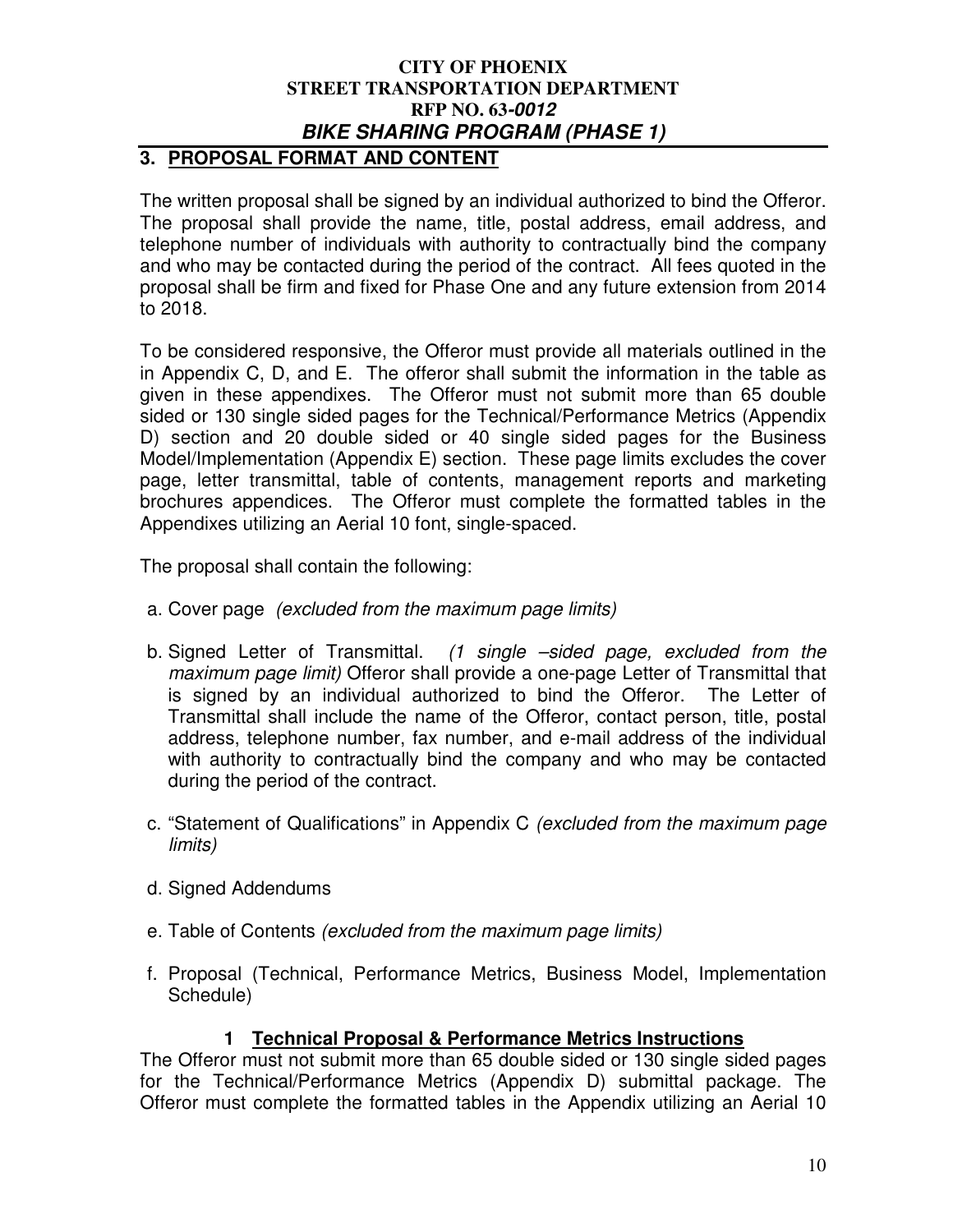font, single-spaced. Offerors should adhere to the following instructions pertaining to Attachment D.

- A. For items categorized as **Narrative** in Column 3, offerors should provide a written response in the space below the question; offerors may include, if applicable, images, diagrams etc., and may attach additional pages as needed (each such page should be labeled/indexed with the corresponding question number to which it refers).
- B. For items categorized as **YES/NO/NA** in Column 3, offerors should answer either "Yes", "No," or "Not Applicable (NA)" to indicate if such proposal can provide or adhere to the particular element(s). Such answers are defined as:
- a. Yes = Yes, the proposing firm can provide this feature or function;
- b. No  $=$  No, the proposing firm cannot provide this feature or function for reasons explained in the Comments space below the question;
- c. NA = This feature or function is not applicable for reasons explained in the Comments space.

 Please note that, while the City expects that the listed features and functions would be part of a System, a "No" answer to any specific question will not result in an automatic disqualification. Offerors may utilize the Comments space as necessary, to elaborate on any "Yes", "No," or "Not Applicable (NA)" answers. In addition, as applicable, offerors should also use "Comments" boxes to specify certain details, such as brand, make, model, etc. Please note, offerors may use additional room to provide comments and explanations requested in the Comment space or offerors may label or index any additional pages that are attached to the response.

| <b>SAMPLE: FOR DEMONSTRATION PURPOSES ONLY</b> |                                                                                                                                                                     |               |                                 |    |
|------------------------------------------------|---------------------------------------------------------------------------------------------------------------------------------------------------------------------|---------------|---------------------------------|----|
| Q7                                             | The Contractor will prepare detailed siting plans for each selected<br><b>Station Site.</b>                                                                         | Narrative     |                                 | 15 |
| R7                                             | <b>TEXT TO BE PROVIDED BY PROPOSER</b>                                                                                                                              |               |                                 |    |
| Q8                                             | Bicycles are easy to clean and are impervious to the elements. They<br>are scratch-resistant, graffiti-resistant, and rust proof (including the<br>external parts). | Yes/No/N<br>А | Yes<br>$\times$ l<br>No.<br>N/A | 15 |
| C <sub>1</sub>                                 | <b>COMMENTS</b>                                                                                                                                                     |               |                                 |    |
| Q9                                             | Is the Bicycle equipped with sensors to self-diagnose and report<br>mechanical problems? If so, how does it diagnose?                                               | Narrative     |                                 | 20 |
| R9                                             | <b>TEXT TO BE PROVIDED BY PROPOSER</b>                                                                                                                              |               |                                 |    |

C. The Offeror must also complete the performance metrics tables and provide the level of service and corresponding dollar value they are willing to pay if they do not meet these thresholds. The Offeror would provide a range of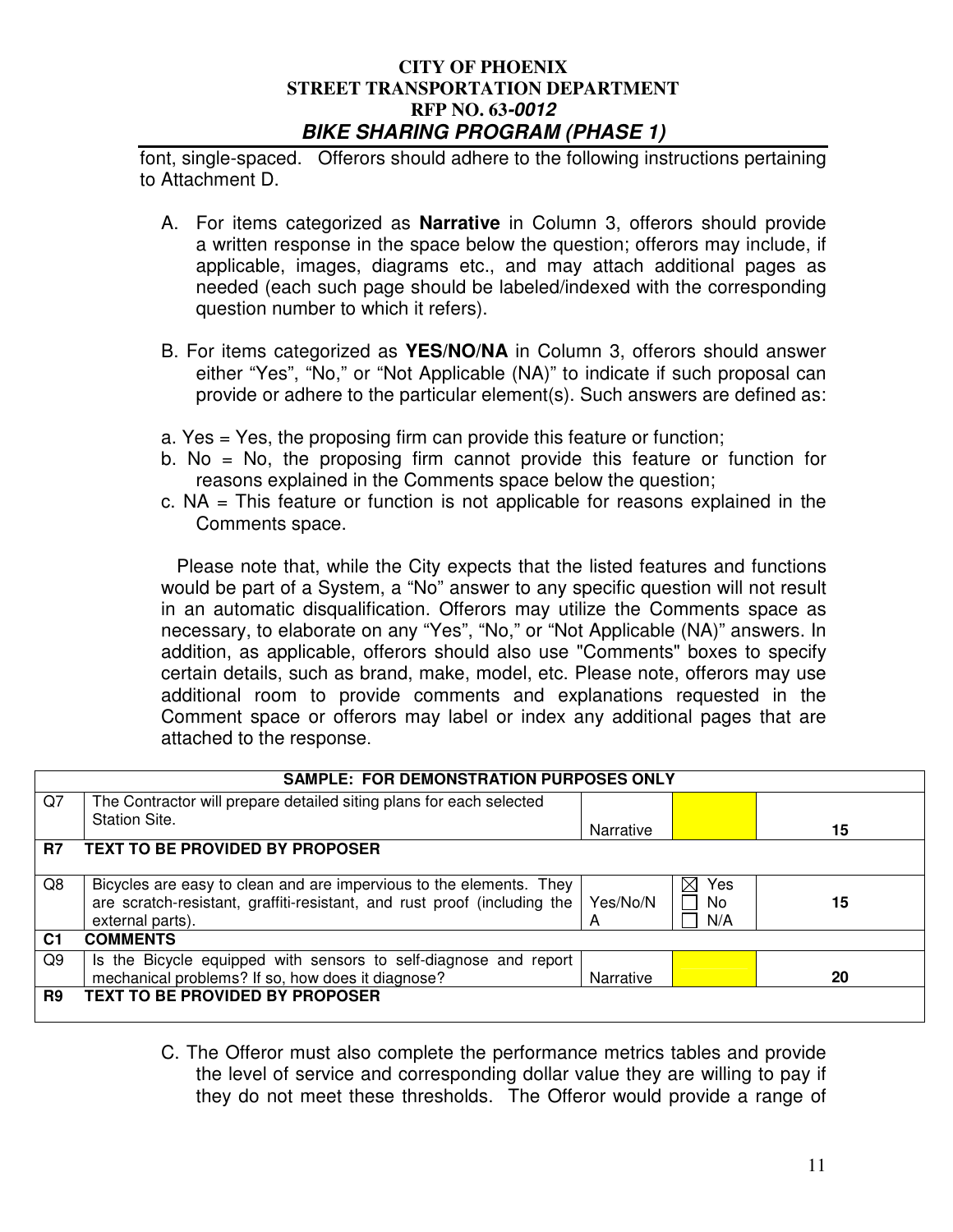deficient service thresholds with the associated defined dollar value for each of the range.

## **2 Business Model Instructions**

The Offeror must not submit more than 20 double sided or 40 single sided pages for the Business Model (Appendix E) submittal package. The Offeror must complete the Business Model in Attachment E that consists of four sections. This includes completing the financial performance, business model criteria, system component cost/program buyout (2014-2018), and implementation schedule. The Offeror must complete the formatted tables in the Appendix utilizing an Aerial 10 font, single-spaced.

## **Financial Performance**.

Using a format of their choice, preferably a financial pro-forma format, offerors should address the aspects of the financial performance of their proposed system listed in Attachment E.

Offerors should follow the revenue source parameters listed below when developing the Business Model for their proposed systems. Please note that all revenue sources are subject to the City approval.

- 1. Membership and User Fees
	- a. Proposed membership and user fees should be in line with membership and user fees currently used by comparable bike share systems around the country.
	- b. All rates and proposed rate increases are subject to the City's approval.
- 2. Advertising and Sponsorship Placement(s); Many forms of advertising and sponsorship placement(s) are permitted revenue sources for the System. All proposed advertising and sponsorship placement(s) are subject to the City's approval. Offerors should follow the parameters listed below when developing their Business Model.

For each station, offerors may propose:

- a. One (1) advertising or sponsorship placements panel per Station Computer Unit;
- b. Panels may not be larger than approximately 2 feet by 4 feet and must be placed on the station Computer Unit; and
- c. Total advertising or sponsorship on each station may not exceed 1.5 square feet per station dock.

For each bicycle, offerors may propose: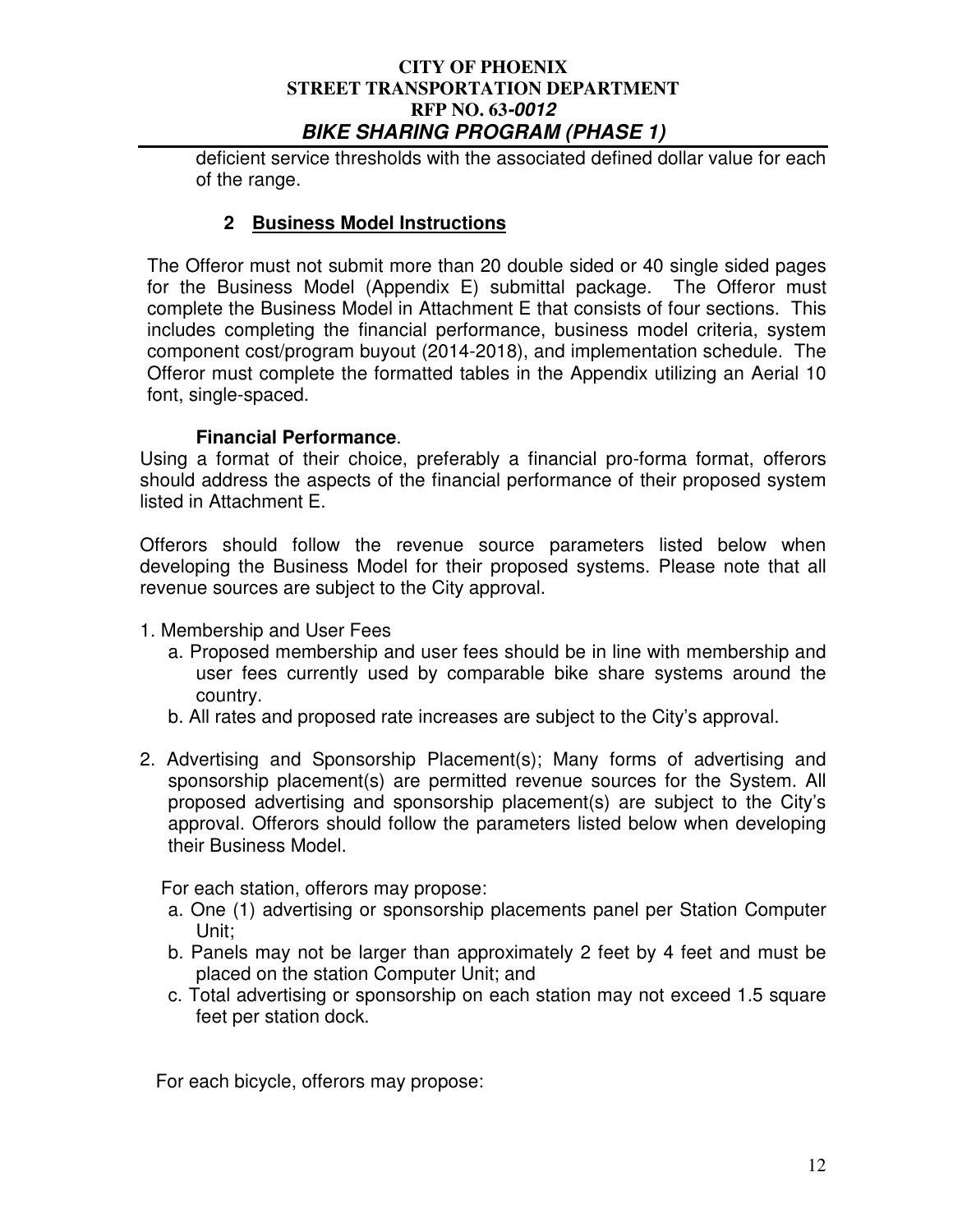- a. One (1) advertiser or sponsor per bicycle (i.e. a bicycle may not have multiple sponsors or advertisers);
- b. Total advertisements and sponsorship placements may not exceed 1.5 square feet per bicycle;
- c. Advertisements and sponsorship placements are permissible on:
	- i. Basket;
	- ii. Back and front mudguards; and
	- iii. Side of bicycle frame.

Additional Advertising & Sponsorship Placement Options:

- a. Membership swipe card/keys;
- b. User receipts;
- c. Maintenance vehicles;
- d. Staff uniforms;
- e. Launch campaign;
- f. Media partnerships;
- g. Website;
- h. Mobile application(s);
- i. Printed maps and materials;
- j. Registration packets and System newsletters; and
- k. Safety campaigns.

All advertising and sponsorship placement opportunities are subject to the City's approval and must comply with local and state laws on advertising. Opportunities other than those listed above may be included, as a line item, but should not be relied upon in the Business Model. The advertising may not:

- a. Be false, misleading, or deceptive.
- b. Relate to an illegal activity.
- c. Advertise or depict the use of tobacco or smoking products.
- d. Advertise or depict the use of spirituous liquor as that term is defined in Section 4-101, Arizona Revised Statues:
	- 1. On the exterior or interior of bicycles (incl. baskets, fenders, etc.)
	- 2. On bikesharing stations that are located less than 600 feet from a church or similar structure of worship, or school building.
- e. Represent, by language or graphics, violence or anti-social behavior
- f. Advertise or depict language, gestures, conduct, or graphical representations that are obscene, pornographic, vulgar, profane, or scatological.
- g. Represent, by language or graphics, a nude or seminude person, as those terms are defined in Section 11-821, Arizona Revised Statutes, or the exposed buttocks of any person.
- h. Depict, relate to, or reference a website or other medium that relates to specified sexual activities or specified anatomical areas as those terms are defined in section 11-821, Arizona Revised Statutes.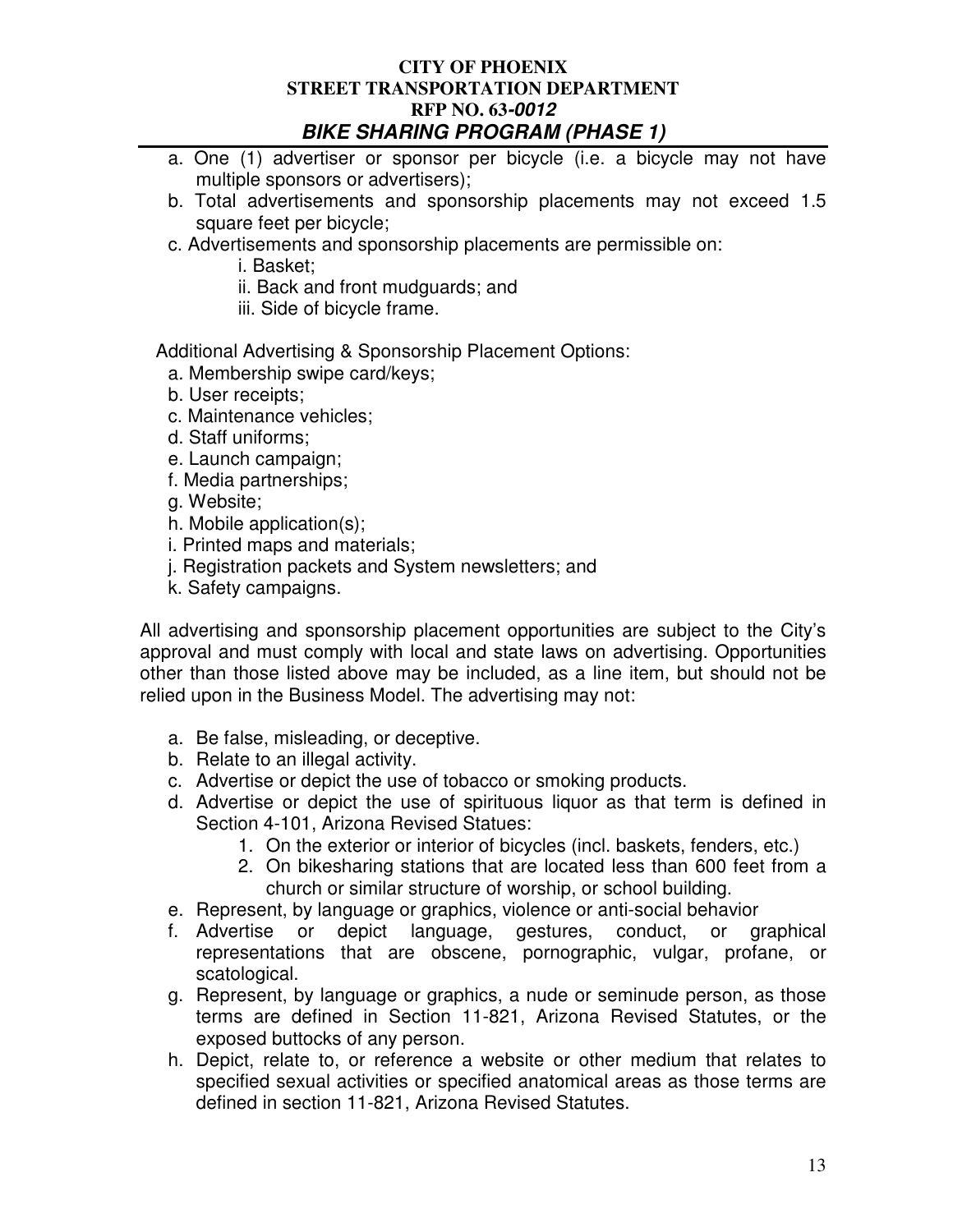System Naming Rights: The naming rights are subject to the City's approval. Accordingly, naming rights may be listed as a separate line item, but should not be set forth as an assumption or relied upon in the Business Model.

#### **Business Criteria**

- A. For items categorized as **Narrative** in Column 3, offerors should provide a written response in the space below the question; offerors may include, if applicable, images, diagrams etc., and may attach additional pages as needed (each such page should be labeled/indexed with the corresponding question number to which it refers).
- B. For items categorized as **YES/NO/NA** in Column 3, offerors should answer either "Yes", "No," or "Not Applicable (NA)" to indicate if such proposal can provide or adhere to the particular element(s). Such answers are defined as:
	- a. Yes = Yes, the proposing firm can provide this feature or function;
	- b. No = No, the proposing firm cannot provide this feature or function for reasons explained in the Comments space below the question;
	- c. NA = This feature or function is not applicable for reasons explained in the Comments space.

Please note that, while the City expects that the listed features and functions would be part of a System, a "No" answer to any specific question will not result in an automatic disqualification. Offerors may utilize the Comments column (Column 5) as necessary, to elaborate on any "Yes", "No," or "Not Applicable (NA)" answers. In addition, as applicable, offerors should also use "Comments" boxes to specify certain details, such as brand, make, model, etc. Please note, offerors may use additional room to provide comments and explanations requested in the space or offerors may label or index any additional pages that are attached to the response.

#### **System Component Cost/Program Buyout Information (2104-2018)**

Offerors shall provide guaranteed system component costs for expanding the system in the future as provided in the Appendix E table. Although it is expected that the operator will expand this system utilizing their funding resources, the City may elect to use City funding, grants, or other type of financing for the expansion of the system. Costs for the components shall include all planning, design, siting, outreach, marketing, installation, testing, insurance, and other costs associated with this system expansion as outlined in Attachment E.

Offerors shall also provide Program Buyout information for the 2014-2018 period as outlined in Attachment E.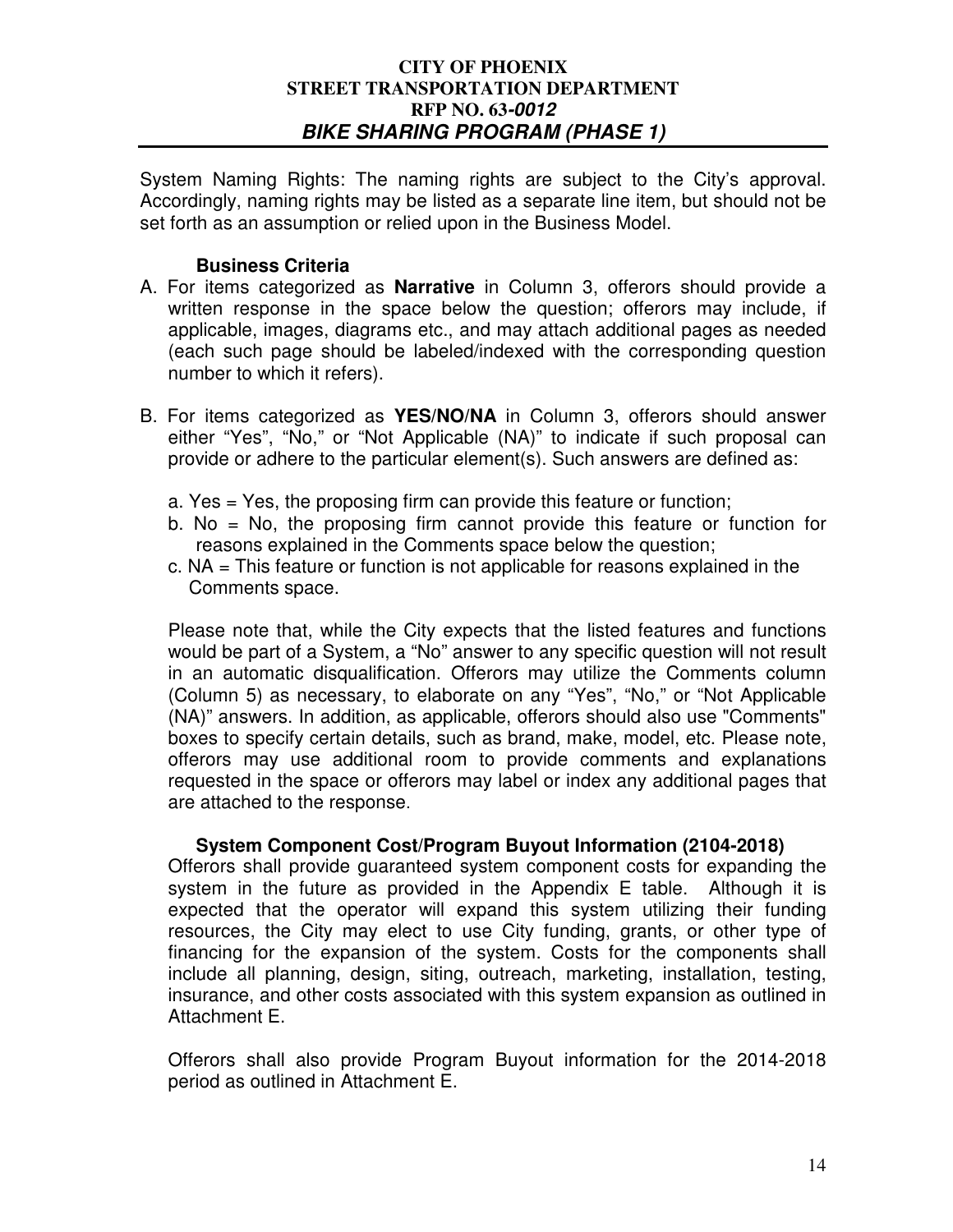#### **Implementation Schedule**

Offerors shall discuss the timeline of critical tasks and how the Offeror intends to implement the system from planning and marketing to testing and launching the system. This should include the milestone dates from contract signing through delivery, installation, and system launch as included in Attachment E.

## **4. SPECIAL REQUIREMENTS**

- a. In order for an RFP response to be considered, the Offeror shall comply with Phoenix City Code, 1969, Chapter 18, Article V, as amended, Equal Employment Opportunity Requirements. Any questions in regard to these requirements shall be directed to the Equal Opportunity Department, Ph.(602) 262-6790. A form has been included within this package to assist the offeror in complying with the City ordinance. In accordance with City requirements, these documents shall be on file prior to the submission of RFP response. Failure to comply with the reporting requirements of this ordinance shall result in the RFP response being rejected. Offeror is also responsible for maintaining its eligibility during the term of any resulting Contract and failure to do so may result in termination of the Contract. Any questions in regard to the Affirmative Action Program shall be directed to the Affirmative Action Consultant Compliance Section of the Equal Opportunity Department, Ph. (602) 262-6790.
- b. The City of Phoenix Street Transportation Department is committed to utilizing qualified Small and/or Disadvantaged Business Enterprise (S/DBE) firms for professional services contracts and encourages use of S/DBE firms and resources to the maximum extent possible.

## **5. QUALIFICATION CRITERIA**

In order to be considered as a qualified vendor, the bidder must meet the minimum evaluation criteria, submit the required documents, and demonstrate experience and resources to fulfill the contract. The required documents are listed in the RFP Response Submittal. All proposals delivered to the City shall be initially reviewed to determine whether they are responsive or non-responsive to the requisites of this RFP. Proposals that are determined by the City to be non-responsive will be rejected. The Evaluation Committee will evaluate and rate all responsive proposals based on the evaluation criteria given below. These evaluation criteria include a 10% overall rating for the technical proposal items (i.e. 90% rating based on point values depicted for each item). The City reserves the right to enter into negotiations with one or more offerors and subsequently to request the submission of Best and Final Offers from those offerors who, after the conclusion of such negotiations, are still under consideration for award. No Offeror shall have any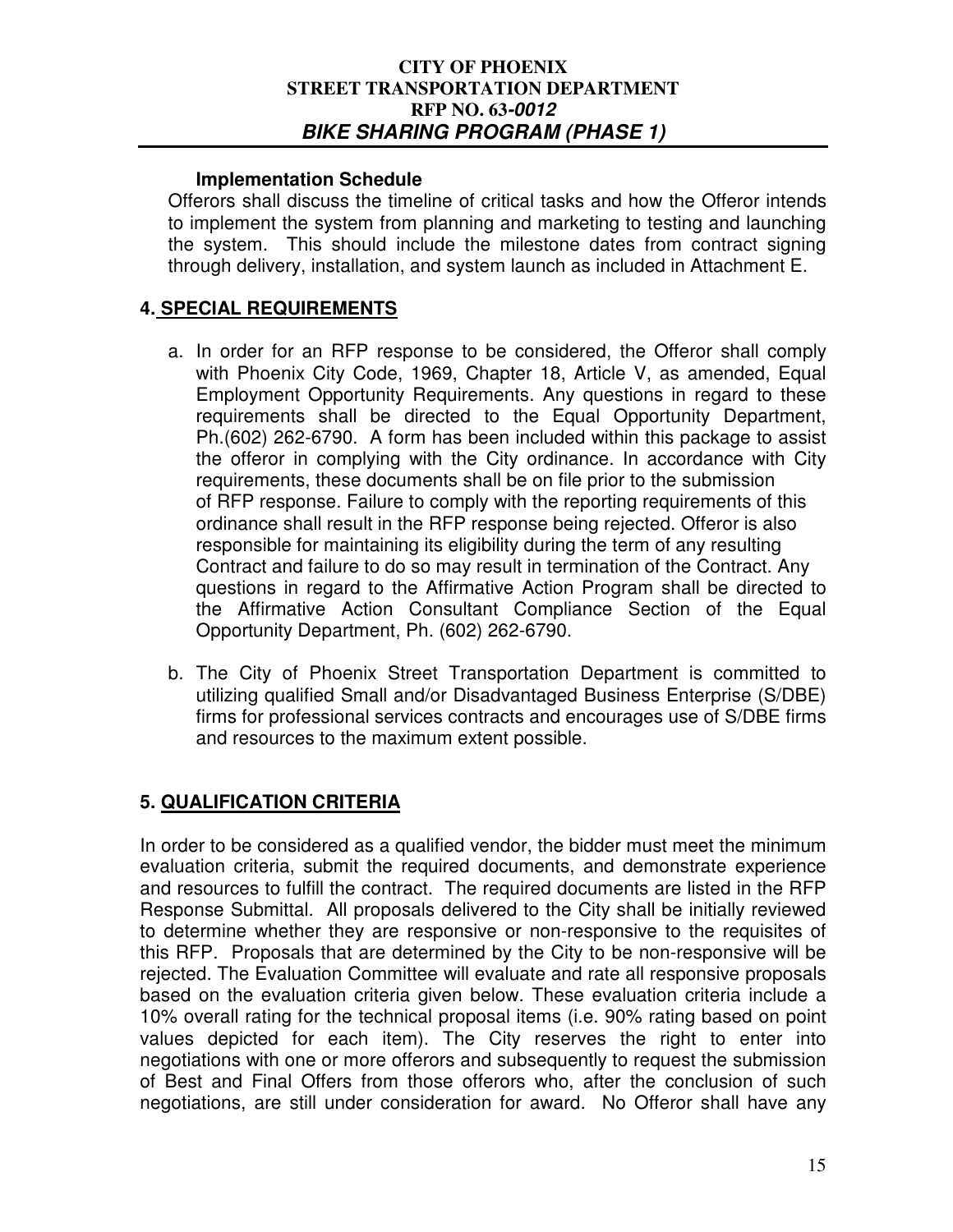rights against the City arising from an invitation to enter into negotiations or to submit a Best and Final Offer.

Proposals shall be evaluated by an evaluation committee that will be comprised of a minimum of seven (7) persons qualified to evaluate the components of this solicitation (the "Evaluation Committee"). Members of the Evaluation Committee will include representatives of the City and may include other City agencies and stakeholders. The Evaluation Committee may also be assisted by technical and business advisers who may include representatives of other City agencies and public entities, etc.

The Evaluation Committee will perform an initial review of the Technical Proposals (the "initial Technical Evaluation") to develop a ranking of offerors for further consideration. Each Technical Proposal will be rated by the Evaluation Committee based on the following criteria and weights:

| <b>Item</b>                              | <b>Points</b> | <b>Comments</b>                            |
|------------------------------------------|---------------|--------------------------------------------|
| A. QUALIFICATIONS/EXPERIENCE             | 1,000         | Ability to provide qualified staffing      |
| <b>B. TECHNICAL PROPOSAL (5,000 PTS)</b> |               |                                            |
| 1. Planning                              | 575           | Ability to provide quality concept<br>plan |
| 2. Performance Metrics                   | 550           | Ability to meet service levels             |
| 3. Maintenance                           | 500           | Plan for maintaining stations/bikes        |
| 4. Fleet Redistribution                  | 475           | Ensuring adequate # bikes at<br>stations   |
| 5. Promotion/Marketing                   | 425           | Ability to promote system to public        |
| 6. Bicycles                              | 400           | Quality and type of bikes provided         |
| 7. Stations                              | 350           | Quality and type of stations<br>provided   |
| 8. Legal                                 | 325           | Indemnification, insurance, etc.           |
| 9. System Operations                     | 300           | Quality of customer service/staffing       |
| 10. Website                              | 250           | Functionality for city and public<br>users |
| 11. Computer System and Operations       | 200           | Functionality of station kiosks            |
| 12. Central Computer System              | 175           | Functionality of main computer<br>system   |
| 13. Database                             | 175           | Record<br>keeping management<br>system     |
| 14. Facilities                           | 125           | Facility requirements<br>for<br>operations |
| 15. Membership Options                   | 125           | Payment plan options for public            |
| 16. Street Test                          | 50            | System testing before program<br>launch    |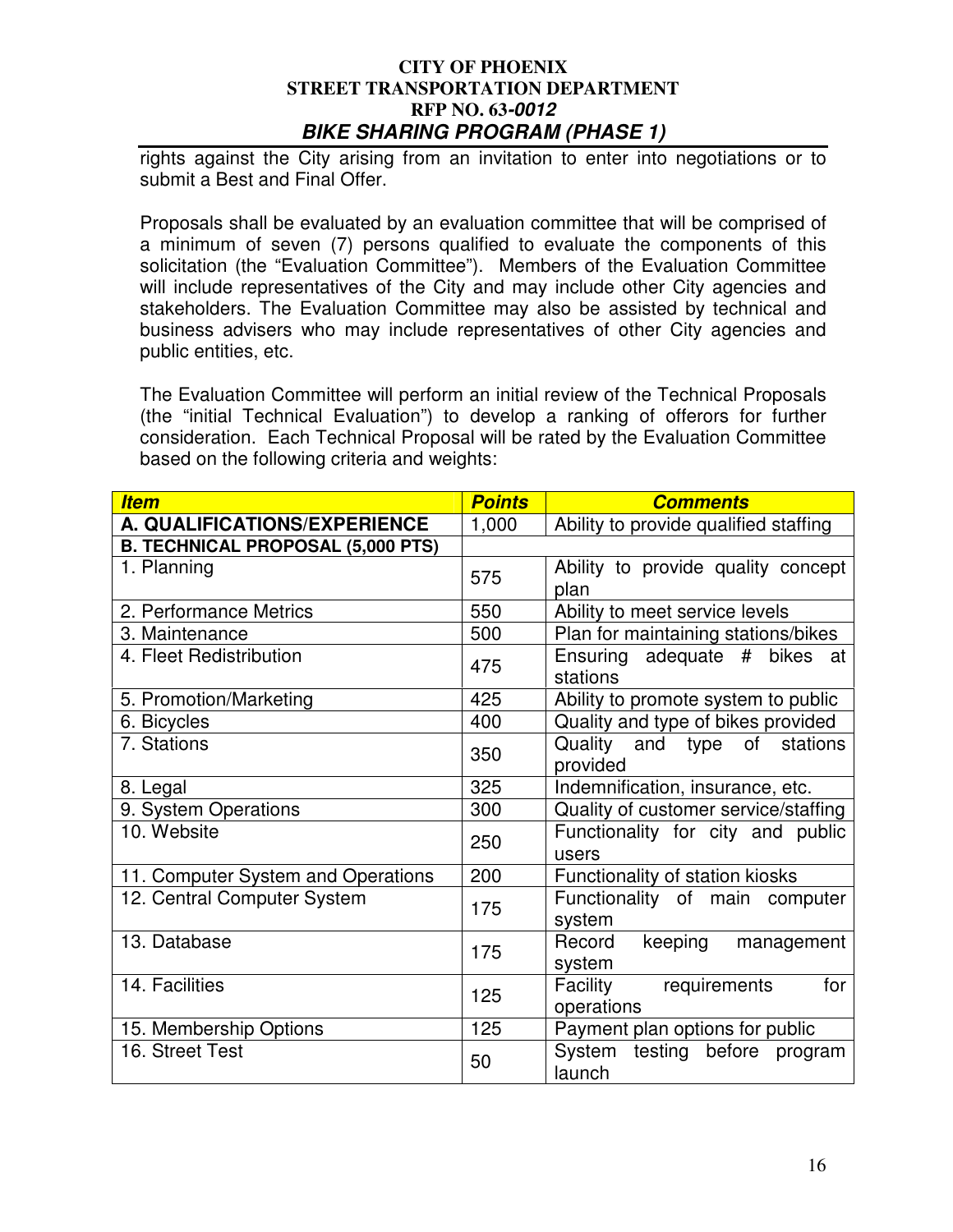The Business Models and Implementation Schedules of the qualified Offerors that had been selected for further consideration will then be opened, evaluated, and scored based on the following criteria and weights:

| <b>Item</b>                         | <b>Points</b> | <b>Comments</b>                     |
|-------------------------------------|---------------|-------------------------------------|
| C. BUSINESS MODEL (5,000 PTS)       |               |                                     |
| 1. Financial Capability/Sponsorship | 2,000         | Ability to secure project financing |
| 2. Levels of Investment/Value of    | 1,500         | Ability to financially sustain      |
| System                              |               | system                              |
| 3. Pricing Structure                | 500           | System pricing for public usage     |
| 4. Revenue to City                  | 500           | Cost-share opportunities, if any    |
| 5. System Expansion/Flexibility     | 500           | Ability to expand region-wide       |
| <b>D. IMPLEMENTATION SCHEDULE</b>   | 1,000         | Ability to expedite schedule        |

The Total Evaluation score for these offerors that are furthered considered will be calculated by the Evaluation Committee, in accordance with the following weights: Qualification/Experience (8%), Technical Proposal (42%), Business Model (42%), and Implementation Schedule (8%).

In the event that there is only a single qualified offeror, the Business Model and Implementation Schedules of that offeror will be scored in this same manner. Any Business Model and Implementation Schedule determined to be non-responsive will be rejected and eliminated from further consideration. Business Models and Implementation Schedules will be scored and rated by the Evaluation Committee.

Only the highest ranking firms may be invited for an interview with the Evaluation Committee. After evaluating all submissions, the City anticipates that at least the top two (2) rated offerors will be shortlisted for on-site interviews tentatively scheduled on **April 23, 2013**.

Based on such presentations, site visits, interviews, demonstrations and/or testing, the Evaluation Committee will score an additional 4,000 points in accordance with the below noted criteria:

- **Most Qualified Offeror 1000 points**
- **Suitability of Bikeshare Program for the City and Region 1,000 points**
- **Presentation Information 500 points**
- **Demonstration of Bikeshare Equipment 500 points**
- **Overall System Approach 1,000 points**

Upon obtaining additional information through the presentations, site visits, interviews, demonstrations and/or testing, the Evaluation Committee may adjust their scoring for the Technical and Business Model criteria. Based on the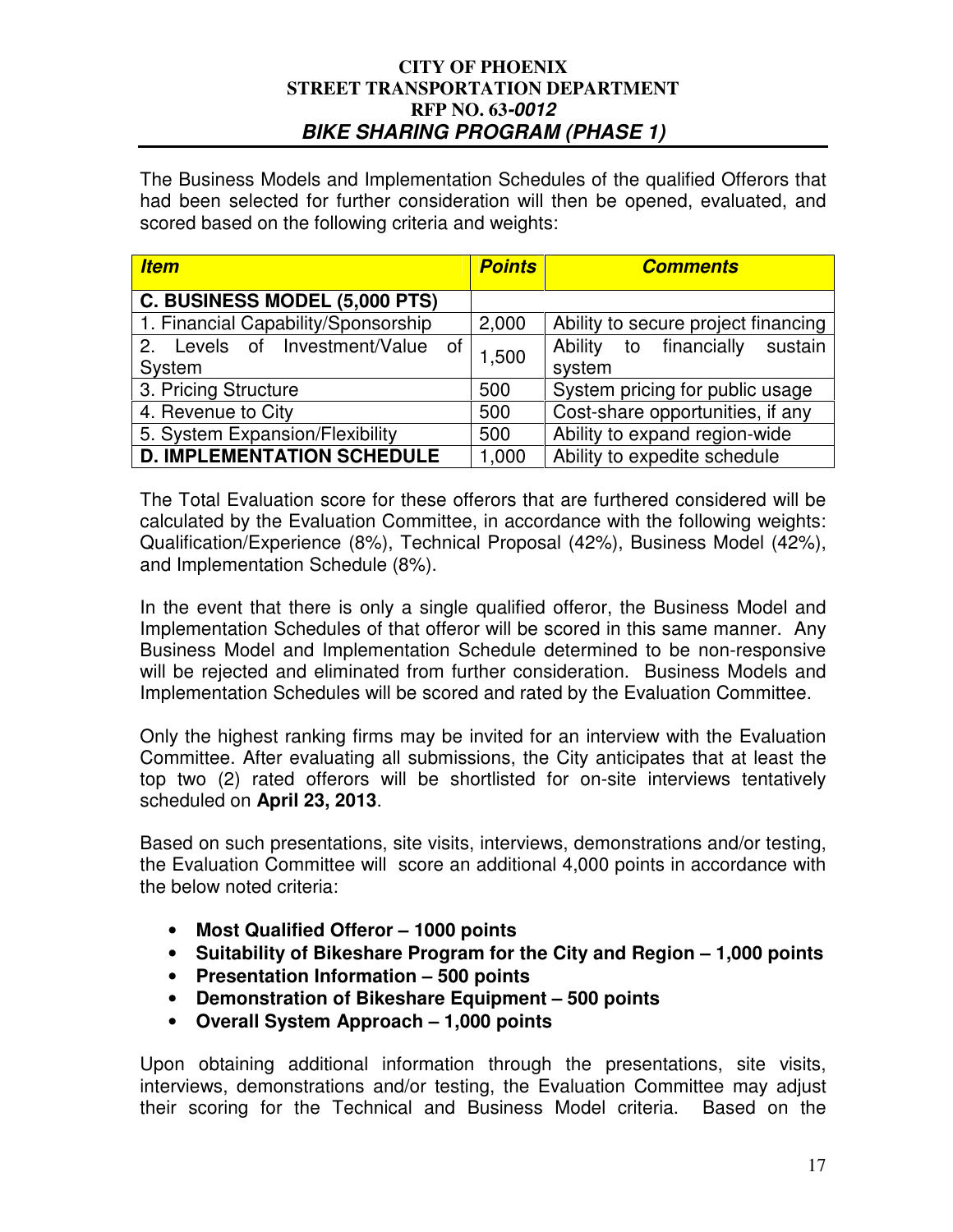aggregate scores of the Technical, Business Models, and Short-listed interviews, and possible follow-up inquiries and/or meetings, the Evaluation committee may recommend an Offeror to Management.

# **6. OFFEROR RESPONSIBILITY**

It is the responsibility of each Offeror before submitting a proposal to:

- Examine thoroughly the Proposal document and other data identified in the Proposal document.
- Consider applicable laws that may affect cost, progress, performance, or furnishing of the work.
- Study and carefully correlate Offeror's knowledge and observations with the Proposal document and other related data.
- Promptly notify the City of all conflicts, errors, ambiguities, or discrepancies which an Offeror has discovered in or between the Proposal document and such other related documents.

# **7. PUBLIC RECORD**

All proposals submitted in response to the Request for Proposal shall become the property of the City and shall become a matter of public record available for review pursuant to Arizona state law after the award notification.

## **8. CONFIDENTIAL INFORMATION**

The City of Phoenix is obligated to abide by all public information laws. If an Offeror believes that a specific section of its proposal is confidential, **the Offeror shall isolate the pages marked "confidential" in a specific and clearly labeled section of its proposal**. The Offeror shall include a written basis for considering the marked pages confidential including the specific harm or prejudice if disclosed and the City will review the material and make a determination.

## **9. NON-RESPONSIVE PROPOSALS**

Proposals deemed non-responsive will not be evaluated or considered for award. The following proposals will not be evaluated:

- a) Proposals submitted unsigned or signed by an individual not authorized to bind the Offeror.
- b) Proposals that do not comply with the minimum specifications stated in the scope of work.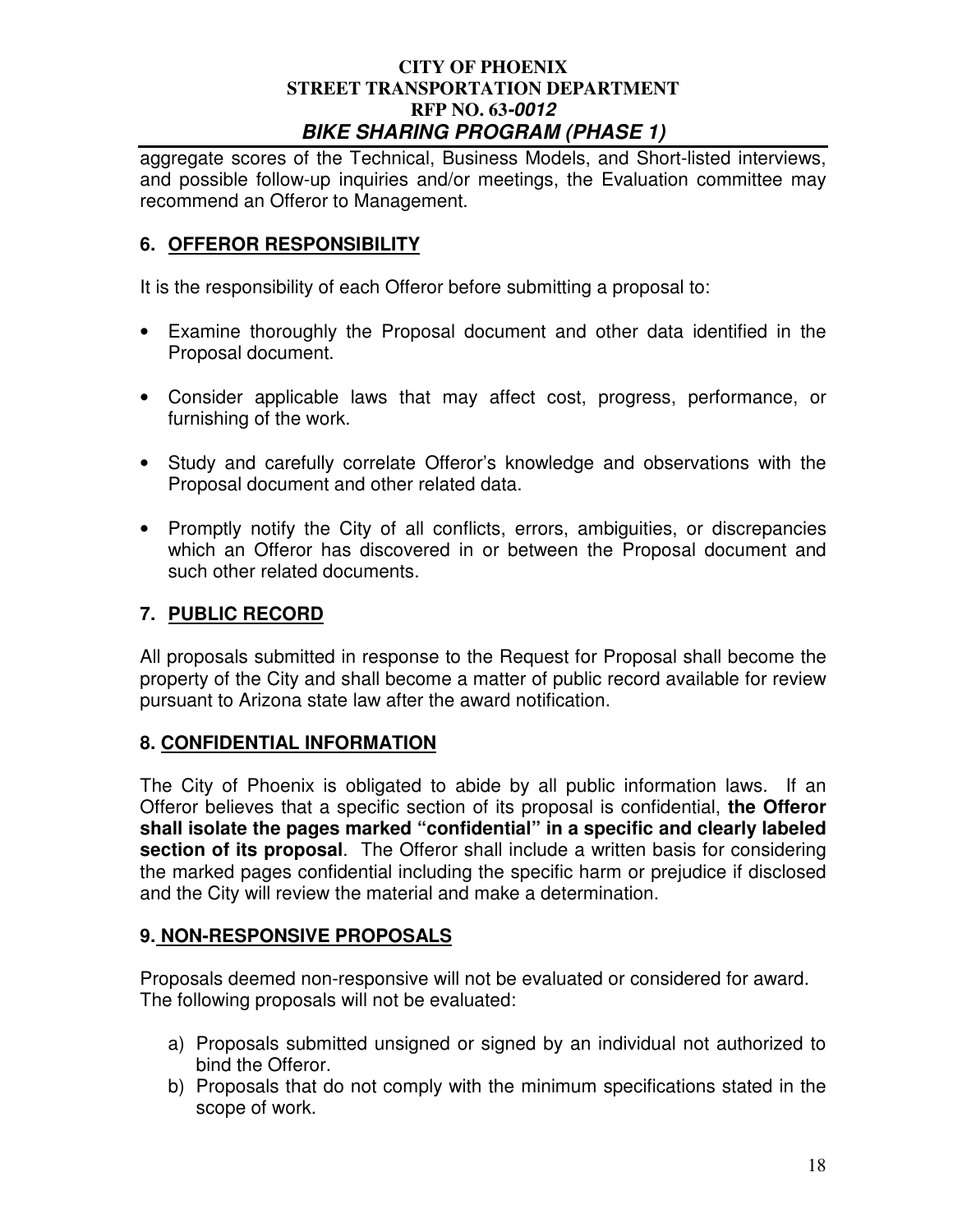- c) Proposals submitted without complete pricing.
- d) Proposals not received by the designated due date, place and time.
- e) Proposals that contain false, inaccurate, or misleading statements that in the opinion of the City, is intended to mislead the City in its evaluation of the proposal.
- f) Proposals that do not have all of the elements listed in the checklist (Attachment F).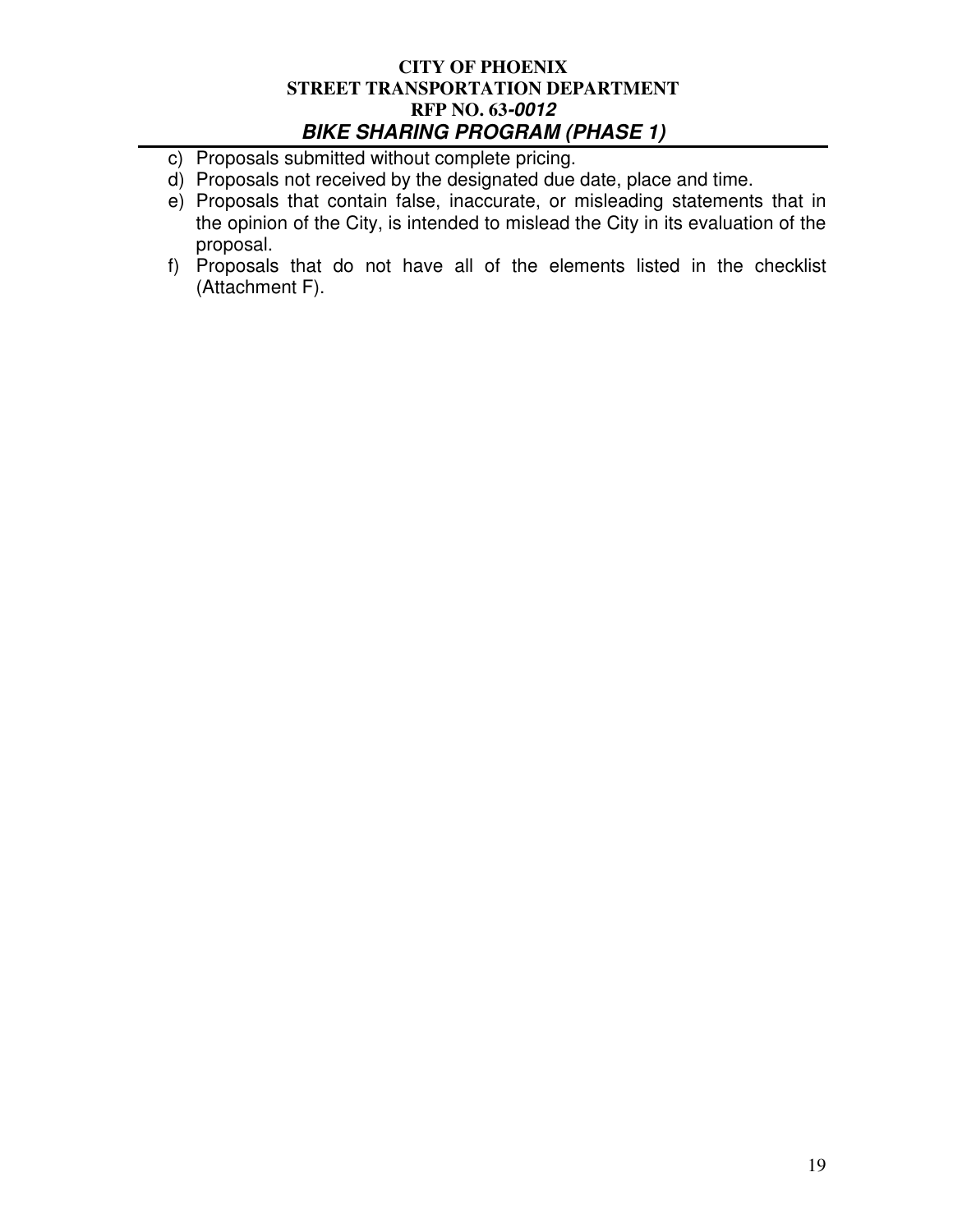## **IV. SCOPE OF WORK**

The City desires to engage one or more qualified Offerors to provide services for implementing and operating a highly successful and financially self-sustaining automated on-demand bicycle sharing system. The program would incorporate information technology to operate a fleet of shared bicycles that may be rented from one bike sharing station and returned to another in a network of stations, providing a transportation alternative to motor vehicle trips for Phoenix's residents, employees, and visitors. Offerors should have a successful history in the implementation of a bike sharing program in the United States and completed similar projects. The Offeror shall also demonstrate the ability to accommodate the City's timeframe for implementation of this project as indicated in Section I, Schedule of Events.

## **1. SYSTEM REQUIREMENTS**

The Offeror must provide a bike sharing program for a system that includes 250- 500 bikes in Phase I. The system will be designed to allow bicycles to be removed from self-service terminals by two user groups: subscribers and walk-up renters. It is anticipated that subscribers will be the largest user group. They will use a web page to register, submit credit card data, and execute a user agreement. Upon registration, the subscribers will be able to immediately access a bicycle at any terminal. Subscriptions will last one year with an automatic renewal option. Shorter subscription periods, such as daily, three-day, weekly, and monthly will also be available.

The system will be designed to allow one-time use by walk-up registration at all or some designated terminals. Walk-up renters will include out-of-town visitors, firsttime users, and infrequent users. These designated terminals should enable walkup renters to register, submit credit card data, and execute a user agreement. Not all terminals need to enable walk-up renters. Terminals in high demand or high profile locations should enable walk-up renters to register.

Stations will be located primarily on streets and sidewalks. Stations will be located on other public rights-of-way and/or property, including transit stations, parks, and educational institutions. The implementation zone will tend to be in denser areas of Phoenix with high transit use and dense commercial and residential development, as well as in popular areas for bicycling. Stations will be located approximately every  $\frac{1}{4}$  to  $\frac{1}{2}$  mile from other nearby stations in most of the implementation zones. The Offeror will be responsible for identifying the implementation zone, the locations and densities of stations, with input from the City.

The system will be designed to automatically complete financial transactions entered with data input at the web page and terminals. It is the expectation of the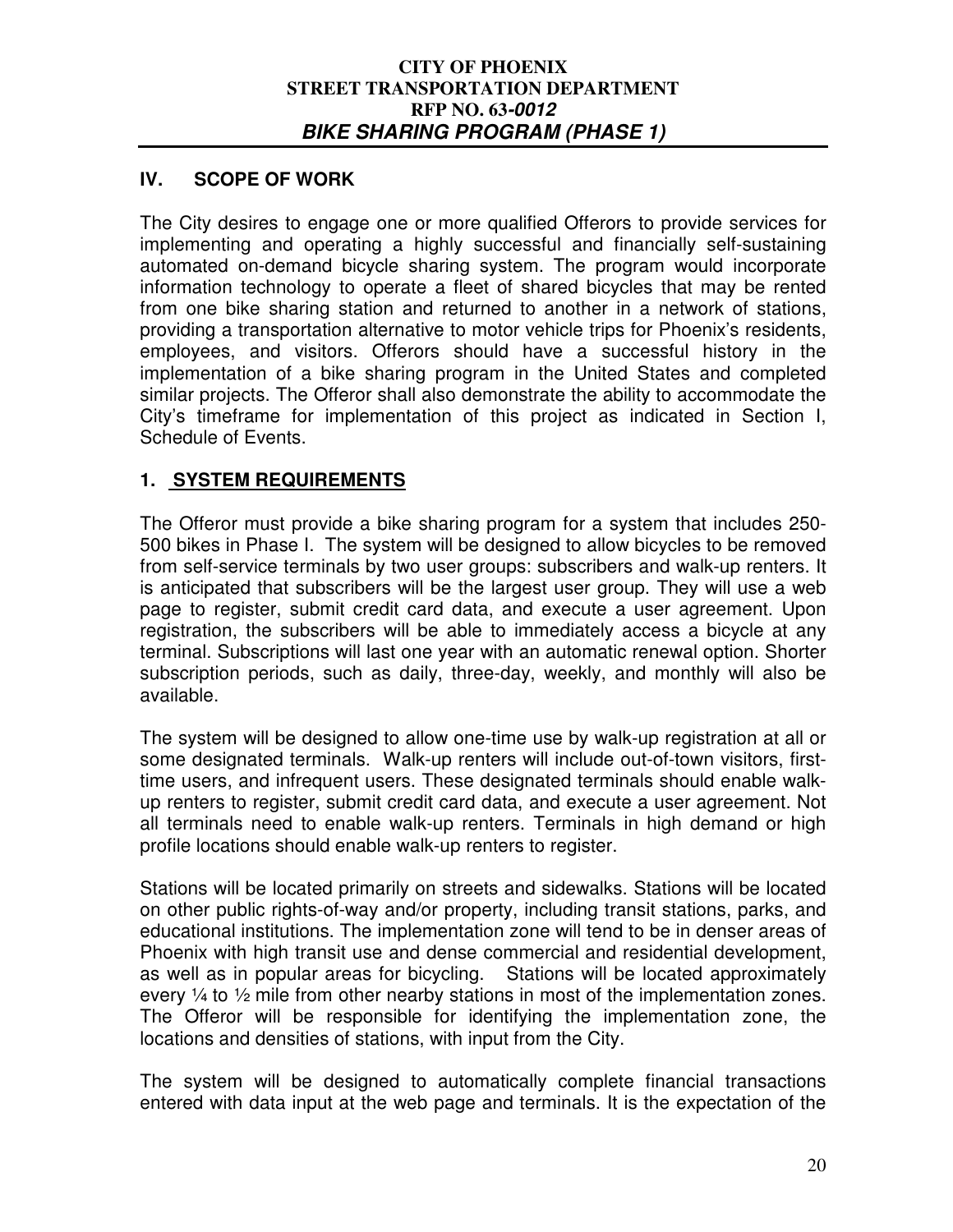City that subscribers who return their bicycle to a terminal within 30 minutes will not be charged. After 30 minutes, charges will be made automatically. These charges should be priced to encourage users to return the bicycles into circulation quickly. If a bicycle is not returned to a terminal within 24 hours or another established time period, and the user has not contacted customer service, the system should automatically deduct a predetermined amount (dependent on bicycle acquisition costs) from the user's credit card account, notify the user via e-mail of the deduction, and, if the user is a subscriber, terminate their subscription.

Bicycles will be designed to be inviting to novice riders. Key features will include one-size-fits-all design, protection from dirt and grease, ease of pedaling and shifting, and high durability.

Bicycle stations must be simple, robust, reliable, and designed for both sidewalk and street installation. The overall system must be efficiently managed, and carefully maintained, with bicycles that are evenly and regularly distributed. No electrical service will be provided but in the event the selected team so chooses to obtain electrical service, all appropriate permits for electrical service and construction will be required.

Back-end operations, maintenance crews, and customer service teams will work to ensure that the bicycles are properly distributed throughout the system at all times, in safe and working condition, and that customer needs are quickly addressed.

The design and placement of the System structures shall not result in an installation that causes the destruction or damage of any part of a sidewalk or historic pavement or any other public/private infrastructure in the area. This shall not preclude the Contractor from installing a System structure on a sidewalk or historic pavement. In the event that the placement of any System structures results in damage to the Historic Sidewalk or Pavement, such sidewalk or pavement shall be restored to its original condition at the sole expense of the Contractor, using inkind materials. Prior to any such installation, the Contractor shall be required to make a good faith effort to procure sufficient quantities of those materials of which the Sidewalk or Historic Pavement is comprised to repair, replace, or restore it to its original condition.

During the term of the proposed Contract, the City may direct the Contractor to remove, replace, and/or relocate System structures as necessary to accommodate changing conditions or to address security concerns. The Contractor, at the request of the City, shall be required to remove System structures which interfere with the construction, maintenance or repairs of public utilities, public works or public improvements, or which the City otherwise deems to be inappropriate at a particular location. At the request of the City, System structures so removed shall be reinstalled when construction, maintenance, or repairs are completed or relocated to sites approved by the City. Sites for relocation of System structures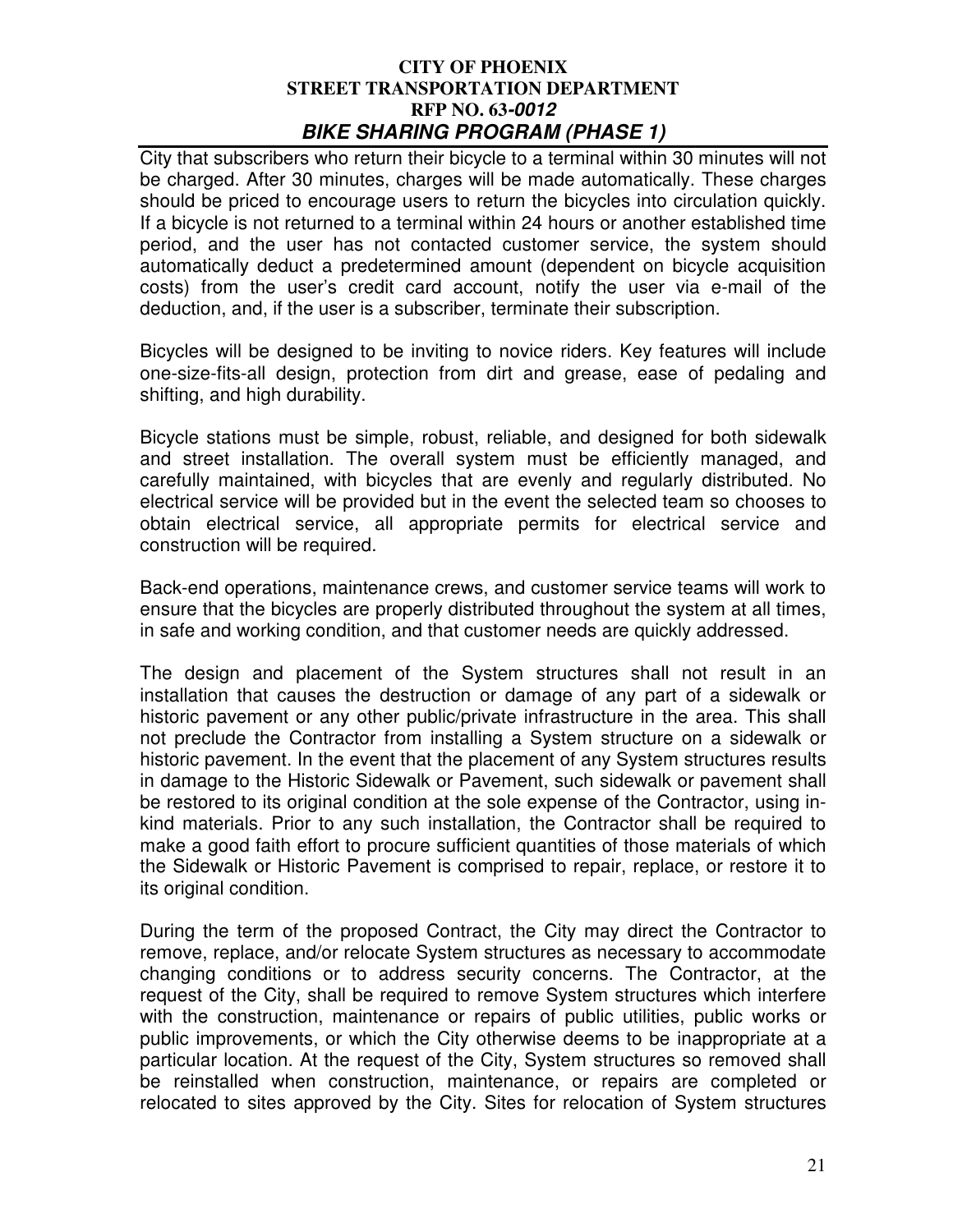shall be subject to the approval of the City. All such removals, reinstallations, and/or relocations shall be accomplished at the sole expense of the Contractor.

The Contractor shall be responsible for the maintenance of the System. Such maintenance shall include, but is not limited to, inspecting, cleaning and removing graffiti from the System structures on a timely basis, including removal of debris in and around the System structures, preventive maintenance and prompt repairs. The proposed contract will provide for liquidated damages related to the Contractor's failure to perform such maintenance to the satisfaction of the City

All System structures shall contain a conspicuously posted telephone number to which the public may direct complaints and comments and instructions for filing a complaint. The Contractor shall fully cooperate with the City in timely responding to any such complaints. The Contractor shall provide a shared database in which the City can communicate complaints between the public and from the City, and in which the Contractor can report the resolution of such complaints.

The City is accepting no liability for the construction, maintenance, operation, and other activities associated with the Bike Sharing System. The Contractor must provide the liability insurance and other insurance as required by the City. As part of the user's bike share rental agreements, the Contractor shall include a waiver of claims as requirement for use of the bicycles. This user agreement shall also advise users to wear helmets and other protective gear. The Contractor will provide physical security of the bikes and stations.

At a minimum, the System and related services should also comprise of the following:

- 1. Quality assurance, implementation and staffing plans;
- 2. Bicycles, stations and computer system, including safe and secure transactions;
- 3. Website;
- 4. System installation and maintenance;
- 5. Membership and promotion; and
- 6. Appropriate staffing levels.

The System, including the System structures, will remain the property of the Contractor during the term of the proposed Contract. On expiration or termination of the proposed Contract, the System and the System structures shall be immediately removed. The Contractor shall restore all sites to their original condition; removal and restoration shall be at the Contractor's sole expense with a final inspection and approval by the City's Representative(s).

In compensation for providing the City with the services of the System, the Contractor will collect membership/user fees, advertising and sponsorship revenues and other revenue sources, as approved by the City. Additionally, the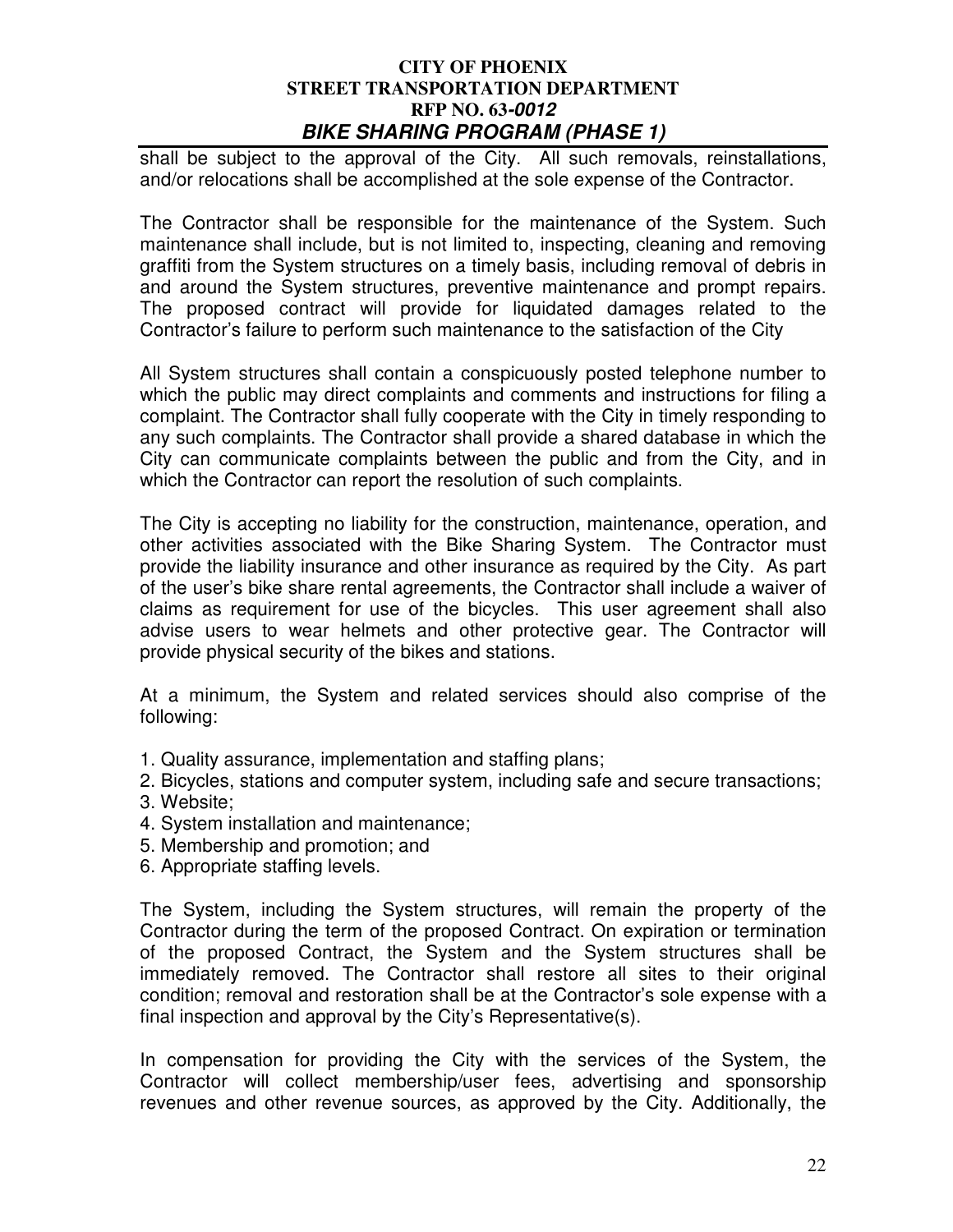City of Phoenix anticipates that System revenues should, at a prescribed level, be shared with the City. All System equipment will be owned by, and all operating and promotional responsibilities will be borne by, the Contractor. The City encourages offerors to form teams, if necessary, to adequately address the financial, programmatic, operational, maintenance and promotional aspects of the System.

The Contractor shall be required to agree to service levels as set forth in Appendix D. The City reserves the right, at its sole discretion, to adjust the SLAs in the Contract.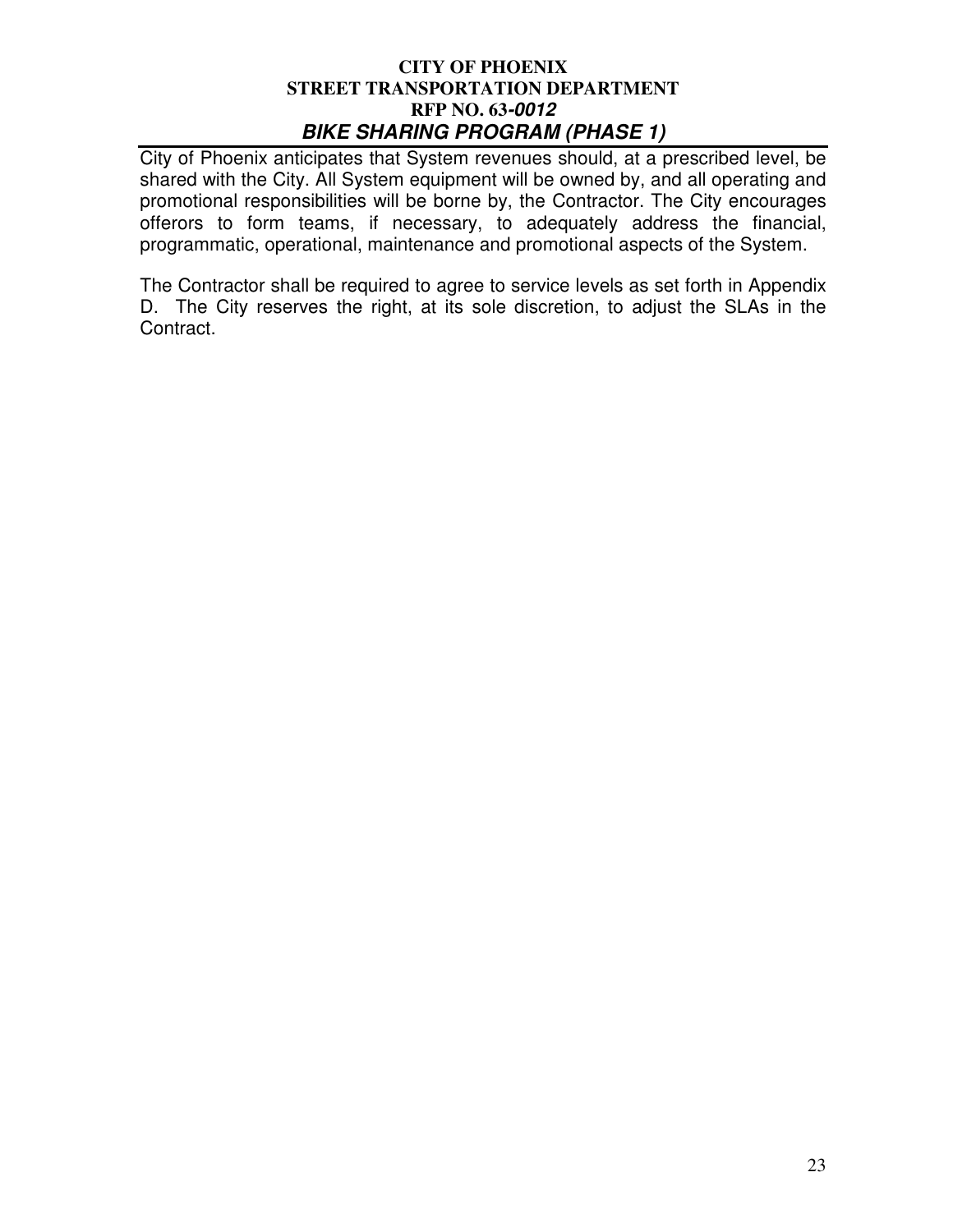## **SECTION V – SOLICITATION PROCESS AND PROCEDURES**

## **1. EVALUATION AND SELECTION**

- a. RFP responses should be concise, clearly written and well-organized according to the requested information. The review process emphasizes the responsiveness of the RFP Response to the requirements outlined herein. RFP Responses that are not written specifically in response to this request may not receive serious consideration.
- b. After evaluating all submissions, the Short-listed Offerors will be invited to conduct on-site interviews tentatively scheduled on **April 23, 2013** (Offerors will be given a two-week notice in case the date changes). For on-site presentations, it is expected that the Short-listed Offerors will provide demonstrations of the proposed System, including but not limited to the proposed bicycles, stations and computer systems. The Offeror will also provide a presentation of the planning approach, implementation, schedule, website, business model, marketing plan, and the training and outreach process.
- c. The firms under consideration for this RFP will be evaluated by an Evaluation Committee. The City reserves the right to request supplemental information that the Evaluation Committee deems necessary to make a selection. The Committee may be supplemented by outside professionals or professionals from other City departments who can provide additional expertise.
- d. All RFP responses will be evaluated on the basis of the criteria listed above in the Qualifications Section of this RFP. All firms that provide an RFP response will be notified when a selection is made. Upon completion of the evaluation process, the Street Transportation Department may enter into an agreement with the selected firm(s) to provide and install the system for the implementation.

## **2. OFFEROR(S) INCURRED COSTS**

Each Offeror will be responsible for all costs incurred in preparing a response to this RFP. All materials and documents submitted by the Offeror in response to this RFP or any additional requests for materials and documents made by the City for evaluation pursuant to this RFP will become the property of the City and will not be returned. The selected Offeror(s) shall be responsible for all costs incurred by it during negotiations.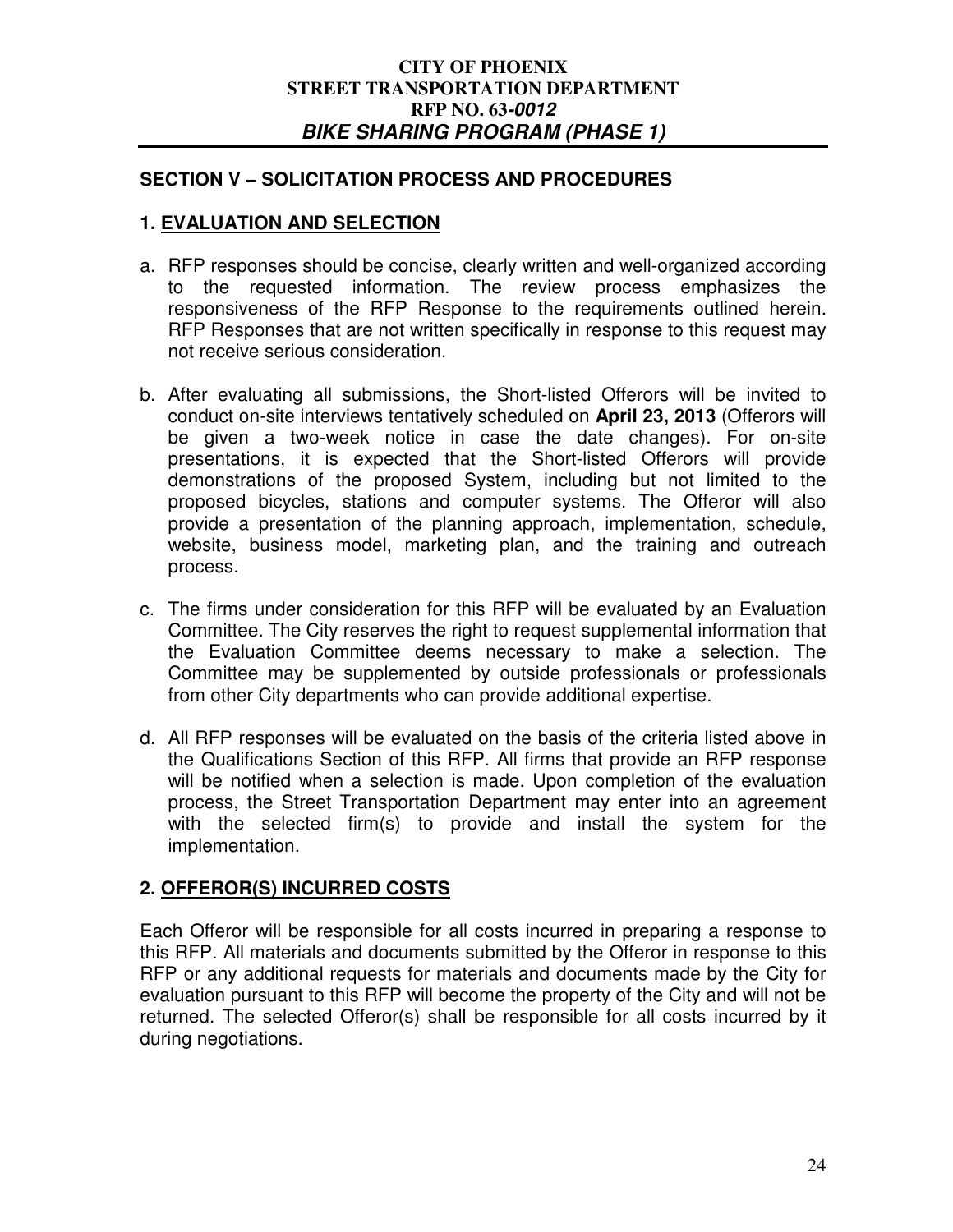## **3. AGREEMENT**

- a. The City will require the selected Offeror(s) to participate in negotiations and to submit such cost, technical or other revisions of the submittals as may result from negotiations. The City shall draft all final contracts and documents that result from this RFP, if applicable.
- b. The language contained in this RFP and the Offeror's statement of qualifications will form the basis of any resulting Contract. However, this RFP does not commit the City to enter into a Contract, to pay any costs incurred in the preparation of a submittal to this request or in subsequent negotiations, or to procure a contract for the project(s).

## **4. RESERVATION OF RIGHTS BY CITY**

- a. The City is not obligated to accept any submittal or to negotiate with any Offeror(s). The City reserves the right to accept submittals which are deemed most favorable and in the best interests of the City after all submittals have been examined and canvassed, to reject any or all submittals, and to be the sole judge of the best Offeror(s) suited for the City.
- b. The issuance of this RFP and the acceptance of an RFP response do not constitute an agreement by the City that any contract shall actually be entered into by the City. The City expressly reserves the right to:
	- 1. Waive any immaterial defect or informality in any RFP response or proposal procedure.
	- 2. Reject any or all RFP responses.
	- 3. Reissue a RFP.
	- 4. Procure any service by any other means.
	- 5. Request additional information and data from any or all companies.
	- 6. Negotiate with any qualified Offeror(s).
- c. The City may confirm any information provided in the Offeror's submittal, or inspect any of the Offeror's facilities that would be utilized in connection with performing services under any resulting contract.

## **5. RIGHT TO DISQUALIFY**

The City reserves the right to disqualify any Offeror who fails to provide information or data requested or who provides materially inaccurate or misleading information or data. The City further reserves the right to disqualify any Offeror on the basis of any real or apparent conflict of interest that is disclosed by the Offeror submitted or any other data or information available to the City. This disqualification is at the sole discretion of the City. By submission of an RFP response hereunder, the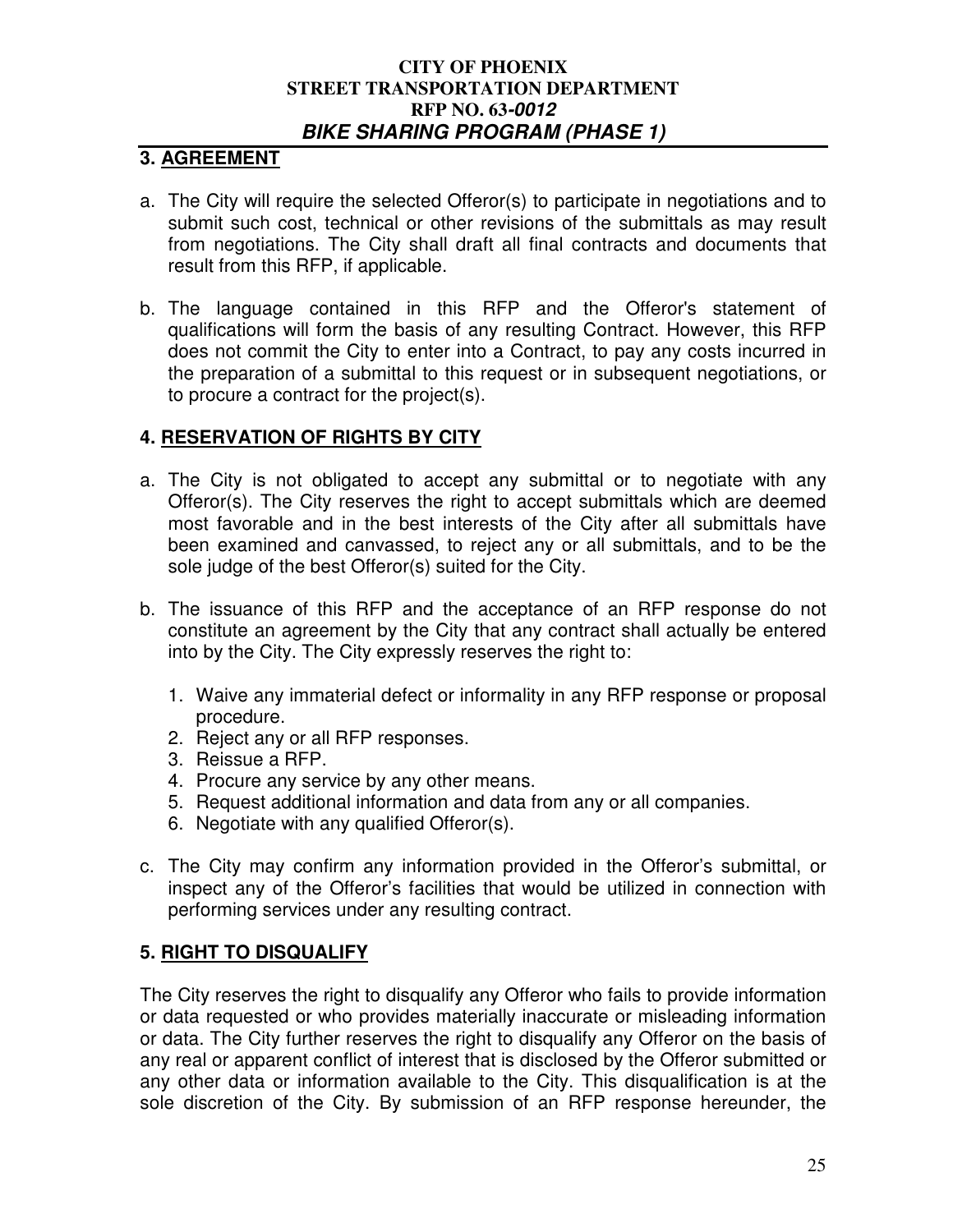Offeror waives any right to object now or at any future time, before anybody or agency including, but not limited to, the City Council of the City or any court as to the exercise by the City of such right to disqualify or as to any disqualification by reason of real or apparent conflict of interest determined by the City. The City reserves the right to replace the disqualified Offeror.

## **6. APPLICABLE LAW**

Any and all disputes arising under any contract or out of the RFP herein called, shall be governed according to the laws of the State of Arizona, and the Offeror submitting an RFP response agrees that the venue for any such action brought to enforce provisions of the Contract shall be in Maricopa County, Arizona.

## **7. COMPLIANCE WITH LAWS**

Each time the Offeror enters into a contract with the City, the Offeror shall at all times comply with all applicable laws, ordinances, statutes, rules and regulations.

## **8. NO VERBAL AGREEMENTS**

No verbal agreement or conversation with any officer, agent, or employee of the City either before or after execution of the contract shall affect or modify any of the terms or obligations contained or to be contained in the contract. Any such verbal agreements or conversation shall be considered as unofficial information and in no way binding upon the City or the Offeror. All agreements shall be in writing and contract changes shall be by written amendment signed by both parties.

## **9. ADDENDUM**

The City shall not be responsible for any oral instruction given by any employees of the City of Phoenix in regard to the proposal instructions, specifications, or proposal documents as described in this RFP. Any changes will be documented in the form of a written RFP addendum that will be distributed to Offerors.

## **10. INCONSISTENCY OR ERROR IN THE RFP**

Any Offeror believing that there is any ambiguity, inconsistency or error in the RFP shall promptly notify the City in writing of such apparent discrepancy. Failure to notify the City by the RFP submission due date will constitute a waiver of claim of ambiguity, inconsistency or error.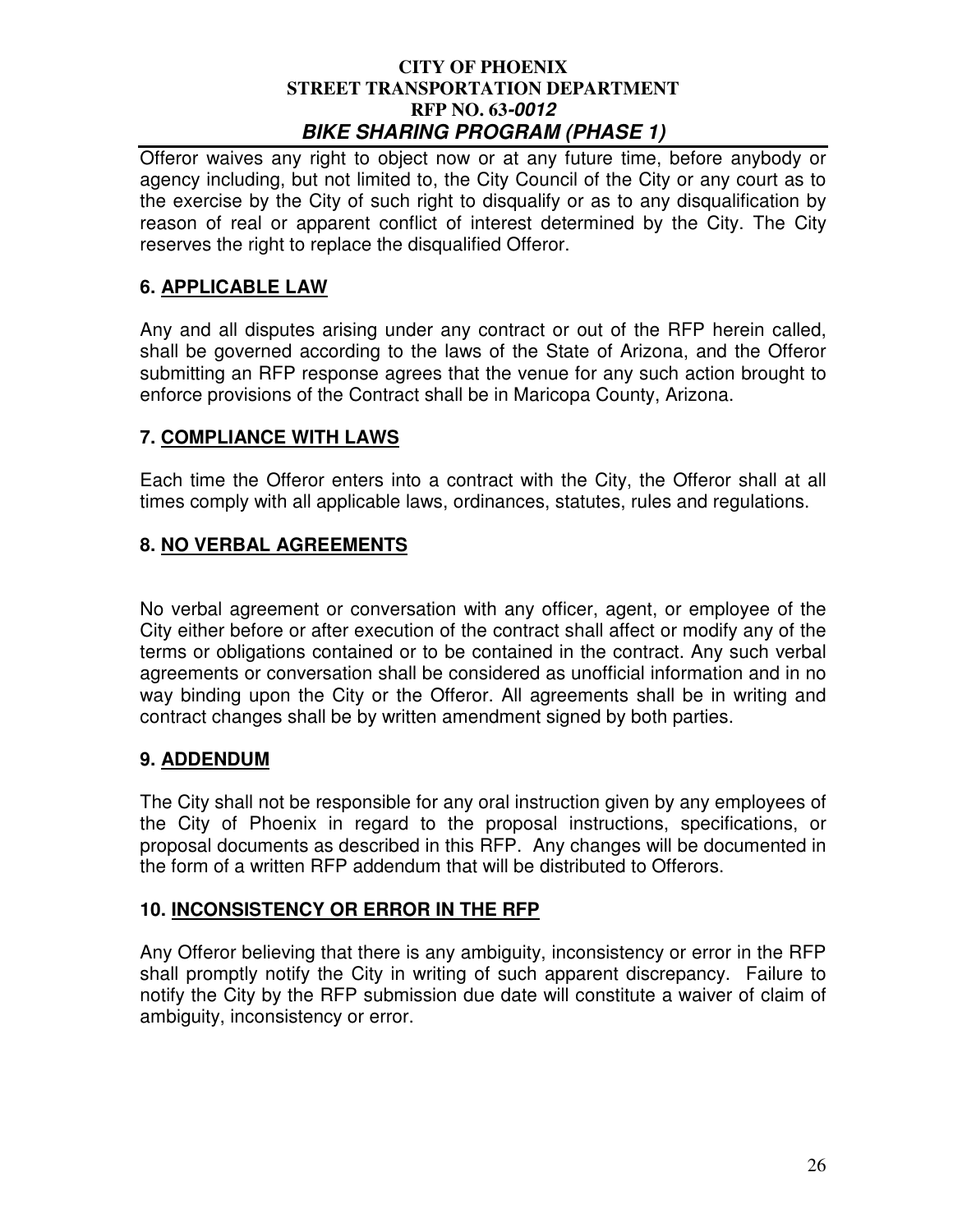## **CITY OF PHOENIX STREET TRANSPORTATION DEPARTMENT RFP NO. 63-0012 BIKE SHARING PROGRAM (PHASE 1) 11. ORGANIZATION EMPLOYMENT DISCLAIMER**

Any contract entered into as a result of this RFP shall set forth the relationship between the City and the Offeror(s), and the rights and obligations of the parties shall only be those expressly set forth therein. The Offeror(s) will be required to agree as part of any contract entered into as the result hereof that no person supplied by it in the performance of the contract is an employee of the City, and further agrees that no rights of the City's Civil Service, Retirement or Personnel Rules accrue to any such persons. Any contracting party shall have the total responsibility for all salaries, wages, bonuses, retirement, withholdings, worker's compensation and occupational disease compensation insurance, unemployment compensation, other benefits and taxes and premiums appurtenant thereto concerning such persons provided by such Offerors in the performance of the contract, and shall save and hold the City harmless with respect thereto.

# **12. VIOLATIONS DISCLOSURE**

Each time the Offerors enter into a contract with the City, the Offerors shall notify the City and specifically identify any notices from any regulatory authority with respect to any violation or alleged violation of any law or regulation by the Offerors or any subcontractor.

Further, the Offerors shall be required to immediately notify the City of any inspection, audit, or review by any regulatory authority or records procedure of the Offerors or its subcontractors and provide the City with a copy of any written findings prepared by such regulatory authority in connection with such inspection, audit, or review.

## **13. RESPONSIBILITY FOR COMPLIANCE WITH LEGAL REQUIREMENTS**

The Offeror's products, services, and facilities shall be in full compliance with all applicable federal, state, and local health, environmental, and safety laws, regulations, standards, and ordinances, regardless of whether or not they are referred to by the City.

## **14. TRANSACTIONAL CONFLICTS OF INTEREST**

The Offerors acknowledge that any contract resulting from this RFP submittal is subject to cancellation by the City pursuant to the provisions of Section 38-511, Arizona Revised Statutes.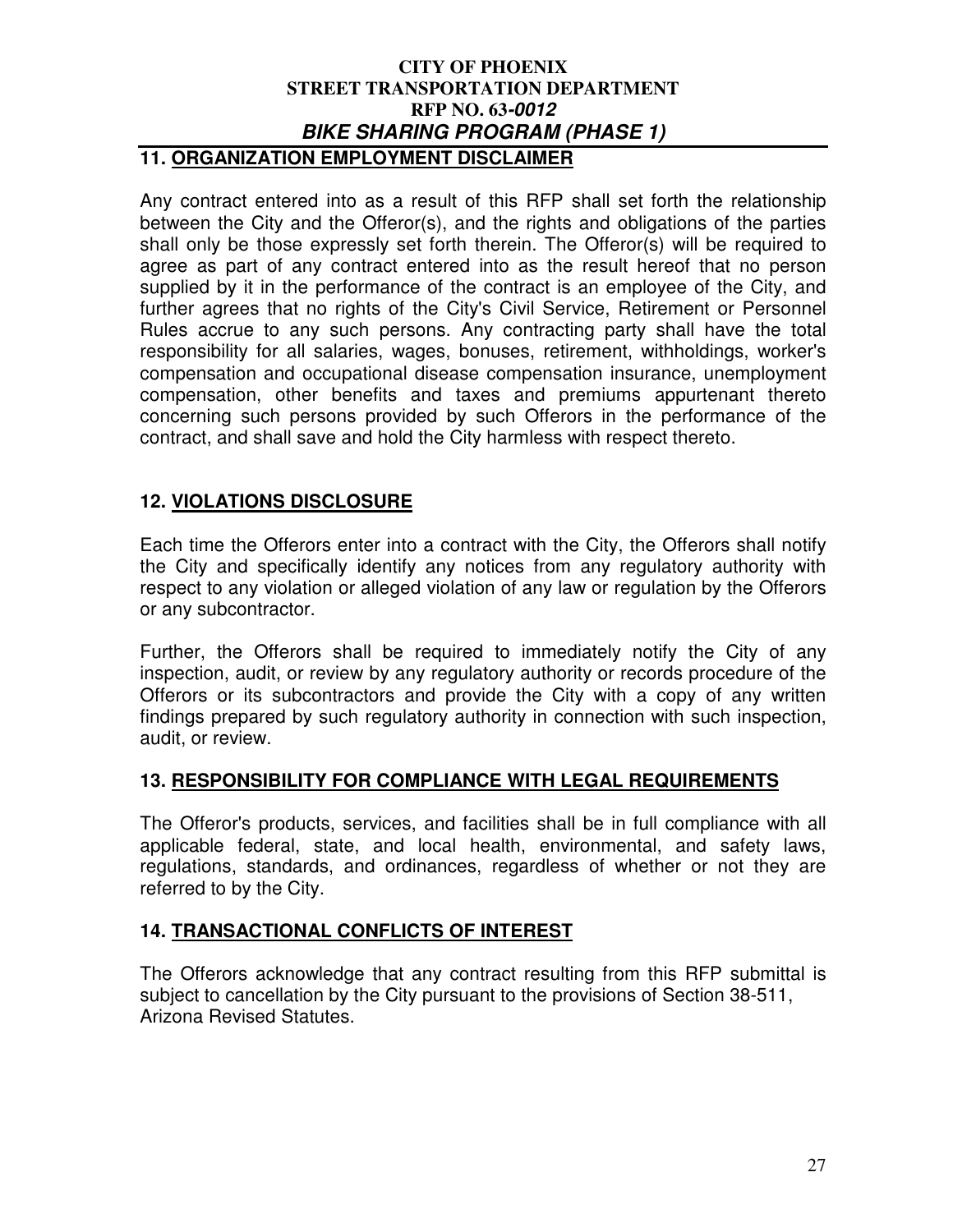# **15. NON-WAIVER OF LIABILITY**

The City, as a public entity supported by tax monies, in execution of its public trust, cannot agree to waive any lawful or legitimate right to recover monies lawfully due it. Therefore, any Offeror submitting an RFP response agrees that it will not insist upon or demand any statement whereby the City agrees to limit in advance or waive any right the City might have to recover actual lawful damages in any court of law under applicable Arizona law.

# **16. FUND APPROPRIATION CONTINGENCY**

The Offeror recognizes that any agreement entered into shall commence upon the day first provided and continue in full force and effect until termination in accordance with its provisions. The Offerors herein recognize that the continuation of any agreement after the close of any given fiscal year of the City of Phoenix, which fiscal years end on June 30 of each year, shall be subject to the approval of the budget of the City of Phoenix providing for or covering such agreement item as an expenditure therein. The City does not represent that said budget item will be actually adopted, said determination being the determination of the City Council at the time of the adoption of the budget.

# **17. COOPERATIVE PURCHASING AGREEMENTS**

It is the intent of the City of Phoenix to establish a cooperative purchasing agreement(s) with the City of Mesa and other municipalities through this solicitation process in order to establish a regional bike share network. In submitting a response to this RFP, offeror must acknowledge that their agreement authorizes the City of Phoenix to allow other governmental bodies to contractually "piggyback" and purchase from the City's contract with the successful offeror. Any resultant contract is eligible for use by the Strategic Alliance for Volume Expenditures (SAVE) cooperative. See http://www.maricopa.gov/Materials/SAVE/savemembers.pdf for a listing of participating agencies. Any such usage by other municipalities and government agencies must be in accord with the ordinance, charter and/or rules and regulations of the respective political entity.

## **18. REQUIRED FEDERAL PROVISIONS**

Respondent acknowledges that it will be subject to all applicable contractual provisions and certification documents required by the funding source if federal grant funds are used. Such contractual provisions may include, but are not limited to, the following: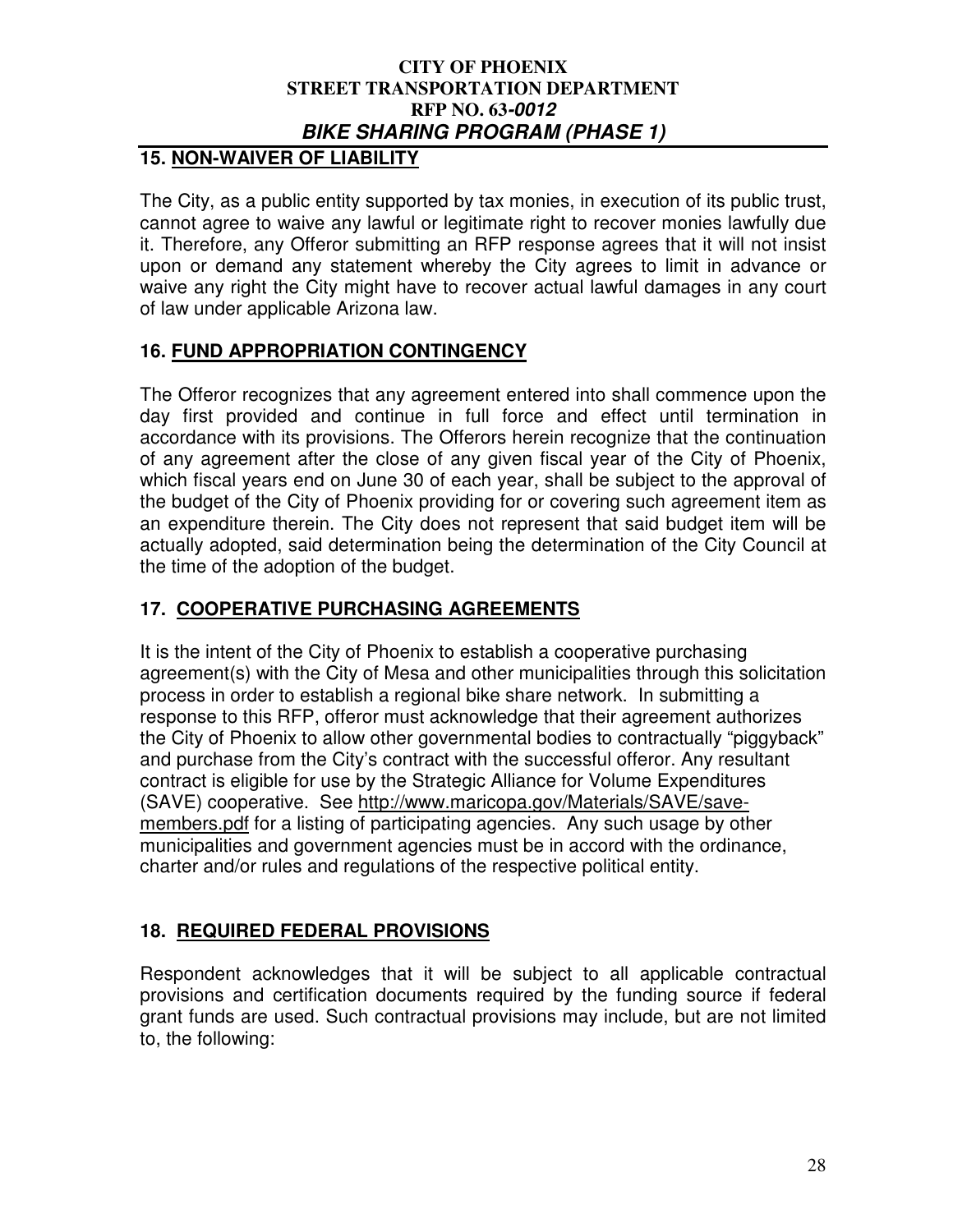## **A. EQUAL EMPLOYMENT OPPORTUNITY**

During the performance of this Contract, Contractor:

- **a.** Will not discriminate against any employee or applicant for employment because of race, color, religion, sex, or national origin. Contractor will take affirmative action to ensure that applicants are employed and that employees are treated during employment, without regard to their race, color, religion, sex, or national origin. Such action must include employment, upgrading, demotion, or transfer; recruitment or recruitment advertising; layoff or termination; rates of pay or other forms of compensation and selection for training, including apprenticeship. Contractor must post in conspicuous places, available to employees and applicants for employment, notices to be provided by the contracting officer setting forth the provisions of this nondiscrimination clause.
	- **b.** Will, in all solicitations or advertisements for employees placed by Contractor or on Contractor's behalf state that all qualified applicants will receive consideration for employment without regard to race, color, religion, sex or national origin.
- **c.** Will send to each labor union or representative of workers with which he has a collective bargaining agreement or other contract or understanding, a notice, to be provided by the agency contracting officer, advising the labor union or workers' representative of commitments under Section 202 of Executive Order No. 11246 of September 24, 1965, and must post copies of the notice in conspicuous places available to employees and applicants for employment.
- **d.** Will comply with all provisions of Executive Order No. 11246 or September 24, 1965, and of the rules, regulations, and relevant orders of the Secretary of Labor.
- **e.** Will furnish all information and reports required by Executive Order No. 11246 of September 24, 1965, and by the rules, regulations, and orders of the Secretary of Labor, or pursuant thereto, and will permit access to Contractor's books, records, and accounts by the contracting agency and the Secretary of Labor for purposes of investigation to ascertain compliance with such rules, regulation, and orders.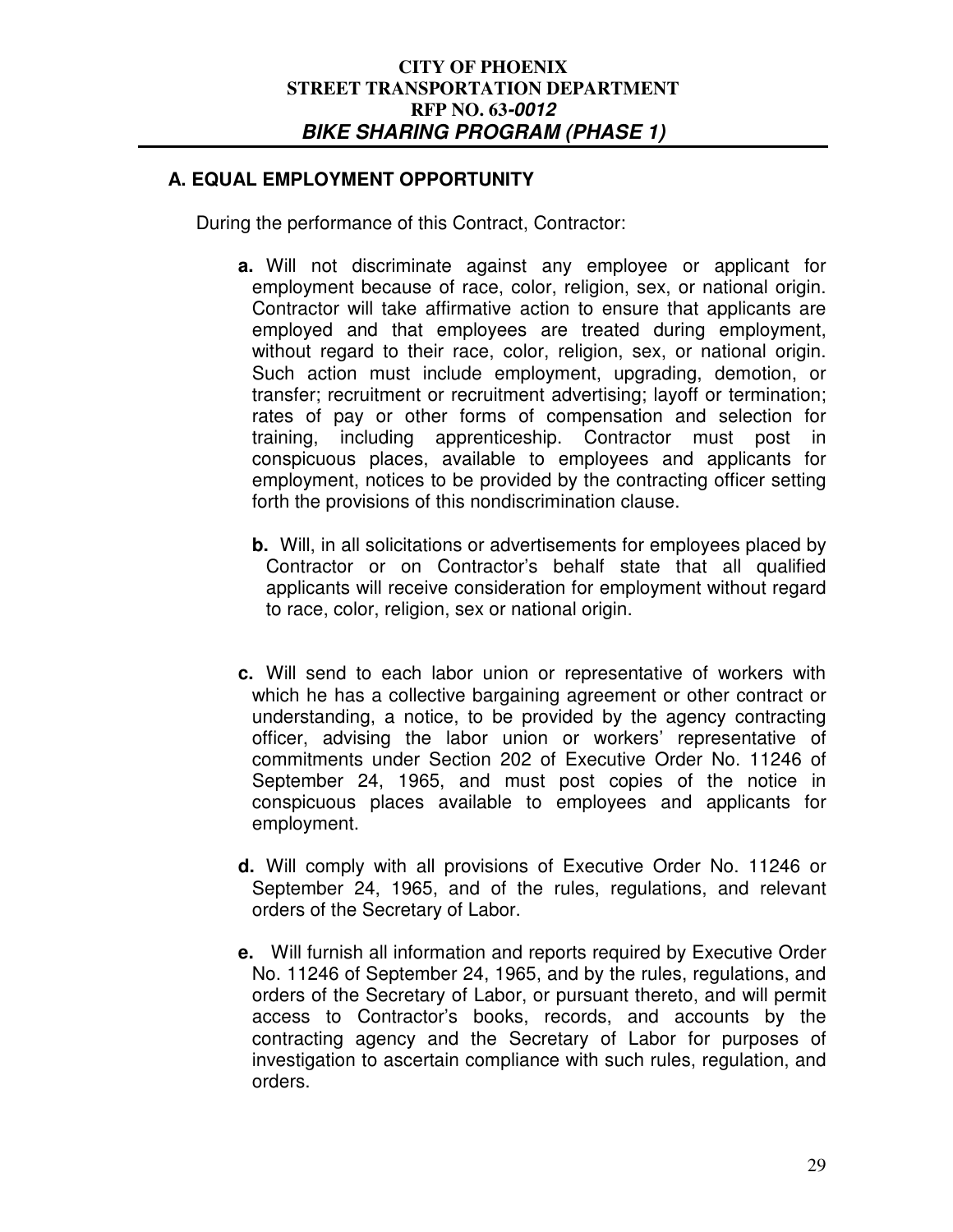- **f.** In the event of Contractor's noncompliance with the nondiscrimination clause of this Contract or with any of such rules, regulations, or orders, this Contract may be canceled, terminated, or suspended in whole or in part and Contractor may be declared ineligible for further Government contracts in accordance with procedures authorized in Executive Order No. 11246 of September 24, 1965, and such other sanctions may be imposed and remedies involved as provided in Executive Order No, 11246 of September 24, 1965, or by rule, regulation, or order of the Secretary of Labor, or as otherwise provided by law.
- **g.** Contractor will include the provisions of the above Paragraphs 1) through 6) in every subcontract or purchase order unless exempted by rules, regulations, or orders of the Secretary of Labor issued pursuant to Section 204 of Executive Order No. 11246 of September 24, 1965, so that the provisions will be binding upon each subcontractor or vendor. Contractor will take such action with respect to any subcontract or purchase order as the contracting agency may direct as a means of enforcing such provisions including sanctions for noncompliance. If, however, Contractor becomes involved in, or are threatened with, litigation with a subcontractor or vendor as a result of such direction by the federal government contracting agency, Contractor may request the United States to enter into such litigation to protect the interests of the United States.

## **B. OTHER FEDERAL PROVISIONS**

#### **a. Interest of Members of or Delegates to the United States Congress**

 In accordance with 41 USC 22, Contractor will not admit any member of or delegate to the United States Congress to any share or part of the Contract or any benefit derived therefrom.

## **b. False or Fraudulent Statements and Claims**

i. Contractor recognizes that the requirements of the Program Fraud CivilRemedies Act of 1986, as amended, 49 USC 3081 et seq. and U.S. DOT regulations, Program Fraud Civil Remedies, 49 CFR Part 31, apply to actions pertaining to the Contract. Accordingly, by signing the Contract, Contractor certifies or affirms the truthfulness and accuracy of any statement Contractor has made, Contractor makes, or Contractor may make pertaining to the Contract, including any invoice for Contractor's services. In addition to other penalties that may be applicable, Contractor also acknowledges that if Contractor makes a false, fictitious, or fraudulent claim, statement, submission, or certification, the federal government reserves the right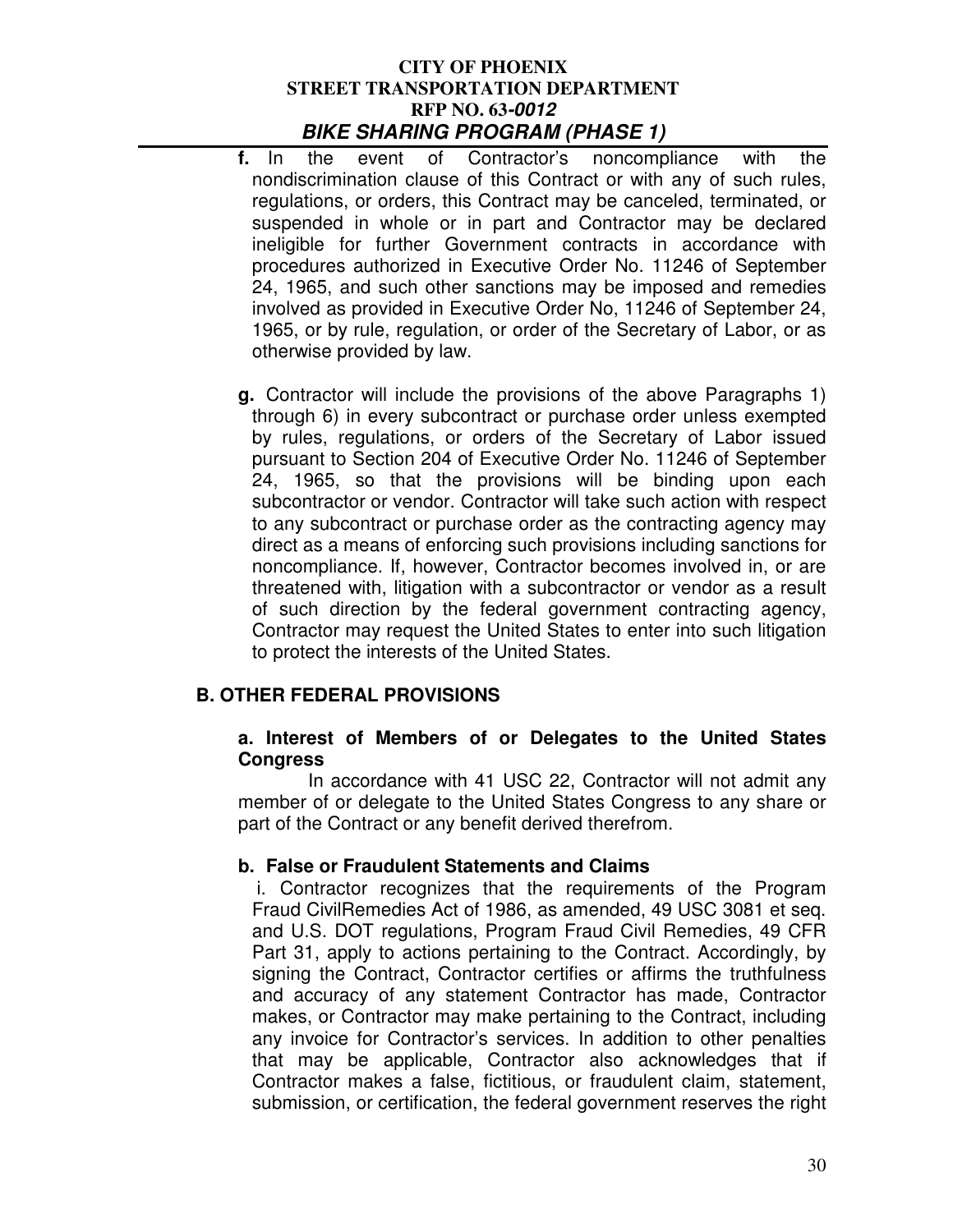to impose the penalties of the Program Fraud Civil Remedies Act of 1986, as amended, on Contractor to the extent the federal government deems appropriate.

ii. Contractor also acknowledges that if Contractor makes a false, fictitious, or fraudulent claim, statement, submission, or certification to the City or federal government in connection with an urbanized area formula project financed with federal assistance authorized by 49 USC 5307, the Government reserves the right to impose on Contractor the penalties of 18 USC 1001 and 49 USC 5307(n)(1), to the extent the federal government deems appropriate.

## **c. Federal Interest in Patents**

i. **General**. If any invention, improvement, or discovery of Contractor is conceived or first actually reduced to practice in the course of or under the Agreement, and that invention, improvement, or discovery is patentable under the laws of the Unites States of America or any foreign country, Contractor must notify City immediately and provide a detailed report.

ii. **Federal Rights.** Unless the federal government later makes a contrary determination in writing, the rights and responsibilities of the City, Contractor, and the federal government pertaining to that invention, improvement, or discovery will be determined in accordance with applicable federal laws and regulations, including any waiver of them; and irrespective of Contractor's status or the status of any Subcontractor at any tier (e.g., a large business, small business, non-profit organization, institution of higher education, individual), Contractor will transmit to the federal government those rights due the federal government in any invention resulting from the Contract.

## **d. Federal Interest in Data and Copyrights**

i. **Definition.** The term "subject data" used in this Section means recorded information, whether or not copyrighted, that is delivered or specified to be delivered under the Agreement. Examples include computer software, engineering drawings and associated lists, specifications, standards, process sheets, manuals, technical reports, catalog item identifications, and related information. The term "subject data" does not include financial reports, cost analyses, and similar information incidental to Agreement administration.

ii. **Federal Restrictions.** The following restrictions apply to all subject data first produced in the performance of the Agreement. Except as provided in the Agreement and except for Contractor's own internal use, Contractor may not publish or publicly reproduce subject data in whole or in part, or in any manner or form, nor may Contractor authorize others to do so, without the written consent of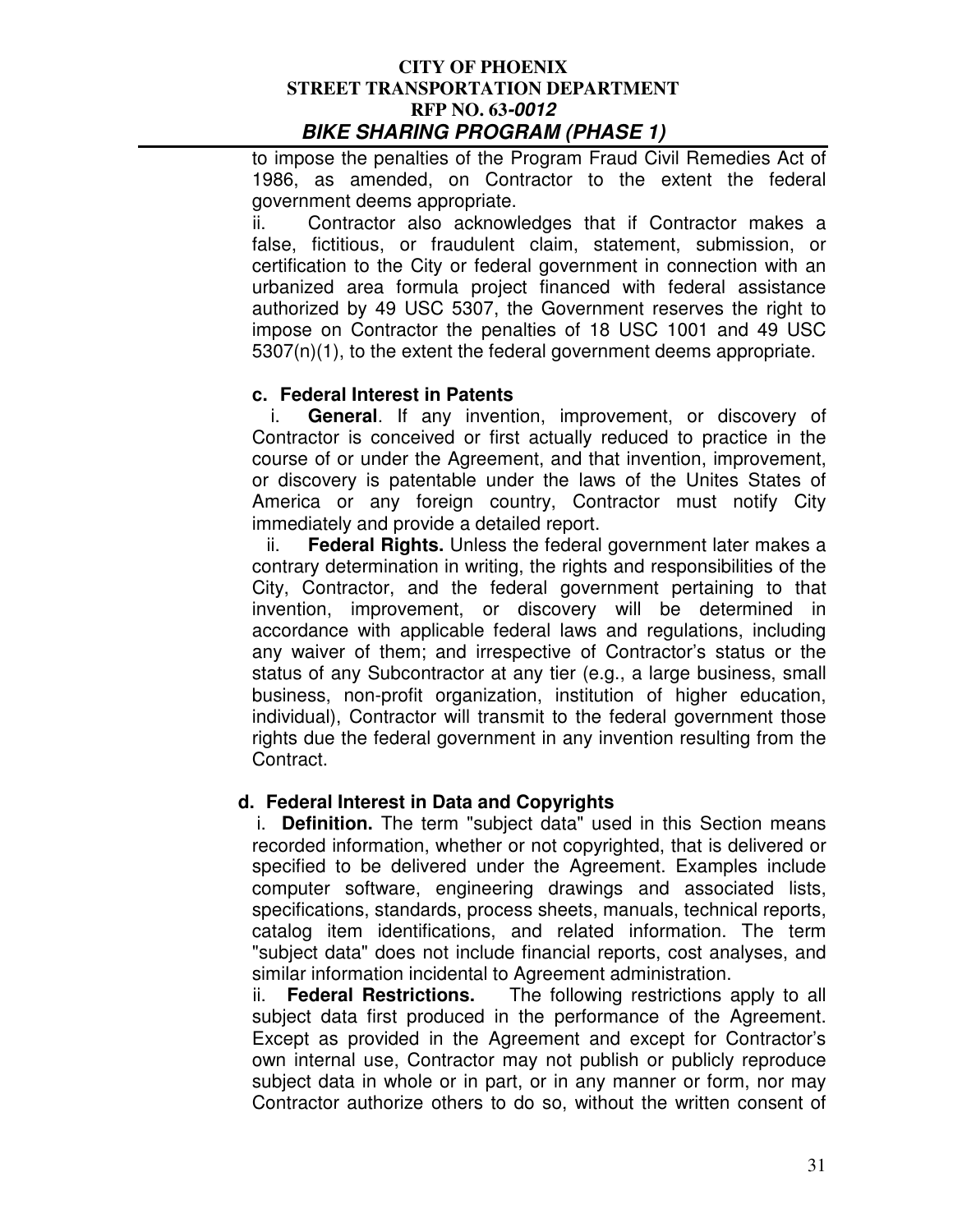the City and the federal government, until such time as the federal government may have either released or approved the release of such data to the public.

iii. **Federal Rights in Data and Copyrights.** In accordance with subparts 34 and 36 of the Common Rule, the City and the federal government reserve a royalty-free, non-exclusive and irrevocable license to reproduce, publish, or otherwise use, and to authorize others to use, for City or federal government purposes, the types of subject data described below. Without the copyright owner's consent, the City and federal government may not extend their license to other parties.

1. Any subject data developed under the Contract or subagreement financed by a federal Grant Agreement or Cooperative Agreement, whether or not a copyright has been obtained; and

2. Any rights of copyright in which Contractor purchase ownership with federal assistance.

## **e. No Exclusionary or Discriminatory Specifications**

Apart from inconsistent requirements imposed by federal statute or regulations, Contractor will comply with the requirements of 49 USC 5323(h)(2) by refraining from using any federal assistance to support subcontracts procured using exclusionary or discriminatory specifications.

## **f. Cargo Preference - Use of United States Flag Vessels**

Contractor must comply with U.S. Maritime Administration regulations, "Cargo-Preference - U.S. Flag Vessels," 49 CFR Part 381, and include the clauses required by those regulations, modified as necessary to identify the affected parties, in each subcontract or subagreement involving equipment, materials, or commodities suitable for transport by ocean vessel.

## **g. Fly America**

Contractor must comply with 49 USC Section 40118, and related regulations at 41 CFR Part 301-10, regarding use of United States air carriers, and included clauses requiring Contractor's Subcontractors to comply with the requirements of 49 USC Section 40118, and related regulations at 4 CFR Part 52, in all of Contractor's subcontracts.

## **h. No Federal Government Obligations to Third Parties**

Absent the federal government's express written consent, the federal government is not subject to any obligations or liabilities to any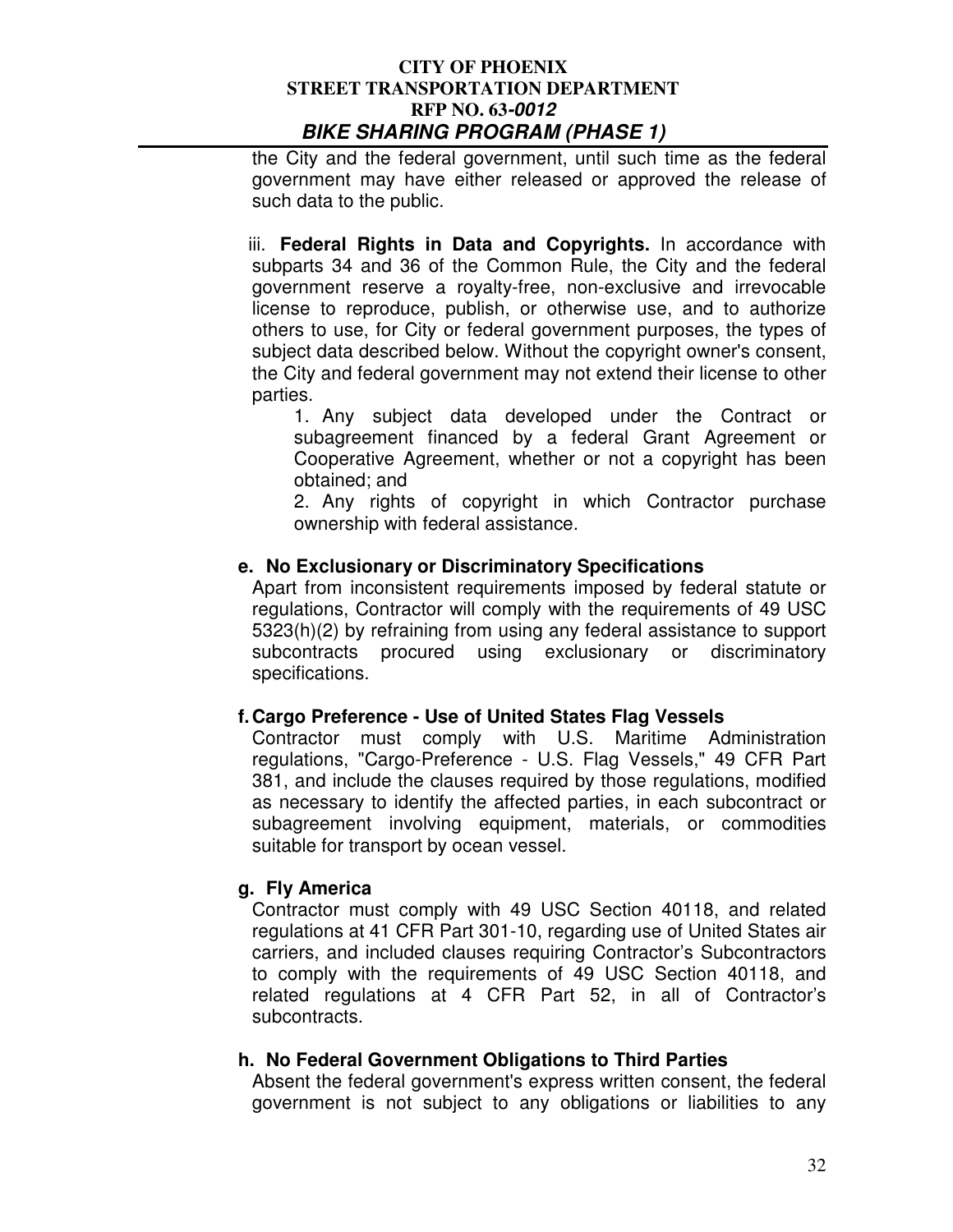contractor or any other person not a party to the Grant Agreement or Cooperative Agreement between the City and the federal government, which is a source of funds for this Contract. Notwithstanding any concurrence provided by the federal government in or approval of any solicitation, agreement, or contract, the federal government continues to have no obligations or liabilities to any party, including Contractor.

## **i. Allowable Costs**

Notwithstanding any compensation provision to the contrary, Contractor compensation under this Contract is limited to those amounts that are allowable and allocable to the Contract in accordance with OMB Circular A-87 and the regulations in 49 CFR Part 18. To the extent that an audit reveals that Contractor have received payment in excess of such amounts, the City may offset such excess payments against any future payments due to Contractor and, if no future payments are due or if future payments are less than such excess, Contractor must promptly refund the amount of the excess payments to the City.

## **j. Contract Work Hours and Safety Standards Act**

If applicable according to their terms, Contractor must comply and assure compliance with sections 102 and 107 of the Contract Work Hours and Safety Standards Act, as amended, 40 USC 327 through 333, and implementing U.S. DOL regulations, "Labor Standards Provisions Applicable to Contracts Governing Federally Financed and Assisted Construction" (also Labor Standards Provisions Applicable to Non-construction Contracts Subject to the Contract Work Hours and Safety Standards Act), 29 CFR Part 5; and U.S. DOL regulations, "Safety and Health Regulations for Construction", 29 CFR Part 1926. In addition to other requirements that may apply:

i.In accordance with sections of the Contract Work Hours and Safety Standards Act, as amended, 40 USC 327 through 332, Contractor must assure that, for the Contract, the wages of every mechanic and laborer will be computed on the basis of a standard work week of 40 hours, and that each worker will be compensated for Work exceeding the standard work week at a rate of not less than 1.5 times the basic rate of pay for all hours worked in excess of 40 hours in the work week. Determinations pertaining to these requirements will be made in accordance with applicable U.S. DOL regulations, "Labor Standards Provisions Applicable to Contracts Governing Federally Financed and Assisted Construction" (also Labor Standards Provisions Applicable to Non-Construction Contracts Subject to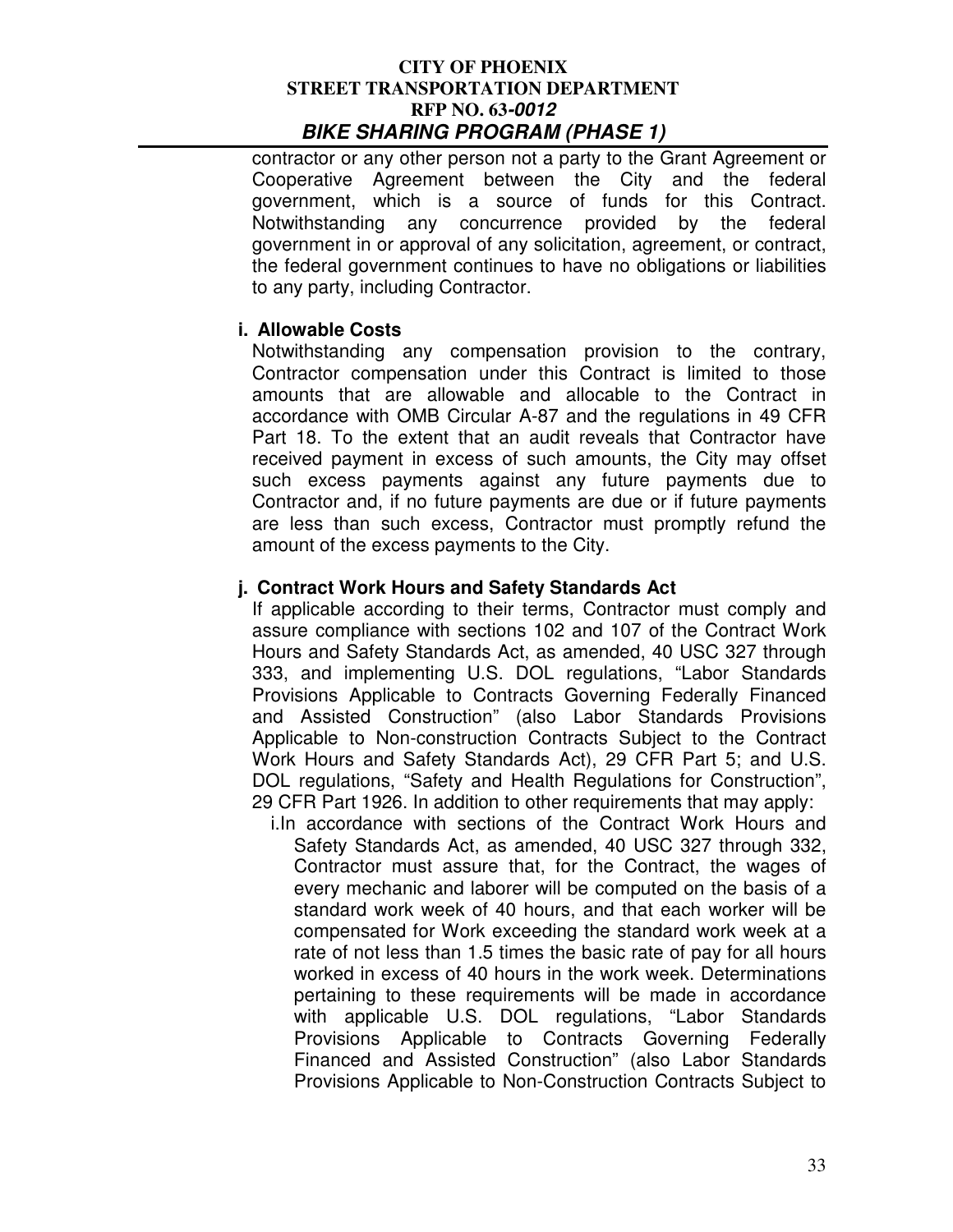the Contract Work Hours and Safety Standards Act), 29 CFR Part 5.

ii.In accordance with section 107 of the Contract Work Hours and Safety Standards Act, as amended, 40 USC 333, Contractor must assure that no laborer or mechanic working on a construction contract is required to work in surroundings or under working conditions that are unsanitary, hazardous, or dangerous to his or her health and safety, as determined in accordance with US DOL regulations, "Safety and Health Regulations for Construction," 29 CFR Part 1926.

## **k. Seismic Safety**

If this Contract is for the construction of a building or an addition thereto, Contractor must apply the requirements of US DOT regulations applicable to seismic safety requirements for US DOT assisted construction projects at 49 CFR Part 41, (specifically, 49 CFR 41.120), and any implementing guidance the federal government may issue, to the construction of any new building and to additions to any existing building.

## **l. Buy America**

Contractor must ensure that any Work performed under this Contract complies with the "Buy America" regulations of the FHWA, as set forth in 23 CFR Part 635.410, which generally require that all manufacturing processes for steel and iron products to be incorporated in a construction project occur in the United States.

## **m. Buy America Certification**

The Contractor agrees to comply with all statutes and regulations that provide that Federal funds may not be obligated unless steel, iron, and manufactured products used in federally funded projects are produced in the United States, unless a waiver has been granted or the product is subject to a general waiver. General waivers are listed in 49 CFR 661.7, and include microcomputer equipment, software, and small purchases (currently less than \$100,000) made with capital, operating, or planning funds.

## **n. Audit and Inspection**

The Contractor agrees to permit the Secretary of Transportation ("Secretary") and the Comptroller General of the United States, or their authorized representatives, to inspect all Project work, materials, payrolls, and other data, and to audit the books, records, and accounts of the Contractor and its subcontractors pertaining to the Project. The Contractor agrees to require each third party contractor whose contract award is not based on competitive bidding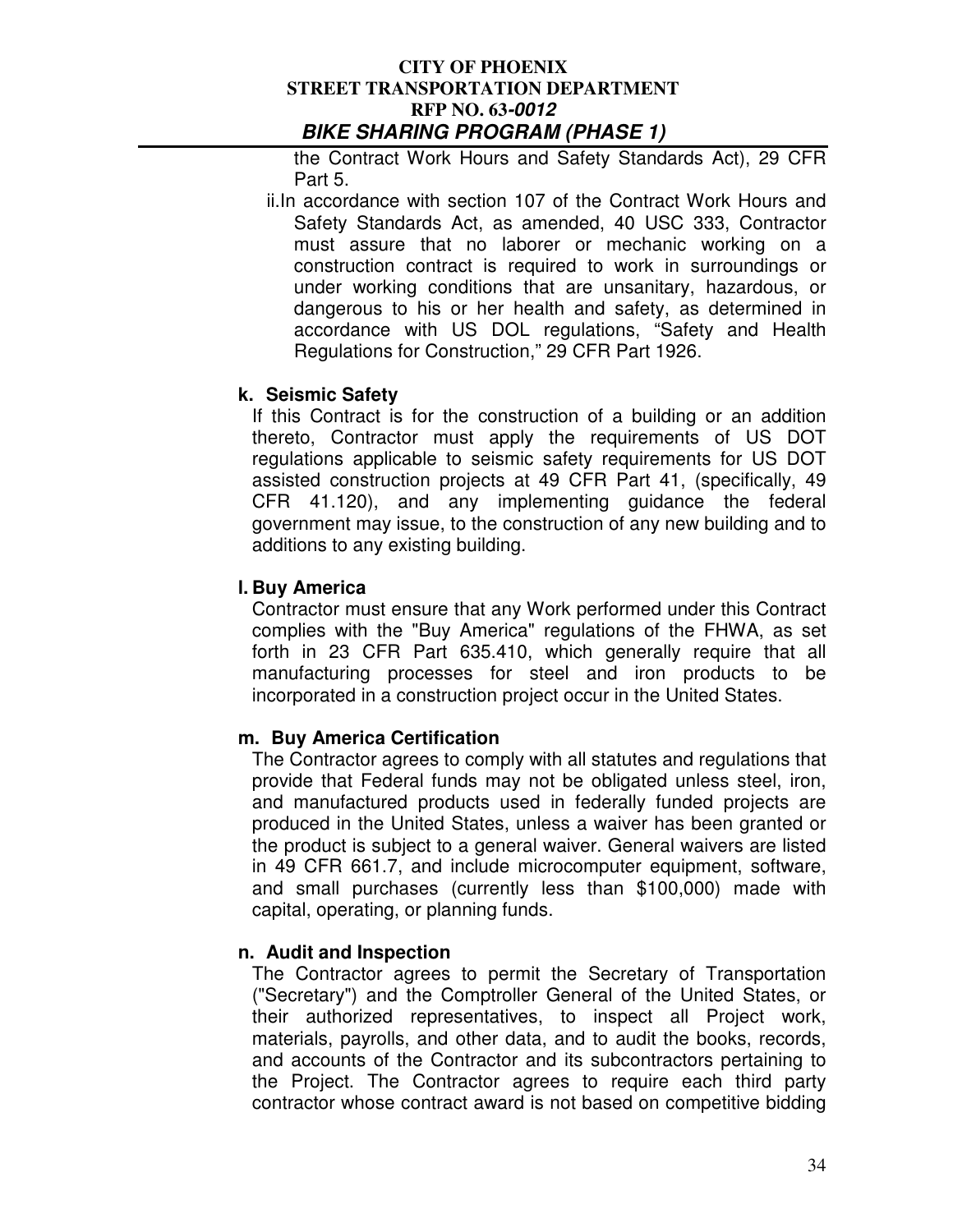procedures as defined by the Secretary to permit the Secretary of Transportation and the Comptroller General of the United States, or their duly authorized representatives, to inspect all work, materials, payrolls, and other data and records involving that contract, and to audit the books, records, and accounts involving that contract as it affects the Project.

## **17. GENERAL INFORMATION**

If you have any questions concerning this RFP, please contact Steve Copeland at 602-256-3519.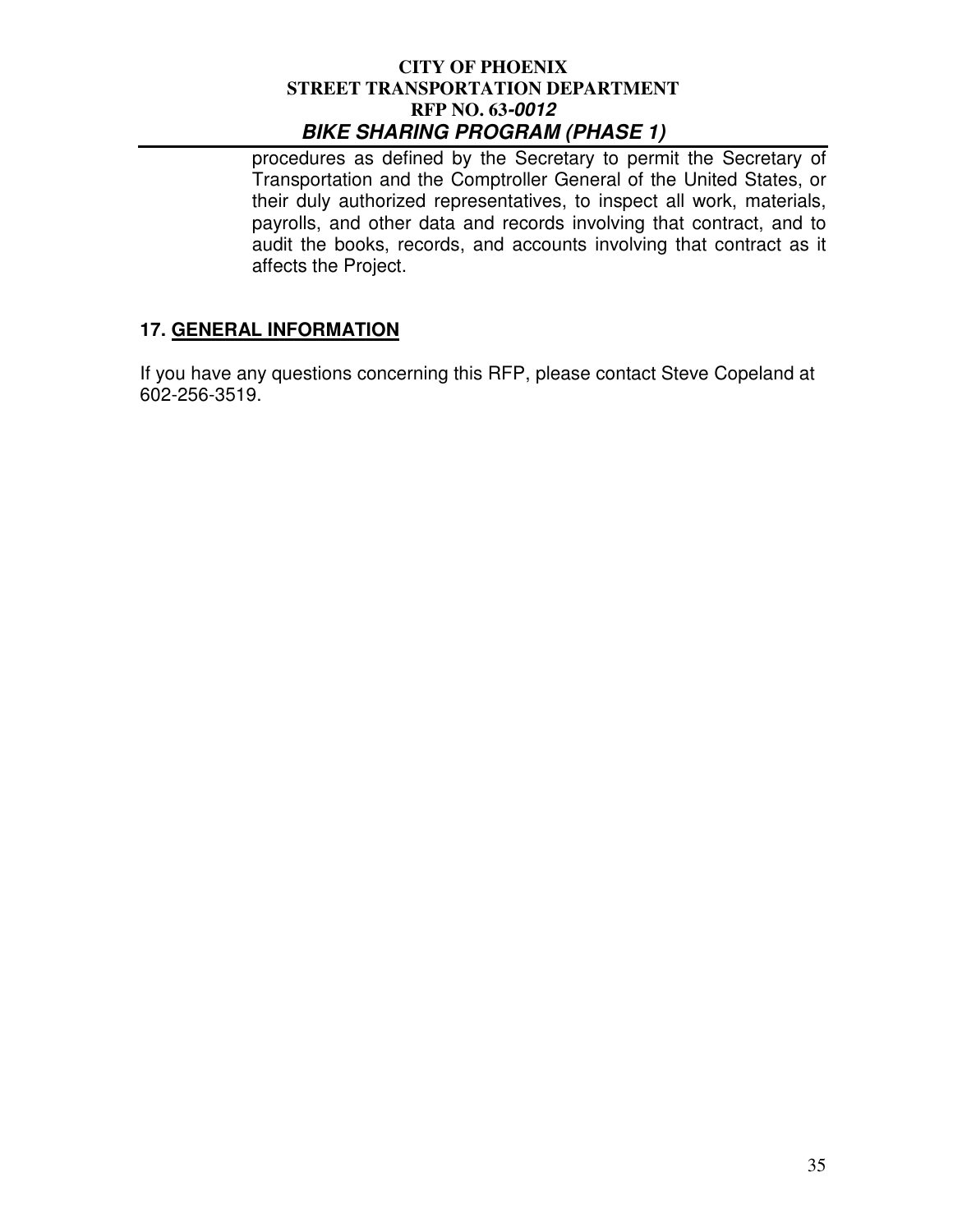# **SECTION VI – PROTEST PROCESS**

There will be two points in this procurement process where a protest may be filed. The points are: 1) disqualification of RFP response before evaluation; and 2) announcement of the selected firm. If a submission is disqualified, the Offeror will be notified immediately by email.

The time period of protest will begin from the time of such notification and last for 10 calendar days. The final recommendation will be posted on the website:

http://phoenix.gov/business/contract/opportunities/recommendations/index.html.

The period for protest will begin with the posting and last for 10 calendar days. Any unsuccessful Offeror may file a protest following the procedures found in Attachment B.

# **SECTION VII – ADDITIONAL TERMS AND CONDITIONS**

**It is the intent of this Bike Sharing system that the City will not incur any cost for the system including any liability claims incurred for the installation, security, maintenance, and operations.** The following terms and conditions shall apply, be incorporated and made a part of the agreement between the City of Phoenix and Offeror:

# **1. SECURITY FUND**

Prior to the execution of the proposed Contract, the Contractor will be required to deposit with the City of Phoenix an amount to be determined by the City, sufficient to ensure the faithful performance by the Contractor of all conditions, provisions, and requirements of the proposed contract, in an amount which will be not less than thirty thousand dollars (\$ 30,000). This fund shall be replenished at the request of the City during the contract period. The City will be authorized to make withdrawals from the Security Fund should the Contractor fail to pay any fees or taxes. The City also will be authorized, in the event the Contractor fails to cure a breach of the proposed contract after notice from the City of Phoenix, to cause the necessary work to be done and collect the cost thereof from the Security Fund. The City also will be authorized to assess and collect liquidated damages from the Security Fund or the Contractor as discussed in the Technical/Performance Metrics in Attachment D.

# **2. PERFORMANCE AND PAYMENT BOND**

Prior to the execution of the proposed contract, the Contractor will be required to deposit with City of Phoenix a surety performance bond and a surety payment bond in an amount to be determined by the City sufficient to ensure the installation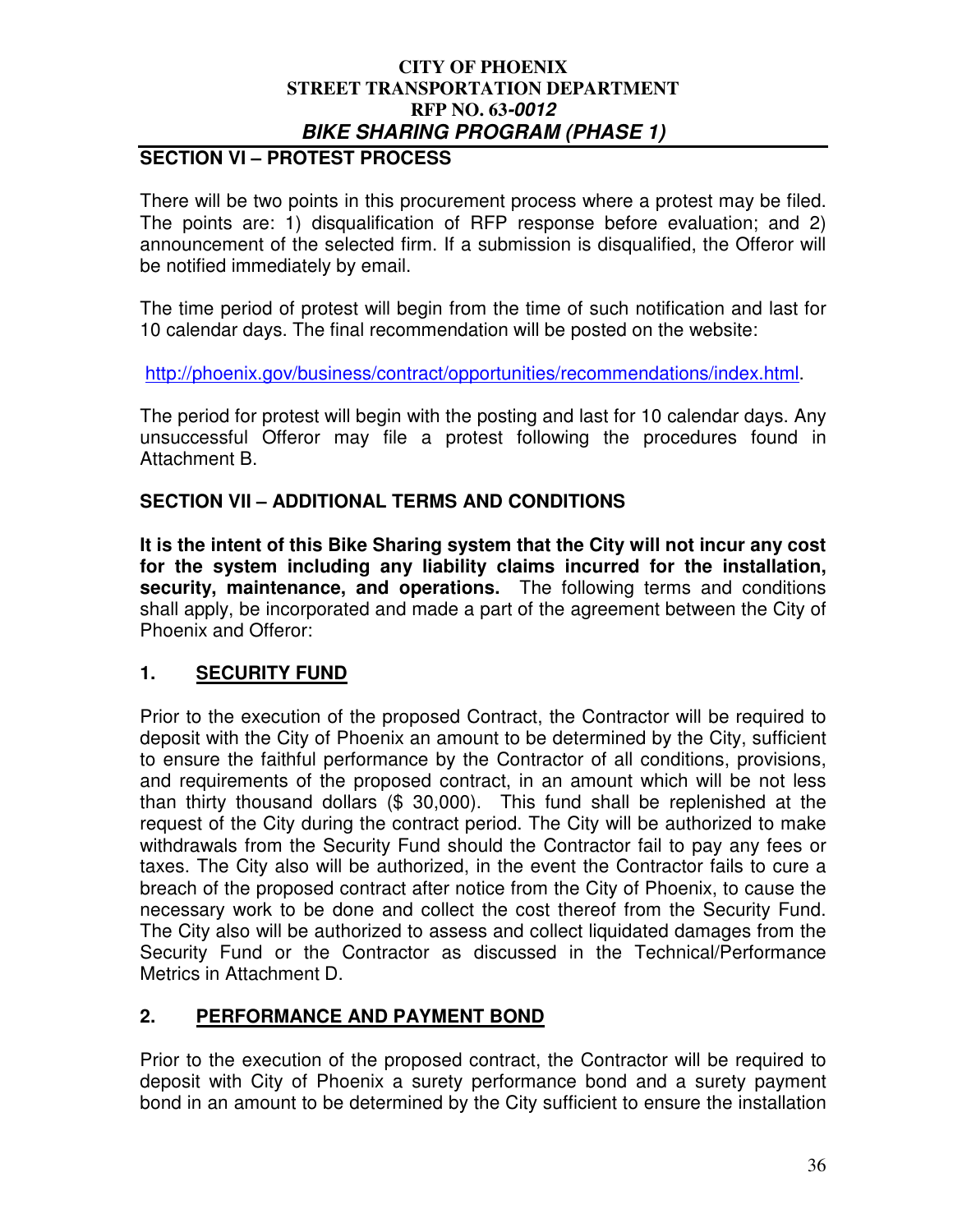of the System structures and the faithful performance of all of the terms and conditions of the proposed contract. The performance bond shall also expressly provide for the in-kind replacement and repair of sidewalks and historic pavements. A portion of this performance and payment bonds may be in the form of cash, and the remainder shall be in the form of a bond, legally executed by a surety company or companies approved by the City.

## **3. INSURANCE AND INDEMNIFICATION REQUIREMENTS**

See "Attachment A."

## **4. EQUAL EMPLOYMENT OPPORTUNITY REQUIREMENTS**

Offerors must be in compliance with Phoenix City Code, Chapter 18, Article V, as amended, Equal Employment Opportunity Requirements. Any questions in regard to these requirements should be directed to the Equal Opportunity Department, (602) 262-6790. The City of Phoenix extends to each individual, firm, Vendor, Supplier, Contractor and subcontractors an equal economic opportunity to compete for City business and strongly encourages voluntary utilization of small or disadvantaged businesses.

# **5. LEGAL WORKER REQUIREMENTS**

The City is prohibited by A.R.S. § 41-4401 from awarding an agreement to any contractor who fails, or whose subcontractors fail, to comply with A.R.S. § 23- 214(A). Therefore, contractor agrees that:

- a. Contractor and each subcontractor it uses warrants their compliance with all federal immigration laws and regulations that relate to their employees and their compliance with § 23-214, subsection A.
- b. A breach of warranty under paragraph 1 shall be deemed a material breach of the Agreement and is subject to penalties up to and including termination of the Agreement.
- c. The City retains the legal right to inspect the papers of the contractor or subcontractor employee(s) who work(s) on this Agreement to ensure that contractor or subcontractor is complying with the warranty under paragraph 1.

## **6. LAWFUL PRESENCE REQUIREMENT**

Pursuant to A.R.S. §§ 1-501 and 1-502, the City of Phoenix is prohibited from awarding a contract to any natural person who cannot establish that such person is lawfully present in the United States. To establish lawful presence, a person must produce qualifying identification and sign a City-provided affidavit affirming that the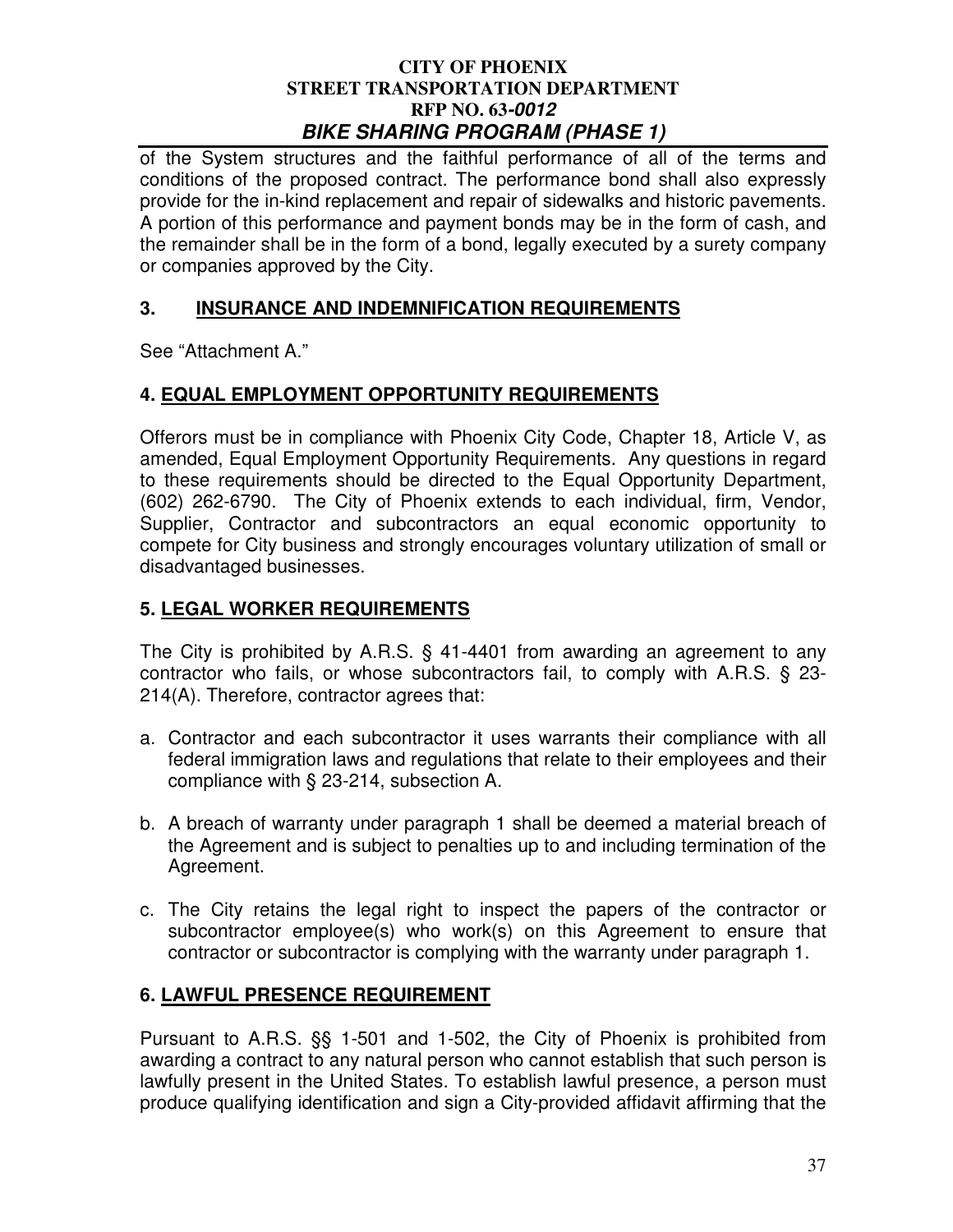identification provided is genuine. This requirement will be imposed at the time of contract award. This requirement does not apply to business organizations such as corporations, partnerships or limited liability companies.

## **7. IRAN AND SUDAN**

Pursuant to A.R.S. §§ 35.391.06 and 35-393.06, contractor certifies that it does not have a scrutinized business operation, as defined in A.R.S. §§ 35-391 and 35-393, in either Iran or Sudan.

## **8. CONFIDENTIALITY AND DATA SECURITY**

All data, regardless of form, including originals, images and reproductions, prepared by, obtained by, or transmitted to Contractor/Consultant in connection with this Agreement is confidential, proprietary information owned by the City. Except as specifically provided in this Agreement, the Contractor/Consultant shall not disclose data generated in the performance of the service to any third person without the prior written consent of the City Manager, or his/her designee.

Personal identifying information, financial account information, or restricted City information, whether electronic format or hard copy, must be secured and protected at all times to avoid unauthorized access. At a minimum, Contractor/Consultant must encrypt and/or password protect electronic files. This includes data saved to laptop computers, computerized devices or removable storage devices.

When personal identifying information, financial account information, or restricted City information, regardless of its format, is no longer necessary, the information must be redacted or destroyed through appropriate and secure methods that ensure the information cannot be viewed, accessed, or reconstructed.

In the event that data collected or obtained by the Contractor/Consultant in connection with this Agreement is believed to have been compromised, Contractor/Consultant shall notify the City Privacy Officer immediately. Contractor/Consultant agrees to reimburse the City for any costs incurred by the City to investigate potential breaches of this data and, where applicable, the cost of notifying individuals who may be impacted by the breach.

Contractor/Consultant agrees that the requirements of this Section shall be incorporated into all subcontractor/subconsultant agreements entered into by the Contractor/Consultant. It is further agreed that a violation of this Section shall be deemed to cause irreparable harm that justifies injunctive relief in court. A violation of this Section may result in immediate termination of this Agreement without notice.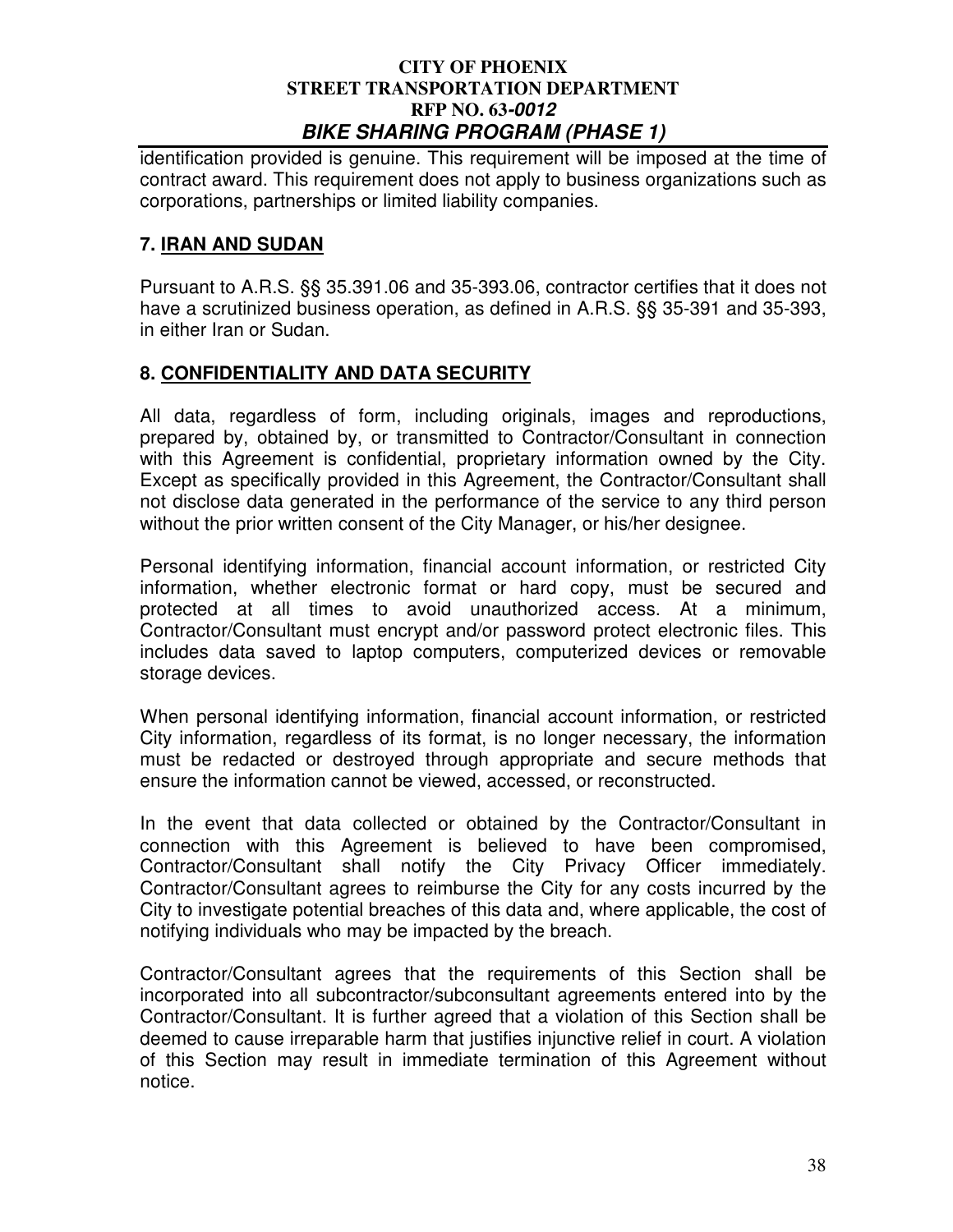The obligations of Contractor/Consultant under this Section shall survive the termination of this Agreement.

## **9. CONTRACTOR AND SUSCONTRACTOR WORKER BACKGROUND SCREENING**

## **a. Contract Worker Background Screening**

Offeror agrees that all contract workers and subcontractors (collectively "Contract Worker(s)") that Offeror furnishes to the City pursuant to this Agreement shall be subject to background and security checks and screening (collectively "Background Screening") at Offeror's sole cost and expense as set forth in this Section. The Background Screening provided by Offeror shall comply with all applicable laws, rules and regulations. Offeror further agrees that the Background Screening required in this Section is necessary to preserve and protect public health, safety and welfare. The Background Screening requirements set forth in this Section are the minimum requirements for this Agreement. The City in no way warrants that these minimum requirements are sufficient to protect Offeror from any liabilities that may arise out of Offeror's services under this Agreement or Offeror's failure to comply with this Section. Therefore, in addition to the specific measures set forth below, Offeror and its Contract Workers shall take such other reasonable, prudent and necessary measures to further preserve and protect public health, safety and welfare when providing services under this Agreement.

#### **b. Background Screening Requirements and Criteria**

Because of the varied types of services performed, the City has established three levels of risk and associated Background Screening. The risk level and Background Screening required for this Agreement is 2) Standard Risk.

1) Minimum Risk and Background Screening ("Minimum Risk")

A minimum risk Background Screening shall be performed when the Contract Worker: (i) will not have direct access to City facilities or information systems; or (ii) will not work with vulnerable adults or children; or (iii) when access to City facilities is escorted by City workers. The Background Screening for minimum risk shall consist of the screening required by Arizona Revised Statutes §§ 41-4401 and following to verify legal Arizona worker status.

2) Standard Risk and Background Screening ("Standard Risk") A standard risk Background Screening shall be performed when the Contract Worker's work assignment will: (i) require a badge or key for access to City facilities; or (ii) allow any access to sensitive, confidential records, personal identifying information or restricted City information; or (iii) allow unescorted access to City facilities during normal and non-business hours. The Background Screening for this standard risk level shall include the Background Screening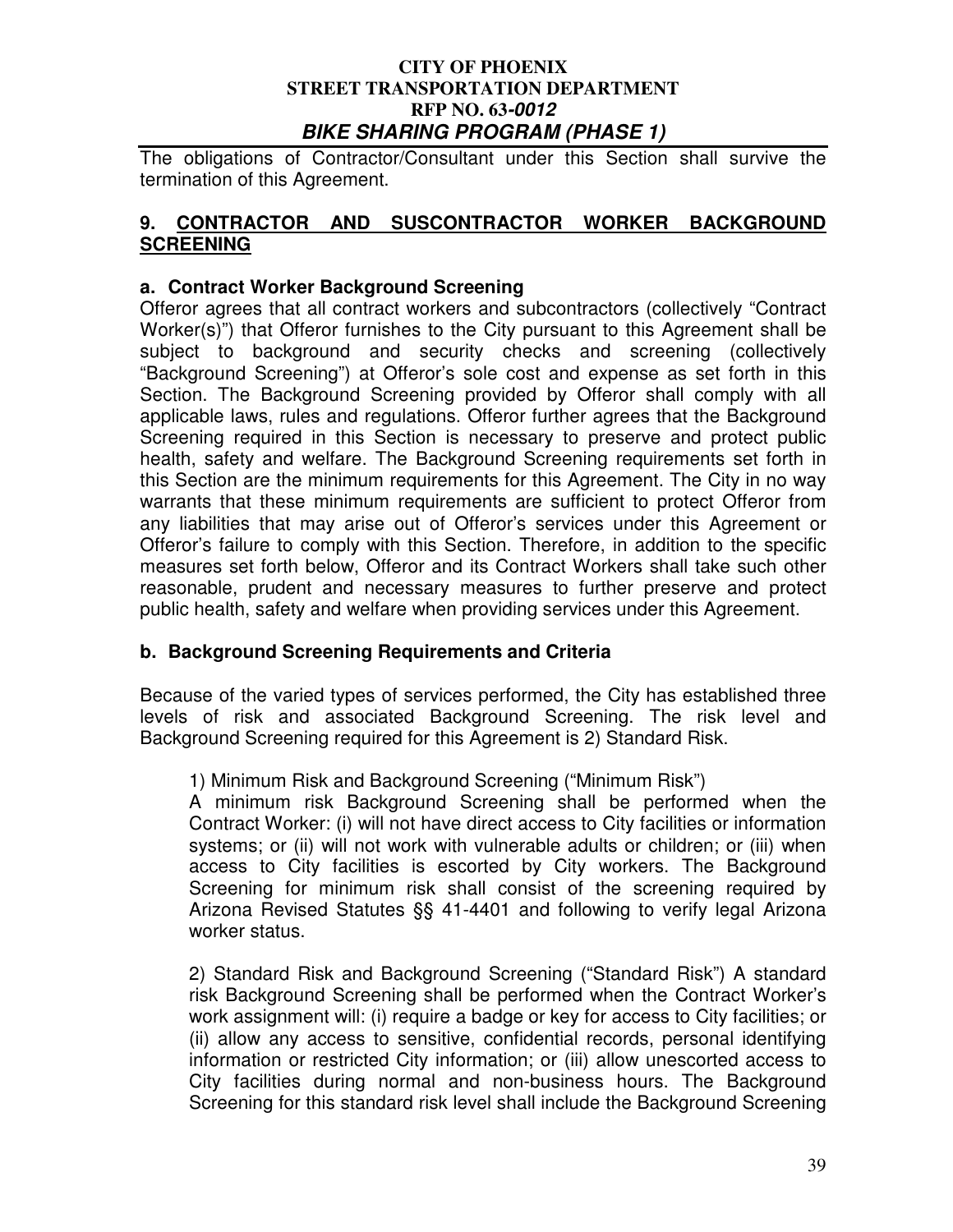required for the Minimum Risk level and a background check for real identity/legal name, and shall include felony and misdemeanor records from any county in the United States, the state of Arizona, plus any other jurisdiction where the Contract Worker has lived at any time in the preceding seven (7) years from the Contract Worker's proposed date of hire.

#### 3) Risk and Background Screening ("Maximum Risk")

A maximum risk Background Screening shall be performed when the Contract Worker's work assignment will: (i) have any contact with vulnerable people such as children, youth, elderly, or individuals with disabilities; or (ii) have any responsibility for the receipt or payment of City funds or control of inventories, assets, or records that are at risk of misappropriation; or (iii) have unescorted access to City data centers, money rooms, or high-value equipment rooms; or (iv) have access to private residences; or (v) have access to Homeland Defense Bureau identified critical infrastructure sites/facilities. The Background Screening for this maximum risk level shall include the Background Screening required for the Standard Risk level, plus a sexual offender search, a credit check, and driving record search for the preceding seven (7) years from the Contract Worker's proposed date of hire. Contract Workers who work directly with children or vulnerable adults are also subject to fingerprint verification through the Arizona Department of Public Safety as mandated by Phoenix City Code, § 2-45.6.

#### **c. Offeror Certification; City Approval of Maximum Risk Background Screening**

By executing this Agreement, Offeror certifies and warrants that Offeror has read the Background Screening requirements and criteria in this Section, understands them and that all Background Screening information furnished to the City is accurate and current. Also, by executing this Agreement, Offeror further certifies and warrants that Offeror has satisfied all such Background Screening requirements for the Minimum Risk and Standard Risk Background Screenings as required. In addition, for Maximum Risk Background Screening, Contractor shall furnish to Kevin Hobin, Street Transportation Department Human Resources Supervisor, for the City's review and approval such Background Screenings for any Contract Worker considered for performing services under this Agreement where human safety or facility security is classified as a Maximum Risk level. The subject Contract Worker shall not apply for the appropriate City of Phoenix identification and access badge or keys until Offeror has received the City's written acceptance of the subject Contract Worker's Maximum Risk Background Screening. The City may, in its sole discretion, accept or reject any or all of the Contract Workers proposed by Offeror for performing work under this Agreement. A Contract Worker rejected for work at a Maximum Risk level under this Agreement shall not be proposed to perform work under other City contracts or engagements without City's prior written approval.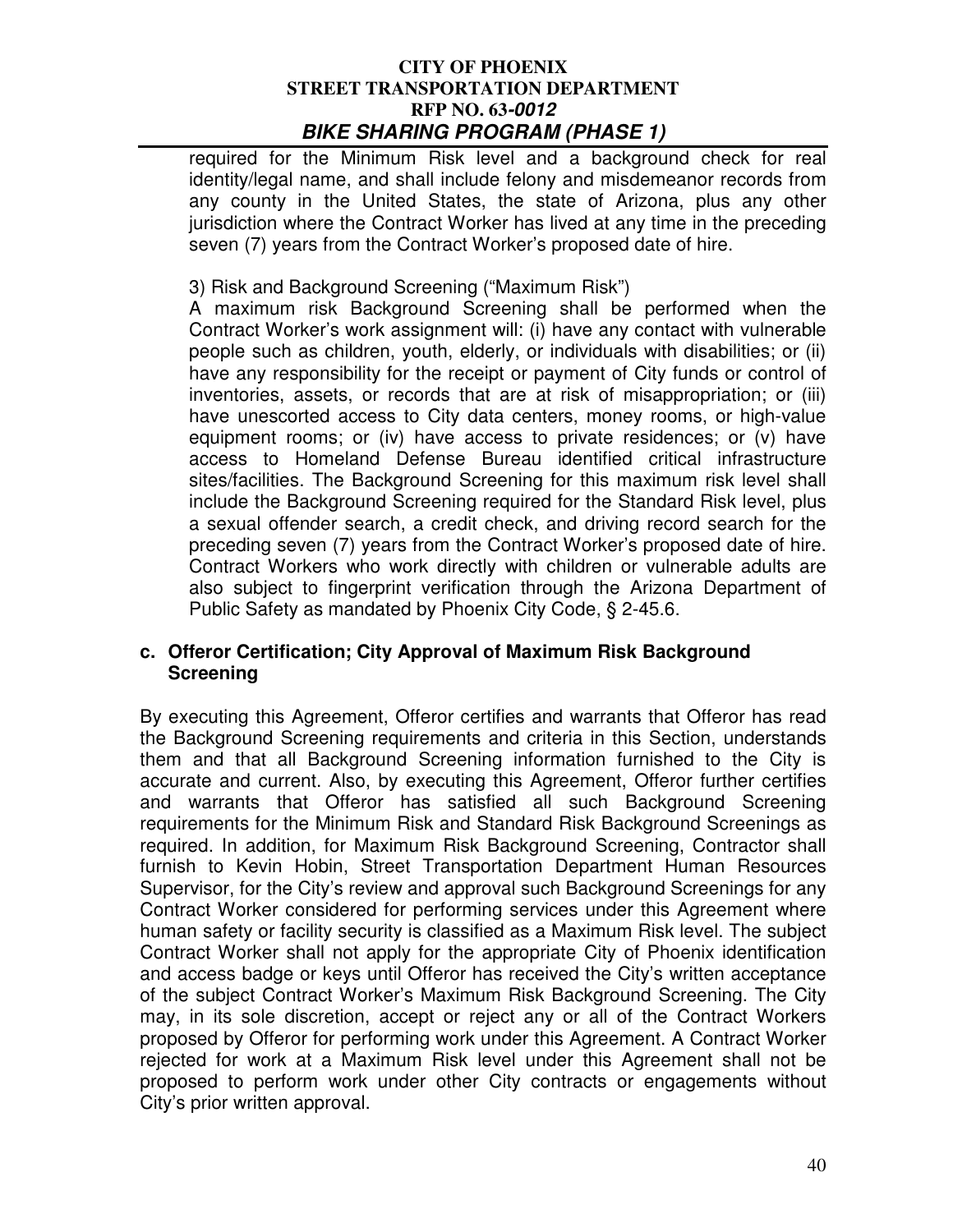#### **d. Terms of This Section Applicable to all of Contractor's Contracts and Subcontracts**

Offeror shall include the terms of this Section for Contract Worker Background Screening in all contracts and subcontracts for services furnished under this Agreement including, but not limited to, supervision and oversight services.

## **e. Materiality of Background Screening Requirements; Indemnity**

The Background Screening requirements of this Section are material to City's entry into this Agreement and any breach of this Section by Offeror shall be deemed a material breach of this Agreement. In addition to the indemnity provisions set forth in Section VI(1) of this Agreement, Offeror shall defend, indemnify and hold harmless the City for any and all Claims (as defined in Section VI(1)) arising out of this Background Screening Section including, but not limited to, the disqualification of a Contract Worker by Offeror or the City for failure to satisfy this Section.

## **f. Continuing Duty; Audit**

Offeror's obligations and requirements that Contract Workers satisfy this Background Screening Section shall continue throughout the entire term of this Agreement. Offeror shall notify the City immediately of any change to a Maximum Risk Background Screening of a Contract Worker previously approved by the City. Offeror shall maintain all records and documents related to all Background Screenings and the City reserves the right to audit Offeror's compliance with this Section.

## **10. CONTRACT WORKER ACCESS CONTROLS, BADGE AND KEY ACCESS REQUIREMENTS**

**A CONTRACT WORKER SHALL NOT BE ALLOWED TO BEGIN WORK IN ANY CITY FACILITY WITHOUT: (1) THE PRIOR COMPLETION AND CITY'S ACCEPTANCE OF THE REQUIRED BACKGROUND SCREENING; AND (2) WHEN REQUIRED, THE CONTRACT WORKER'S RECEIPT OF A CITY ISSUED BADGE. A BADGE WILL BE ISSUED TO A CONTRACT WORKER SOLELY FOR ACCESS TO THE CITY FACILITY(S) TO WHICH THE CONTRACT WORKER IS ASSIGNED. EACH CONTRACT WORKER WHO ENTERS A CITY FACILITY MUST USE THE BADGE ISSUED TO THE CONTRACT WORKER.** 

#### **a. Badge Access Procedures**

An authorized City of Phoenix badge application form is available at the City of Phoenix Badging Office, 251 W. Washington St., 2nd Floor, Phoenix, AZ 85003- 1611. Each Contract Worker (as defined herein) who is furnishing Standard Risk (as defined herein) or Maximum Risk (as defined herein) services under this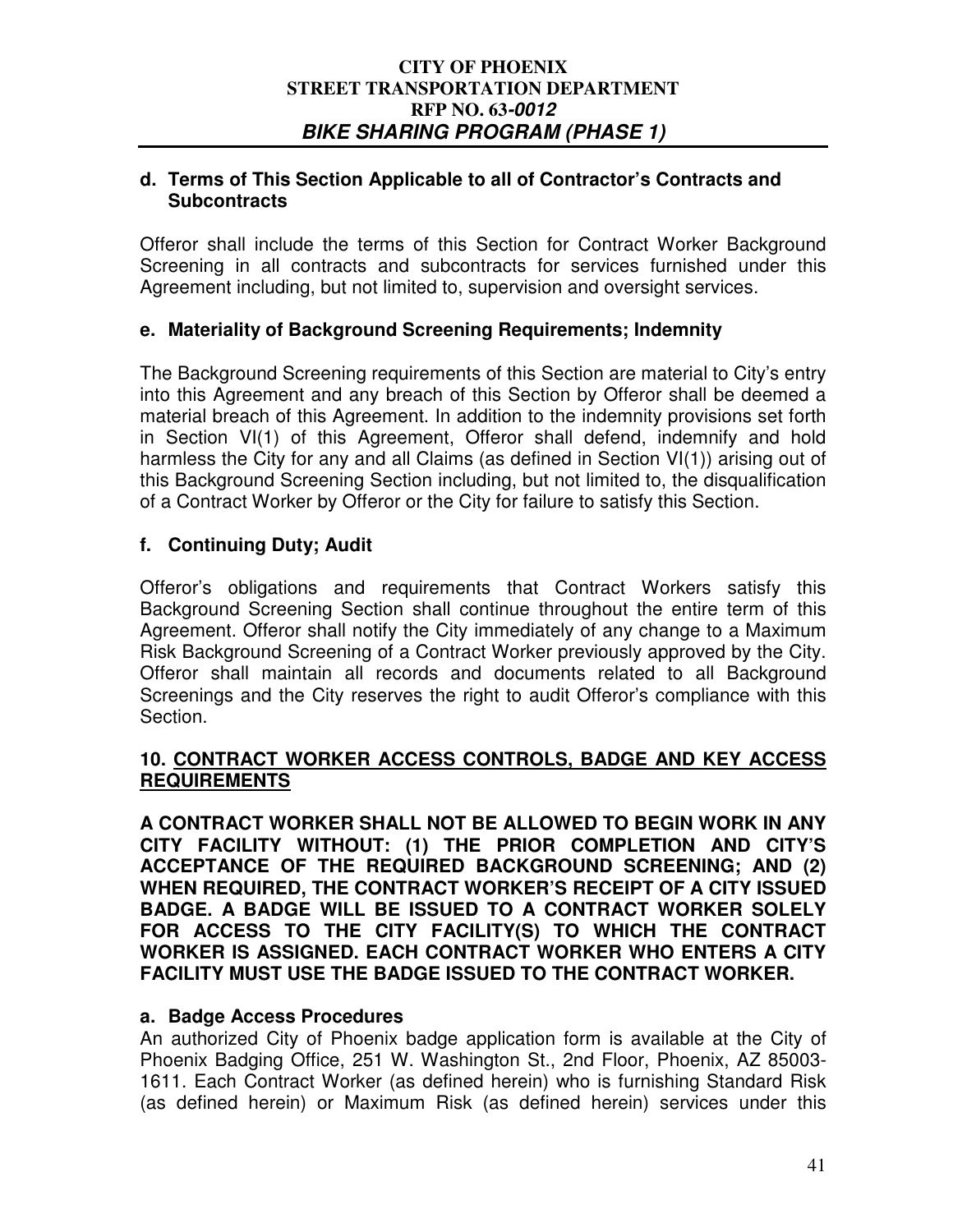Agreement shall submit to the City of Phoenix, Banking & Cashiering Division, 251 W. Washington, 3rd Floor, Phoenix, AZ 85003-1611: (i) a fully completed and authorized City of Phoenix badge application form; (ii) a check in the initial badge fee amount listed below made payable to the "City of Phoenix"; and (iii) two forms of identification. One form of identification must be a government issued credential with an accompanying photograph. The second form of identification must be a valid passport; military issued identification card; immigration and naturalized services identification card; social security card; or an original birth certificate. After receipt of the badge application and payment, the Contract Worker will proceed to the badging office for processing of the badge application and issuance of the badge. The City will not process the badge application until the Contract Worker satisfies the required Background Screening (as defined herein). The Contract Worker shall comply with all requirements and furnish all requested information within five (5) business days from initial submission of the badge application or the subject Contract Worker's badge application shall be rejected.

## **b. Key Access Procedures**

If the Contract Worker's services require keyed access to enter a City facility(s), a separate key issue/return form must be completed and submitted by the Offeror for each key issued. The key issue/return form is available at and the completed form shall be submitted to the badging office at the address above.

## c. **Stolen or Lost Badges or Keys**

Offeror shall report lost or stolen badges or keys to their local police department and must obtain a police department report (PDR) prior to reissuance of any lost or stolen badge or key. A new badge application or key issue form shall be completed and submitted along with payment of the applicable fees listed below prior to issuance of a new badge or key.

## **d. Return of Badges or Keys**

All badges and keys are the property of the City and must be returned to the City at the badging office within one (1) business day of when the Contract Worker's access to a City facility is no longer required to furnish the services under this Agreement. Offeror shall collect a Contract Worker's badge and key(s) upon the termination of the Contract Worker's employment; when the Contract Worker's services are no longer required at the particular City facility(s); or upon termination, cancellation or expiration of this Agreement.

## **e. Offeror's Default; Liquidated Damages; Reservation of Remedies for Material Breach**

Offeror's default under this Section shall include, but is not limited to the following: (i) Contract Worker gains access to a City facility(s) without the proper badge or key; (ii) Contract Worker uses a badge or key of another to gain access to a City facility; (iii) Contract Worker commences services under this Agreement without the proper badge, key or Background Screening; (iv) Contract Worker or Offeror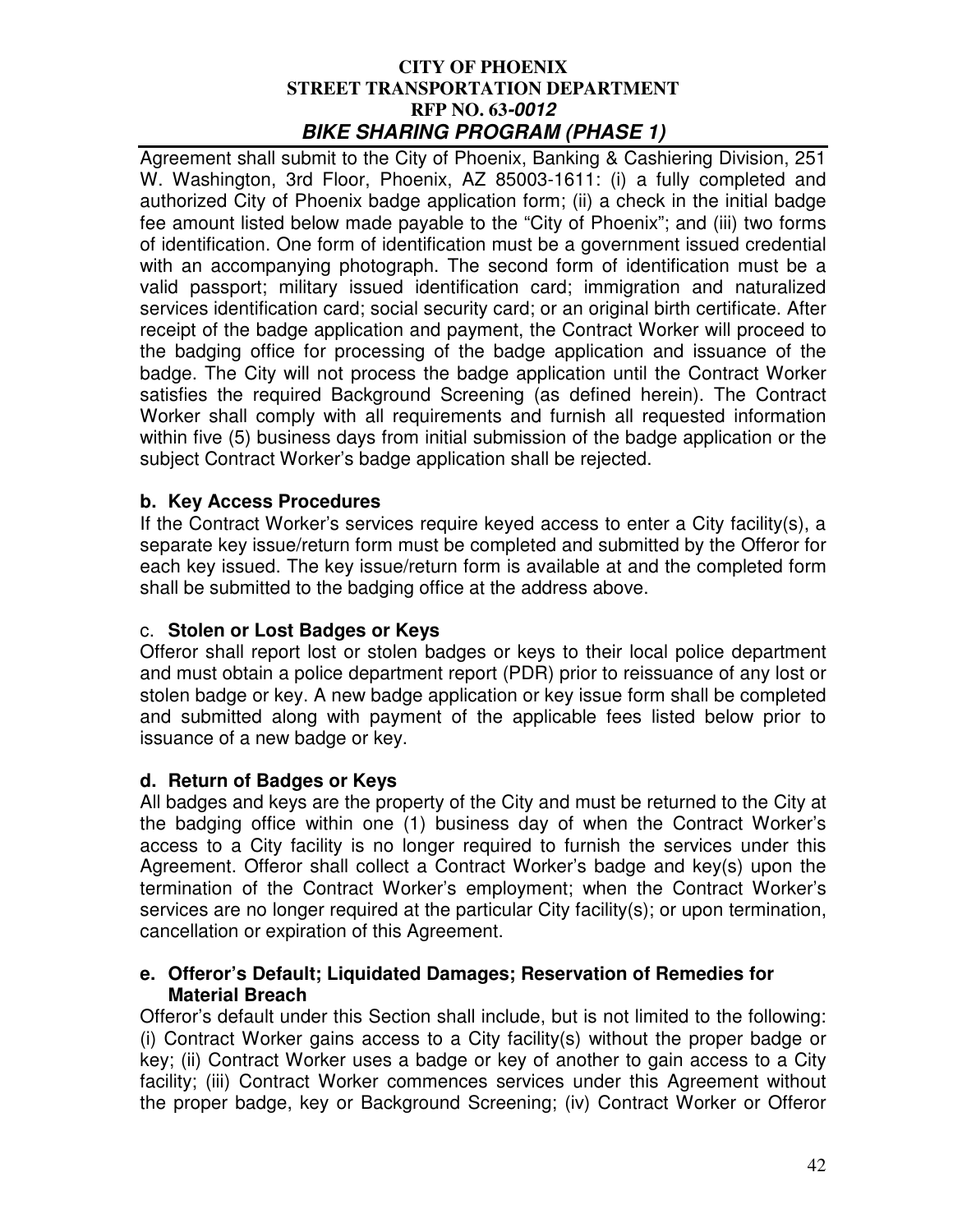submits false information or negligently submits wrong information to the City to obtain a badge, key or applicable Background Screening; or (v) Offeror fails to collect and timely return Contract Worker's badge or key upon termination of Contract Worker's employment, reassignment of Contract Worker to another City facility or upon the expiration, cancellation or termination of this Agreement. Offeror acknowledges and agrees that the access control, badge and key requirements in this Section are necessary to preserve and protect public health, safety and welfare. Accordingly, Offeror agrees to properly cure any default under this Section within three (3) business days from the date notice of default is sent by the City. The parties agree that Offeror's failure to properly cure any default under this Section shall constitute a breach of this Section. In addition to any other remedy available to the City at law or in equity, the Offeror shall be liable for and shall pay to the City the sum of one thousand dollars (\$1,000.00) for each breach by Offeror of this Section. The parties further agree that the sum fixed above is reasonable and approximates the actual or anticipated loss to the City at the time and making of this Agreement in the event that Offeror breaches this Section. Further, the parties expressly acknowledge and agree to the fixed sum set forth above because of the difficulty of proving the City's actual damages in the event that Offeror breaches this Section. The parties further agree that three (3) breaches by Offeror of this Section arising out of any default within a consecutive period of three (3) months or three (3) breaches by Offeror of this Section arising out of the same default within a period of twelve (12) consecutive months shall constitute a material breach of this Agreement by Offeror and the City expressly reserves all of its rights, remedies and interests under this Agreement, at law and in equity including, but not limited to, termination of this Agreement.

#### **f. Badge and Key Fees**

The following constitute the badge and key fees under this Agreement. The City reserves the right to amend these fees upon thirty (30) days prior written notice to Offeror.

Initial Badge Fee: \$ 55.00 per applicant Replacement Badge Fee: \$ 55.00 per badge Lost / Stolen Badge Fee: \$ 55.00 per badge Replacement Key Fee: \$ 55.00 per key Lost / Stolen Key Fee: \$ 55.00 per key Replacement Locks \$ 55.00 per lock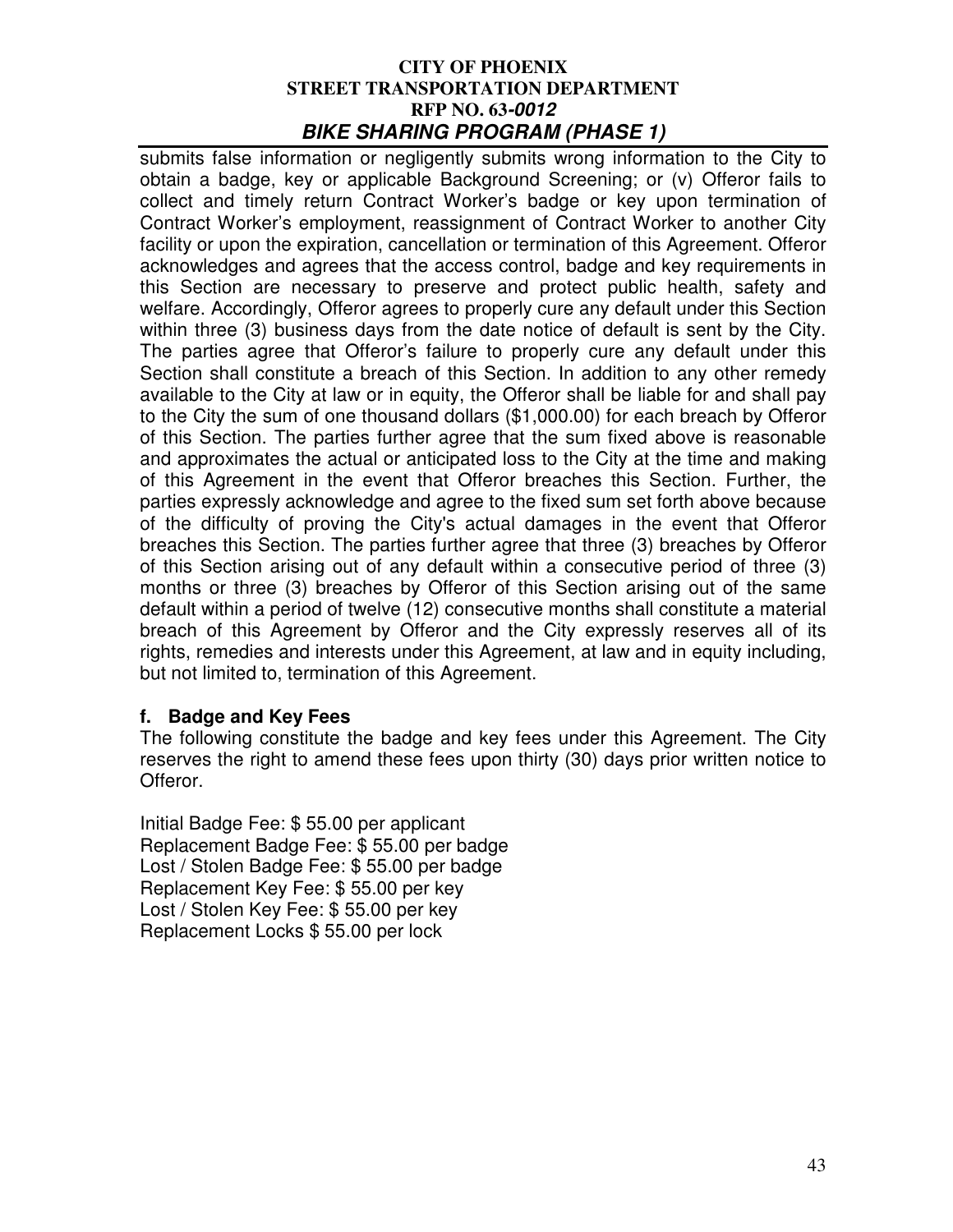**SECTION VIII – ATTACHMENTS AND EXHIBITS** 

#### **ATTACHMENT A: INSURANCE AND INDEMNIFICATION REQUIREMENTS**

## **INDEMNIFICATION CLAUSE:**

Contractor shall indemnify, defend, save and hold harmless the City of Phoenix and its officers, officials, agents, and employees (hereinafter referred to as "Indemnitee") from and against any and all claims, actions, liabilities, damages, losses, or expenses (including court costs, attorneys' fees, and costs of claim processing, investigation and litigation) (hereinafter referred to as "Claims") for bodily injury or personal injury (including death), or loss or damage to tangible or intangible property caused, or alleged to be caused, in whole or in part, by the negligent or willful acts or omissions of Contractor or any of its owners, officers, directors, agents, employees or subcontractors. This indemnity includes any claim or amount arising out of or recovered under the Workers' Compensation Law or arising out of the failure of such contractor to conform to any federal, state or local law, statute, ordinance, rule, regulation or court decree. It is the specific intention of the parties that the Indemnitee shall, in all instances, except for Claims arising solely from the negligent or willful acts or omissions of the Indemnitee, be indemnified by Contractor from and against any and all claims. It is agreed that Contractor will be responsible for primary loss investigation, defense and judgment costs where this indemnification is applicable. In consideration of the award of this contract, the Contractor agrees to waive all rights of subrogation against the City, its officers, officials, agents and employees for losses arising from the work performed by the Contractor for the City.

#### **INSURANCE REQUIREMENTS:**

Contractor and subcontractors shall procure and maintain until all of their obligations have been discharged, including any warranty periods under this Contract are satisfied, insurance against claims for injury to persons or damage to property which may arise from or in connection with the performance of the work hereunder by the Contractor, his agents, representatives, employees or subcontractors.

The insurance requirements herein are minimum requirements for this Contract and in no way limit the indemnity covenants contained in this Contract. The City in no way warrants that the minimum limits contained herein are sufficient to protect the Contractor from liabilities that might arise out of the performance of the work under this contract by the Contractor, his agents, representatives, employees or subcontractors and Contractor is free to purchase additional insurance as may be determined necessary.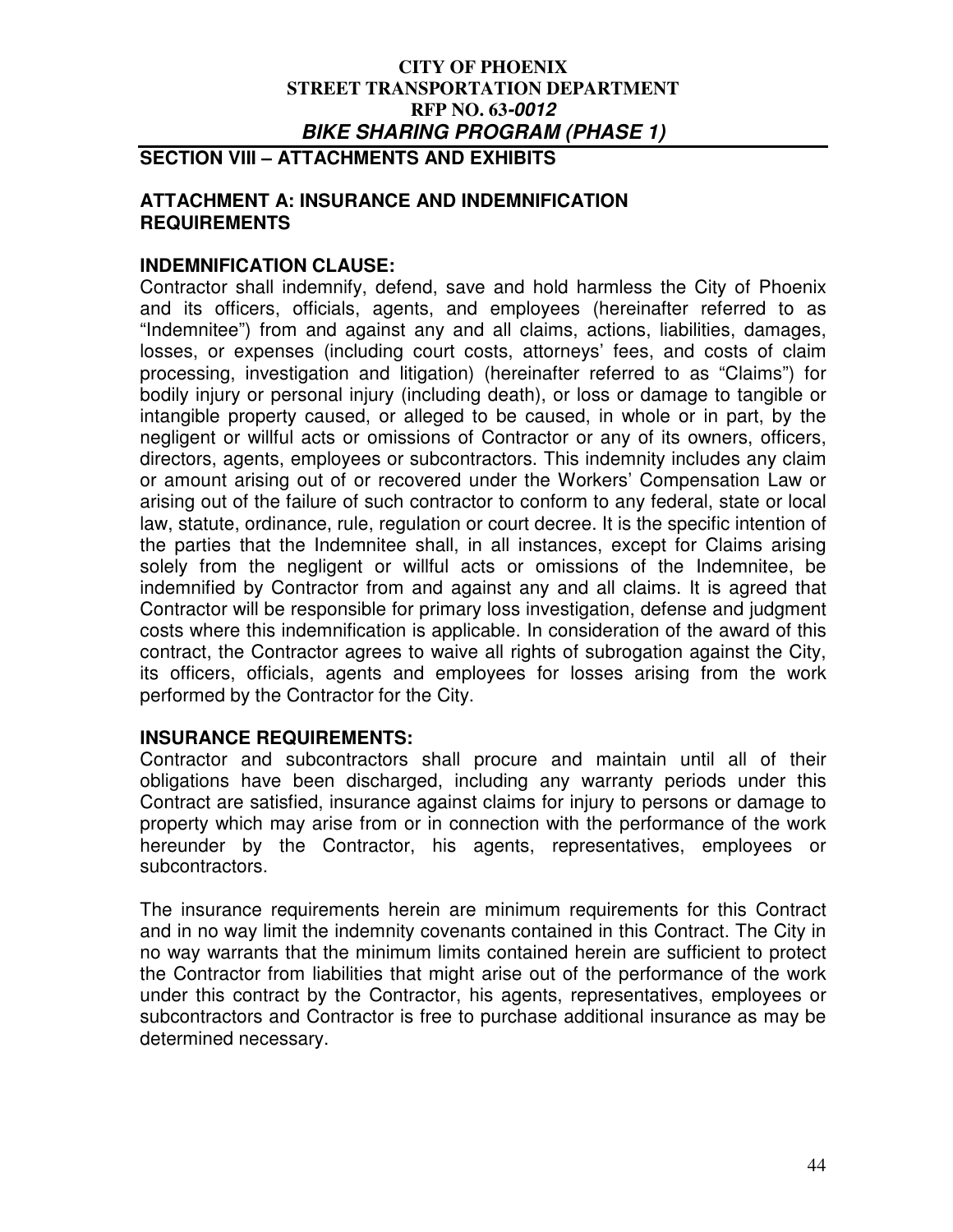A. **MINIMUM SCOPE AND LIMITS OF INSURANCE**:Contractor shall provide

coverage with limits of liability not less than those stated below. An excess

| liability policy or umbrella liability policy may be used to meet the minimum<br>liability requirements provided that the coverage is written on a "following"<br>form" basis. |             |
|--------------------------------------------------------------------------------------------------------------------------------------------------------------------------------|-------------|
| 1. Commercial General Liability – Occurrence Form<br>Policy shall include bodily injury, property damage and broad form<br>contractual liability coverage.                     |             |
| • General Aggregate                                                                                                                                                            | \$2,000,000 |
| • Products – Completed Operations Aggregate                                                                                                                                    | \$1,000,000 |
| • Personal and Advertising Injury                                                                                                                                              | \$1,000,000 |
| • Each Occurrence                                                                                                                                                              | \$1,000,000 |

a. The policy shall be endorsed to include the following additional insured language: "The City of Phoenix shall be named as an additional insured with respect to liability arising out of the activities performed by, or on behalf of the Contractor".

## 2. **Automobile Liability**

Bodily Injury and Property Damage for any owned, hired, and non-owned vehicles used in the performance of this Contract.

Combined Single Limit (CSL) \$1,000,000

a. The policy shall be endorsed to include the following additional insured language: "The City of Phoenix shall be named as an additional insured with respect to liability arising out of the activities performed by, or on behalf of the Contractor, including automobiles owned, leased, hired or borrowed by the Contractor".

#### 3. **Worker's Compensation and Employers' Liability**

| .<br><b>Workers' Compensation</b> | Statutory |
|-----------------------------------|-----------|
| <b>Employers' Liability</b>       |           |
| Each Accident                     | \$100,000 |
| Disease - Each Employee           | \$100,000 |
| Disease - Policy Limit            | \$500,000 |

- a. Policy shall contain a waiver of subrogation against the City of Phoenix.
- b. This requirement shall not apply when a contractor or subcontractor is exempt under A.R.S. 23-901, **AND** when such contractor or subcontractor executes the appropriate sole proprietor waiver form.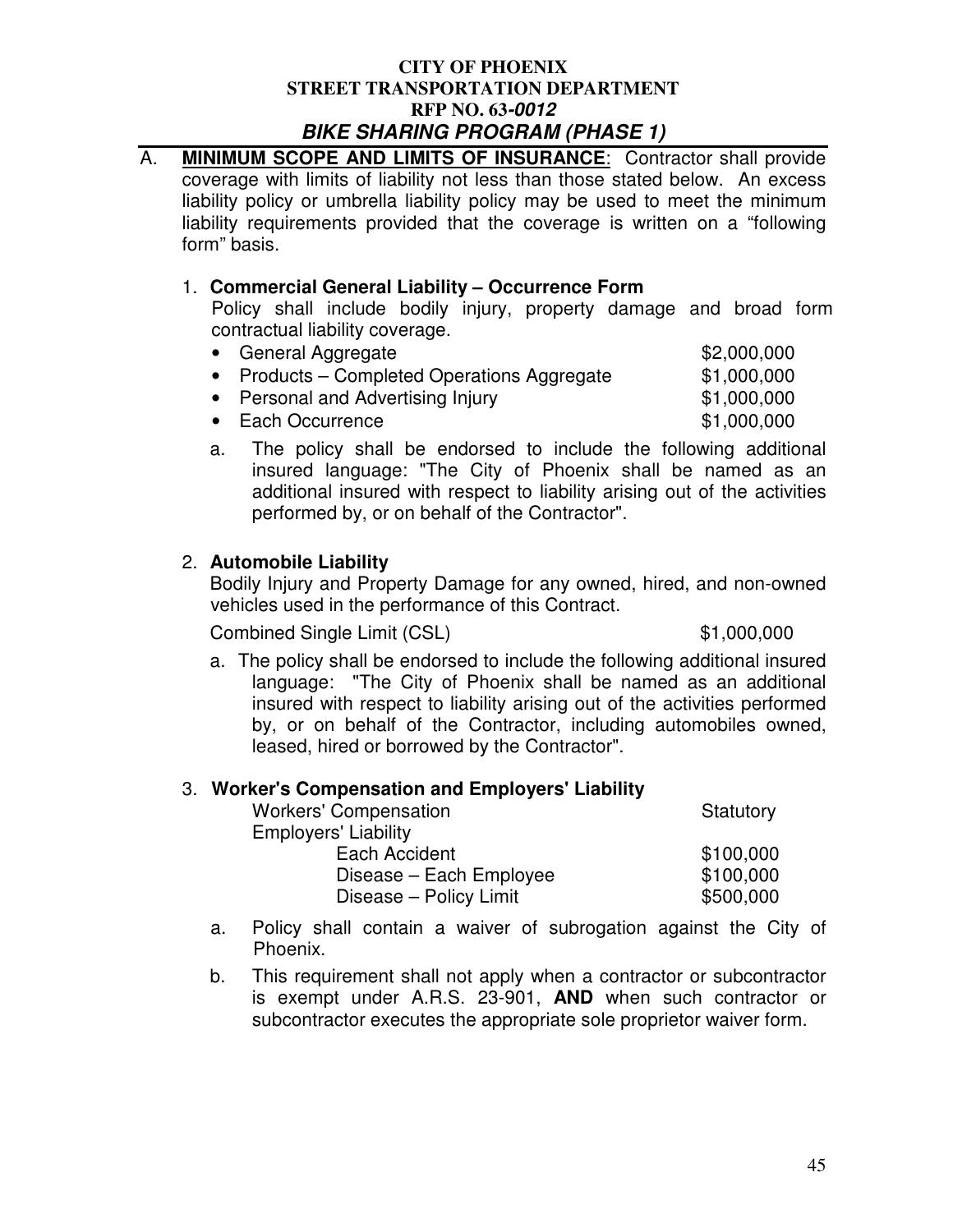## 4. **Professional Liability (Errors and Omissions Liability)**

When any architects, engineers, EDP professionals, project managers/ administrators or other professional consultants perform work in connection with this Contract, Professional Liability Insurance covering acts, errors, misconduct, omissions, or lack of ordinary skill for these positions defined in the Scope of Services of this contract.

| Each Claim       | \$1,000,000 |
|------------------|-------------|
| Annual Aggregate | \$2,000,000 |

a. In the event that the professional liability insurance required by this Contract is written on a claims-made basis, Contractor warrants that any retroactive date under the policy shall precede the effective date of this Contract; and that either continuous coverage will be maintained or an extended discovery period will be exercised for a period of two (2) years beginning at the time work under this Contract is completed.

## 5. **Network Security and Privacy Liability**

| Each Claim       | \$2,000,000 |
|------------------|-------------|
| Annual Aggregate | \$2,000,000 |

In the event that the Network Security and Privacy Liability insurance required by this Agreement is written on a claims-made basis, consultant warrants that any retroactive date under the policy shall precede the effective date of this Agreement; and that either continuous coverage will be maintained or an extended discovery period will be exercised for a two (2) years beginning at the time work under this Agreement is completed.

## 6. **Fidelity Bond or Crime Insurance**

The Contractor must provide Blanket Crime coverage covering all persons handling funds under this Contract, against loss by dishonesty, robbery, burglary, theft, destruction, or disappearance, computer fraud, credit card forgery, and other related crime risks. The policy limit must be written to cover losses in the amount of maximum monies collected, received and in the possession of Contractor at any given time. The other requirements for the coverage includes:

- a. The bond or policy shall include coverage for all directors, officers, agents and employees of the Contractor.
- b. The bond or policy shall include coverage for third party fidelity.
- c. The bond or policy shall include coverage for extended theft and mysterious disappearance.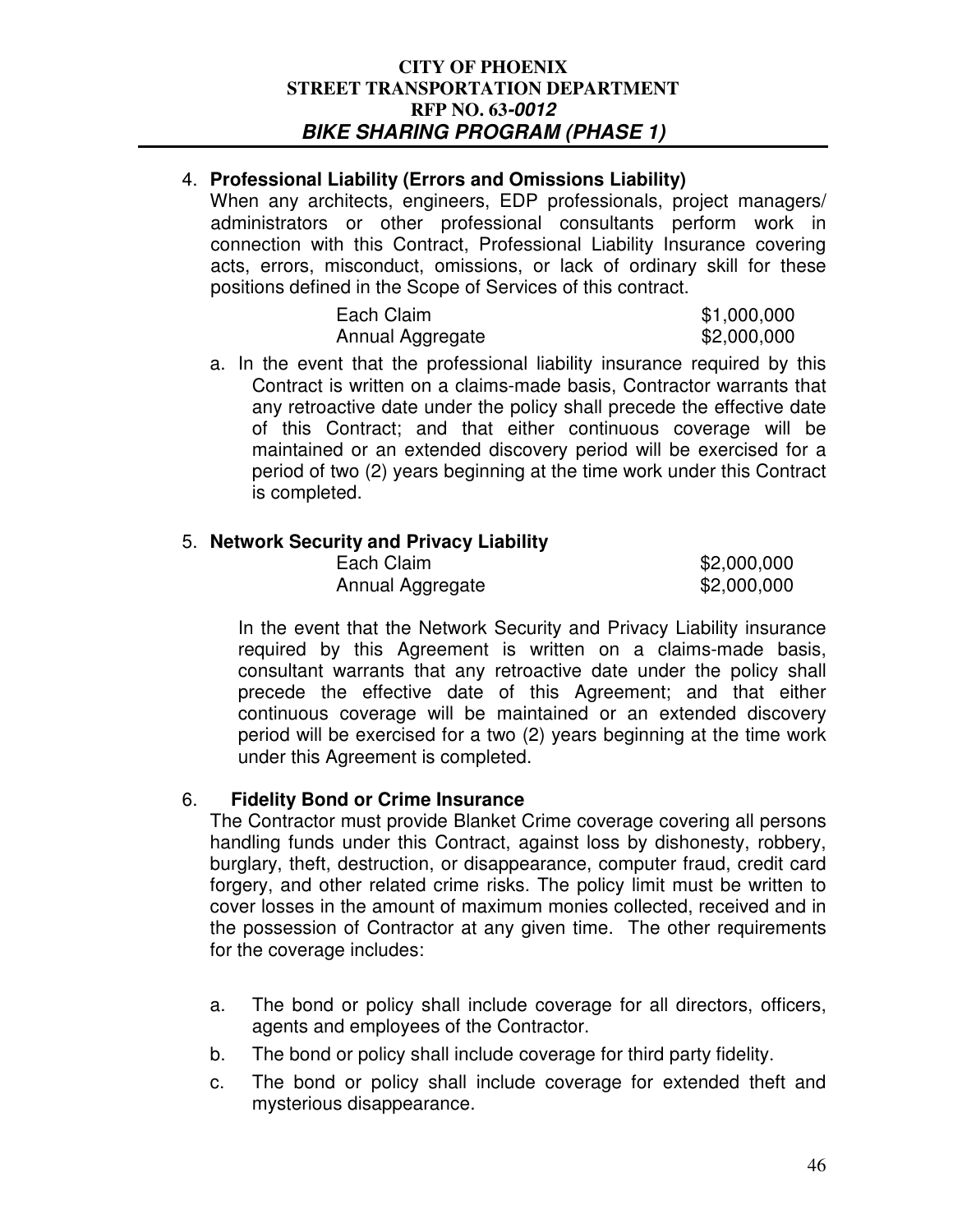- e. The bond or policy shall not contain a condition requiring an arrest and conviction.
- B. **ADDITIONAL INSURANCE REQUIREMENTS:** The policies shall include, or be endorsed to include, the following provisions:
	- 1. On insurance policies where the City of Phoenix is named as an additional insured, the City of Phoenix shall be an additional insured to the full limits of liability purchased by the Contractor even if those limits of liability are in excess of those required by this Contract.
	- 2 The Contractor's insurance coverage shall be primary insurance and noncontributory with respect to all other available sources.
- C. **NOTICE OF CANCELLATION:** For each insurance policy required by the insurance provisions of this Contract, the Contractor must provide to the City, within 2 business days of receipt, a notice if a policy is suspended, voided or cancelled for any reason. Such notice shall be mailed, emailed, hand delivered or sent by facsimile transmission to City of Phoenix Street Transportation Department; Attn: Management Services, Fiscal Section; 200 W. Washington, 5th Floor; Phoenix, AZ 85003; Fax No. 602-495-2016).
- D. **ACCEPTABILITY OF INSURERS**: Insurance is to be placed with insurers duly licensed or authorized to do business in the state of Arizona and with an "A.M. Best" rating of not less than  $B<sub>+</sub>$  VI. The City in no way warrants that the above-required minimum insurer rating is sufficient to protect the Contractor from potential insurer insolvency.
- E. **VERIFICATION OF COVERAGE**: Contractor shall furnish the City with certificates of insurance (ACORD form or equivalent approved by the City) as required by this Contract. The certificates for each insurance policy are to be signed by a person authorized by that insurer to bind coverage on its behalf.

All certificates and any required endorsements are to be received and approved by the City before work commences. Each insurance policy required by this Contract must be in effect at or prior to commencement of work under this Contract and remain in effect for the duration of the project. Failure to maintain the insurance policies as required by this Contract or to provide evidence of renewal is a material breach of contract.

All certificates required by this Contract shall be sent directly to City of Phoenix Street Transportation Department; Attn: Management Services, Fiscal Section; 200 W. Washington, 5th Floor; Phoenix, AZ 85003; Fax Number 602-495-2016). The City project/contract number and project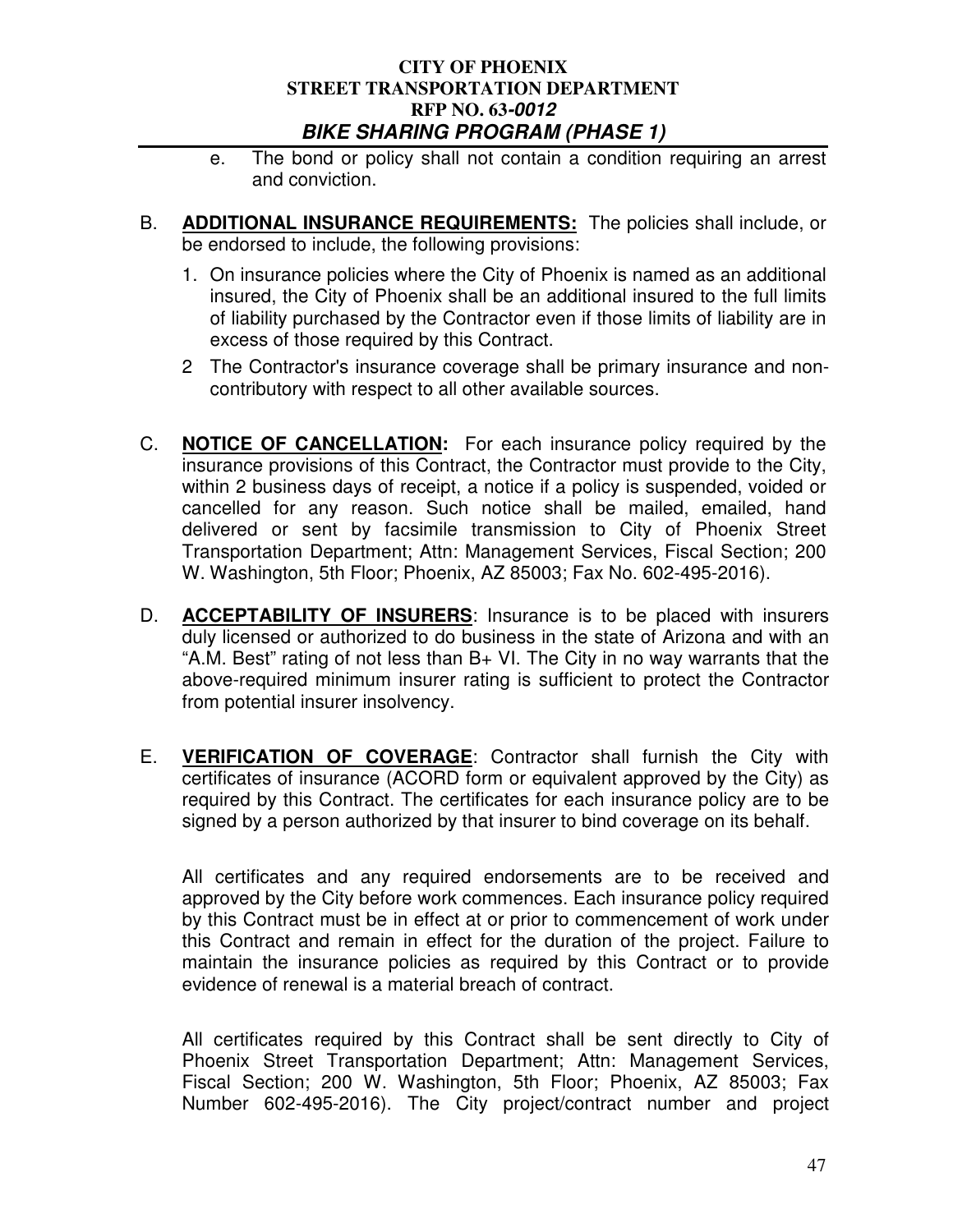description shall be noted on the certificate of insurance. The City reserves the right to require complete, certified copies of all insurance policies required by this Contract at any time. DO NOT SEND CERTIFICATES OF INSURANCE TO THE CITY'S RISK MANAGEMENT DIVISION.

- F. **SUBCONTRACTORS:** Contractors' certificate(s) shall include all the subcontractors as additional insureds under its policies **or** Contractor shall furnish to the City separate certificates and endorsements for each subcontractor. All coverages for subcontractors shall be subject to the minimum requirements identified above.
- G. **APPROVAL:** Any modification or variation from the insurance requirements in this Contract shall be made by the Law Department, whose decision shall be final. Such action will not require a formal Contract amendment, but may be made by administrative action.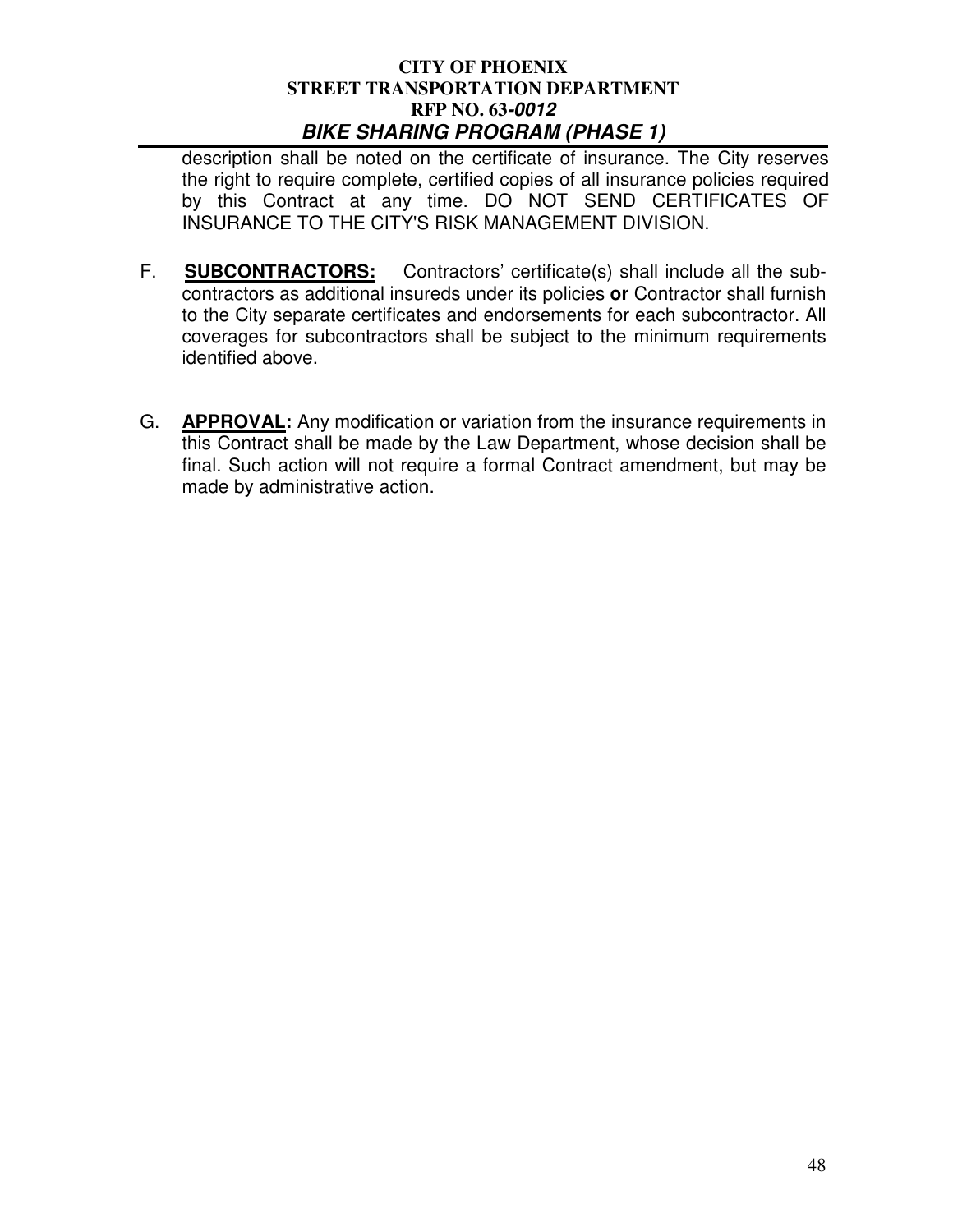## **ATTACHMENT B: PROTEST PROCEDURES FOR SOLICITATIONS**

A. General Protest Information

1. All Bid/Proposal recommendations will be posted on the City's website.

2. The Protest Period will begin once an award recommendation is posted on the City's website.

3. The Protest Period will be 10 calendar days.

4. All documents submitted by bidders and Offerors shall become the property of the City and become a matter of public record available for review pursuant to Arizona State law. Bidder shall mark any information as part of the bidder's proposal that bidder deems confidential or proprietary (collectively "Proprietary Information"). If the City receives a request to review or disclose such Proprietary Information, the City will provide bidder written notice of the request to allow bidder the opportunity to obtain a court order to prevent the disclosure or review of such Proprietary Information. Bidder must obtain a court order within seven (7) calendar days from the date of the notice. If no court order is issued and received by the City within the seven day period, the City may disclose or allow the review of such Proprietary Information. When Proprietary Information is notated in the bid file, the Protest Period will be extended 7 days to allow for this process.

5. At the time the award recommendation is posted, the procurement file will be made available for bidder/Offeror review. The procurement file constitutes all bidders proposals, the solicitation and all addendums, advertising documents, agendas, meeting minutes, presentations (if any), signed conflict of interest statements by evaluators, and evaluation committee consensus scoring.

6. Resolution of all protests and appeals must be complete prior to City Council action or award.

7. Each solicitation must clearly state protest procedures, procurement authority (for protests), and protest timelines.

#### B. Content of the Protest

1. Protests must be in writing and submitted to the Street Transportation Director (the Procurement Authority).

#### 2. Protests must include:

- a. The name, address, and telephone number of the protester.
- b. The signature of the protester or its representative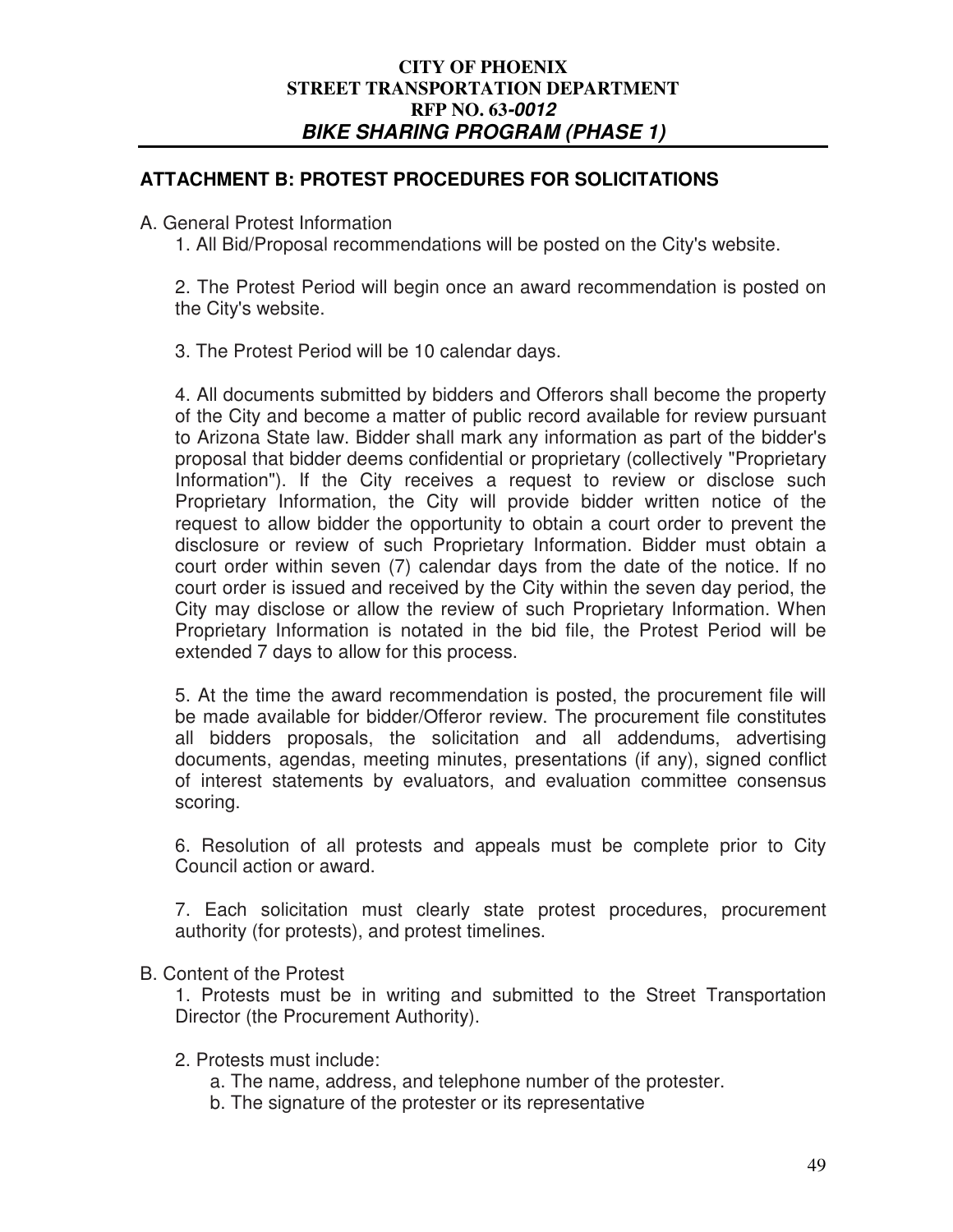c. Identification of the solicitation number d. A detailed statement of the legal and factual grounds of protest including copies of relevant documents e. The form of relief requested.

3. Protests must be submitted within the protest period outlined in the bid document. If the protester demonstrates good cause, the Procurement Authority may consider a protest that is not filed timely.

#### C. Resolution of the Protest

1. The Procurement Authority will confer with the Law Department and has the ability to resolve the protest.

2. The Procurement Authority will provide a copy of the protest letter to the recommended bidder/Offeror.

3. The Procurement Authority will issue a written decision within 14 calendar days after the filing of the protest. The decision of the Procurement Authority will include:

a. The basis for the decision

b. A statement that the decision may be appealed, the deadline for appeal, (must be at least 14 calendar days), and the name and contact information for the Appeal Panel.

#### D. Appeals of Protests

1. Authority to resolve appeals will be assigned by the City Manager to a 4 person Appeal Panel consisting of a representative of the City Manager's Office, a representative of the City Auditor's Office, a citizen committee member of the Procurement Process Improvement Workgroup, and a Department Director from a department not associated with the original procurement. The City Manager may appoint an independent Hearing Officer to hear the case in lieu of the 4-person Appeal Panel. An appeal of a protest will consist exclusively of a review of the written record by an Appeal Panel or Hearing Officer. Oral argument is at the discretion of the Hearing Officer (if one is appointed).

2. The Protester must appeal the decision in writing to the Appeal Panel or Hearing Officer within the time frame outlined in the protest response (not less than 14 calendar days) and provides a copy to the Procurement Authority.

3. The appeal must include the following information:

a. The information required in Section B.2. of this procedure.

b. A copy of the original protest and the decision letter from the Procurement Authority.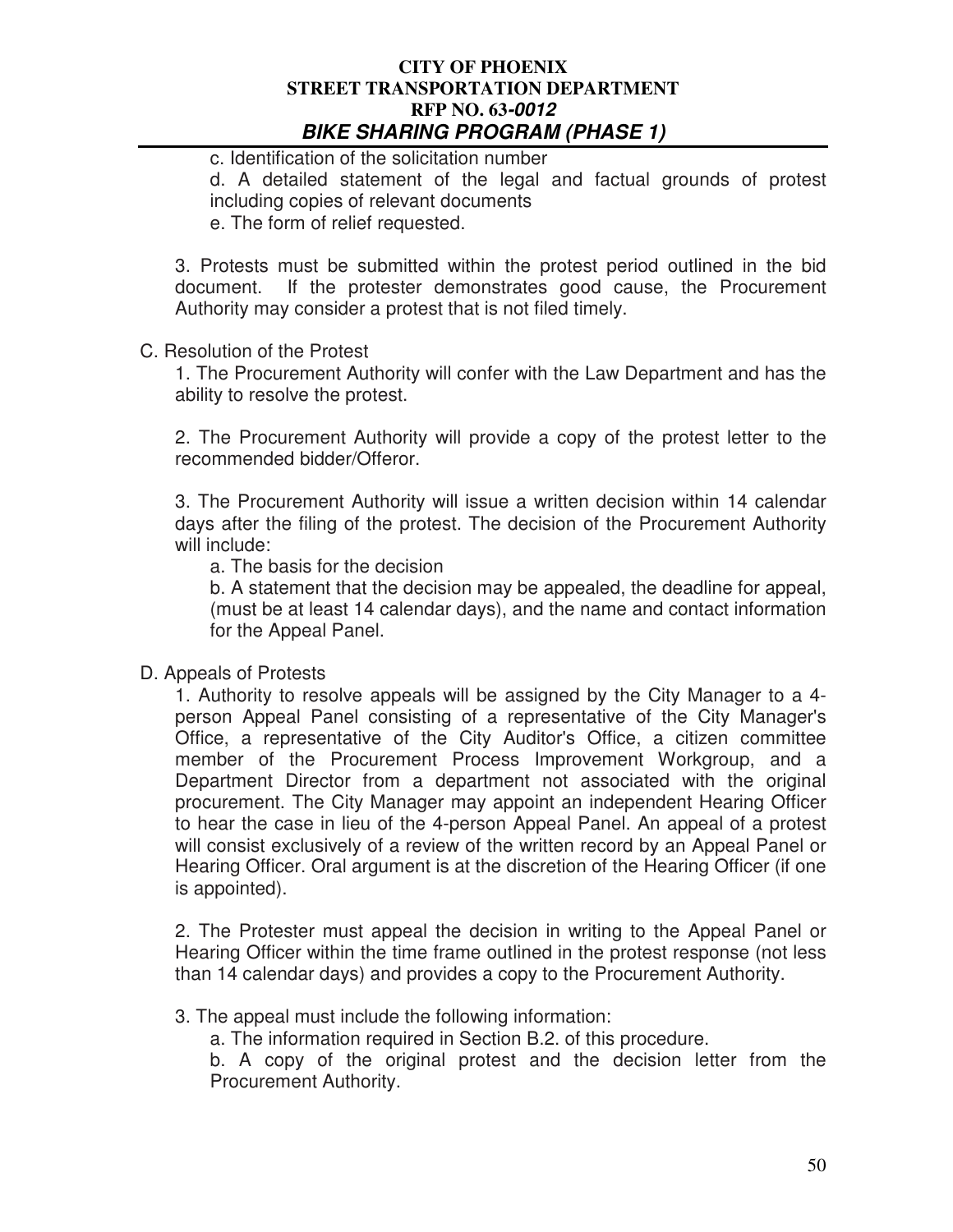c. The factual or legal error in the original decision of the Procurement Authority.

4. The Procurement Authority will provide a copy of the appeal to the successful bidder/Offeror.

5. The Procurement Authority will provide a written report to the Appeal Panel or Hearing Officer within 14 calendar days after receipt of the Protester's appeal that has been timely filed. The Procurement Authority's written report should include all documents relevant to the department's decisions on the proposed award, the protest, and the appeal.

6. The Appeal Panel or Hearing Officer has the final authority to resolve all timely filed appeals. The Appeal Panel's or Hearing Officer's review will be on the record. The Appeal Panel's or Hearing Officer's report will be issued to the City Manager, the Procurement Authority, and the Protester within 3 days of the date that the appeal is filed.

7. The City Manager will issue a quarterly report to the City Council listing all appeals and the resolution.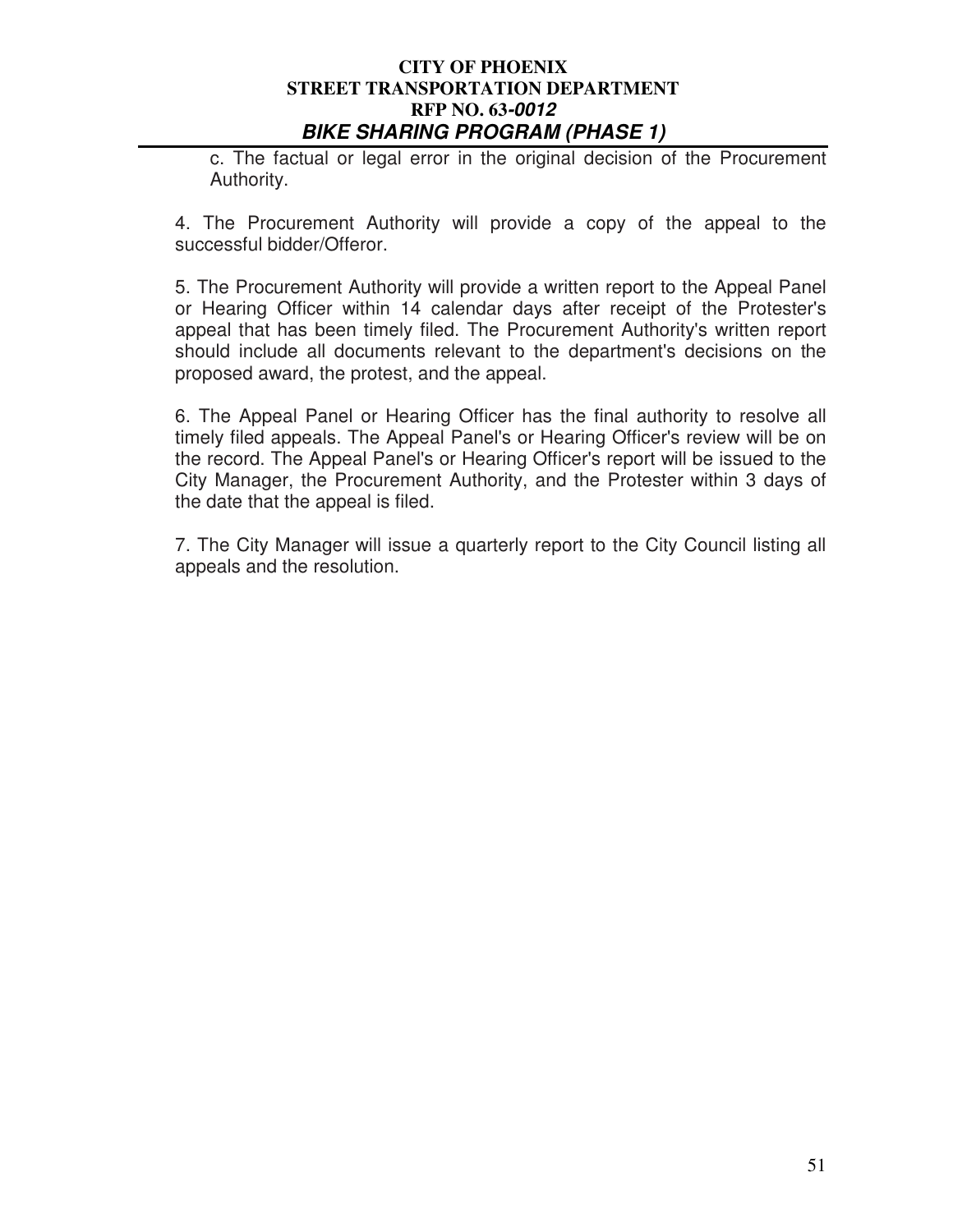# **ATTACHMENT C: STATEMENT OF QUALIFICATIONS**

## **1. General Information.**

Offerors must provide the following information: Legal name of Firm; Headquarters Address; City, State, Zip code; Web Site Address; Number of Years in Business; Total Number of Employees; Entity Type (i.e. Non Profit, Corporation, etc.); Total Annual Revenues separated by the last 3 full fiscal years; Major Products and/or Services; Other Products and/or Services.

## **2. Narrative**

Offerors must provide relevant information regarding their firm's experience in operating a self-service, bike share systems with a minimum of 250-500 bikes and which accepts credit card payments via an on-site terminal. Such information should identify the cities or localities where such Bikeshare systems are or have been provided, and should also describe in detail the scope and value of relevant current and past contracts, licenses, franchises and any other agreement. Please provide a detailed narrative setting forth the background, experience, and qualifications of the firm(s) and the principals of the firm(s).

#### **3. Organization Chart and Team Members**

Offerors shall provide an organization outline or chart identifying the names and titles of project team members, reporting relationships within the project team and a resume or summary of qualifications of each team member, including past performance on similar or related projects, and an explanation of the roles that these individuals will have in the fulfillment of the proposed contract.

#### **4. Financial Statements**

Each firm that is a party to the proposal must submit audited financial statements for its two most recent completed fiscal years.

#### **5. Prior system Testing Results**

Offerors should provide the results of all applicable "stress," durability, strength and vandalism tests conducted on their equipment and systems. Please include results of tests conducted by you and any conducted by third parties, if available.

#### **6. Disclosure**

Offerors shall disclose any alleged significant prior or ongoing contract failures, contract breaches, any civil or criminal litigation or investigation pending which involves the vendor or subcontractor or in which the vendor has been judged guilty or liable.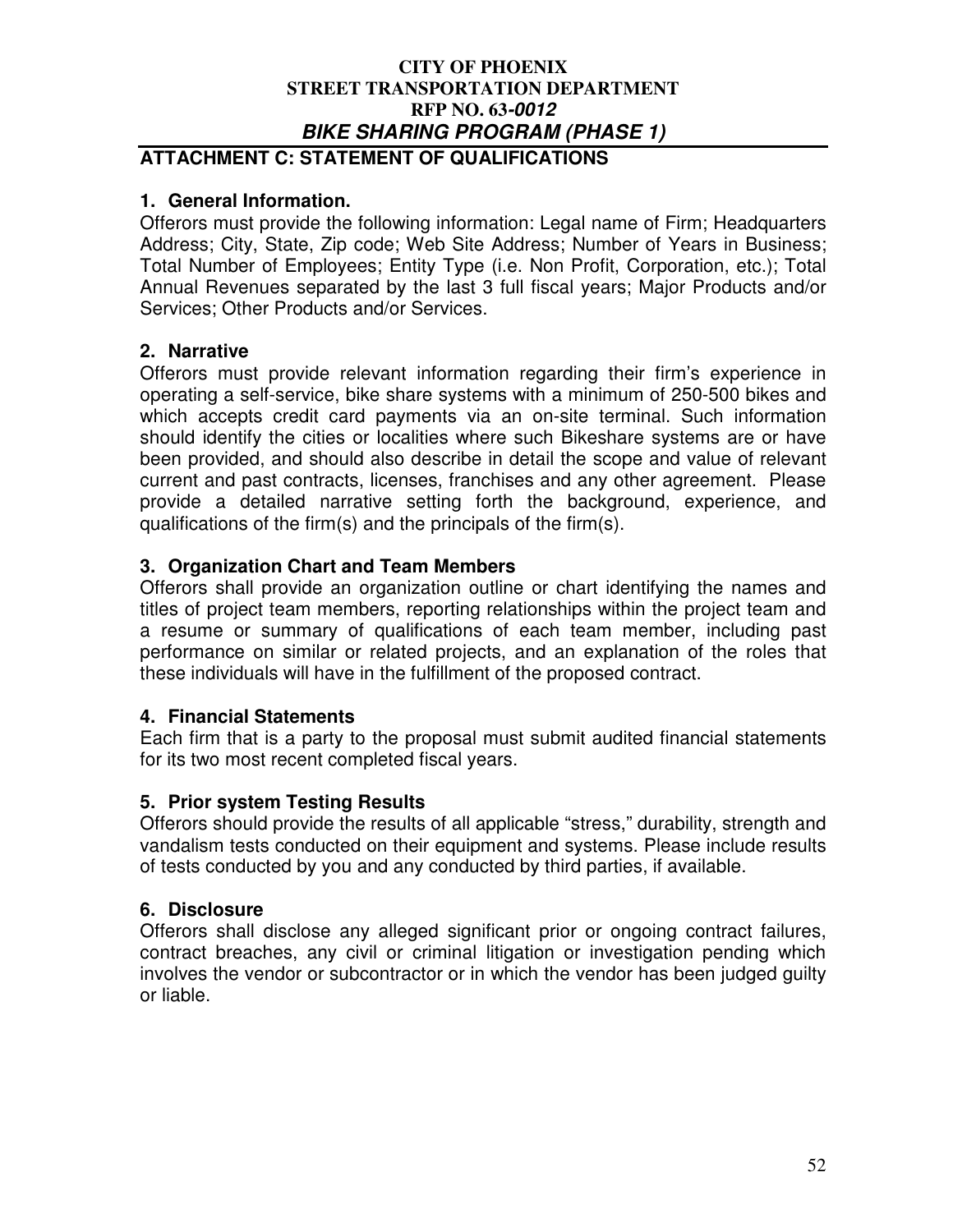# **ATTACHMENT D: TECHNICAL PROPOSAL**

|                 |                                                                                                                                                                                           |           | Yes              |               |
|-----------------|-------------------------------------------------------------------------------------------------------------------------------------------------------------------------------------------|-----------|------------------|---------------|
| #               | <b>System Planning Approach</b>                                                                                                                                                           |           | <b>No</b><br>N/A | <b>Points</b> |
| $\overline{Q1}$ | Please discuss your methodology for determining your<br>proposed conceptual System area.                                                                                                  | Narrative |                  | 15            |
| <b>R1</b>       |                                                                                                                                                                                           |           |                  |               |
| Q2              | Please describe and provide a map of your proposed<br>conceptual System area.                                                                                                             | Narrative |                  | 25            |
| R <sub>2</sub>  |                                                                                                                                                                                           |           |                  |               |
| Q3              | Please indicate the number of Bicycles and number of<br>Stations you anticipate will be required to adequately serve<br>your proposed conceptual System area.                             | Narrative |                  | 45            |
| R <sub>3</sub>  |                                                                                                                                                                                           |           |                  |               |
| Q4              | Does your system include more than the minimum 250<br>Bicycle/Station requirement? (1,000 bikes = 25 pts)                                                                                 | Narrative |                  | 25            |
| R <sub>4</sub>  |                                                                                                                                                                                           |           |                  |               |
| Q <sub>5</sub>  | Describe the BikeSharing System operation for Users with<br>respect to returning Bikes to Stations or other locations                                                                     | Narrative |                  | 20            |
| R <sub>5</sub>  |                                                                                                                                                                                           |           |                  |               |
| Q6              | The Contractor will work with City staff to select an<br>appropriate number and density of Stations throughout the<br>coverage area.                                                      | Yes/No/NA | Yes<br>No<br>N/A | 25            |
| C <sub>6</sub>  |                                                                                                                                                                                           |           |                  |               |
| Q7              | The Contractor will prepare detailed siting plans for each<br>selected Station Site.                                                                                                      | Yes/No/NA | Yes<br>No<br>N/A | 30            |
| $\overline{C7}$ |                                                                                                                                                                                           |           |                  |               |
| Q8              | The Contractor will solicit public input for siting Stations and<br>Bicycles utilizing a "select a station" process where<br>individuals can recommend a station location via a web site. | Yes/No/NA | Yes<br>No<br>N/A | 35            |
| C <sub>8</sub>  |                                                                                                                                                                                           |           |                  |               |
| Q9              | In consultation with the City, the Contractor will develop all<br>materials needed for public meetings, forums, and events<br>and present those materials when requested by the City.     | Yes/No/NA | Yes<br>No<br>N/A | 15            |
| C <sub>9</sub>  |                                                                                                                                                                                           |           |                  |               |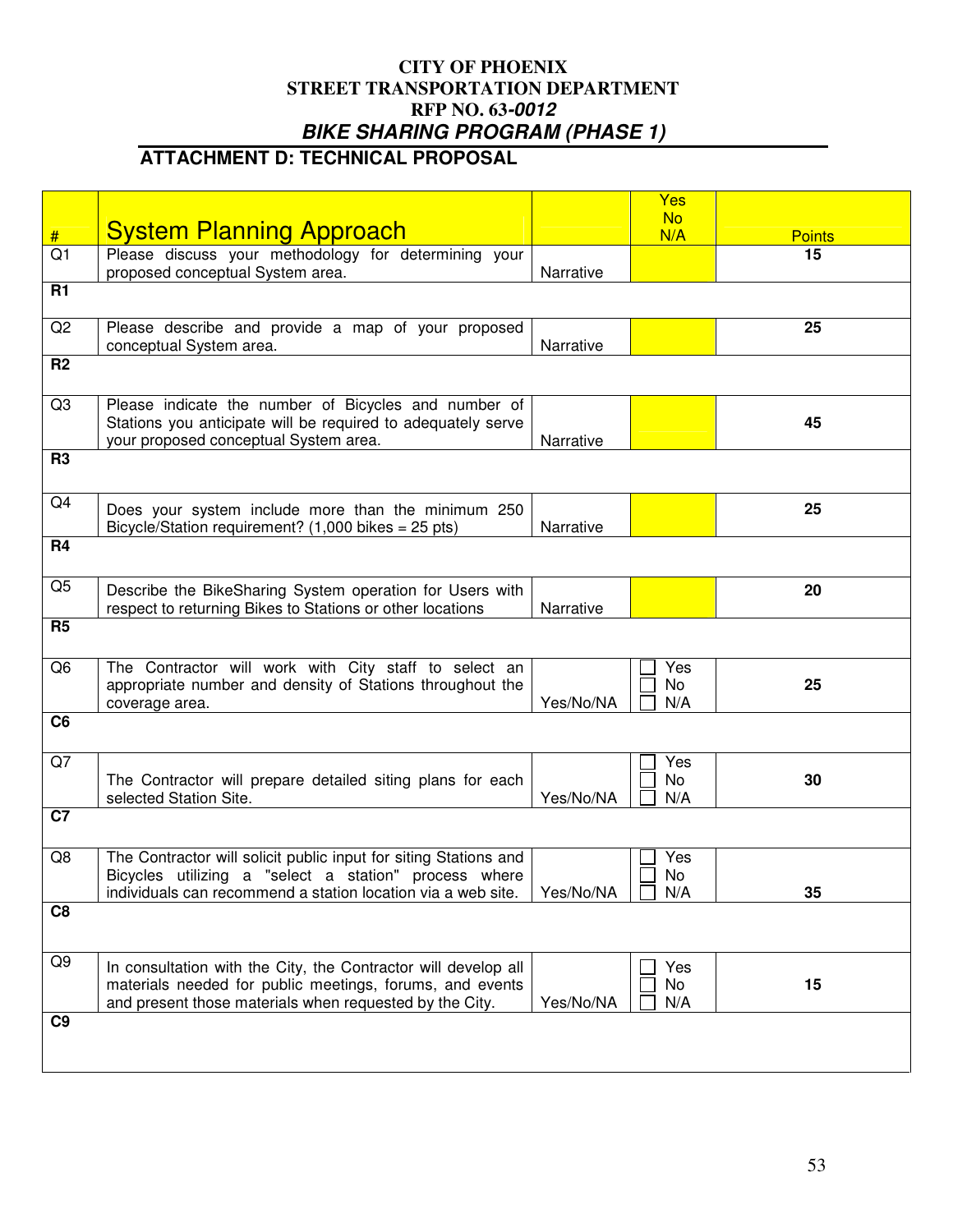| Q10             | How many public "siting" and other meetings will you attend<br>for soliciting input from the community. Do you have<br>prepared "sample" agendas and presentation materials for<br>meetings?                                                                                                          | Narrative |                  | 15 |  |
|-----------------|-------------------------------------------------------------------------------------------------------------------------------------------------------------------------------------------------------------------------------------------------------------------------------------------------------|-----------|------------------|----|--|
| <b>R10</b>      |                                                                                                                                                                                                                                                                                                       |           |                  |    |  |
| Q11             | The Contractor will perform all necessary roadwork (e.g.<br>striping, road markings, safety treatments) to ensure the<br>safe placement of Stations.                                                                                                                                                  | Yes/No/NA | Yes<br>No<br>N/A | 25 |  |
| C <sub>11</sub> |                                                                                                                                                                                                                                                                                                       |           |                  |    |  |
| Q12             | The Contractor will install all Stations in an efficient secure,<br>professional manner as approved by the City.                                                                                                                                                                                      | Yes/No/NA | Yes<br>No<br>N/A | 20 |  |
| C <sub>12</sub> |                                                                                                                                                                                                                                                                                                       |           |                  |    |  |
| Q13             | The selected Contractor will ensure that all sites are fully<br>restored to the satisfaction of the City whenever Stations are<br>removed or installed. No damage or attachment points<br>should be left behind. Stations located on sidewalks or<br>other pedestrian areas require full replacement. | Yes/No/NA | Yes<br>No<br>N/A | 15 |  |
| C <sub>13</sub> |                                                                                                                                                                                                                                                                                                       |           |                  |    |  |
| Q14             | Please identify the approximate number of Bicycles at<br>each Station sites and where "large" Stations will be located<br>having more than 20 bike spaces in high demand areas.                                                                                                                       | Narrative |                  | 25 |  |
| R <sub>14</sub> |                                                                                                                                                                                                                                                                                                       |           |                  |    |  |
| Q15             | Can you provide a commitment for a set number of stations,<br>free of charge to the City, located along key neighborhood<br>corridors? If yes, how many stations can you commit to<br>providing at this time and where do you propose locating<br>them?                                               | Narrative |                  | 15 |  |
| R <sub>15</sub> |                                                                                                                                                                                                                                                                                                       |           |                  |    |  |
| Q16             | Please describe how your business plan calculates the<br>optimal system size for the following: (1) System-wide<br>number of stations; (2) System-wide number of bikes; (3)                                                                                                                           |           |                  |    |  |
|                 | System-wide number of bike parking stations; (4) System-<br>wide ratio of bike parking spots to bikes; (5) System-wide<br>ratio of bikes to stations; (6) System-wide ratio of bikes                                                                                                                  |           |                  |    |  |
|                 | parking spots to stations; (7) System-wide average number<br>of stations per square mile; (8) System-wide average                                                                                                                                                                                     | Narrative |                  | 35 |  |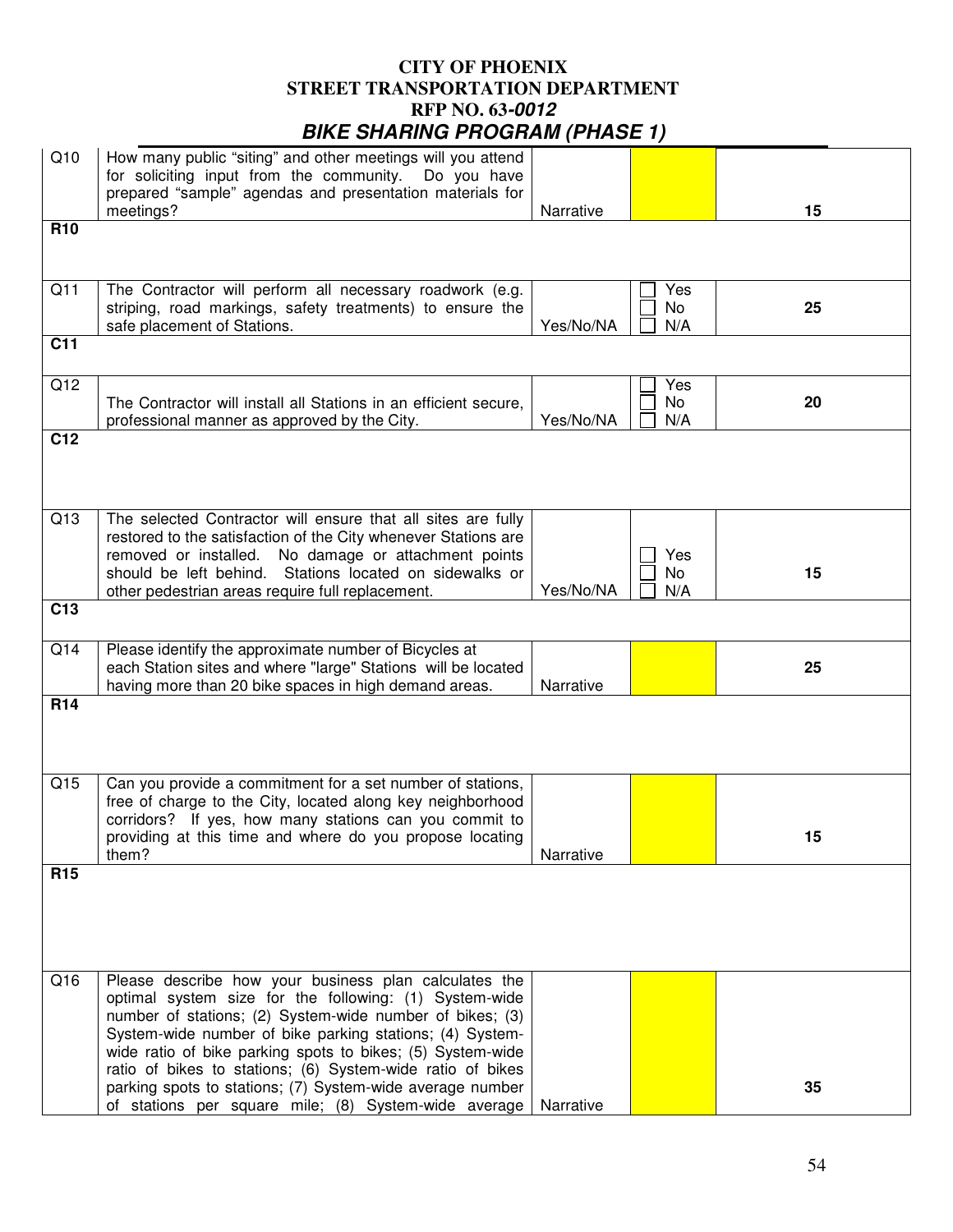|                 | distance between stations; (9) System-wide average                                                                           |           |    |
|-----------------|------------------------------------------------------------------------------------------------------------------------------|-----------|----|
|                 | number of subscribers to (in-service) bikes.                                                                                 |           |    |
|                 |                                                                                                                              |           |    |
|                 |                                                                                                                              |           |    |
|                 |                                                                                                                              |           |    |
|                 |                                                                                                                              |           |    |
|                 |                                                                                                                              |           |    |
| Q16             |                                                                                                                              |           |    |
|                 |                                                                                                                              |           |    |
|                 |                                                                                                                              |           |    |
|                 |                                                                                                                              |           |    |
|                 |                                                                                                                              |           |    |
|                 |                                                                                                                              |           |    |
| Q17             | Please describe how your business plan identifies the                                                                        |           |    |
|                 | optimal implementation zone and the process by which it                                                                      |           |    |
|                 | determines station locations. Please include the following:                                                                  |           |    |
|                 | (1) Target implementation zone; (2) Number of stations                                                                       |           |    |
|                 | estimated or proposed per district within the City; (3)                                                                      |           |    |
|                 | Location details for each municipality such as property                                                                      |           |    |
|                 | owner type (i.e. municipality, institution, private landowner),                                                              |           |    |
|                 | property owner (i.e. City, University, Hospital), space type<br>(residential parking space, metered parking space, sidewalk, |           |    |
|                 | parking garage, other); (4) As possible, estimate percentage                                                                 |           |    |
|                 | and total number of stations per property owner, property                                                                    |           | 25 |
|                 | owner type, space type, property type, and district.                                                                         | Narrative |    |
| Q17             |                                                                                                                              |           |    |
|                 |                                                                                                                              |           |    |
|                 |                                                                                                                              |           |    |
|                 |                                                                                                                              |           |    |
|                 |                                                                                                                              |           |    |
|                 |                                                                                                                              |           |    |
|                 |                                                                                                                              |           |    |
| Q18             | Please describe how your business plan estimates ridership.                                                                  |           |    |
|                 | Please include the following: (1) Total trips per year; (2)                                                                  |           |    |
|                 | Total subscribers; (3) Average daily users; (4) Average daily                                                                |           |    |
|                 | trips; (5) Total annual daily users; (6) Average total trips per                                                             |           |    |
|                 | month; (7) Average total trips per hour; (8) Percentage of                                                                   |           | 25 |
|                 | total trips originating or terminating within each district                                                                  | Narrative |    |
| R <sub>18</sub> |                                                                                                                              |           |    |
|                 |                                                                                                                              |           |    |
|                 |                                                                                                                              |           |    |
|                 |                                                                                                                              |           |    |
|                 |                                                                                                                              |           |    |
|                 |                                                                                                                              |           |    |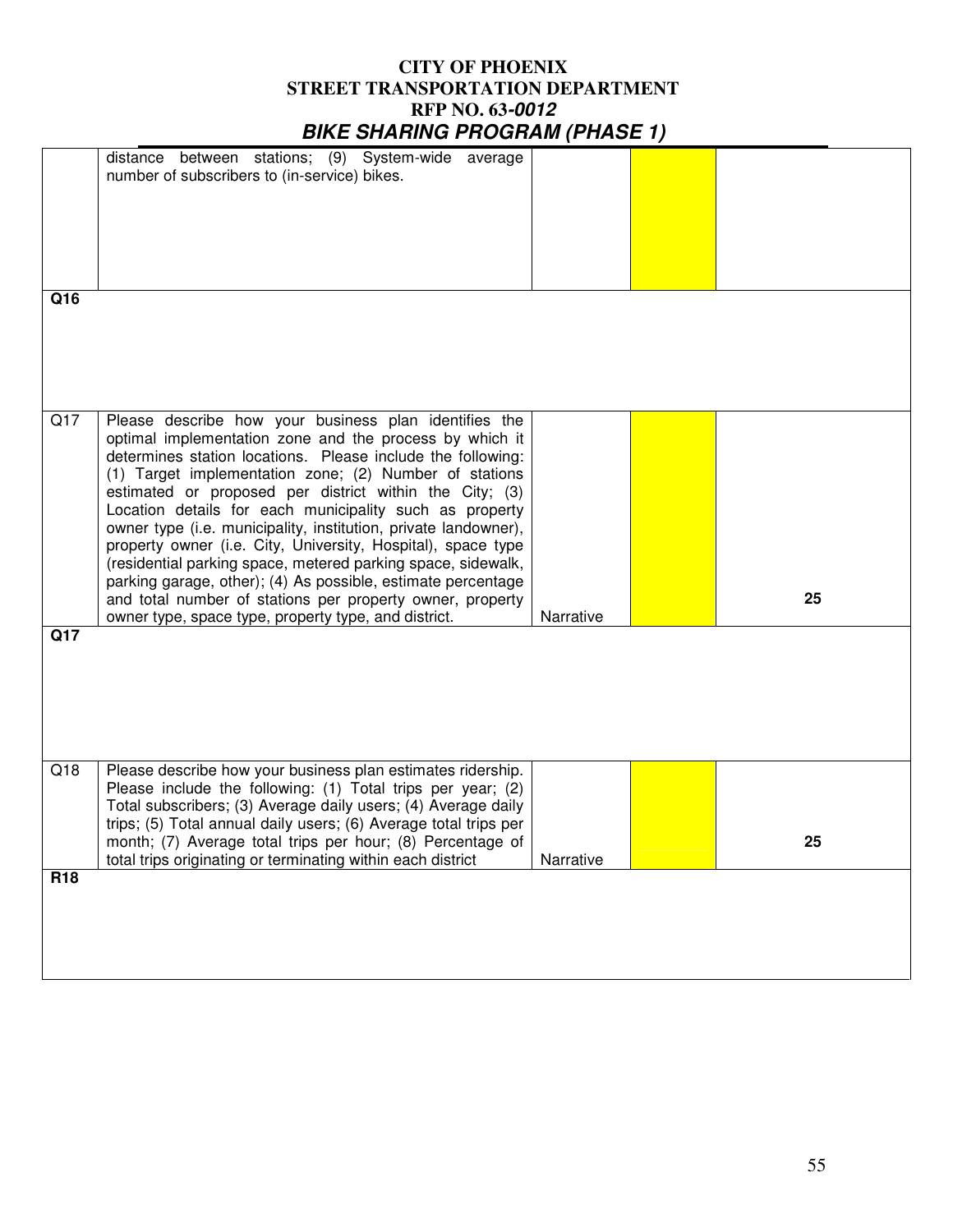| Q19             | Please describe your plan's approach to rollout. In particular, |           |    |
|-----------------|-----------------------------------------------------------------|-----------|----|
|                 | please address the following: (1) Do you propose a single or    |           |    |
|                 |                                                                 |           |    |
|                 | phase launch; (2) What is your timeline for rollout; (3) Will   |           |    |
|                 | your system run year round or will it shutdown fully or         |           |    |
|                 | partially for select months and if so, which months; (4) Will   |           |    |
|                 |                                                                 |           |    |
|                 | rentals be available 24 hours a day, seven days a week, or      |           |    |
|                 | is there a nighttime shutdown and if so, which hours; (5) Do    |           |    |
|                 | you have the ability to partially shut down select stations in  |           |    |
|                 | the summer by request of municipality, institution, or private  |           | 35 |
|                 | landowner.                                                      | Narrative |    |
|                 |                                                                 |           |    |
| R <sub>19</sub> |                                                                 |           |    |
|                 |                                                                 |           |    |
|                 |                                                                 |           |    |
|                 |                                                                 |           |    |
|                 |                                                                 |           |    |
|                 |                                                                 |           |    |
| Q20             | Please describe your planned organizational structure and       |           |    |
|                 |                                                                 |           |    |
|                 | proposed staffing. Please show total number of jobs and         |           | 25 |
|                 | number of jobs by type.                                         | Narrative |    |
| <b>R20</b>      |                                                                 |           |    |
|                 |                                                                 |           |    |
|                 |                                                                 |           |    |
| Q <sub>21</sub> | Please describe how your plan addresses the challenges          |           |    |
|                 | faced by other bike share programs, including but not limited   |           | 10 |
|                 | to theft of bicycles.                                           | Narrative |    |
|                 |                                                                 |           |    |
| <b>R21</b>      |                                                                 |           |    |
|                 |                                                                 |           |    |
| Q22             | Please describe your understanding of the successes and         |           |    |
|                 |                                                                 |           | 10 |
|                 | challenges of other bicycle sharing systems, particularly in    |           |    |
|                 | North America.                                                  | Narrative |    |
| <b>R22</b>      |                                                                 |           |    |
|                 |                                                                 |           |    |
|                 |                                                                 |           |    |
|                 |                                                                 |           |    |
|                 |                                                                 |           |    |
|                 |                                                                 |           |    |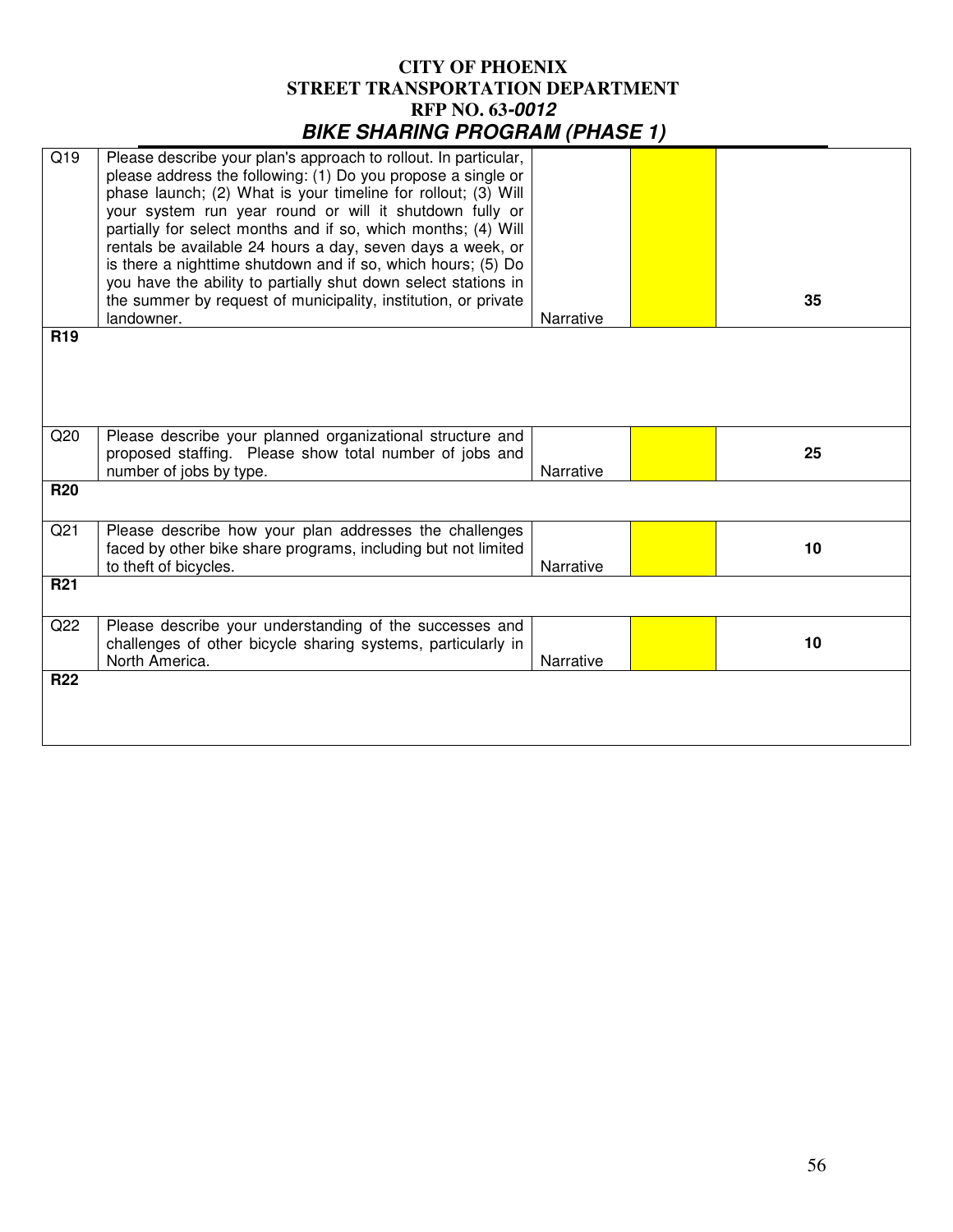| #<br>Q <sub>1</sub><br>C <sub>1</sub> | <b>Street Test</b><br>The Contractor can provide a Street Test.                                                                                                                                   | Yes/No/NA | Yes/<br>No/<br><b>NA</b><br>Yes<br><b>No</b><br>N/A | <b>Points</b><br>10 |
|---------------------------------------|---------------------------------------------------------------------------------------------------------------------------------------------------------------------------------------------------|-----------|-----------------------------------------------------|---------------------|
| Q2                                    | If the Contractor can provide a Street Test, discuss how<br>you would provide a Test and indicate the maximum<br>number of Bicycles and Stations you would provide                                | Narrative |                                                     | 10                  |
| R <sub>2</sub>                        |                                                                                                                                                                                                   |           |                                                     |                     |
| Q <sub>3</sub>                        | All equipment and systems used in the Street Test will be<br>substantially similar and proportional to the equipment<br>proposed for the full system.                                             | Yes/No/NA | Yes<br>No<br>N/A                                    | 5                   |
| C <sub>3</sub>                        |                                                                                                                                                                                                   |           |                                                     |                     |
| Q4                                    | The Contractor will assume all responsibility for operating<br>and maintaining the Street Test in a manner substantially<br>similar to that proposed for the full System.                         | Yes/No/NA | Yes<br><b>No</b><br>N/A                             | 10                  |
| C <sub>4</sub>                        |                                                                                                                                                                                                   |           |                                                     |                     |
| Q <sub>5</sub>                        | Based on the results of the Street Test, the Contractor will<br>modify all System equipment and systems as necessary to<br>meet City standards or revised requirements at no cost to<br>the City. | Yes/No/NA | Yes<br><b>No</b><br>N/A                             | 10                  |
| C <sub>5</sub>                        |                                                                                                                                                                                                   |           |                                                     |                     |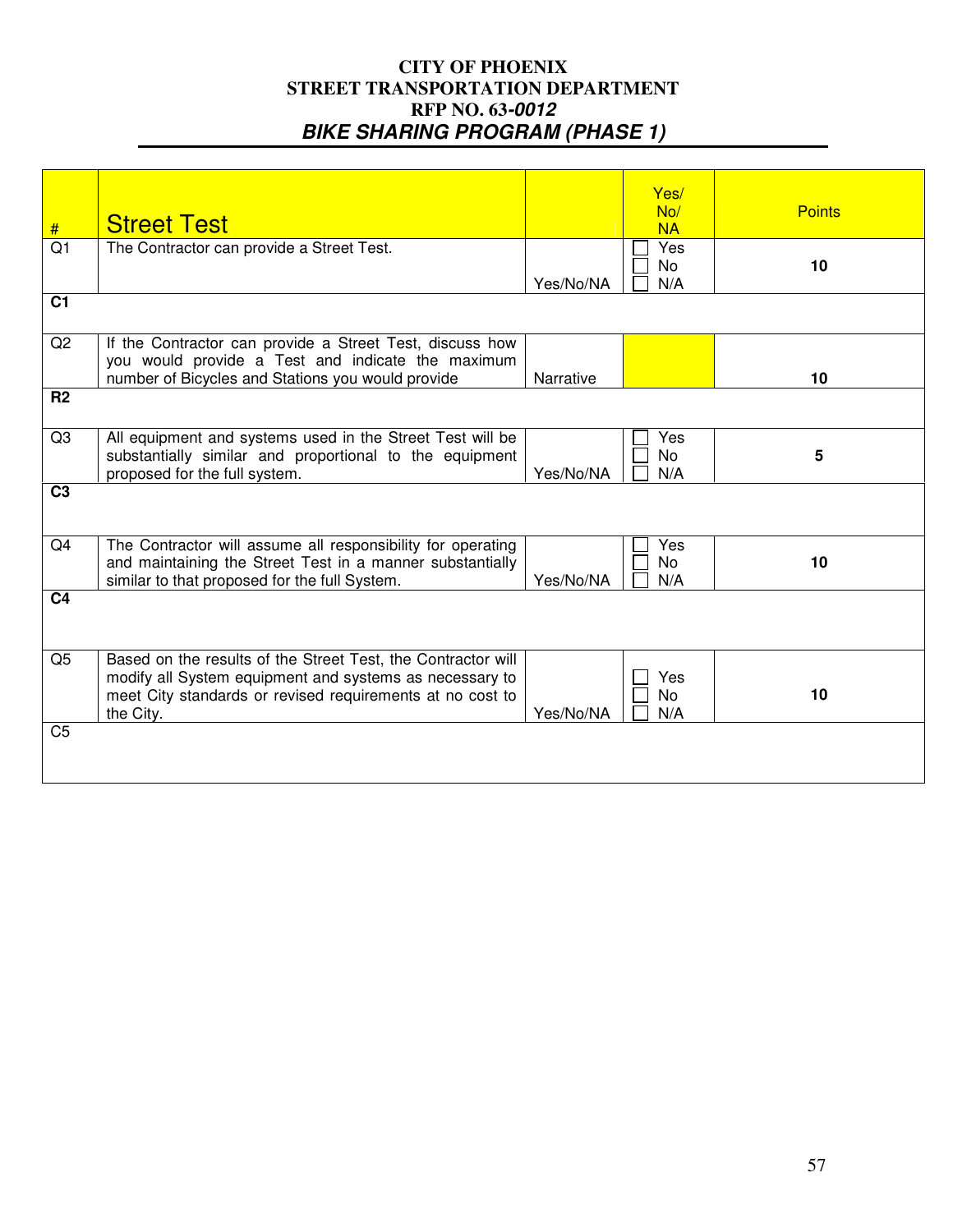|                 |                                                                |           | Yes/      |               |
|-----------------|----------------------------------------------------------------|-----------|-----------|---------------|
|                 |                                                                |           | No/       |               |
| #               | <b>Membership Options</b>                                      |           | <b>NA</b> | <b>Points</b> |
| Q1              | Please describe your proposed Payment system including         |           |           |               |
|                 | proposed subscription types (e.g. annual, weekly, daily        |           |           | 10            |
|                 | $etc.$ )                                                       | Narrative |           |               |
| <b>R1</b>       |                                                                |           |           |               |
|                 |                                                                |           |           |               |
|                 |                                                                |           |           |               |
| Q <sub>2</sub>  | Please describe all relevant prior experience in creating      |           |           |               |
|                 | and operating effective payment systems for bike sharing       |           |           | 5             |
|                 | or similar systems.                                            | Narrative |           |               |
| R <sub>2</sub>  |                                                                |           |           |               |
|                 |                                                                |           |           |               |
|                 |                                                                |           |           |               |
| Q <sub>3</sub>  | Please identify all 3rd parties involved in collecting         |           |           | 5             |
|                 | payments in service of the System.                             | Narrative |           |               |
| $\overline{R3}$ |                                                                |           |           |               |
|                 |                                                                |           |           |               |
|                 |                                                                |           |           |               |
| Q4              | Please describer if/how you will collect use fees for trips in |           |           | 5             |
|                 | excess of the initial free period.                             | Narrative |           |               |
| <b>R4</b>       |                                                                |           |           |               |
|                 |                                                                |           |           |               |
|                 |                                                                |           |           |               |
| Q <sub>5</sub>  | Please explain how fees will be collected in cases of          |           |           | 5             |
|                 | damage or theft.                                               | Narrative |           |               |
| R <sub>5</sub>  |                                                                |           |           |               |
|                 |                                                                |           |           |               |
|                 |                                                                |           |           |               |
| Q <sub>6</sub>  | Please explain how late fees and penalty fees (e.g. for        |           |           |               |
|                 | Bicycles not returned within 24 hours) will be assessed.       | Narrative |           | 5             |
| R <sub>6</sub>  |                                                                |           |           |               |
|                 |                                                                |           |           |               |
|                 |                                                                |           |           |               |
| Q7              | Please describe how user payment options will be               |           |           |               |
|                 | upgraded to remain compatible with technological               |           |           | 10            |
|                 | developments in the credit card industry.                      | Narrative |           |               |
| R <sub>7</sub>  |                                                                |           |           |               |
|                 |                                                                |           |           |               |
|                 |                                                                |           |           |               |
| Q8              |                                                                |           | Yes       |               |
|                 | The contractor collects payments for the use of the System,    |           | No.       | 5             |
|                 | as authorized by the City?                                     | Yes/No/NA | N/A       |               |
| C <sub>8</sub>  |                                                                |           |           |               |
|                 |                                                                |           |           |               |
|                 |                                                                |           |           |               |
| Q9              |                                                                |           | Yes       |               |
|                 |                                                                |           | No        |               |
|                 |                                                                | Yes/No/NA |           |               |
|                 | Can payments be made by smart phone apps?                      |           | N/A       | 5             |
| C <sub>9</sub>  |                                                                |           |           |               |
|                 |                                                                |           |           |               |
|                 |                                                                |           |           |               |
| Q10             | Subscriptions can be purchased using major US credit           |           | Yes       |               |
|                 | cards and major foreign (non-US) credit cards and/or pin-      |           | No        | 10            |
|                 | and-chip credit cards and/or credit cards without a            | Yes/No/NA | N/A       |               |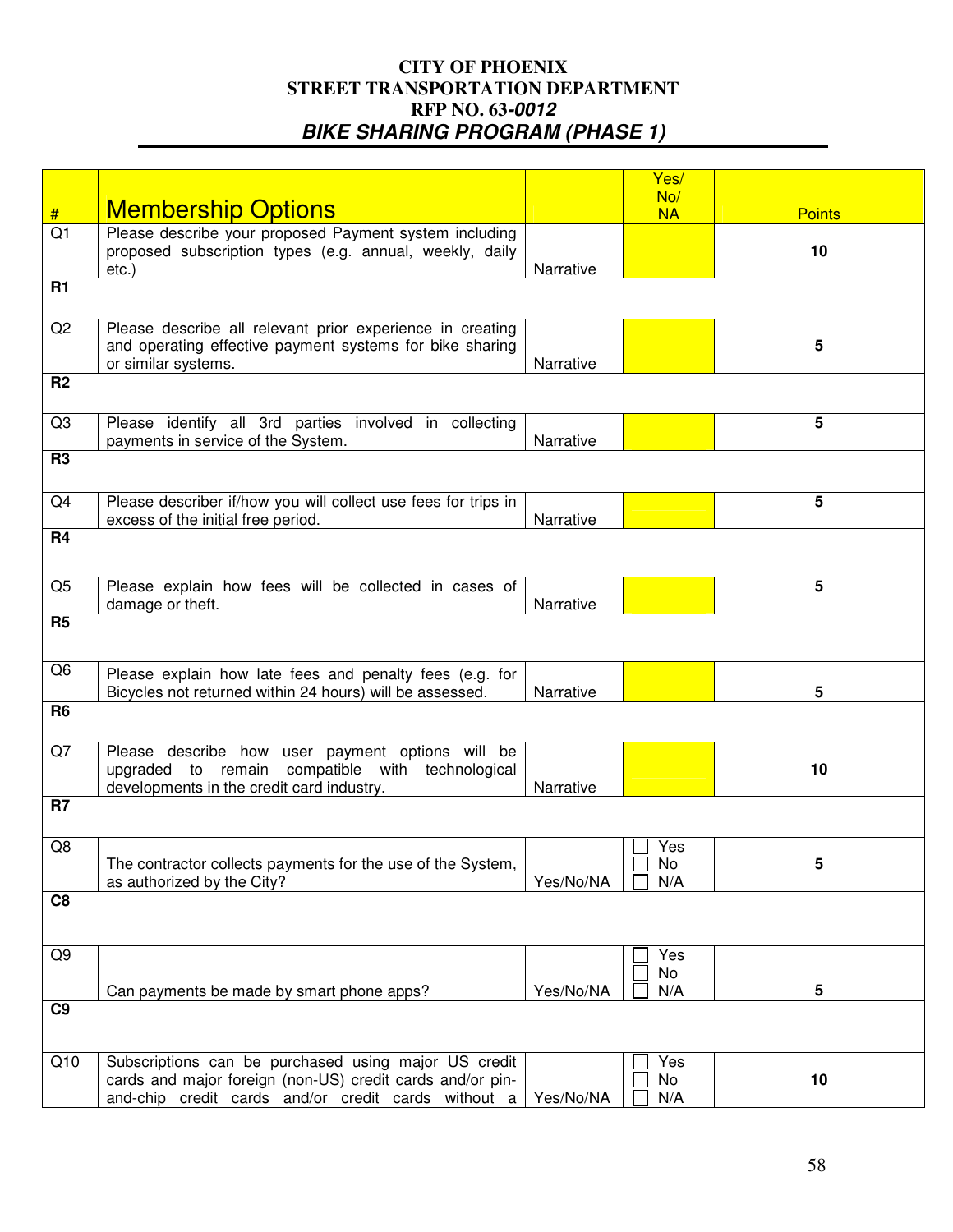|                  | magnetic strip.                                            |           |           |                 |
|------------------|------------------------------------------------------------|-----------|-----------|-----------------|
|                  |                                                            |           |           |                 |
| $\overline{C10}$ |                                                            |           |           |                 |
|                  |                                                            |           |           |                 |
|                  |                                                            |           |           |                 |
|                  |                                                            |           |           |                 |
| Q11              |                                                            |           | Yes       |                 |
|                  |                                                            |           | <b>No</b> | 10              |
|                  | Credit cards can double as membership cards?               | Yes/No/NA | N/A       |                 |
| $\overline{C11}$ |                                                            |           |           |                 |
|                  |                                                            |           |           |                 |
| $\overline{Q12}$ |                                                            |           | Yes       |                 |
|                  |                                                            |           | No        | $5\phantom{.0}$ |
|                  | Subscriptions can be purchased using debit cards?          | Yes/No/NA | N/A       |                 |
| $\overline{C12}$ |                                                            |           |           |                 |
|                  |                                                            |           |           |                 |
| $\overline{Q13}$ |                                                            |           | Yes       |                 |
|                  | "Smart" cards (such as college/university IDs) can be used |           | No        | 10              |
|                  | in lieu of membership cards?                               | Yes/No/NA | N/A       |                 |
| $\overline{C13}$ |                                                            |           |           |                 |
| $\overline{Q14}$ |                                                            |           | Yes       |                 |
|                  | Are all the processes for collecting payments PCI          |           | No        |                 |
|                  | compliant?                                                 | Yes/No/NA | N/A       | 15              |
| $\overline{C14}$ |                                                            |           |           |                 |
|                  |                                                            |           |           |                 |
|                  |                                                            |           |           |                 |
| $\overline{Q15}$ |                                                            |           | Yes       |                 |
|                  | Do you handle services that use "Unbanked" payment         | Yes/No/NA | No<br>N/A | 10              |
| C <sub>15</sub>  | options?                                                   |           |           |                 |
|                  |                                                            |           |           |                 |
|                  |                                                            |           |           |                 |
|                  |                                                            |           |           |                 |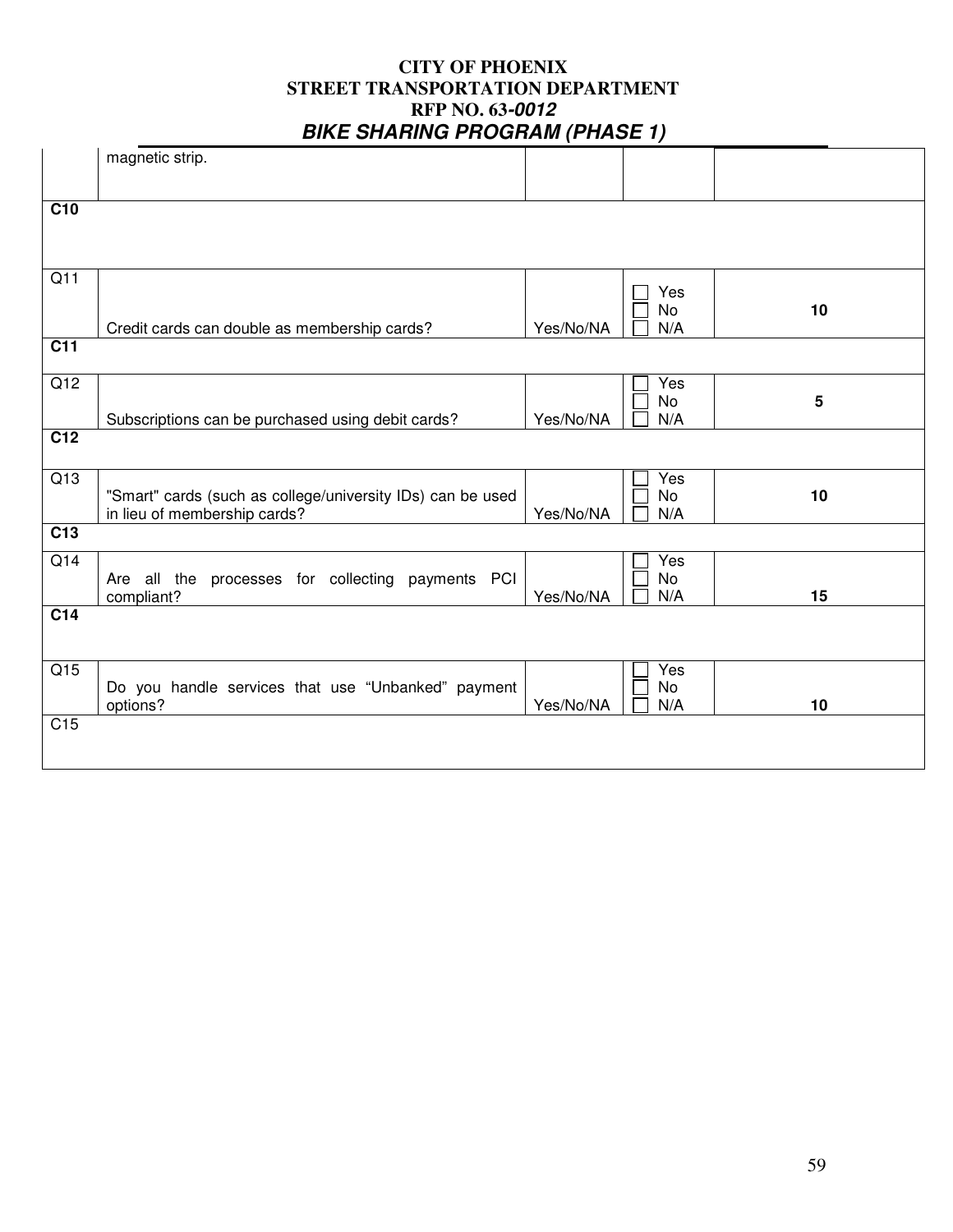|                      | Legal                                                                                                                       |           |           |               |
|----------------------|-----------------------------------------------------------------------------------------------------------------------------|-----------|-----------|---------------|
| #<br>$\overline{Q1}$ | Indemnity to the City for all third party claims against the                                                                |           | Yes/No/NA | <b>Points</b> |
|                      | City related to the use of the Bicycle Sharing System. If any                                                               |           | Yes       |               |
|                      | responses are not yes, then the offeror may be                                                                              |           | No        | 30            |
|                      | automatically disqualified.                                                                                                 | Yes/No/NA | N/A       |               |
| C <sub>1</sub>       |                                                                                                                             |           |           |               |
| Q2                   | All users sign a legally binding waiver/assumption of risk,                                                                 |           | Yes       |               |
|                      | either when subscribing via the website or as part of the                                                                   |           | No        |               |
|                      | on-site registration process.                                                                                               | Yes/No/NA | N/A       | 20            |
| C <sub>2</sub>       |                                                                                                                             |           |           |               |
| Q3                   | Please provide either 1) a copy of a certificate of insurance                                                               |           |           |               |
|                      | currently evidencing the insurance requirements listed                                                                      |           |           |               |
|                      | herein, and/or 2) a statement that the Proposer can timely                                                                  |           |           |               |
|                      | obtain the specified insurance requirements in the event a                                                                  |           |           |               |
|                      | contract is awarded. Additional Insured, Waiver of                                                                          |           |           |               |
|                      | Subrogation, and the requirement for the Offeror's                                                                          |           |           |               |
|                      | insurance to be primary, the current certificate of insurance<br>is acceptable with a statement that these requirements can |           |           |               |
|                      | be obtained in the event a contract is awarded                                                                              | Narrative |           | 25            |
| <b>R3</b>            |                                                                                                                             |           |           |               |
|                      |                                                                                                                             |           |           |               |
| Q4                   | State how you will comply with the City's insurance                                                                         |           |           |               |
|                      | requirements.                                                                                                               | Narrative |           | 5             |
| <b>R4</b>            |                                                                                                                             |           |           |               |
| Q5                   | Will your company or organization sign a legal document                                                                     |           |           |               |
|                      | accepting and acknowledging all risks and holding                                                                           |           | Yes       |               |
|                      | harmless the City, institution, and/or private landowner from<br>all suits?                                                 | Yes/No/NA | No<br>N/A | 25            |
| C <sub>5</sub>       |                                                                                                                             |           |           |               |
| Q <sub>6</sub>       | Is your company or organization assuming all liability for                                                                  |           | Yes       |               |
|                      | the system?                                                                                                                 |           | No        | 25            |
|                      |                                                                                                                             | Yes/No/NA | N/A       |               |
| C <sub>6</sub>       |                                                                                                                             |           |           |               |
| Q7                   | Is your company able to obtain all the liability insurance                                                                  |           | Yes       |               |
|                      | coverage consistent with the requirements of the City?                                                                      |           | No        | 30            |
|                      |                                                                                                                             | Yes/No/NA | N/A       |               |
| C7                   |                                                                                                                             |           |           |               |
| Q8                   | How will your company or organization provide assurance                                                                     |           |           | 25            |
|                      | of financial sustainability through term of contract?                                                                       | Narrative |           |               |
| R <sub>8</sub>       |                                                                                                                             |           |           |               |
| Q9                   | Is your company able to name the City of Phoenix as                                                                         |           | Yes       |               |
|                      | additional insured on your liability insurance policies?                                                                    |           | No        |               |
|                      |                                                                                                                             | Yes/No/NA | N/A       | 20            |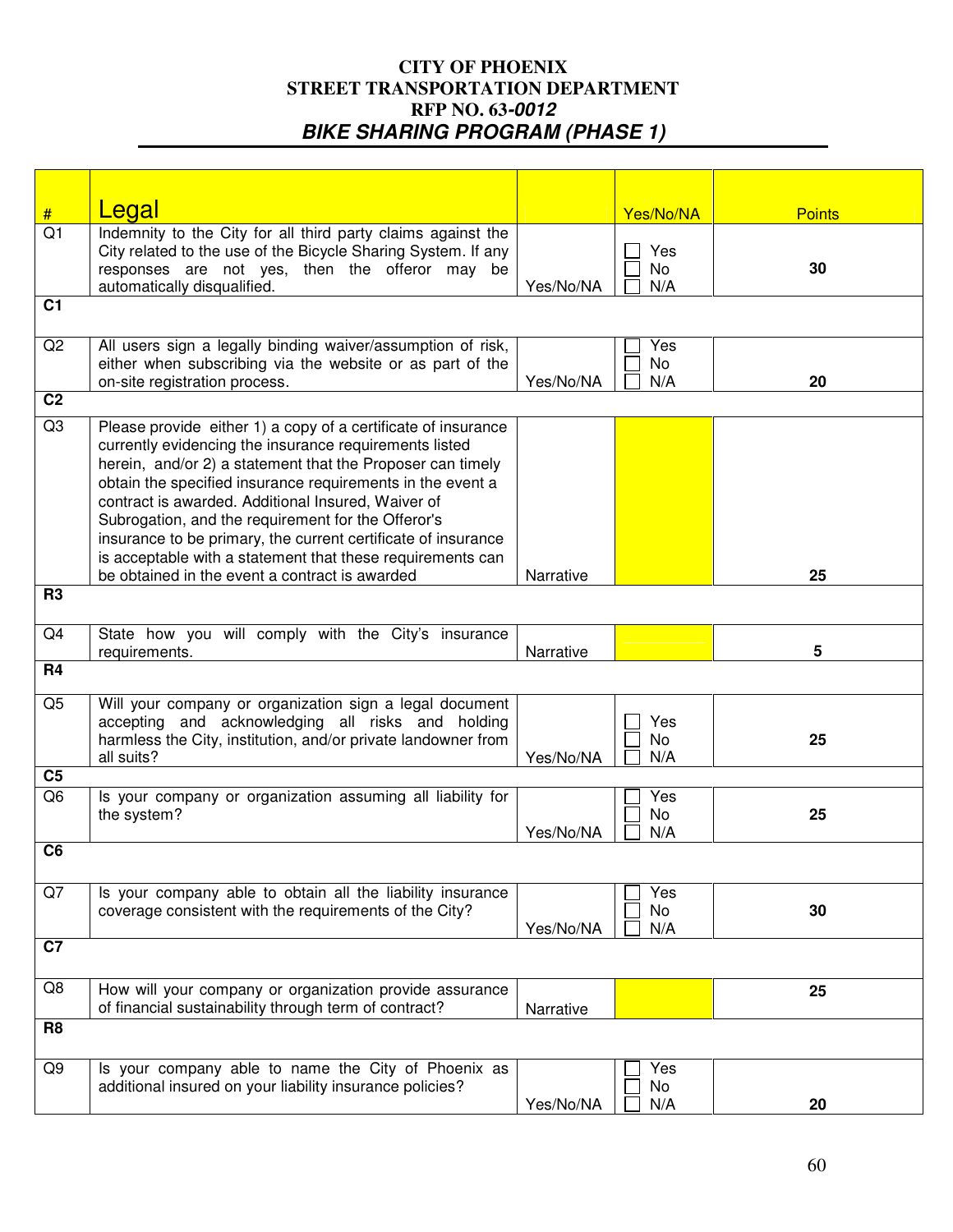| C9               |                                                                                                                                          |           |                         |    |
|------------------|------------------------------------------------------------------------------------------------------------------------------------------|-----------|-------------------------|----|
| Q10              | Will you provide a bond to cover a minimum of 125% of<br>system start-up costs?                                                          | Yes/No/NA | Yes<br>No<br>N/A        | 25 |
| C10              |                                                                                                                                          |           |                         |    |
| Q11              | Do you have specific insurance coverage protecting<br>against bodily injury and information risk exposures<br>presented by this program? | Yes/No/NA | Yes<br>No<br>N/A        | 20 |
| $\overline{C11}$ |                                                                                                                                          |           |                         |    |
| $\overline{Q12}$ | Please provide your typical rental agreement with the<br>disclaimer of liability to the bicycle users.                                   | Narrative |                         | 5  |
| R12              |                                                                                                                                          |           |                         |    |
| $\overline{Q13}$ | Describe the security measures used for a typical station.                                                                               | Narrative |                         | 10 |
| R <sub>13</sub>  |                                                                                                                                          |           |                         |    |
| Q14              | Please provide images of typical safety, warning, and/or<br>disclaimer station signage.                                                  | Narrative |                         | 5  |
| <b>R14</b>       |                                                                                                                                          |           |                         |    |
| $\overline{Q15}$ | Do your stations have signs posted notifying users that the<br>station element and bikes are the property of the operator?               | Yes/No/NA | Yes<br><b>No</b><br>N/A | 5  |
| $\overline{C15}$ |                                                                                                                                          |           |                         |    |
| Q16              | Do stations have an advisory posted for users to wear<br>helmets and that use of the bicycle is at their own risk?                       | Yes/No/NA | Yes<br><b>No</b><br>N/A | 10 |
| $\overline{C16}$ |                                                                                                                                          |           |                         |    |
|                  |                                                                                                                                          |           |                         |    |
| Q17              | Do rental agreements, whether online or on paper, advise<br>users to wear helmets and that use of the bicycle is at their<br>own risk?   | Yes/No/NA | Yes<br><b>No</b><br>N/A | 5  |
| C <sub>17</sub>  |                                                                                                                                          |           |                         |    |
|                  |                                                                                                                                          |           |                         |    |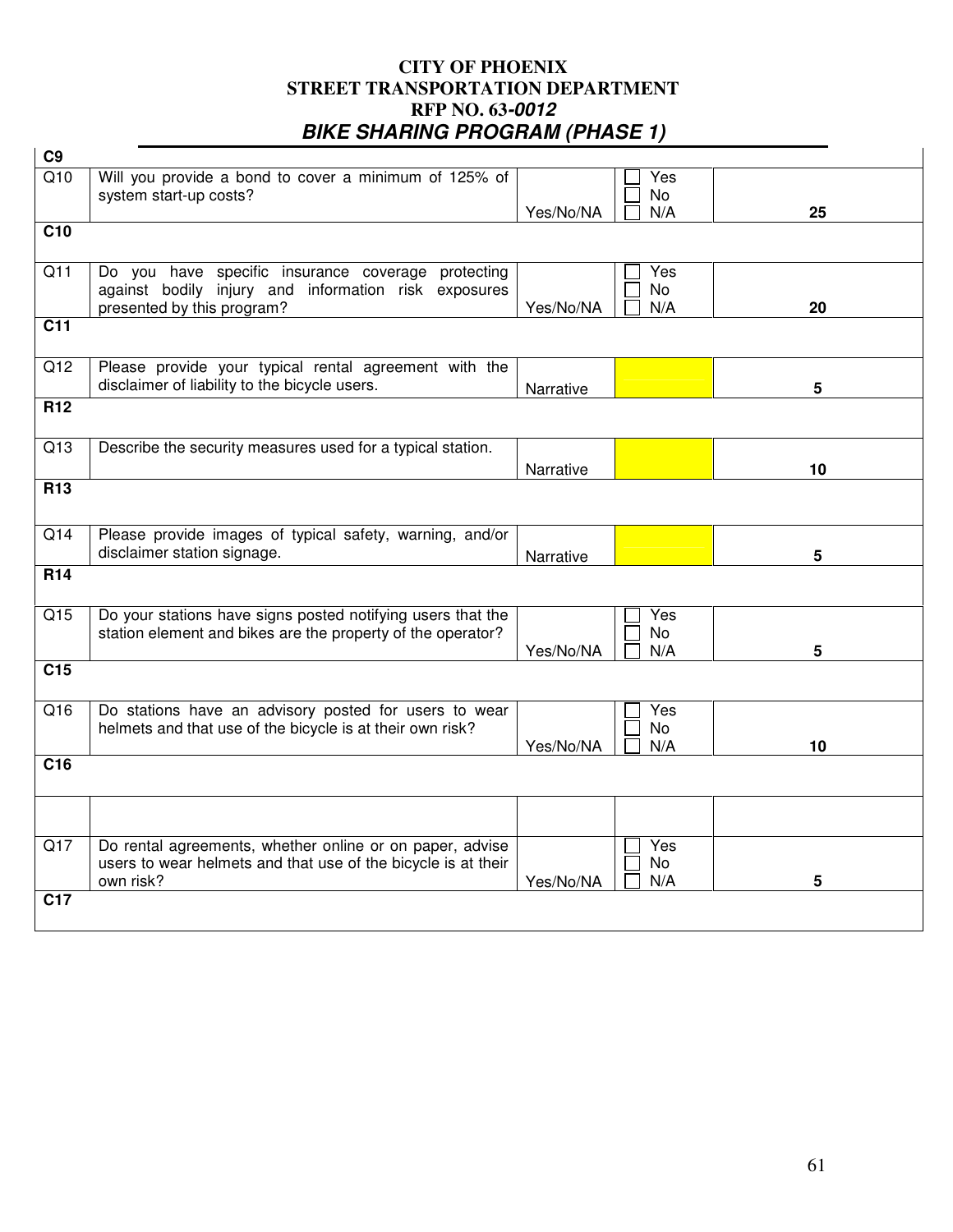|                 |                                                                                                                                                                                                                                 |           | Yes/             |               |
|-----------------|---------------------------------------------------------------------------------------------------------------------------------------------------------------------------------------------------------------------------------|-----------|------------------|---------------|
|                 |                                                                                                                                                                                                                                 |           | No/              |               |
| #               | <b>Bicycles</b>                                                                                                                                                                                                                 |           | <b>NA</b>        | <b>Points</b> |
| Q <sub>1</sub>  | Please describe your proposed Bicycle including Bicycle<br>weight and material(s).                                                                                                                                              | Narrative |                  | 25            |
| <b>R1</b>       |                                                                                                                                                                                                                                 |           |                  |               |
| Q2              | Bicycles have a "one size fits all" design that fits the<br>majority of the adult population with seat-only adjustment.                                                                                                         |           | Yes<br>No        |               |
|                 | Seat adjustment should not require any additional tools?                                                                                                                                                                        | Yes/No/NA | N/A              | 20            |
| C <sub>2</sub>  |                                                                                                                                                                                                                                 |           |                  |               |
| Q <sub>3</sub>  |                                                                                                                                                                                                                                 |           | Yes              |               |
|                 | Does your Bicycle have an upright riding position allowing<br>for riders to be confident in traffic?                                                                                                                            | Yes/No/NA | No<br>N/A        | 5             |
| C <sub>3</sub>  |                                                                                                                                                                                                                                 |           |                  |               |
| Q4              | What makes your Bicycles easy to operate, easy to mount                                                                                                                                                                         |           |                  |               |
|                 | and to hold in stopped position, including for shorter<br>riders?                                                                                                                                                               | Narrative |                  | 15            |
| <b>R4</b>       |                                                                                                                                                                                                                                 |           |                  |               |
| Q <sub>5</sub>  | Describe your Bicycle's step-through design.                                                                                                                                                                                    | Narrative |                  | 5             |
| R <sub>5</sub>  |                                                                                                                                                                                                                                 |           |                  |               |
| Q <sub>6</sub>  | Please describe how GPS and RFID will be incorporated<br>into the Bicycle design.                                                                                                                                               | Narrative |                  | 25            |
| R <sub>6</sub>  |                                                                                                                                                                                                                                 |           |                  |               |
| Q7              | Does the bike use theft and tamper resistant parts<br>(potentially through use of components not compatible<br>with other bicycle) and/or tamper resistant bolts? Can<br>Bicycle elements/parts be removed without specialized, |           |                  |               |
|                 | proprietary tools not commonly available? Please explain.                                                                                                                                                                       | Narrative |                  | 15            |
| R <sub>7</sub>  |                                                                                                                                                                                                                                 |           |                  |               |
| Q8              | Bicycles are easy to clean and are impervious to the<br>elements. They are scratch-resistant, graffiti-resistant,<br>and rust proof (including the external parts).                                                             | Yes/No/NA | Yes<br>No<br>N/A | 15            |
| C <sub>8</sub>  |                                                                                                                                                                                                                                 |           |                  |               |
| Q <sub>9</sub>  | Is the Bicycle equipped with sensors to self-diagnose and<br>report mechanical problems? If so, how does it diagnose?                                                                                                           | Narrative |                  | 20            |
| R <sub>9</sub>  |                                                                                                                                                                                                                                 |           |                  |               |
|                 |                                                                                                                                                                                                                                 |           |                  |               |
| Q10             | Bicycles have a simple, intuitive, and reliable braking                                                                                                                                                                         |           | Yes<br>No        |               |
|                 | mechanism.                                                                                                                                                                                                                      | Yes/No/NA | N/A              | 15            |
| C <sub>10</sub> |                                                                                                                                                                                                                                 |           |                  |               |
|                 |                                                                                                                                                                                                                                 |           |                  |               |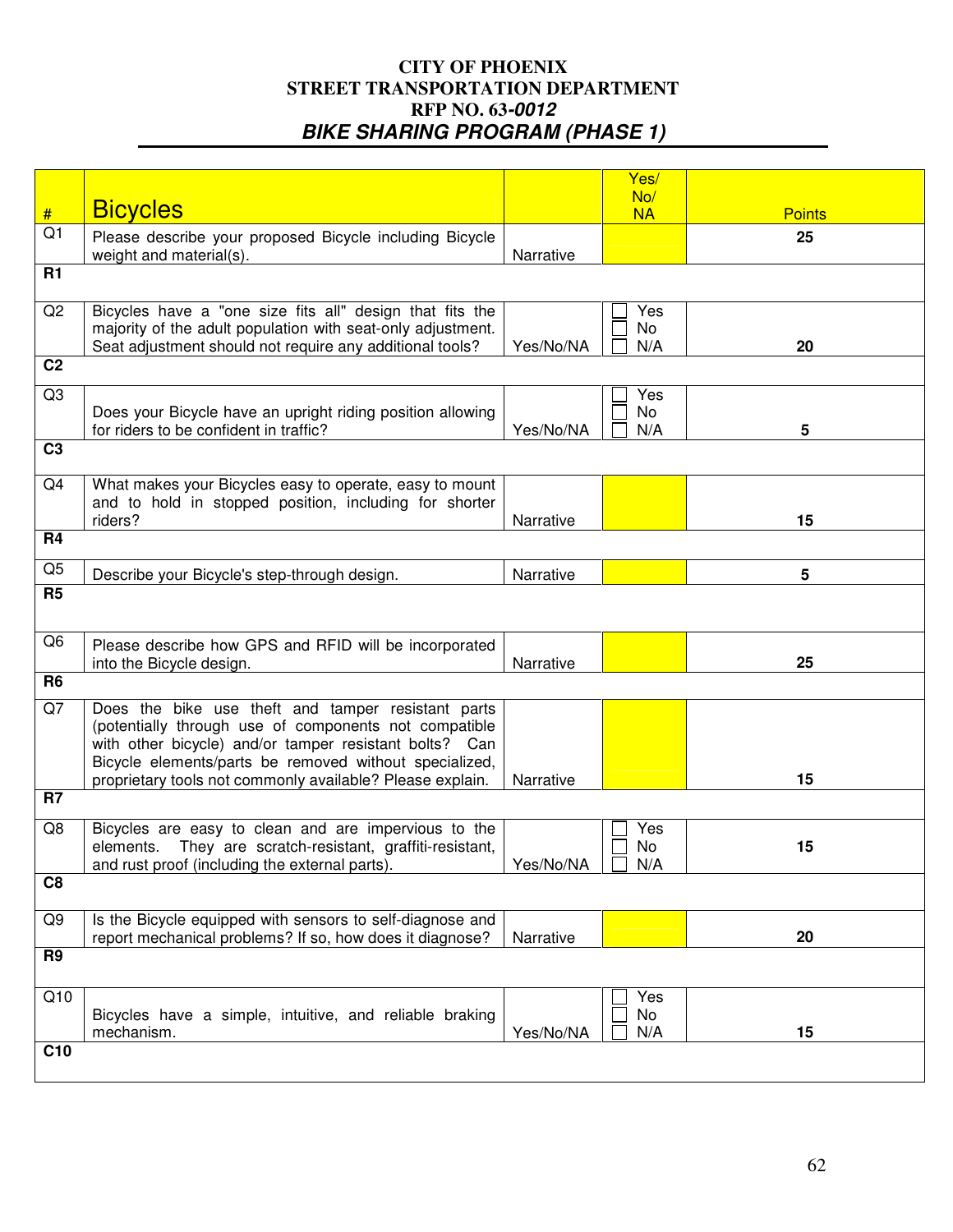|                  |                                                                                                                                                                                                       |           | - 1              |    |
|------------------|-------------------------------------------------------------------------------------------------------------------------------------------------------------------------------------------------------|-----------|------------------|----|
| Q11              | Bicycles have a simple, reliable gear shift mechanism that<br>offers a minimum of 3 speeds. (please specify gear ratio)                                                                               | Yes/No/NA | Yes<br>No<br>N/A | 10 |
| C <sub>11</sub>  |                                                                                                                                                                                                       |           |                  |    |
| Q12              | How many gears does the bike have?                                                                                                                                                                    | Narrative |                  | 5  |
| R <sub>12</sub>  |                                                                                                                                                                                                       |           |                  |    |
| Q13              | Bicycles have gear and brake mechanisms, cables and<br>parts that are protected from rain, dirt, and enclosed in a<br>tamper-proof guard.                                                             | Yes/No/NA | Yes<br>No<br>N/A | 10 |
| C13              |                                                                                                                                                                                                       |           |                  |    |
| Q14              | Bicycles have 26" or larger puncture resistant tires.<br>Describe your puncture resistant tires.                                                                                                      | Narrative |                  | 10 |
| R <sub>14</sub>  |                                                                                                                                                                                                       |           |                  |    |
| Q15              | Bicycles have "pedal-powered" front and back lights which<br>turn on automatically while the Bicycle is in motion. Lights<br>remain illuminated for at least 90 seconds when the rider<br>is stopped. | Yes/No/NA | Yes<br>No<br>N/A | 10 |
| C <sub>15</sub>  |                                                                                                                                                                                                       |           |                  |    |
| Q16              | Do Bicycles have front and rear mud guards and fenders<br>or otherwise protect from grease, dirt, and tire spray,<br>including enclosed drive train and full fenders?                                 | Yes/No/NA | Yes<br>No<br>N/A | 5  |
| C <sub>16</sub>  |                                                                                                                                                                                                       |           |                  |    |
| Q17              | Bicycles have adequate reflectors including, but not<br>limited to, front/back/side reflectors, reflective sidewall<br>tires.                                                                         | Yes/No/NA | Yes<br>No<br>N/A | 10 |
| $\overline{C17}$ |                                                                                                                                                                                                       |           |                  |    |
| Q18              | Bicycles have transparent, porous and easy to clean<br>basket.                                                                                                                                        | Yes/No/NA | Yes<br>No<br>N/A | 5  |
| C <sub>18</sub>  |                                                                                                                                                                                                       |           |                  |    |
|                  |                                                                                                                                                                                                       |           |                  |    |
| Q19              | Please describe your basket including the dimensions,<br>mounting locations, cargo capacity (e.g. for a typical                                                                                       |           |                  |    |

|                 | briefcase, book bag, or grocery bag weighting up to twenty<br>pounds)? | Narrative |                   | 20 |
|-----------------|------------------------------------------------------------------------|-----------|-------------------|----|
| R <sub>19</sub> |                                                                        |           |                   |    |
| Q20             | Bicycles have a bell.                                                  | Yes/No/NA | Yes<br>No.<br>N/A |    |
| C <sub>20</sub> |                                                                        |           |                   |    |
| Q <sub>21</sub> | Are the Bicycle chainless and/or does it have a chain-<br>guard?       | Narrative |                   | 5  |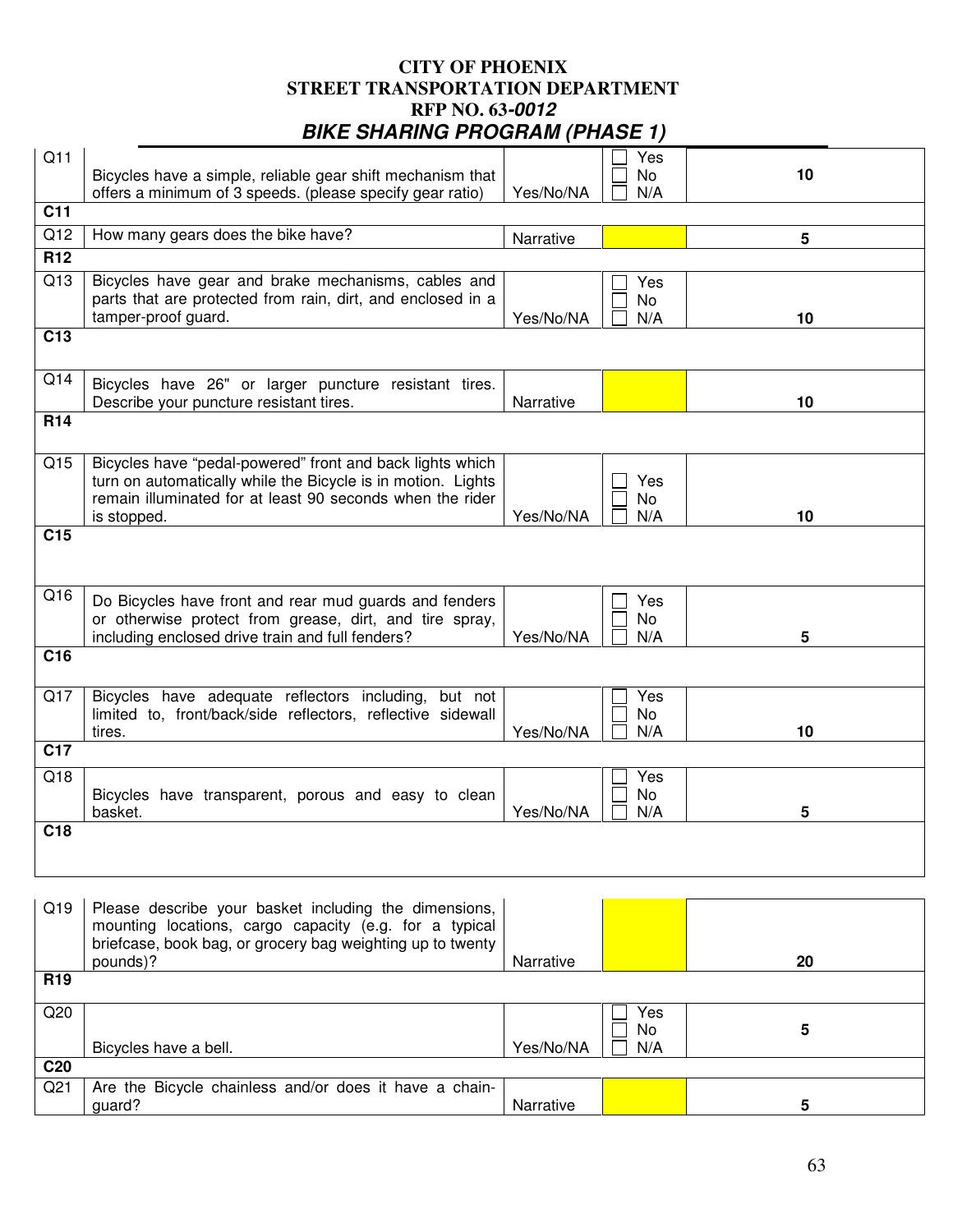| R <sub>21</sub> |                                                                                                           |           |           |    |
|-----------------|-----------------------------------------------------------------------------------------------------------|-----------|-----------|----|
|                 |                                                                                                           |           |           |    |
| Q22             |                                                                                                           |           | Yes       |    |
|                 | Does your bike have a kickstand or other device to allow                                                  |           | No        | 10 |
| C <sub>22</sub> | Bicycles to be supported upright?                                                                         | Yes/No/NA | N/A       |    |
|                 |                                                                                                           |           |           |    |
| Q <sub>23</sub> | Does your Bicycle have a secondary lock to enable users                                                   |           | Yes       |    |
|                 | to secure bikes to any bike rack or post while making a                                                   |           | No        |    |
|                 | quick stop?                                                                                               | Yes/No/NA | N/A       | 10 |
| C <sub>23</sub> |                                                                                                           |           |           |    |
| Q24             |                                                                                                           |           | Yes       |    |
|                 | Will your Bicycles be compatible with racks on the fronts                                                 |           | No        |    |
|                 | of the City's buses and on light-rail?                                                                    | Yes/No/NA | N/A       | 10 |
| C <sub>24</sub> |                                                                                                           |           |           |    |
|                 |                                                                                                           |           |           |    |
| Q <sub>25</sub> |                                                                                                           |           | Yes       |    |
|                 | Will you have a customer service phone number on every<br>Bicycle with durable, weather resistant labels? | Yes/No/NA | No<br>N/A | 5  |
| C <sub>25</sub> |                                                                                                           |           |           |    |
| Q26             |                                                                                                           |           | Yes       |    |
|                 | Does your Bicycle have capacity for sponsorship or                                                        |           | No        | 10 |
|                 | advertising that can be easily changed?                                                                   | Yes/No/NA | N/A       |    |
| C <sub>26</sub> |                                                                                                           |           |           |    |
| Q27             | Does your Bicycle have a useful life greater than three                                                   |           |           |    |
|                 | years?                                                                                                    | Narrative |           | 10 |
| <b>R27</b>      |                                                                                                           |           |           |    |
|                 |                                                                                                           |           |           |    |
| Q28             |                                                                                                           |           | Yes       |    |
|                 | Can you provide an alternate type of Bicycle designed for<br>rough terrains in Parks?                     | Yes/No/NA | No<br>N/A | 15 |
| C <sub>28</sub> |                                                                                                           |           |           |    |
| Q29             | Does the manufacture of your bicycles comply with the                                                     |           | Yes       |    |
|                 | FHWA "Buy America" requirements as set forth in 23 CFR                                                    |           | No        |    |
|                 | Part 635.410?                                                                                             | Yes/No/NA | N/A       | 35 |
| C <sub>29</sub> |                                                                                                           |           |           |    |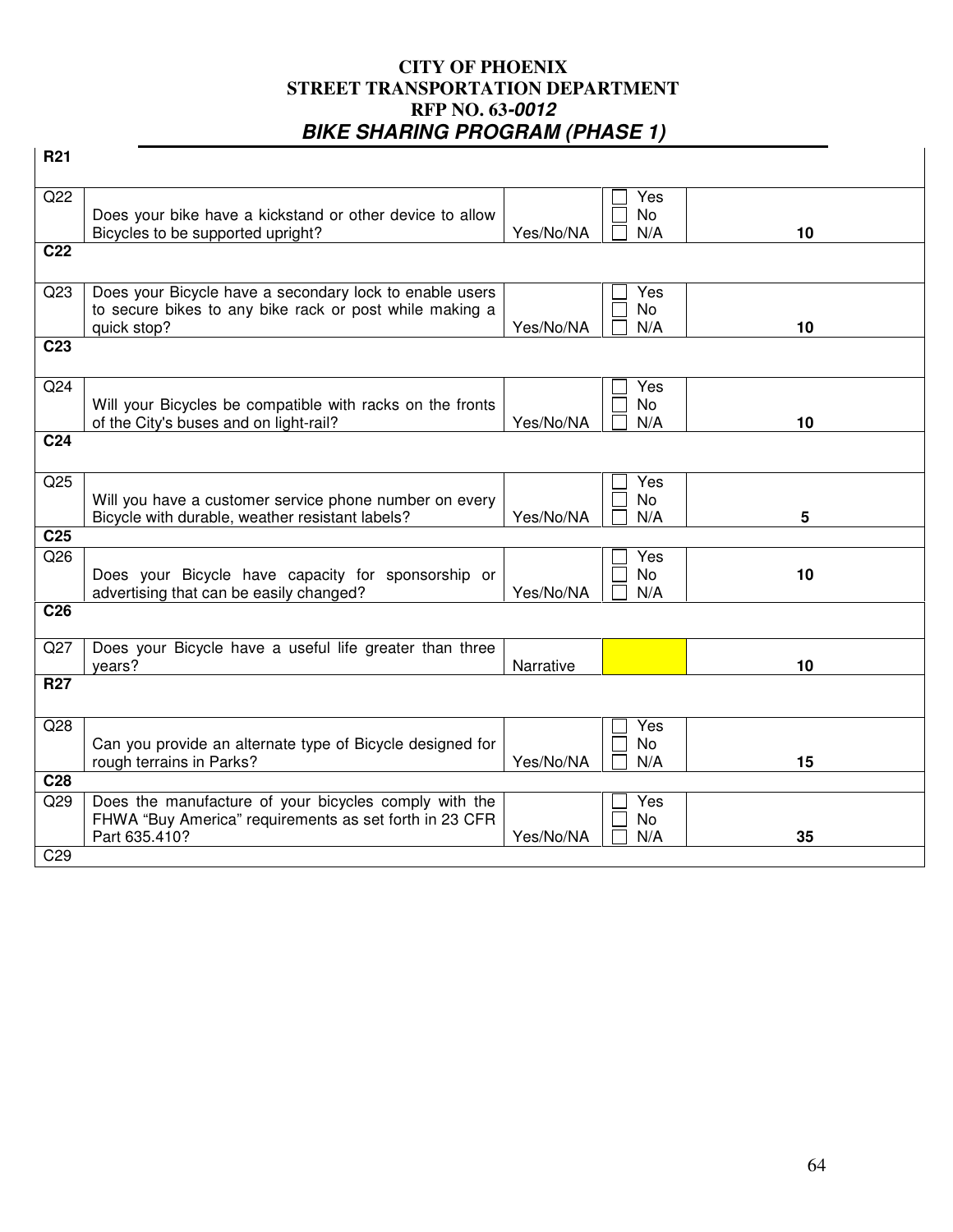|                |                                                                   |           | Yes/      |               |
|----------------|-------------------------------------------------------------------|-----------|-----------|---------------|
|                |                                                                   |           | No/       |               |
| #              | <b>Stations</b>                                                   |           | <b>NA</b> | <b>Points</b> |
| Q <sub>1</sub> |                                                                   |           |           | 5             |
|                | Please describe the Station.                                      | Narrative |           |               |
| <b>R1</b>      |                                                                   |           |           |               |
|                |                                                                   |           |           |               |
|                |                                                                   |           |           |               |
|                |                                                                   |           |           |               |
|                |                                                                   |           |           |               |
| Q2             | Please describe and provide a drawing of your typical             |           |           | 5             |
|                | Station layout. Please indicate all proposed roadwork (e.g.       |           |           |               |
|                |                                                                   |           |           |               |
|                | striping, road markings, safety treatments).                      | Narrative |           |               |
| R <sub>2</sub> |                                                                   |           |           |               |
|                |                                                                   |           |           |               |
|                |                                                                   |           |           |               |
| Q3             |                                                                   |           |           | 5             |
|                | What are the dimensional requirements (length, width, and         |           |           |               |
|                | height) of your average and minimum-sized station?                | Narrative |           |               |
| R <sub>3</sub> |                                                                   |           |           |               |
|                |                                                                   |           |           |               |
|                |                                                                   |           |           |               |
| Q4             | What is the smallest feasible footprint so that stations take a   |           |           | 5             |
|                | minimum of road or sidewalk space?                                | Narrative |           |               |
| <b>R4</b>      |                                                                   |           |           |               |
|                |                                                                   |           |           |               |
|                |                                                                   |           |           |               |
| Q <sub>5</sub> | Please show the layout of the station and components as           |           |           | 5             |
|                | they would be configured in an average sized parking space        |           |           |               |
|                | or along a sidewalk.                                              | Narrative |           |               |
| R <sub>5</sub> |                                                                   |           |           |               |
|                |                                                                   |           |           |               |
|                |                                                                   |           |           |               |
|                |                                                                   |           |           |               |
|                |                                                                   |           |           |               |
| Q <sub>6</sub> | Please show dimensions of each station component                  |           |           | 5             |
|                | separately (hub, sign, terminal, and bicycle) as well as the      |           |           |               |
|                | entire station.                                                   | Narrative |           |               |
| R <sub>6</sub> |                                                                   |           |           |               |
|                |                                                                   |           |           |               |
|                |                                                                   |           |           |               |
| Q7             | Please show a photograph, picture or rendering of your            |           |           | 5             |
|                | system and describe how it will be aesthetically compatible       |           |           |               |
|                | with the streetscape and neighborhood context, particularly       |           |           |               |
|                | of historic districts, both when terminal is full of bicycles and |           |           |               |
|                | when it is empty?                                                 | Narrative |           |               |
|                |                                                                   |           |           |               |
| R <sub>7</sub> |                                                                   |           |           |               |
|                |                                                                   |           |           |               |
|                |                                                                   |           |           |               |
| Q8             |                                                                   |           | Yes       | 5             |
|                | Will all stations within the network have a unified look and      |           | No        |               |
|                | feel?                                                             | Yes/No/NA | N/A       |               |
| C <sub>8</sub> |                                                                   |           |           |               |
|                |                                                                   |           |           |               |
|                |                                                                   |           |           |               |
|                |                                                                   |           |           |               |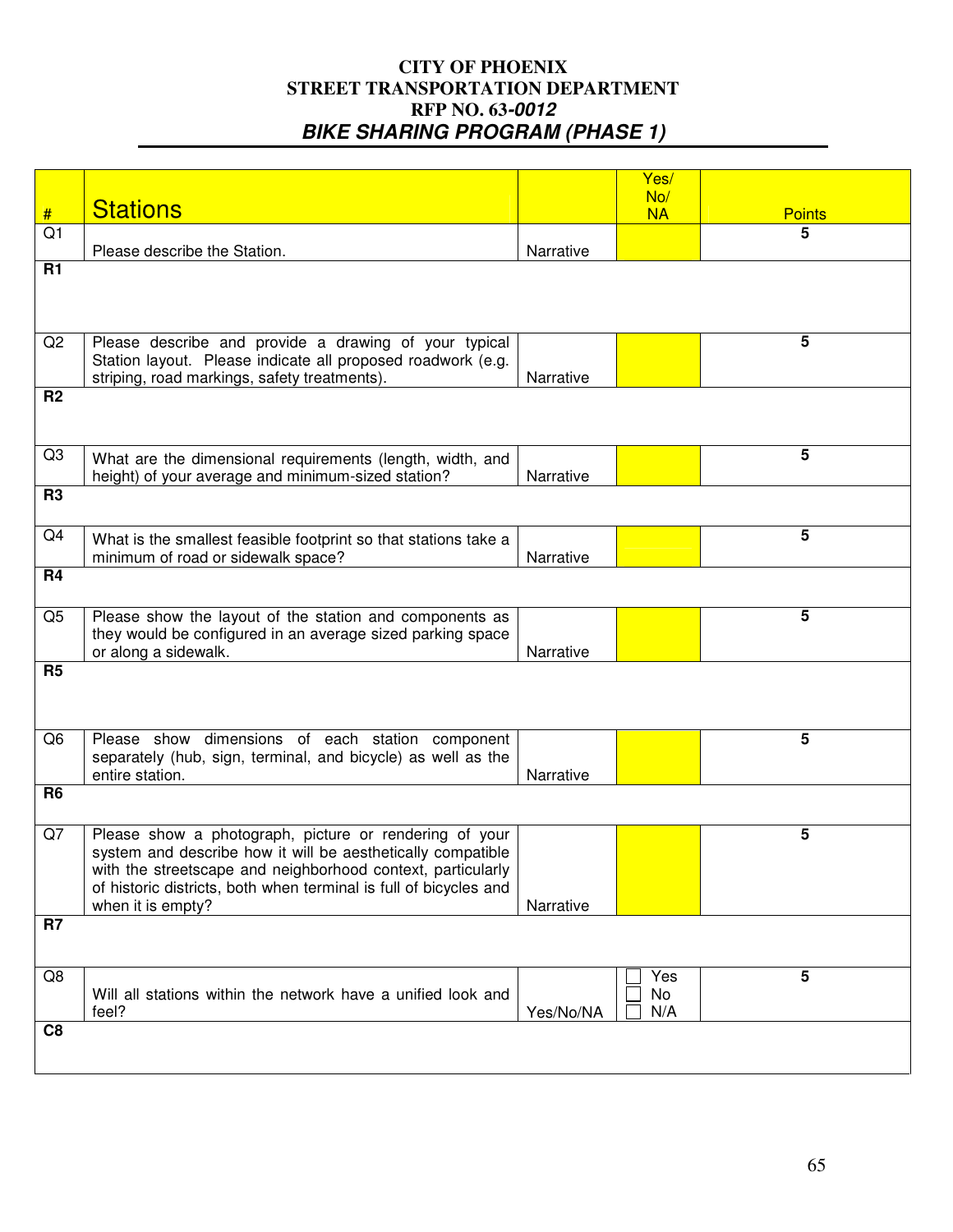| Q <sub>9</sub>  | Does your company or organization have the capacity to<br>modify or design the station and components (bikes,<br>terminal, hub, and sign) to address issues specific to the<br>City?                                                                                                                     | Narrative |                  | 10 |
|-----------------|----------------------------------------------------------------------------------------------------------------------------------------------------------------------------------------------------------------------------------------------------------------------------------------------------------|-----------|------------------|----|
| R <sub>9</sub>  |                                                                                                                                                                                                                                                                                                          |           |                  |    |
| Q10             | If you have an existing system, what modifications will you<br>make to the station and components for use in the City                                                                                                                                                                                    | Narrative |                  | 5  |
| <b>R10</b>      |                                                                                                                                                                                                                                                                                                          |           |                  |    |
| Q11             | Please describe the power requirements of the typical<br>Station and explain how you propose to provide power to<br>Stations on a 24-hour basis in all seasons. Please note<br>typical Stations should not use a hard wired connection to<br>the power grid. Do your stations run on alternative energy? | Narrative |                  | 10 |
| <b>R11</b>      |                                                                                                                                                                                                                                                                                                          |           |                  |    |
| Q12             | Does your Station have availability of a backup power<br>source?                                                                                                                                                                                                                                         | Narrative |                  | 10 |
| R <sub>12</sub> |                                                                                                                                                                                                                                                                                                          |           |                  |    |
| Q13             | Does your station have capacity to maintain security of the<br>system during a power failure event, or loss of internet<br>connections?                                                                                                                                                                  | Narrative |                  | 5  |
| R <sub>13</sub> |                                                                                                                                                                                                                                                                                                          |           |                  |    |
| Q14             | Please<br>describe<br>the<br>Station<br>installation<br>process,<br>requirements, and estimated time to install and remove each<br>Station. Are they easily movable? Explain how Stations will<br>be secured.                                                                                            | Narrative |                  | 5  |
| <b>R14</b>      |                                                                                                                                                                                                                                                                                                          |           |                  |    |
| Q15             | Are Stations free-standing, pre-fabricated and modular?<br>Can individual Stations be set-up in a variety of<br>configurations and vary in size?                                                                                                                                                         | Yes/No/NA | Yes<br>No<br>N/A | 5  |
| C <sub>15</sub> |                                                                                                                                                                                                                                                                                                          |           |                  |    |
| Q16             | Please explain how the Station elements will be connected<br>to one another (i.e. how each individual Dock will<br>communicate with the Station Computer Unit). Indicate<br>if/how gaps (e.g. tree pits, manhole covers, drain grates) will<br>be accommodated.                                          | Narrative |                  | 5  |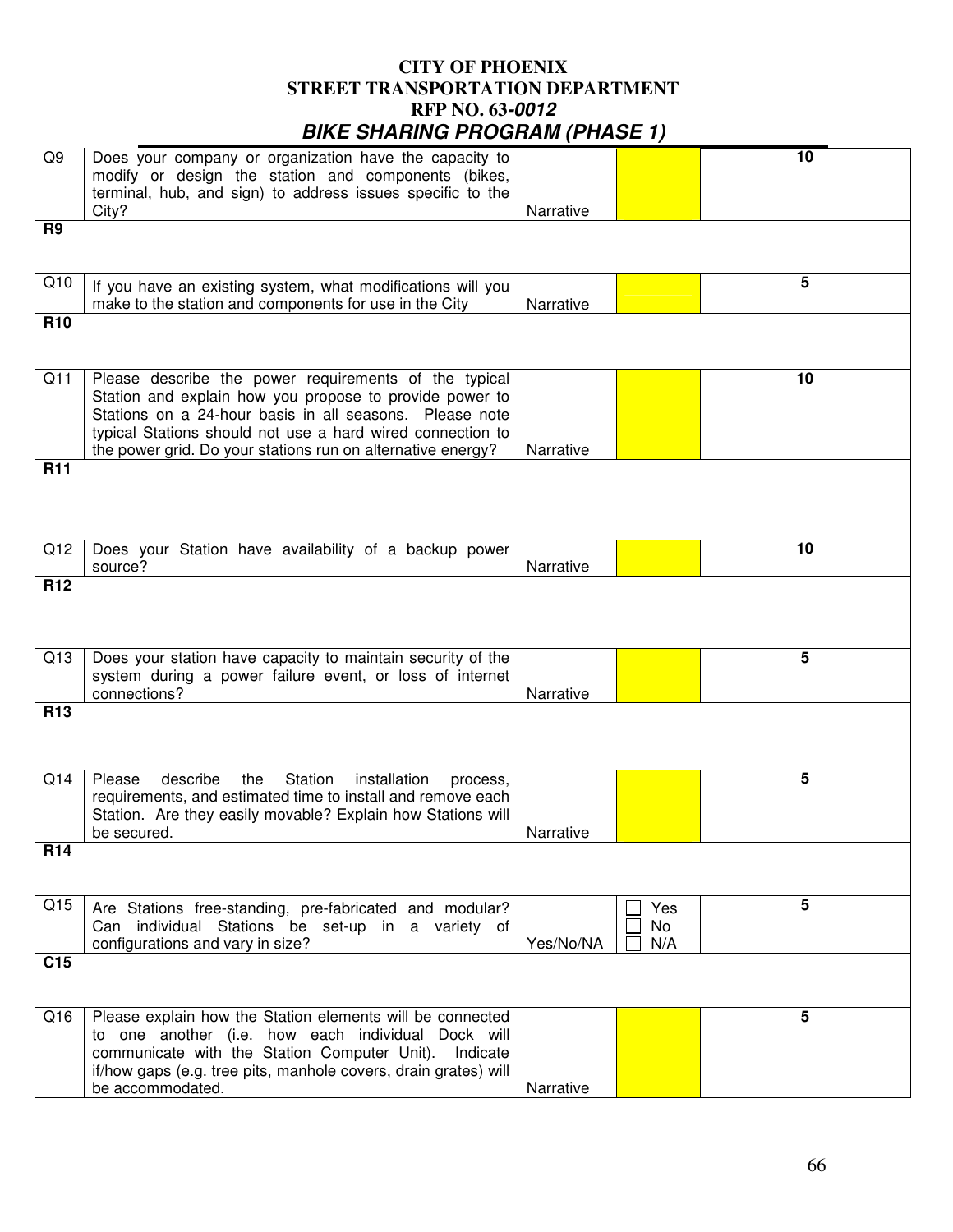| <b>R16</b>      |                                                                                                                                   |           |     |    |
|-----------------|-----------------------------------------------------------------------------------------------------------------------------------|-----------|-----|----|
|                 |                                                                                                                                   |           |     |    |
|                 |                                                                                                                                   |           |     |    |
| Q17             |                                                                                                                                   |           |     | 10 |
|                 | Can the Stations have the ability to adjust capacity (i.e the<br>number of Bicycles) though the life of the station after initial |           |     |    |
|                 | construction?                                                                                                                     | Narrative |     |    |
| <b>R17</b>      |                                                                                                                                   |           |     |    |
|                 |                                                                                                                                   |           |     |    |
| Q18             | Do you have the ability to connect additional stations to                                                                         |           |     | 5  |
|                 | existing stations without installing another terminal?                                                                            | Narrative |     |    |
| <b>R18</b>      |                                                                                                                                   |           |     |    |
|                 |                                                                                                                                   |           |     |    |
| Q19             |                                                                                                                                   |           |     | 5  |
|                 | Please discuss any restrictions on Station locations and<br>explain your proposed Station clearance requirements.                 | Narrative |     |    |
| R <sub>19</sub> |                                                                                                                                   |           |     |    |
|                 |                                                                                                                                   |           |     |    |
|                 |                                                                                                                                   |           |     |    |
| Q20             | Does the typical Station installation require excavation or<br>roadwork other than striping and road markings. If removed,        |           |     | 5  |
|                 | the does the Station leave any damage or attachment points                                                                        |           |     |    |
|                 | behind? When removed, what is left on the ground?                                                                                 | Narrative |     |    |
| <b>R20</b>      |                                                                                                                                   |           |     |    |
|                 |                                                                                                                                   |           |     |    |
| Q <sub>21</sub> | Can you install stations on public or private way, in a                                                                           |           |     | 10 |
|                 | covered area and/or outside?                                                                                                      | Narrative |     |    |
| <b>R21</b>      |                                                                                                                                   |           |     |    |
|                 |                                                                                                                                   |           |     |    |
| Q22             | If stations are shut down and removed during the summer,                                                                          |           |     | 5  |
|                 | will (1) standard equipment be available to service the area?                                                                     |           |     |    |
|                 | And (2) what objects will remain in the location where the                                                                        |           |     |    |
|                 | station was removed and will pedestrians and/or cars be<br>able to travel across the area and/or park safely?                     | Narrative |     |    |
| <b>R22</b>      |                                                                                                                                   |           |     |    |
|                 |                                                                                                                                   |           |     |    |
| Q <sub>23</sub> | Does your station have horizontal components that could                                                                           |           |     | 5  |
|                 | trip a pedestrian or injure a bicyclist approaching a terminal                                                                    |           |     |    |
|                 | at night?                                                                                                                         | Narrative |     |    |
| <b>R23</b>      |                                                                                                                                   |           |     |    |
|                 |                                                                                                                                   |           |     |    |
| Q24             |                                                                                                                                   |           | Yes | 5  |
|                 | Can Stations and Station elements/parts be moved or                                                                               |           | No  |    |
| C <sub>24</sub> | removed without specialized, proprietary tools?                                                                                   | Yes/No/NA | N/A |    |
|                 |                                                                                                                                   |           |     |    |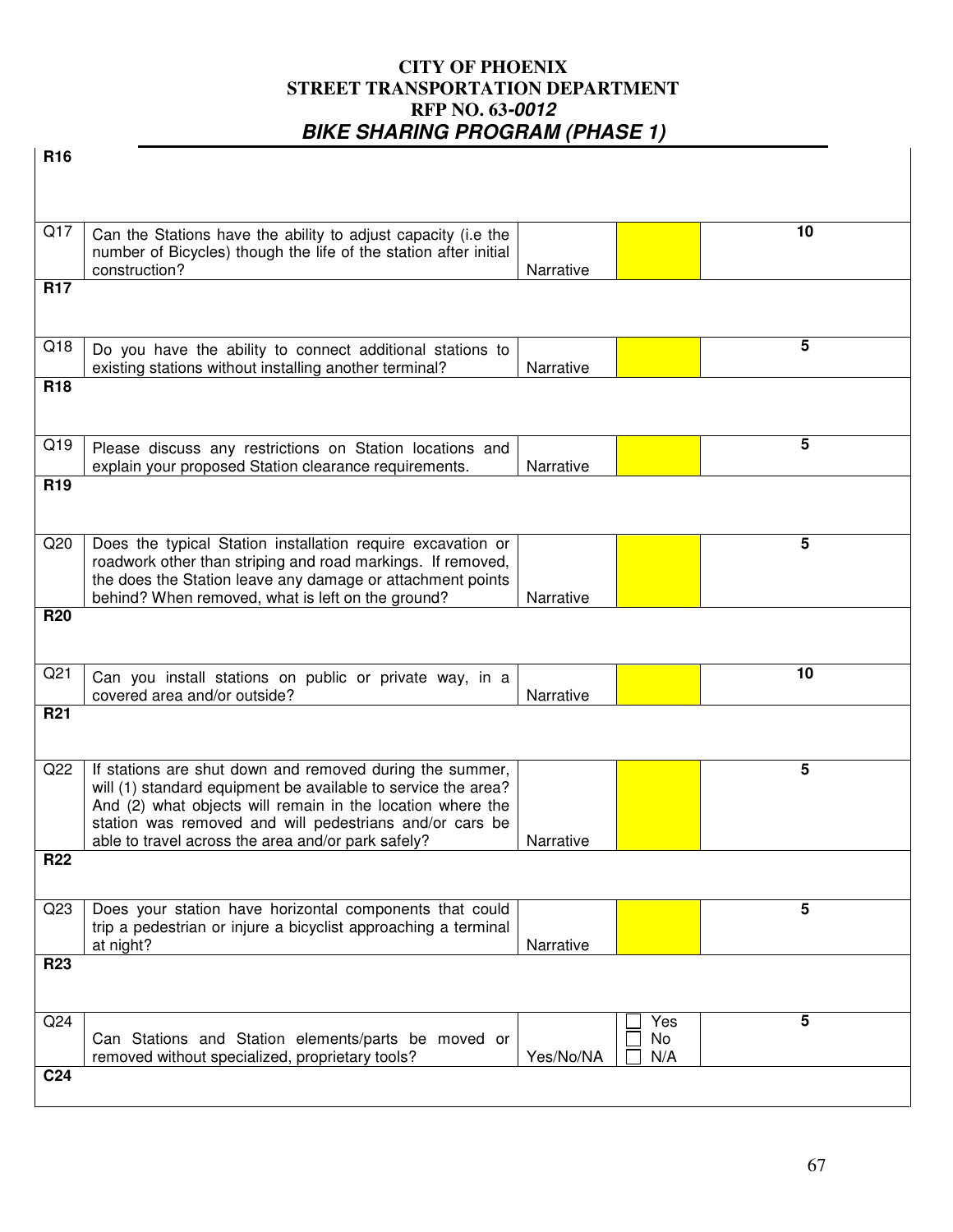| Q25             |                                                                                                            |           | Yes | 5  |
|-----------------|------------------------------------------------------------------------------------------------------------|-----------|-----|----|
|                 | Are Stations durable and scratch-, graffiti-, and/or easy to                                               |           | No  |    |
|                 | clean, replace and repair?                                                                                 | Yes/No/NA | N/A |    |
| C <sub>25</sub> |                                                                                                            |           |     |    |
|                 |                                                                                                            |           |     |    |
|                 |                                                                                                            |           |     |    |
|                 |                                                                                                            |           |     |    |
| Q26             | Please describe the locking mechanism that will be used to                                                 |           |     | 5  |
|                 | secure Bicycles at the Station. Where and how does the                                                     |           |     |    |
|                 | Station connect to the Bicycle and please describe the                                                     |           |     |    |
|                 | features and technologies that make this connection vandal<br>and theft-proof?                             | Narrative |     |    |
| <b>R26</b>      |                                                                                                            |           |     |    |
|                 |                                                                                                            |           |     |    |
| Q27             | Can individual Station Docks be locked-down if their Bicycle                                               |           |     | 5  |
|                 | is damaged. It is impossible to rent or remove broken                                                      |           | Yes |    |
|                 | The rest of the Station should remain in<br>bicycles?                                                      |           | No  |    |
|                 | operation.                                                                                                 | Yes/No/NA | N/A |    |
| C <sub>27</sub> |                                                                                                            |           |     |    |
|                 |                                                                                                            |           |     |    |
| Q28             | Does your system have the capacity for a user to identify a                                                | Narrative |     | 5  |
| <b>R28</b>      | bicycle as needing repair?                                                                                 |           |     |    |
|                 |                                                                                                            |           |     |    |
| Q29             | How will your system indicate to users whether the bicycle is                                              |           |     | 10 |
|                 | available for use or out of service (such as when the system                                               |           |     |    |
|                 | is shut down during an emergency or an individual bicycle                                                  |           |     |    |
|                 | has been identified as needing repair)?                                                                    | Narrative |     |    |
| <b>R29</b>      |                                                                                                            |           |     |    |
| Q30             | Does your Station have the capacity to self-report                                                         |           |     | 10 |
|                 | mechanical problems for the major components (bicycle,                                                     |           |     |    |
|                 | hub, sign, terminal) ?                                                                                     | Narrative |     |    |
| <b>R30</b>      |                                                                                                            |           |     |    |
|                 |                                                                                                            |           |     |    |
| Q <sub>31</sub> | How will your station indicate to repair crews where to                                                    |           |     | 5  |
|                 | rebalance and where bicycles needing repair are located?                                                   |           |     |    |
|                 | (Example, could the system signal repair crews when<br>terminal are within two bikes of being full/empty?) | Narrative |     |    |
| <b>R31</b>      |                                                                                                            |           |     |    |
|                 |                                                                                                            |           |     |    |
|                 |                                                                                                            |           |     |    |
| Q32             | Will you be in compliance with all requirements of the                                                     |           | Yes | 10 |
|                 | American with Disabilities Act and other requirements of the                                               |           | No  |    |
|                 | municipalities, institutions, and/or private landowners?                                                   | Yes/No/NA | N/A |    |
| C32             |                                                                                                            |           |     |    |
|                 |                                                                                                            |           |     |    |
| Q <sub>33</sub> | Will you make a helmet available of each person renting a                                                  |           |     | 5  |
|                 | bicycle? Will you provide low-cost or subsidized helmets to                                                |           |     |    |
|                 | all or selected user groups?                                                                               | Narrative |     |    |
| <b>R33</b>      |                                                                                                            |           |     |    |
|                 |                                                                                                            |           |     |    |
|                 |                                                                                                            |           |     |    |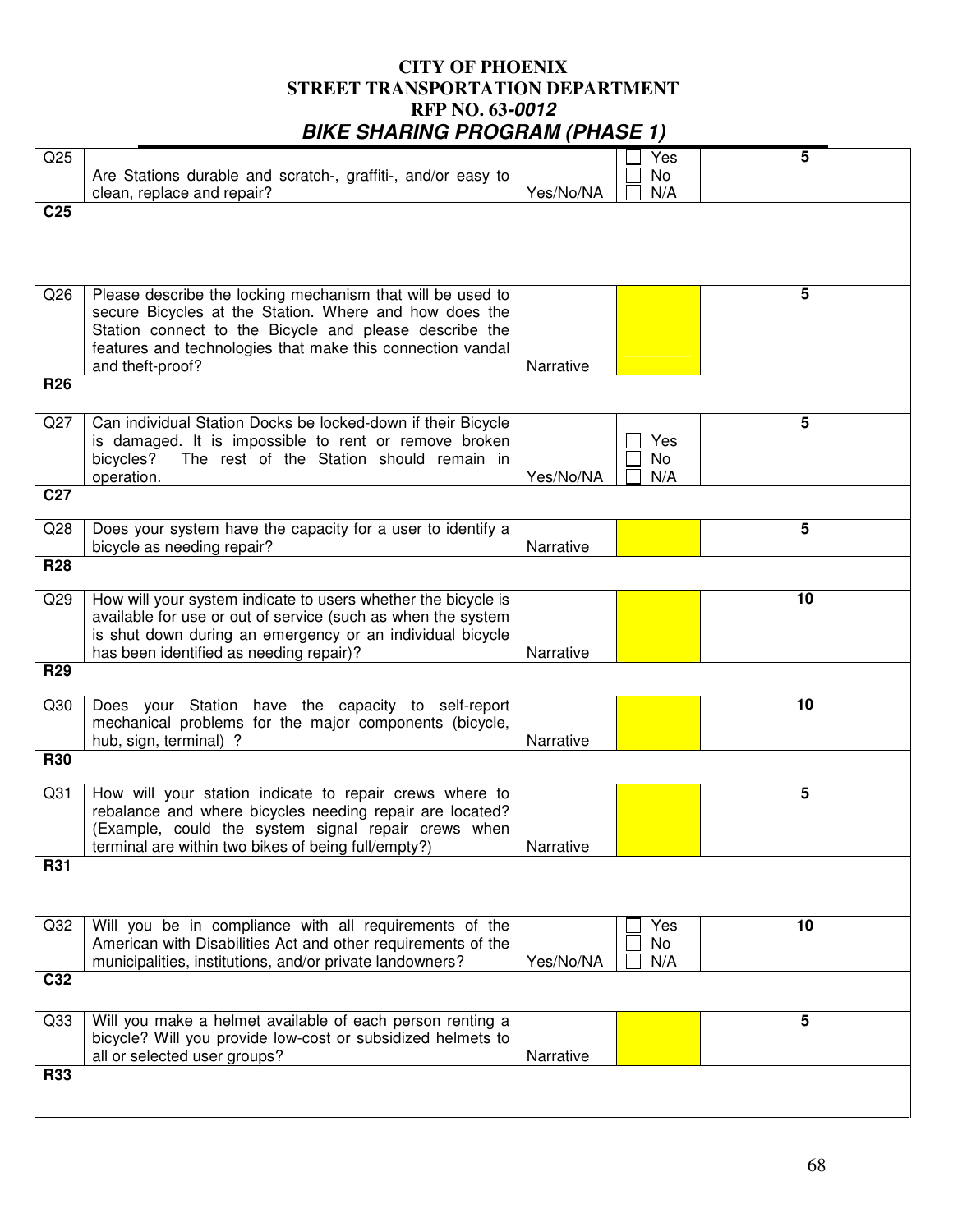| Q <sub>34</sub> | How will your station convey safety information and laws<br>affecting bicyclists?                                            | Narrative |           | 5               |
|-----------------|------------------------------------------------------------------------------------------------------------------------------|-----------|-----------|-----------------|
| <b>R34</b>      |                                                                                                                              |           |           |                 |
|                 |                                                                                                                              |           |           |                 |
| Q <sub>35</sub> | Will there be adequate space at each station for a lighted                                                                   |           |           | 5               |
|                 | map indicating terminal locations and bicycle routes? Will<br>you have a bike map at all stations?                           | Narrative |           |                 |
| <b>R35</b>      |                                                                                                                              |           |           |                 |
|                 |                                                                                                                              |           |           |                 |
| Q36             |                                                                                                                              |           |           | $5\phantom{.0}$ |
|                 | Can Stations provide a display area for posting City-                                                                        |           | Yes<br>No |                 |
|                 | approved information?                                                                                                        | Yes/No/NA | N/A       |                 |
| C36             |                                                                                                                              |           |           |                 |
| Q <sub>37</sub> | Do you have the capacity to add shelter or covers to stations<br>as requested?                                               | Narrative |           | 5               |
| <b>R37</b>      |                                                                                                                              |           |           |                 |
|                 |                                                                                                                              |           |           |                 |
| Q <sub>38</sub> | Will your system have the capacity to add lighting where                                                                     |           |           | 5               |
|                 | necessary to facilitate nighttime use of the terminal and<br>adjustment of bicycles, and to reduce vandalism?                | Narrative |           |                 |
| <b>R38</b>      |                                                                                                                              |           |           |                 |
|                 |                                                                                                                              |           |           |                 |
| Q39             |                                                                                                                              |           | Yes       | 5               |
|                 | Do your Stations have backlit advertisement on the opposite<br>side of the station map?                                      | Yes/No/NA | No<br>N/A |                 |
| C <sub>39</sub> |                                                                                                                              |           |           |                 |
|                 |                                                                                                                              |           |           |                 |
| Q40             |                                                                                                                              |           | Yes       | 5               |
|                 | Does your Station make available to users wipes or clothes                                                                   |           | No        |                 |
| C40             | to clean bicycles?                                                                                                           | Yes/No/NA | N/A       |                 |
|                 |                                                                                                                              |           |           |                 |
| Q <sub>41</sub> | Provide an estimate of the useful life of the Station and                                                                    |           |           | 10              |
|                 | each of the Station components (station, terminal, and sign)<br>and potential warranty terms if purchased by the City in the |           |           |                 |
|                 | future.                                                                                                                      | Narrative |           |                 |
| <b>R41</b>      |                                                                                                                              |           |           |                 |
|                 |                                                                                                                              |           |           |                 |
| Q42             | on your station<br>What design features<br>station<br>and                                                                    |           |           | 5               |
|                 | components contribute to the expected useful life (noted<br>above) and ensure durability of the station?                     | Narrative |           |                 |
| <b>R42</b>      |                                                                                                                              |           |           |                 |
|                 |                                                                                                                              |           |           |                 |
|                 |                                                                                                                              |           |           |                 |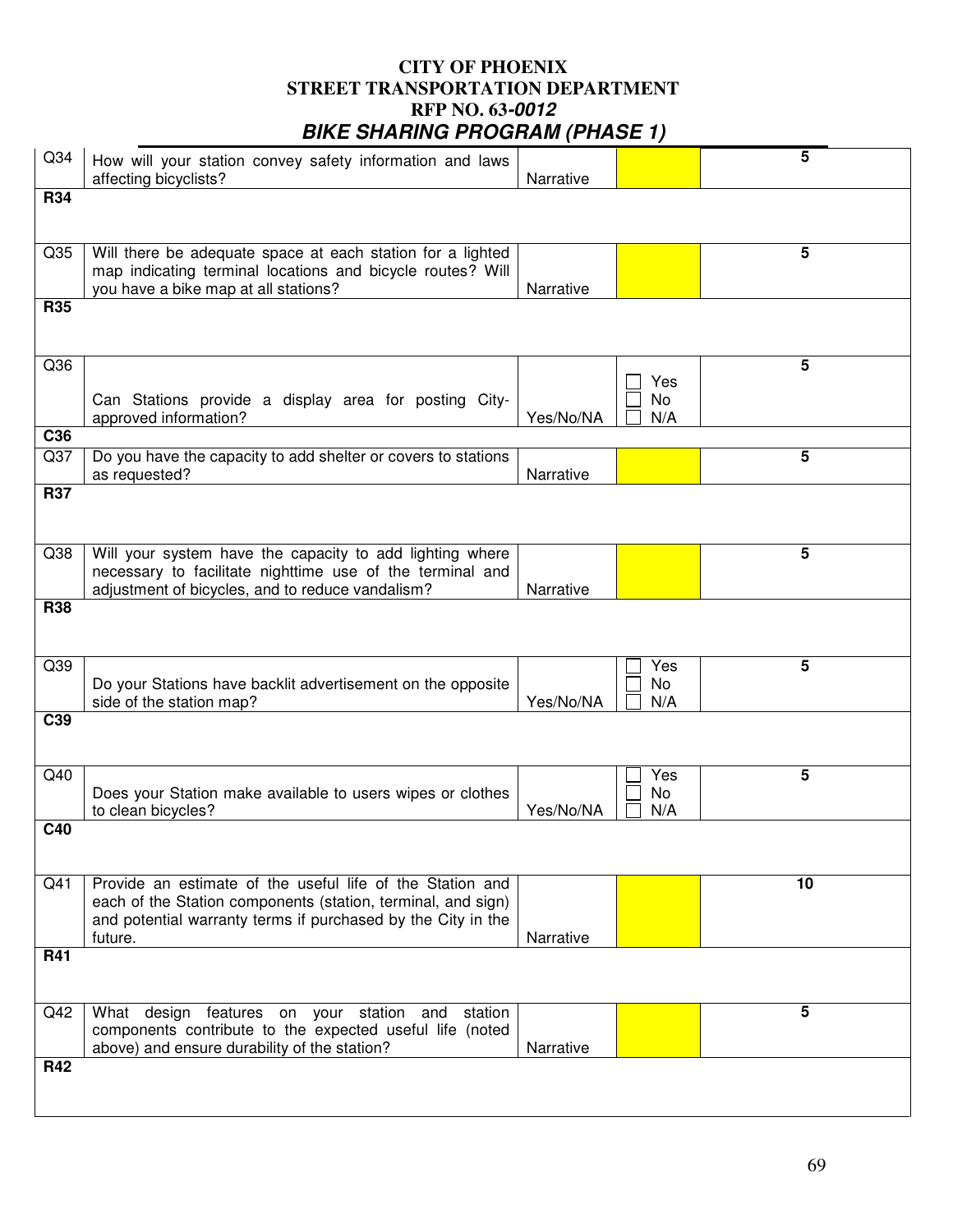| Q43             | Where/how do you provide clear and prominent instructions      |           |     | 5  |
|-----------------|----------------------------------------------------------------|-----------|-----|----|
|                 | at each terminal directing the users who to call in the event  |           |     |    |
|                 | of problems (and to prevent calls to right-of-way owners)?     | Narrative |     |    |
| <b>R43</b>      |                                                                |           |     |    |
|                 |                                                                |           |     |    |
|                 |                                                                |           |     |    |
| Q44             | What is the process for situations in which a user wants to    |           |     | 10 |
|                 | return a bike to a terminal that is full or rent a bike from a |           |     |    |
|                 | terminal that is empty?                                        | Narrative |     |    |
| <b>R44</b>      |                                                                |           |     |    |
|                 |                                                                |           |     |    |
|                 |                                                                |           |     |    |
|                 |                                                                |           |     |    |
| Q <sub>45</sub> | Do your stations have the capacity to add emergency call       |           |     | 5  |
|                 | buttons?                                                       | Narrative |     |    |
| <b>R45</b>      |                                                                |           |     |    |
|                 |                                                                |           |     |    |
|                 |                                                                |           |     |    |
| Q46             | Explain how your stations can serve some or all of the         |           |     | 5  |
|                 | functions required to accommodate a universal hub,             |           |     |    |
|                 | including charging electric hybrids and green wheels,          |           |     |    |
|                 | equipping bicycles with green wheels, accepting payment        |           |     |    |
|                 | for electric vehicle or scooter rental, expanding station      |           |     |    |
|                 | footprint to make room for electric vehicle charges            | Narrative |     |    |
| <b>R46</b>      |                                                                |           |     |    |
|                 |                                                                |           |     |    |
|                 |                                                                |           |     |    |
| Q47             | Will you expand/contract stations to accommodate large         |           |     | 10 |
|                 | crowds at major events and provide support for up to 15        |           |     |    |
|                 | special events per year?                                       | Narrative |     |    |
| <b>R47</b>      |                                                                |           |     |    |
|                 |                                                                |           |     |    |
|                 |                                                                |           |     |    |
|                 |                                                                |           |     |    |
| Q48             | Does the manufacture of your Stations comply with the          |           | Yes | 25 |
|                 | FHWA "Buy America" requirements as set forth in 23 CFR         |           | No  |    |
|                 | Part 635.410?                                                  | Yes/No/NA | N/A |    |
| C48             |                                                                |           |     |    |
|                 |                                                                |           |     |    |
|                 |                                                                |           |     |    |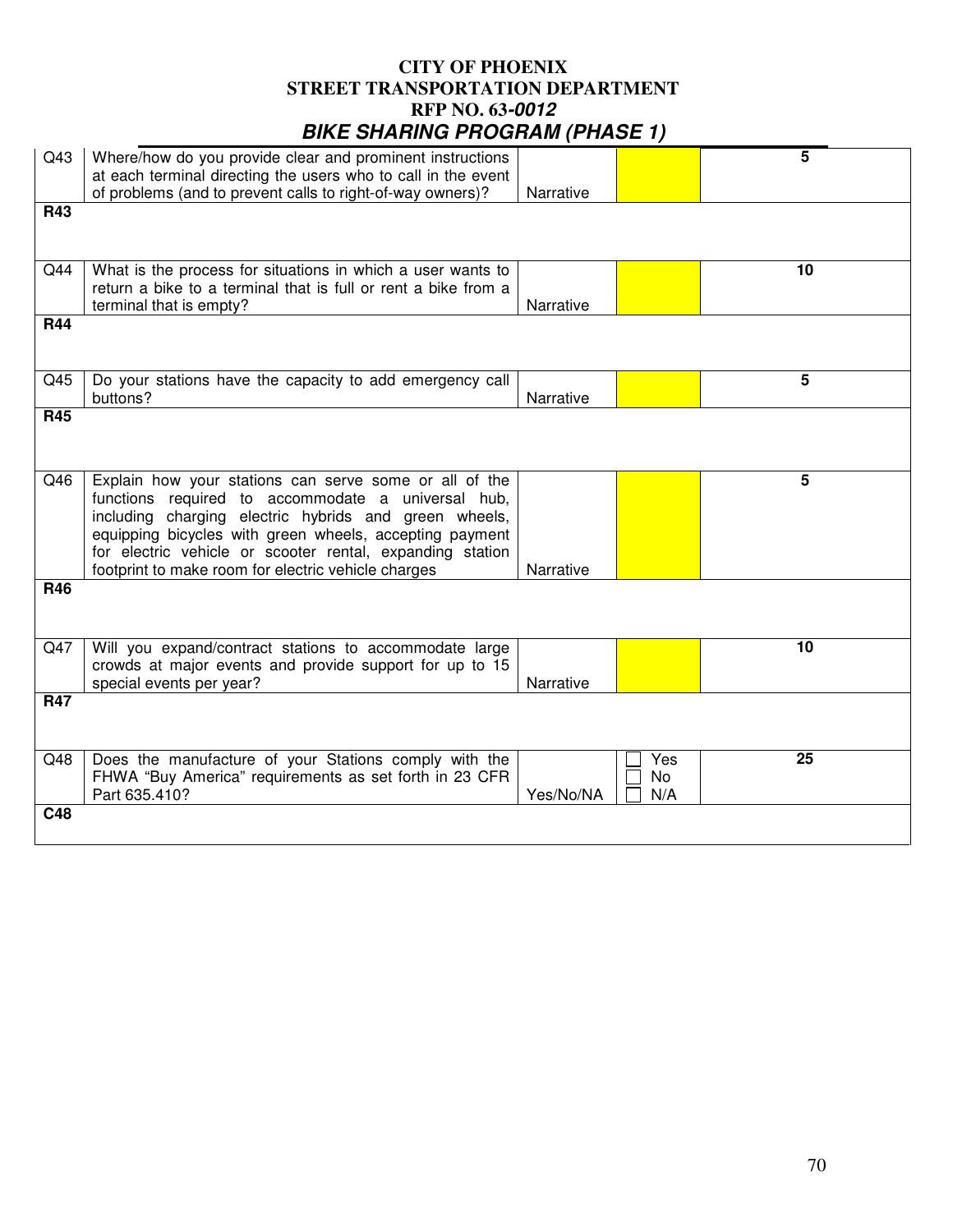|                | <b>Terminal/Station Computer System &amp;</b>                           |           | Yes/      |               |
|----------------|-------------------------------------------------------------------------|-----------|-----------|---------------|
|                |                                                                         |           | No/       |               |
| #              | <b>Operations</b>                                                       |           | <b>NA</b> | <b>Points</b> |
| Q <sub>1</sub> | Please describe the Station Computer Unit (SCU) and                     |           |           |               |
|                | provide a diagram including all network (internal and                   |           |           | 10            |
|                | external), processing and data storage elements                         | Narrative |           |               |
| <b>R1</b>      |                                                                         |           |           |               |
|                |                                                                         |           |           |               |
|                |                                                                         |           |           |               |
| Q <sub>2</sub> | Please describe the Station Computer Unit Interface and                 |           |           |               |
|                | Station Dock Interface. Please specify the interface style              |           |           |               |
|                | (touch screen, buttons etc.). Does the terminal have a<br>touch-screen? | Narrative |           |               |
| R <sub>2</sub> |                                                                         |           |           | 10            |
|                |                                                                         |           |           |               |
| Q <sub>3</sub> | Is the physical casing of the SCU built to the same physical            |           |           |               |
|                | specifications as the Stations and is protected against                 |           | Yes       |               |
|                | physical interference (credit card slot "jamming", button or            |           | No        |               |
|                | screen tampering etc.)?                                                 | Yes/No/NA | N/A       | 5             |
| C <sub>3</sub> |                                                                         |           |           |               |
|                |                                                                         |           |           |               |
| Q4             | Please indicate the power requirements of the SCU and how               |           |           | 5             |
|                | they will be met.                                                       | Narrative |           |               |
| <b>R4</b>      |                                                                         |           |           |               |
|                |                                                                         |           |           |               |
| Q <sub>5</sub> |                                                                         |           | Yes       |               |
|                | Can the SCU and Dock Interfaces function in all weather                 |           | No        |               |
|                | conditions and temperatures?                                            | Yes/No/NA | N/A       | 5             |
| C <sub>5</sub> |                                                                         |           |           |               |
|                |                                                                         |           |           |               |
| Q <sub>6</sub> |                                                                         |           | Yes       |               |
|                | Are the SCU and Dock Interfaces legible in a night and in               |           | No        |               |
|                | low-light and bright light/direct sunlight conditions?                  | Yes/No/NA | N/A       | 5             |
| C <sub>6</sub> |                                                                         |           |           |               |
|                |                                                                         |           |           |               |
| Q7             | Please indicate how users know which Bicycles are                       |           |           |               |
|                | available for use and when a Bicycle has been properly                  |           |           | 5             |
|                | returned.                                                               | Narrative |           |               |
| R <sub>7</sub> |                                                                         |           |           |               |
| Q8             | What is the process for situations in which a user wants to             |           |           |               |
|                | return a bicycle to a terminal that is full or rent a bicycle from      |           |           | 5             |
|                | a terminal that is empty?                                               | Narrative |           |               |
| R <sub>8</sub> |                                                                         |           |           |               |
|                |                                                                         |           |           |               |
| Q <sub>9</sub> |                                                                         |           | Yes       |               |
|                |                                                                         |           | No        | 5             |
|                | Can the SCU redirect users to other Stations as necessary?              | Yes/No/NA | N/A       |               |
| C9             |                                                                         |           |           |               |
|                |                                                                         |           |           |               |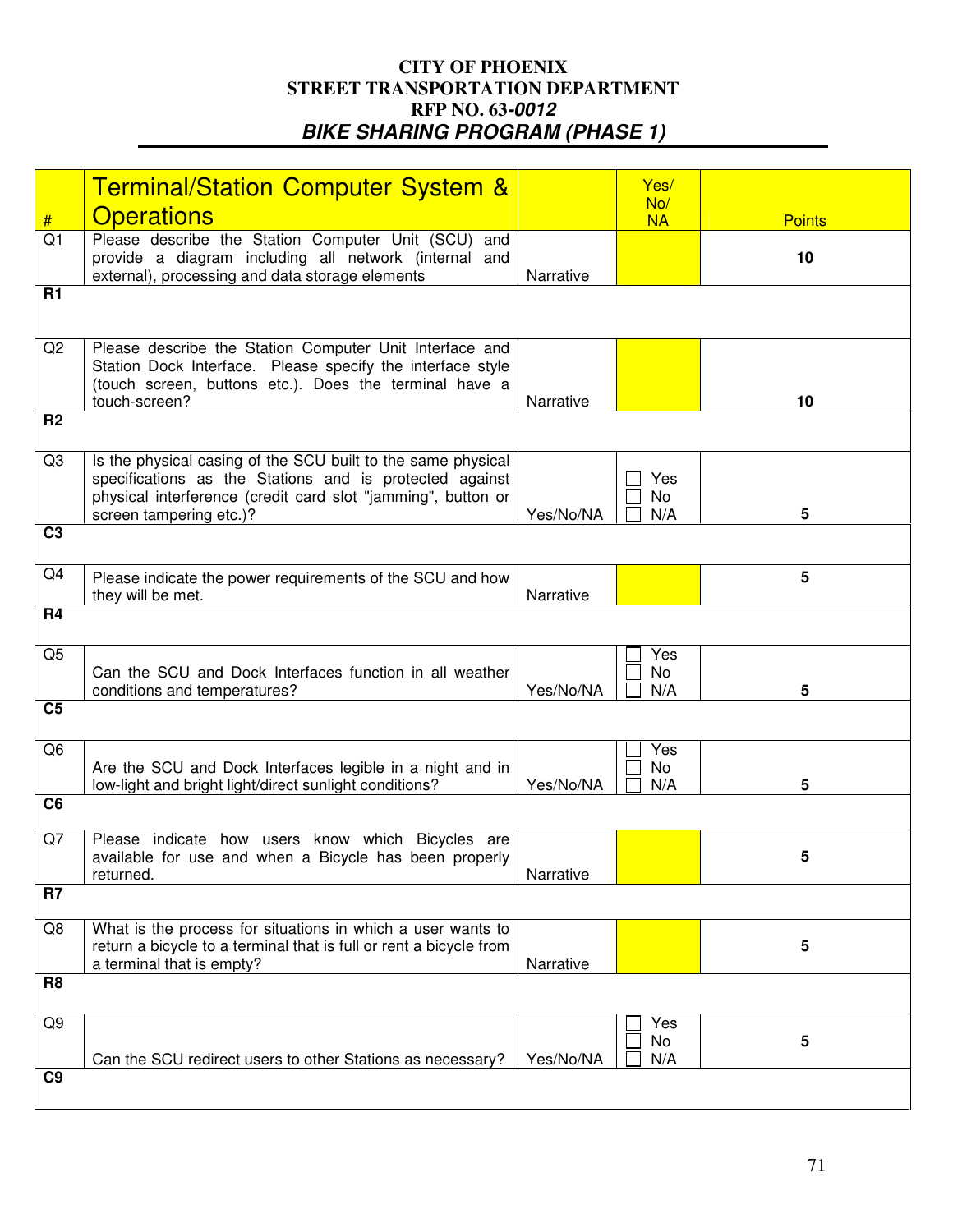| Q10             | Can System users use the SCU to notify the System<br>Operator about malfunctioning parts, graffiti or other<br>necessary repairs?                                                                                                                                                                                         | Yes/No/NA | Yes<br>No<br>N/A | 5 |
|-----------------|---------------------------------------------------------------------------------------------------------------------------------------------------------------------------------------------------------------------------------------------------------------------------------------------------------------------------|-----------|------------------|---|
| C <sub>10</sub> |                                                                                                                                                                                                                                                                                                                           |           |                  |   |
| Q11             | Are there clear and prominent instructions at each terminal<br>directing users who to call in the event of problems?                                                                                                                                                                                                      | Narrative |                  | 5 |
| <b>R11</b>      |                                                                                                                                                                                                                                                                                                                           |           |                  |   |
| Q12             | Can the SCU accepts subscription registrations and<br>payment with agreement to liability waiver and relays<br>information to the Central Computer system?                                                                                                                                                                | Yes/No/NA | Yes<br>No<br>N/A | 5 |
| C <sub>12</sub> |                                                                                                                                                                                                                                                                                                                           |           |                  |   |
| Q13             | Please indicate which types of passes (daily, weekly, annual<br>etc.) can be purchased from the SCU and which must be<br>purchased through some other means (e.g. website, mail,<br>in-person, etc.).                                                                                                                     | Narrative |                  | 5 |
| R <sub>13</sub> |                                                                                                                                                                                                                                                                                                                           |           |                  |   |
| Q14             | From the SCU and from the Dock Interface, please explain<br>the sequences of steps a user would take in order to<br>purchase a subscription, sign a waiver, release/return a<br>Bicycle and report a Bicycle as damaged. Please list the<br>number of steps and provide examples of screen<br>shots/diagrams if possible. | Narrative |                  | 5 |
| <b>R14</b>      |                                                                                                                                                                                                                                                                                                                           |           |                  |   |
| Q <sub>15</sub> | Please describe any "wait-reduction" option you will use<br>(e.g. double-sided SCUs, multiple SCUs at one station,<br>Bicycle check-out from the Dock, etc.).                                                                                                                                                             | Narrative |                  | 5 |
| <b>R15</b>      |                                                                                                                                                                                                                                                                                                                           |           |                  |   |
| Q16             | Can annual Pass holders check Bicycles out from the Dock<br>Interface without interacting with the SCU Interface?                                                                                                                                                                                                         | Yes/No/NA | Yes<br>No<br>N/A | 5 |
| C <sub>16</sub> |                                                                                                                                                                                                                                                                                                                           |           |                  |   |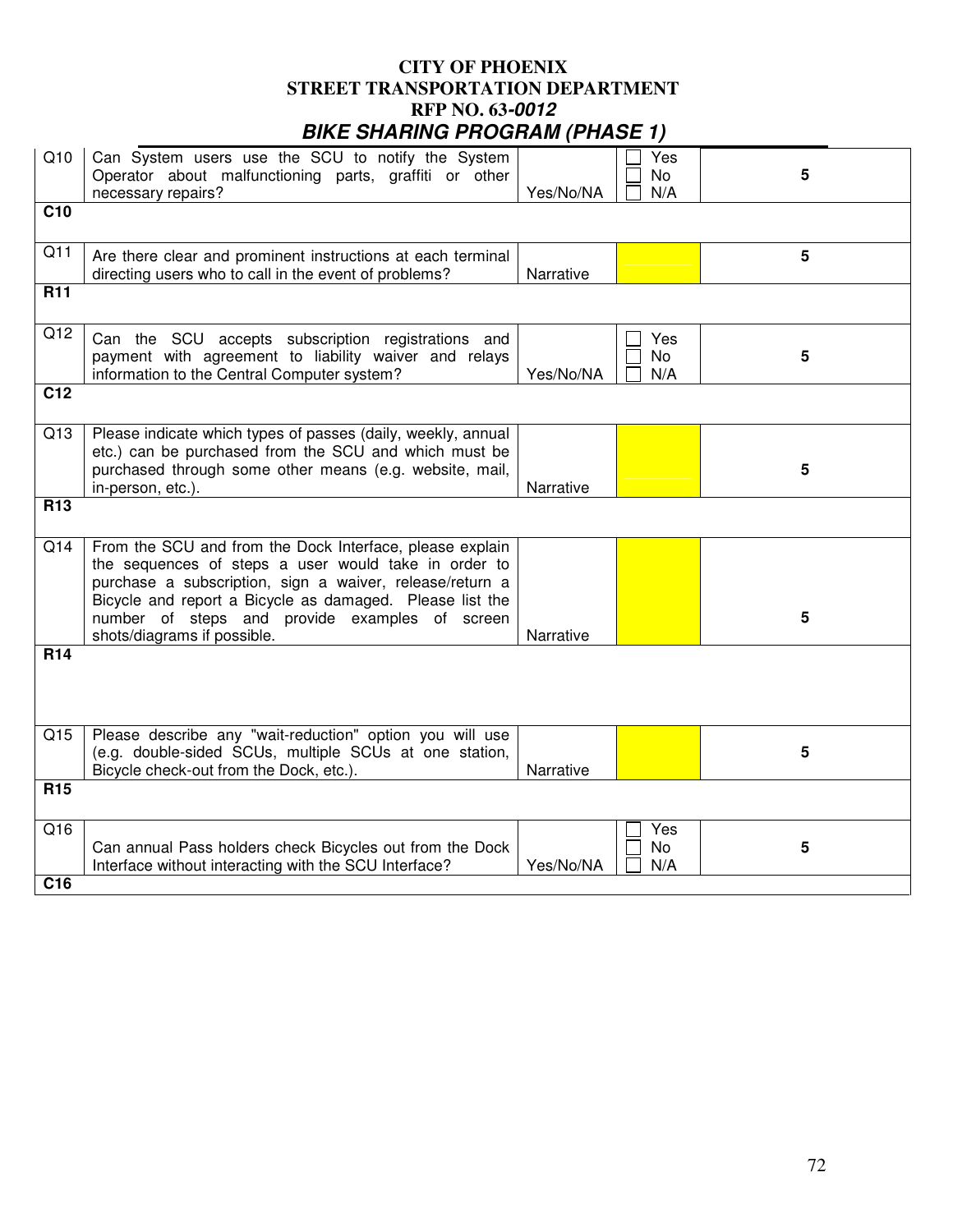|                 | <b>Terminal/Station Computer System &amp;</b>                                                             |           | Yes/<br>No/ |               |
|-----------------|-----------------------------------------------------------------------------------------------------------|-----------|-------------|---------------|
| #               | <b>Operations (cont.)</b>                                                                                 |           | <b>NA</b>   | <b>Points</b> |
| Q17             | Is walk-up registration available at all or at designated<br>terminals?                                   | Narrative |             | 5             |
| <b>R17</b>      |                                                                                                           |           |             |               |
|                 |                                                                                                           |           |             |               |
| Q18             | At what percentage of terminals can one-time users rent<br>bikes with an agreement to a liability waiver? | Narrative |             | 5             |
| R <sub>18</sub> |                                                                                                           |           |             |               |
| Q19             | At what percentage of terminals can people sign up to                                                     |           |             |               |
| R <sub>19</sub> | become subscribers                                                                                        | Narrative |             | 5             |
|                 |                                                                                                           |           |             |               |
| Q20             | Do the terminals accept major U.S. credit cards and major                                                 |           |             |               |
|                 | foreign (non-U.S.) credit cards and/or pin-and-chip credit                                                |           |             |               |
|                 | cards and/or credit cards without a magnetic strip and/or<br>debit cards?                                 | Narrative |             | 5             |
| <b>R20</b>      |                                                                                                           |           |             |               |
|                 |                                                                                                           |           |             |               |
|                 |                                                                                                           |           |             |               |
| Q <sub>21</sub> | What percentage of terminals accepts both cash and credit                                                 |           |             |               |
|                 | card transactions?                                                                                        | Narrative |             | 5             |
| <b>R21</b>      |                                                                                                           |           |             |               |
| Q22             | Will your terminals accept ID cards and Smartcards from                                                   |           |             |               |
|                 | approved businesses, the University, as well as bus/light-rail                                            |           |             | 5             |
|                 | cards and others                                                                                          | Narrative |             |               |
| <b>R22</b>      |                                                                                                           |           |             |               |
| Q <sub>23</sub> | Is there ability for "unbanked" payment options at the<br>terminal                                        | Narrative |             | 5             |
| <b>R23</b>      |                                                                                                           |           |             |               |
|                 |                                                                                                           |           |             |               |
| Q24             |                                                                                                           |           | Yes         |               |
|                 | Is there ability for credit cards to double as membership                                                 |           | No          | 5             |
|                 | cards?                                                                                                    | Yes/No/NA | N/A         |               |
| C <sub>24</sub> |                                                                                                           |           |             |               |
|                 |                                                                                                           |           |             |               |
| Q <sub>25</sub> | Does your terminal have the capacity to be reconfigured to                                                |           |             |               |
|                 | be compatible with pay parking and transit systems (i.e. can                                              |           |             |               |
|                 | they double as terminals that can accept pay parking fees                                                 |           |             |               |
|                 | for pay parking spots and transit passes)?                                                                | Narrative |             | 10            |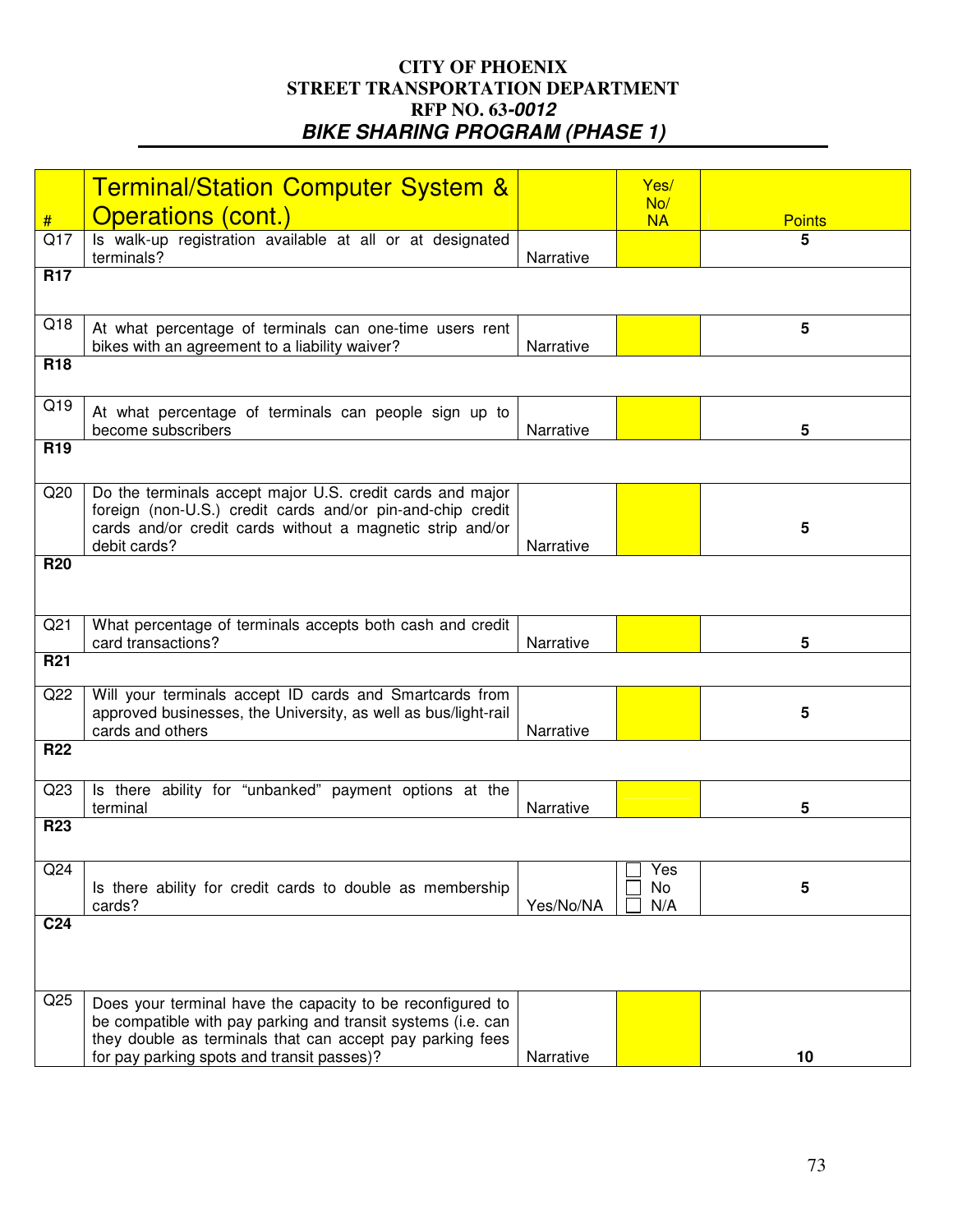| R <sub>25</sub> |                                                                                                                         |           |                |    |
|-----------------|-------------------------------------------------------------------------------------------------------------------------|-----------|----------------|----|
|                 |                                                                                                                         |           |                |    |
|                 |                                                                                                                         |           |                |    |
| Q26             | Does your terminal provide PCI compliant data security,                                                                 |           |                |    |
|                 | particularly for financial data, user names, and addresses? If                                                          |           |                |    |
|                 | your station utilizes wireless internet connections, is it highly                                                       |           |                | 10 |
| <b>R26</b>      | reliable and secure with encryption for financial data?                                                                 | Narrative |                |    |
|                 |                                                                                                                         |           |                |    |
|                 |                                                                                                                         |           |                |    |
| Q27             | Does your system automatically confirm that a subscriber's                                                              |           |                |    |
|                 | credit card is valid and has sufficient funds to cover charges                                                          |           |                |    |
|                 | if the bicycle is not returned, preferably before each bicycle                                                          |           |                | 5  |
| <b>R27</b>      | is removed?                                                                                                             | Narrative |                |    |
|                 |                                                                                                                         |           |                |    |
|                 |                                                                                                                         |           |                |    |
| Q28             | Is there a limit on the number of subscriptions and walk-up                                                             |           |                |    |
|                 | rentals that can be purchased by one user or using one<br>credit card and if so, what is the limit?                     | Narrative |                | 5  |
| <b>R28</b>      |                                                                                                                         |           |                |    |
|                 |                                                                                                                         |           |                |    |
| Q29             | What is the withholding requirement (i.e. amount, period) for                                                           |           |                | 5  |
| <b>R29</b>      | payments to cover fees and bicycle returns?"                                                                            | Narrative |                |    |
|                 |                                                                                                                         |           |                |    |
|                 |                                                                                                                         |           |                |    |
| Q30             |                                                                                                                         |           |                |    |
|                 | Does the SCU and Dock Interfaces offer multiple language<br>options (specify languages proposed) and/or internationally |           | Yes<br>No      | 5  |
|                 | recognizable icons?                                                                                                     | Yes/No/NA | N/A            |    |
| C30             |                                                                                                                         |           |                |    |
| Q <sub>31</sub> |                                                                                                                         |           | Yes            |    |
|                 | Does your terminal have the ability to disable walk-up<br>registration at times?                                        | Yes/No/NA | No<br>N/A<br>ப | 5  |
| C31             |                                                                                                                         |           |                |    |
| Q32             | Will you provide flexibility to add features and modify                                                                 |           |                | 5  |
|                 | terminal as needed?                                                                                                     | Narrative |                |    |
| R32             |                                                                                                                         |           |                |    |
|                 |                                                                                                                         |           |                |    |
|                 |                                                                                                                         |           |                |    |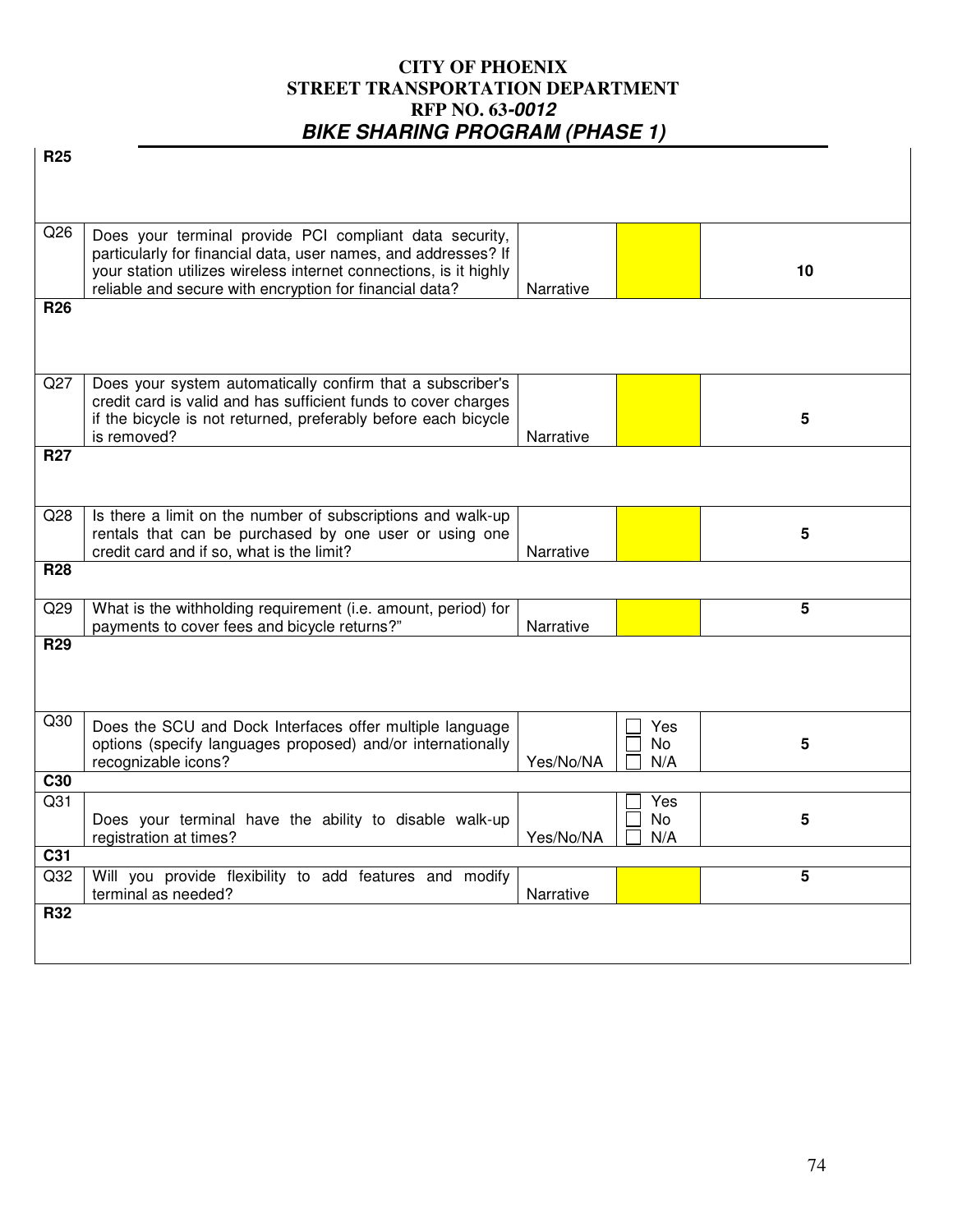|                |                                                              |           | Yes/      |               |
|----------------|--------------------------------------------------------------|-----------|-----------|---------------|
|                |                                                              |           | No/       |               |
| #              | <b>Central Computer System</b>                               |           | <b>NA</b> | <b>Points</b> |
| Q <sub>1</sub> | Please describe and diagram the Central Computer system      |           |           |               |
|                | (CCS) including all network (internal and external),         |           |           | 15            |
|                | processing and data storage elements.                        | Narrative |           |               |
|                |                                                              |           |           |               |
| <b>R1</b>      |                                                              |           |           |               |
|                |                                                              |           |           |               |
| Q2             | Please indicate information will flow between the CCS and    |           |           |               |
|                | the Stations (SCU & Docks) and Bicycles (e.g. secure Wi-     |           |           | 15            |
|                | Fi, hardwired etc.).                                         | Narrative |           |               |
| R <sub>2</sub> |                                                              |           |           |               |
|                |                                                              |           |           |               |
|                |                                                              |           |           |               |
| Q <sub>3</sub> | Please explain how RFID will be used in the System (e.g.     |           |           |               |
|                | Bicycle to Station communications, maintenance tracking      |           |           | 10            |
|                | etc.)                                                        | Narrative |           |               |
| R <sub>3</sub> |                                                              |           |           |               |
|                |                                                              |           |           |               |
|                |                                                              |           |           |               |
| Q4             |                                                              |           |           | 10            |
|                | Please explain how GPS will be used in the System.           | Narrative |           |               |
| <b>R4</b>      |                                                              |           |           |               |
|                |                                                              |           |           |               |
|                |                                                              |           |           |               |
| Q <sub>5</sub> | How often will "real-time" information (in minutes) be sent  |           |           | 15            |
|                |                                                              |           |           |               |
|                | to and from the Stations and CCS?                            | Narrative |           |               |
| <b>R5</b>      |                                                              |           |           |               |
|                |                                                              |           |           |               |
| Q <sub>6</sub> | How often will "real-time" information (in minutes) be sent  |           |           |               |
|                | from the CCS and the Website (i.e. how frequently will       |           |           |               |
|                |                                                              |           |           | 15            |
|                | information on the Website, such as Bicycle availability, be |           |           |               |
|                | updated)?                                                    | Narrative |           |               |
| R <sub>6</sub> |                                                              |           |           |               |
|                |                                                              |           |           |               |
|                |                                                              |           |           |               |
|                |                                                              |           |           |               |
| Q7             | How often will "real-time" information (in minutes) be sent  |           |           |               |
|                | from the CCS be sent to the System administrators in a       |           |           | 5             |
|                | dashboard format?                                            | Narrative |           |               |
| R7             |                                                              |           |           |               |
|                |                                                              |           |           |               |
| Q8             | Does the Central Computer System receives and saves in       |           |           |               |
|                |                                                              |           |           |               |
|                | a searchable database all records. Maintenance and repair    |           | Yes       |               |
|                | records can be used to track and manage work orders and      |           | No        | 10            |
|                | purchasing?                                                  | Yes/No/NA | N/A       |               |
| C <sub>8</sub> |                                                              |           |           |               |
|                |                                                              |           |           |               |
| Q9             | Can the Central Computer System communicates in real         |           | Yes       |               |
|                |                                                              |           |           |               |
|                | time with Stations and provides real time information to     |           | No        | 15            |
|                | system administrators and the Website?                       | Yes/No/NA | N/A       |               |
| C9             |                                                              |           |           |               |
|                |                                                              |           |           |               |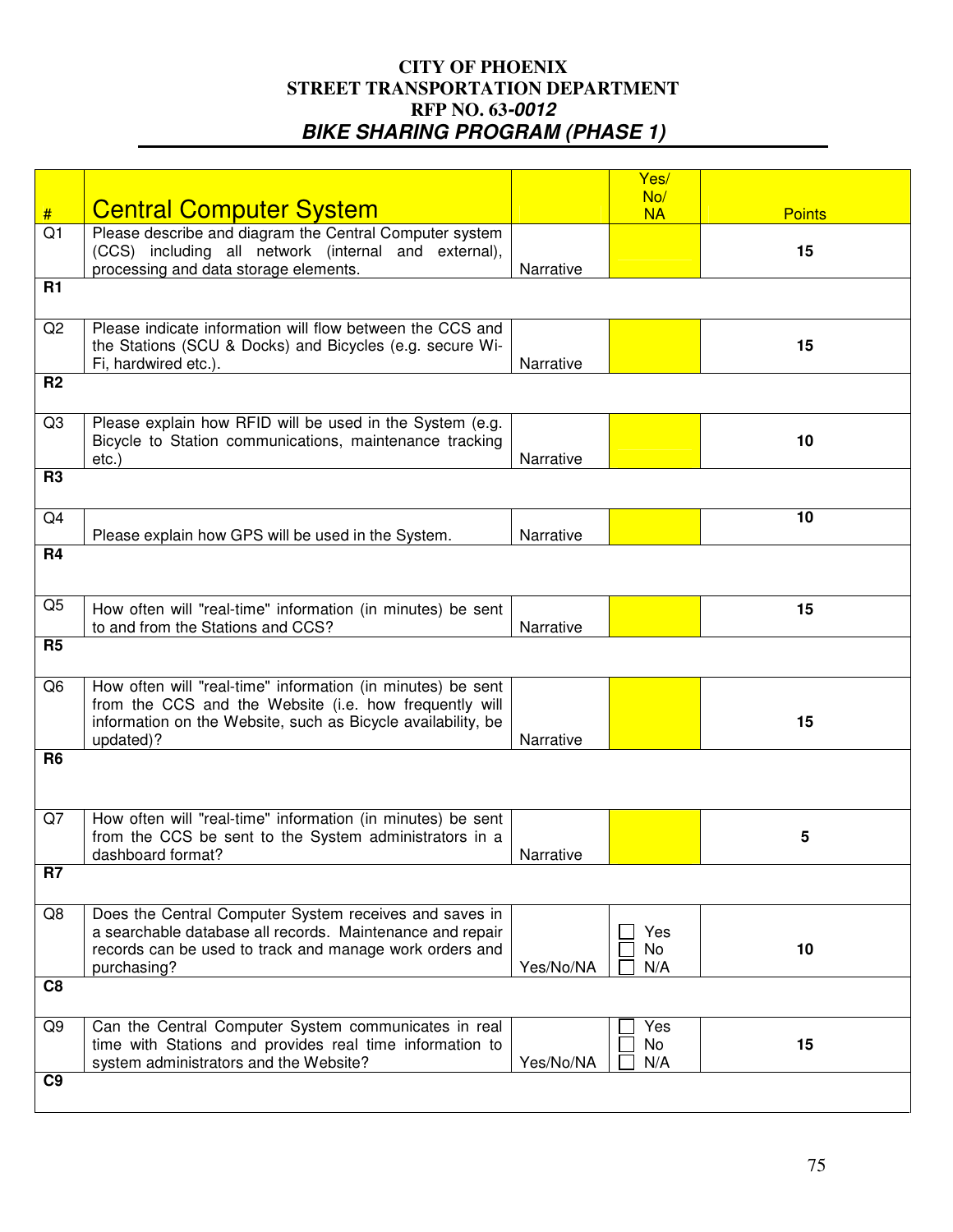|                 |                                                                                                                                              |           | $\epsilon$        |    |
|-----------------|----------------------------------------------------------------------------------------------------------------------------------------------|-----------|-------------------|----|
| Q10             | Can the Central computer System remotely lock all Docks<br>and disable all walk-up registrations as needed in case of<br>emergency?          | Yes/No/NA | Yes<br>No<br>N/A  | 10 |
| C <sub>10</sub> |                                                                                                                                              |           |                   |    |
| Q11             | Can the Central Computer system be upgraded and<br>maintained on a daily basis?                                                              | Yes/No/NA | Yes<br>No.<br>N/A | 5  |
| C <sub>11</sub> |                                                                                                                                              |           |                   |    |
| Q12             | Is all data the property of the City?                                                                                                        | Yes/No/NA | Yes<br>No.<br>N/A | 15 |
| C <sub>12</sub> |                                                                                                                                              |           |                   |    |
| Q13             | If wireless internet connections are used, is the system PCI<br>compliant, highly reliable and secure with encryption for<br>financial data? | Narrative |                   | 15 |
| R <sub>13</sub> |                                                                                                                                              |           |                   |    |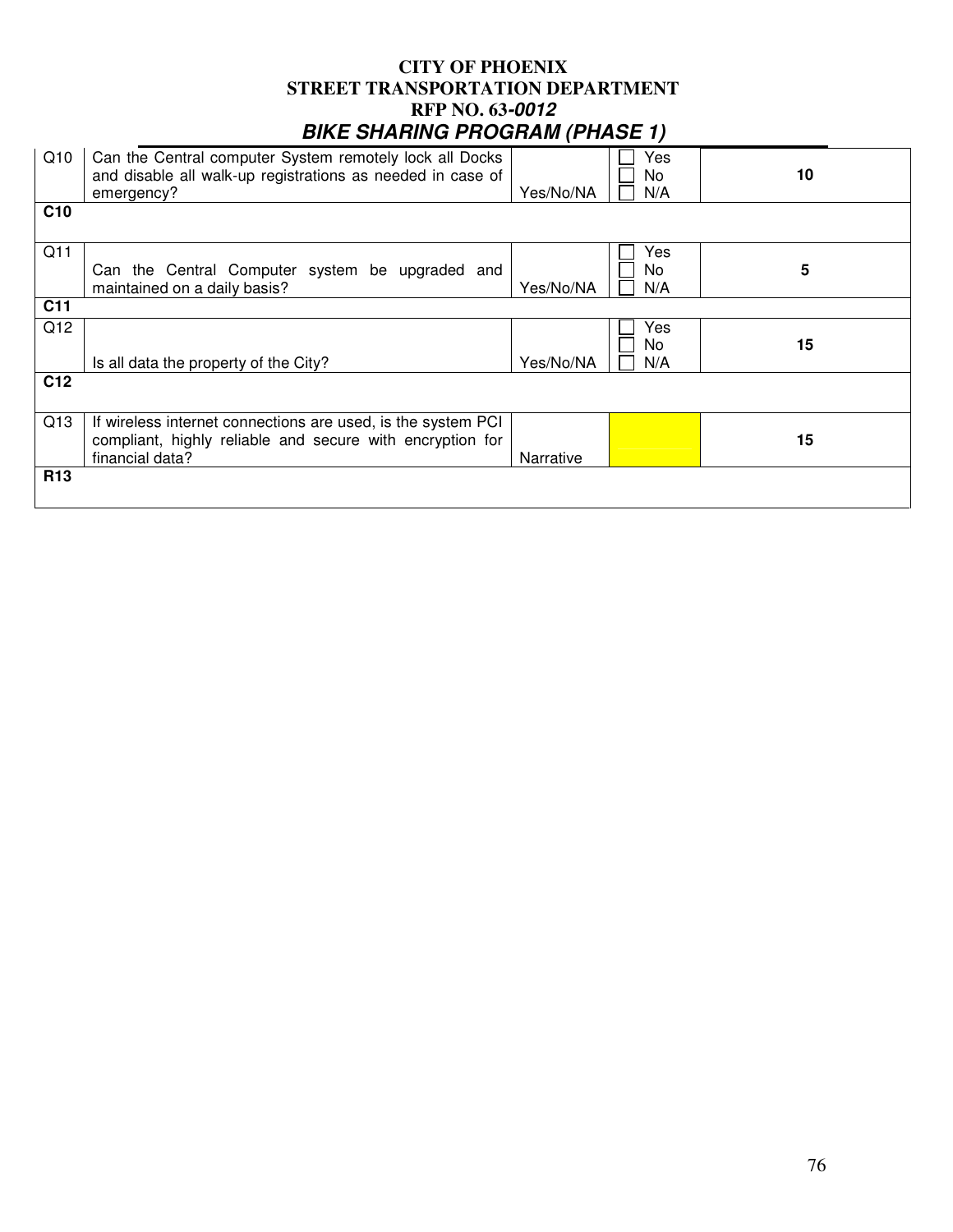|                 |                                                           |           | Yes/      |               |
|-----------------|-----------------------------------------------------------|-----------|-----------|---------------|
|                 | <b>Database</b>                                           |           | No/       |               |
| #               |                                                           |           | <b>NA</b> | <b>Points</b> |
| $\overline{Q1}$ | Please describe the System's database management          |           |           |               |
|                 | system, including search functions and the possibility of |           |           |               |
|                 | using anonymized data for transportation planning         |           |           | 40            |
|                 | purposes.                                                 | Narrative |           |               |
| <b>R1</b>       |                                                           |           |           |               |
|                 |                                                           |           |           |               |
|                 |                                                           |           |           |               |
|                 |                                                           |           |           |               |
| Q2              | Please describe how you will accommodate database         |           |           |               |
|                 | maintenance and database back up while meeting            |           |           |               |
|                 | proposed "offline" limits. What period would you propose  |           |           | 10            |
|                 | for "off-line" limits?                                    | Narrative |           |               |
| R <sub>2</sub>  |                                                           |           |           |               |
|                 |                                                           |           |           |               |
|                 |                                                           |           |           |               |
|                 |                                                           |           |           |               |
| Q3              |                                                           |           | Yes       |               |
|                 | Is the database searchable and can provide both           |           | <b>No</b> | 25            |
|                 | anonymized and non-anonymized reports as necessary?       | Yes/No/NA | N/A       |               |
| C <sub>3</sub>  |                                                           |           |           |               |
| Q <sub>4</sub>  | How frequently is the database upgraded and maintained    |           |           | 30            |
|                 | (i.e. daily, monthly) basis?                              | Narrative |           |               |
| R <sub>4</sub>  |                                                           |           |           |               |
|                 |                                                           |           |           |               |
|                 |                                                           |           |           |               |
| Q <sub>5</sub>  |                                                           |           | Yes       |               |
|                 | Will the Contractor provide reports to the City in        |           | No        | 50            |
|                 | accordance with an agreed upon schedule or on request?    | Yes/No/NA | N/A       |               |
| C <sub>5</sub>  |                                                           |           |           |               |
|                 |                                                           |           |           |               |
|                 |                                                           |           |           |               |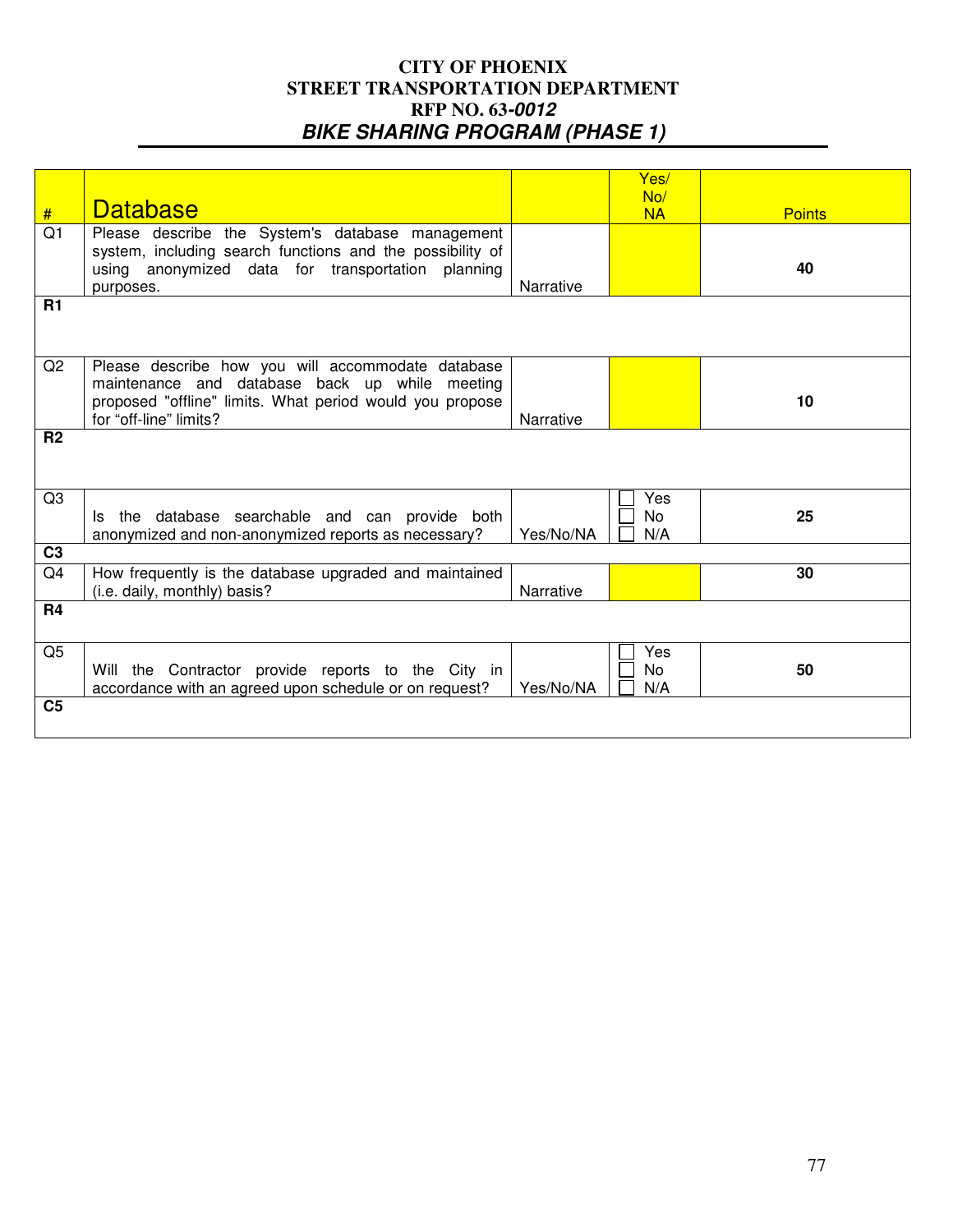|                |                                                               |           | Yes/      |               |
|----------------|---------------------------------------------------------------|-----------|-----------|---------------|
|                | <b>Website</b>                                                |           | No/       |               |
| #              |                                                               |           | <b>NA</b> | <b>Points</b> |
| Q1             | Please describe the System Website and its architecture.      |           |           |               |
|                | Please include the approximate number and type of pages       |           |           | 15            |
|                | and example screenshots if possible.                          | Narrative |           |               |
| <b>R1</b>      |                                                               |           |           |               |
|                |                                                               |           |           |               |
|                |                                                               |           |           |               |
| Q2             | Describe any attractive, appealing, state-of-the-art features |           |           |               |
|                | of your website.                                              | Narrative |           | 10            |
| R <sub>2</sub> |                                                               |           |           |               |
|                |                                                               |           |           |               |
| Q <sub>3</sub> | Does the Website allow current users to access and update     |           | Yes       |               |
|                | their subscription information, resubscribe to the System     |           | <b>No</b> |               |
|                | and replenish their accounts?                                 | Yes/No/NA | N/A       | 10            |
| C <sub>3</sub> |                                                               |           |           |               |
|                |                                                               |           |           |               |
| Q4             |                                                               |           | Yes       |               |
|                | Can System users purchase subscriptions and sign the          |           | <b>No</b> |               |
|                | liability waiver via the website?                             | Yes/No/NA | N/A       | 10            |
| C <sub>4</sub> |                                                               |           |           |               |
|                |                                                               |           |           |               |
| Q <sub>5</sub> | Will the Contractor at the request of the City, conduct on-   |           |           |               |
|                | going improvements to the website, as needed to               |           |           |               |
|                | accommodate changes, including but not limited to,            |           |           |               |
|                | additional features and increased functionality, changes in   |           | Yes       |               |
|                | website<br>technology,<br>compatibility<br>and<br>with<br>new |           | No        |               |
|                | applications?                                                 | Yes/No/NA | N/A       | 10            |
| C <sub>5</sub> |                                                               |           |           |               |
|                |                                                               |           |           |               |
| Q <sub>6</sub> | Please explain the sequence of steps a user would take in     |           |           |               |
|                | order to purchase a subscription. Please include example      |           |           | 5             |
|                | screenshots if possible.                                      | Narrative |           |               |
| R <sub>6</sub> |                                                               |           |           |               |
|                |                                                               |           |           |               |
| Q7             | Please explain the sequence of steps a user would take in     |           |           |               |
|                | order to access, renew, or replenish their account. Please    |           |           | 5             |
|                | provide example screen shots if available.                    | Narrative |           |               |
| R7             |                                                               |           |           |               |
|                |                                                               |           |           |               |
| Q8             |                                                               |           | Yes       |               |
|                | Is the website available in multiple languages and at a       |           | No        | 10            |
|                | minimum, Spanish, on all web pages?                           | Yes/No/NA | N/A       |               |
| C <sub>8</sub> |                                                               |           |           |               |
|                |                                                               |           |           |               |
|                |                                                               |           |           |               |
|                |                                                               |           |           |               |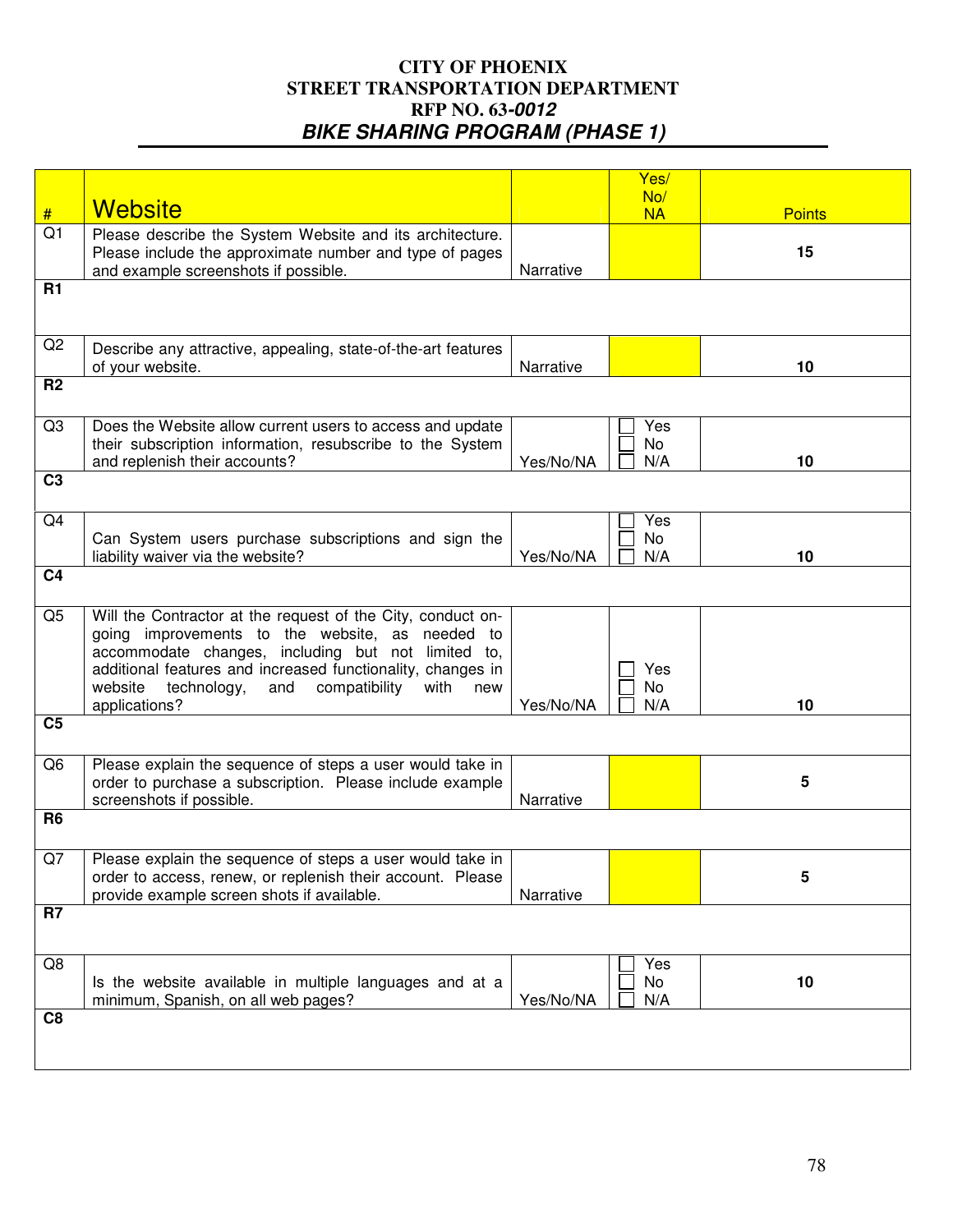| Q <sub>9</sub>  | Will the Website communicate constantly with the Central<br>computer system and does your website have real-time<br>communication with stations to track available bicycles and<br>open docking/station points?                              | Yes/No/NA | Yes<br>No<br>N/A        | 15 |
|-----------------|----------------------------------------------------------------------------------------------------------------------------------------------------------------------------------------------------------------------------------------------|-----------|-------------------------|----|
| C <sub>9</sub>  |                                                                                                                                                                                                                                              |           |                         |    |
|                 |                                                                                                                                                                                                                                              |           |                         |    |
| Q10             | Does the Website allow users to search for Station<br>locations through a variety of inputs (e.g. user-entered<br>address, intersection or major place names, selecting from<br>an interactive map etc.)? Please list options.               | Narrative |                         | 10 |
| <b>R10</b>      |                                                                                                                                                                                                                                              |           |                         |    |
|                 |                                                                                                                                                                                                                                              |           |                         |    |
| Q11             | Is the same Website accessible from desktop computers<br>and hand-held wireless devices such as<br>PDA's,<br>Smartphones, and web-enabled cell phones<br>using<br>browsers? Flash should not be used.                                        | Yes/No/NA | Yes<br>No<br>N/A        | 15 |
| C <sub>11</sub> |                                                                                                                                                                                                                                              |           |                         |    |
|                 |                                                                                                                                                                                                                                              |           |                         |    |
| Q12             | Do you have an "app" for PDA's, Smartphones, web-enable<br>cell phones that makes available System information?                                                                                                                              |           |                         |    |
|                 | Please describe the features.                                                                                                                                                                                                                | Narrative |                         | 10 |
| R <sub>12</sub> |                                                                                                                                                                                                                                              |           |                         |    |
|                 |                                                                                                                                                                                                                                              |           |                         |    |
|                 |                                                                                                                                                                                                                                              |           |                         |    |
| Q13             | At the City's request, will the Contractor work with an<br>independent "app" developer(s) and/or make available<br>relevant System information (e.g. real time information on<br>number of Bicycles available at Stations).                  | Yes/No/NA | Yes<br>No<br>N/A        | 10 |
| C <sub>13</sub> |                                                                                                                                                                                                                                              |           |                         |    |
| Q14             | Do critical functionality use any extensions that are not pre-<br>installed in the vast majority of browsers and any mark up<br>or scripting should function correctly in all widely used<br>browsers?                                       | Yes/No/NA | $\Box$ Yes<br>No<br>N/A | 10 |
| C <sub>14</sub> |                                                                                                                                                                                                                                              |           |                         |    |
| Q15             | Does your website provide data security, especially for<br>financial data, user names, and addresses, that is PCI<br>compliant and can you satisfy all minimum specifications of<br>the municipality, institution, and/or private landowner? | Narrative |                         | 20 |
| R <sub>15</sub> |                                                                                                                                                                                                                                              |           |                         |    |
| Q16             | Describe the mechanism by which users can report                                                                                                                                                                                             |           |                         | 10 |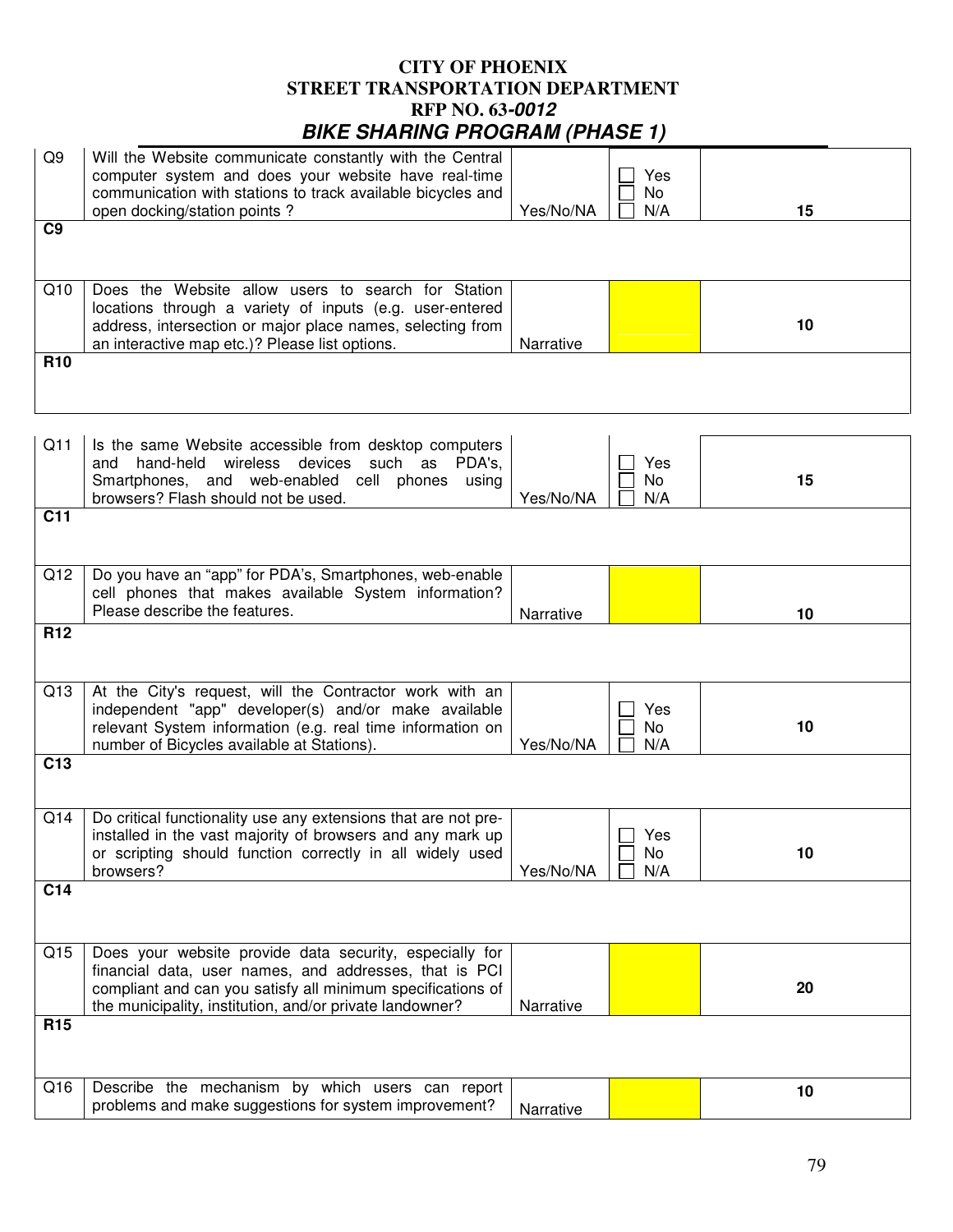| R <sub>16</sub> |                                                                                                                                                                                                                                      |           |    |  |
|-----------------|--------------------------------------------------------------------------------------------------------------------------------------------------------------------------------------------------------------------------------------|-----------|----|--|
| Q17             | Does your website have the capacity to convey bicycle<br>safety information, laws, and/or warning affecting bicyclists<br>(e.g. safety and "rules of the road" videos, an interactive<br>test required to watch before subscribing)? | Narrative | 5  |  |
| <b>R17</b>      |                                                                                                                                                                                                                                      |           |    |  |
| Q18             | Where will phone contact information be displayed on the<br>website?                                                                                                                                                                 | Narrative | 5  |  |
| <b>R18</b>      |                                                                                                                                                                                                                                      |           |    |  |
| Q19             | Does your website have the ability to collect survey<br>information and customer satisfaction ratings?                                                                                                                               | Narrative | 10 |  |
| R <sub>19</sub> |                                                                                                                                                                                                                                      |           |    |  |
| Q20             | Will you provide access to all registration and travel data<br>with regular reports broken down by districts provided to<br>the City.                                                                                                | Narrative | 15 |  |
| <b>R20</b>      |                                                                                                                                                                                                                                      |           |    |  |
| Q <sub>21</sub> | Describe any personalized customer web pages that<br>provide historical usage information such as miles traveled,<br>calories burned, CO2 saved, etc. Please describe types of<br>information available to users.                    | Narrative | 15 |  |
| <b>R21</b>      |                                                                                                                                                                                                                                      |           |    |  |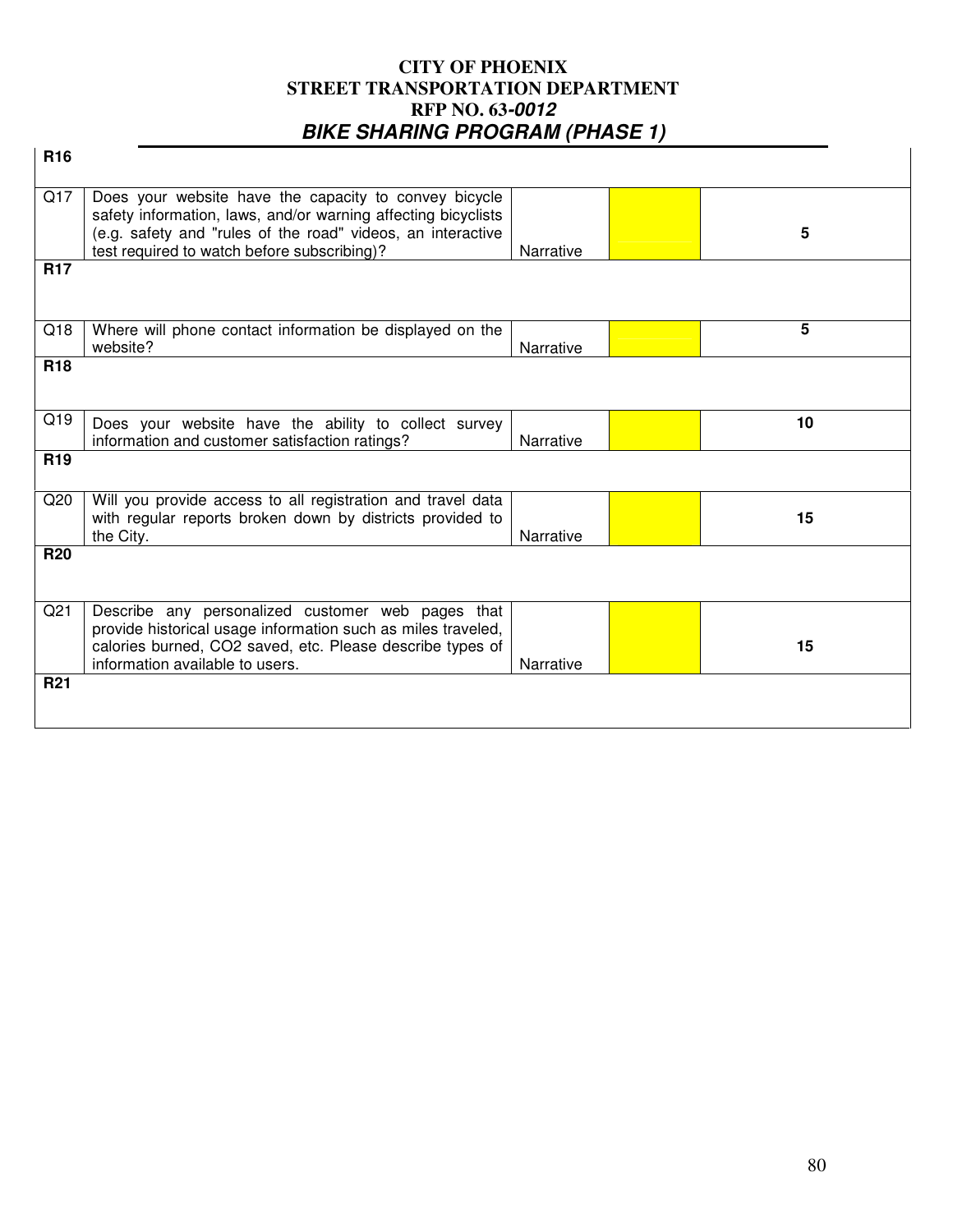|                     |                                                                                                                                                                                                                  |           | Yes/No/          |                     |
|---------------------|------------------------------------------------------------------------------------------------------------------------------------------------------------------------------------------------------------------|-----------|------------------|---------------------|
| #<br>Q <sub>1</sub> | <b>System Operations &amp; Staff</b><br>Please describe how you will develop, market and operate                                                                                                                 |           | <b>NA</b>        | <b>Points</b><br>25 |
|                     | the System.                                                                                                                                                                                                      | Narrative |                  |                     |
| <b>R1</b>           |                                                                                                                                                                                                                  |           |                  |                     |
| Q2                  | Please describe all relevant prior experience in creating<br>and operating effective Bike share or similar systems.                                                                                              | Narrative |                  | 15                  |
| R <sub>2</sub>      |                                                                                                                                                                                                                  |           |                  |                     |
| Q <sub>3</sub>      | Please provide your staffing plans, schedules and<br>descriptions, necessary for all aspects of the System,<br>including development, marketing and operations.                                                  | Narrative |                  | 20                  |
| R <sub>3</sub>      |                                                                                                                                                                                                                  |           |                  |                     |
| Q4                  | Will the Contractor have a robust program that ensures the<br>highest customer satisfaction rating and allows the<br>Contractor to address problems immediately?                                                 | Yes/No/NA | Yes<br>No<br>N/A | 20                  |
| C <sub>4</sub>      |                                                                                                                                                                                                                  |           |                  |                     |
| Q <sub>5</sub>      | Please describe all plans to partner with local youth<br>organizations (technical colleges and high-schools, job-<br>training facilities etc.) to provide job training associated with<br>Bike share operations. | Narrative |                  | 10                  |
| R <sub>5</sub>      |                                                                                                                                                                                                                  |           |                  |                     |
| Q <sub>6</sub>      | Please describe how you will partner with local companies<br>and distributors for the provision of materials and<br>equipment related to the System and for System<br>installation and staffing.                 | Narrative |                  | 25                  |
| R <sub>6</sub>      |                                                                                                                                                                                                                  |           |                  |                     |
| Q7                  | Will the Contractor develop, operate and maintain all<br>aspects of the System at agreed upon levels throughout<br>the term of the anticipated contract?                                                         | Yes/No/NA | Yes<br>No<br>N/A | 20                  |
| C7                  |                                                                                                                                                                                                                  |           |                  |                     |
| Q8                  | Will the Contractor hire and train adequate staff to support<br>the Bike share System?                                                                                                                           | Yes/No/NA | Yes<br>No<br>N/A | 25                  |
| C <sub>8</sub>      |                                                                                                                                                                                                                  |           |                  |                     |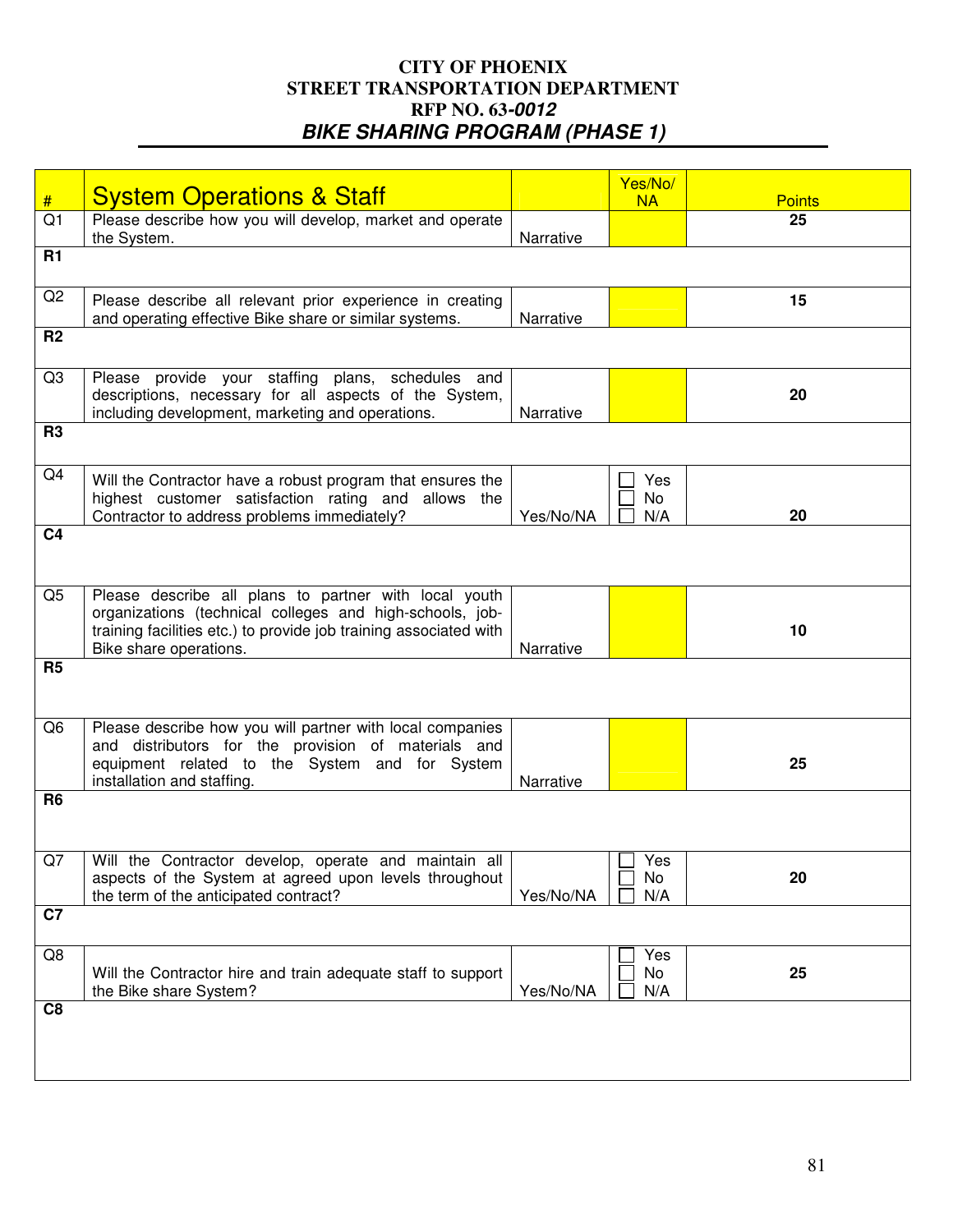| Q9              | Will the Contractor provide all agreed upon management<br>data to the City immediately upon request? Will the<br>Contractor provide all information, including financial |           |                         |    |
|-----------------|--------------------------------------------------------------------------------------------------------------------------------------------------------------------------|-----------|-------------------------|----|
|                 | records and payment invoices, and all systems and<br>facilities subject to the City's inspection immediately upon<br>request?                                            | Yes/No/NA | Yes<br>No<br>N/A        | 15 |
| C <sub>9</sub>  |                                                                                                                                                                          |           |                         |    |
| Q10             | At the City's request, will the Contractor coordinate with<br>City agencies and utility companies as necessary?                                                          | Yes/No/NA | Yes<br><b>No</b><br>N/A | 15 |
| C <sub>10</sub> |                                                                                                                                                                          |           |                         |    |
| Q11             | Describe the system by which your company or<br>organization can provide immediate aid to users with<br>mechanical issues and/or injuries?                               | Narrative |                         | 20 |
| <b>R11</b>      |                                                                                                                                                                          |           |                         |    |
| Q12             | Please describe your customer services and discuss how<br>you will accommodate and/or work with the City's current<br>services.                                          | Narrative |                         | 20 |
| R <sub>12</sub> |                                                                                                                                                                          |           |                         |    |
| Q13             | Describe how your customer service program will be able<br>to immediately address problems and maintain a high level<br>of customer satisfaction.                        | Narrative |                         | 10 |
| R <sub>13</sub> |                                                                                                                                                                          |           |                         |    |
| Q14             | Is Customer service available 24/7 preferably, or otherwise<br>at all hours that rental system is operating?                                                             | Narrative |                         | 10 |
| R <sub>14</sub> |                                                                                                                                                                          |           |                         |    |
| Q15             | Describe your staffing cycle and how it will both match<br>demand cycle for bike rentals and ensure a maximum wait<br>time on phone of one minute.                       | Narrative |                         | 20 |
| <b>R15</b>      |                                                                                                                                                                          |           |                         |    |
|                 |                                                                                                                                                                          |           |                         |    |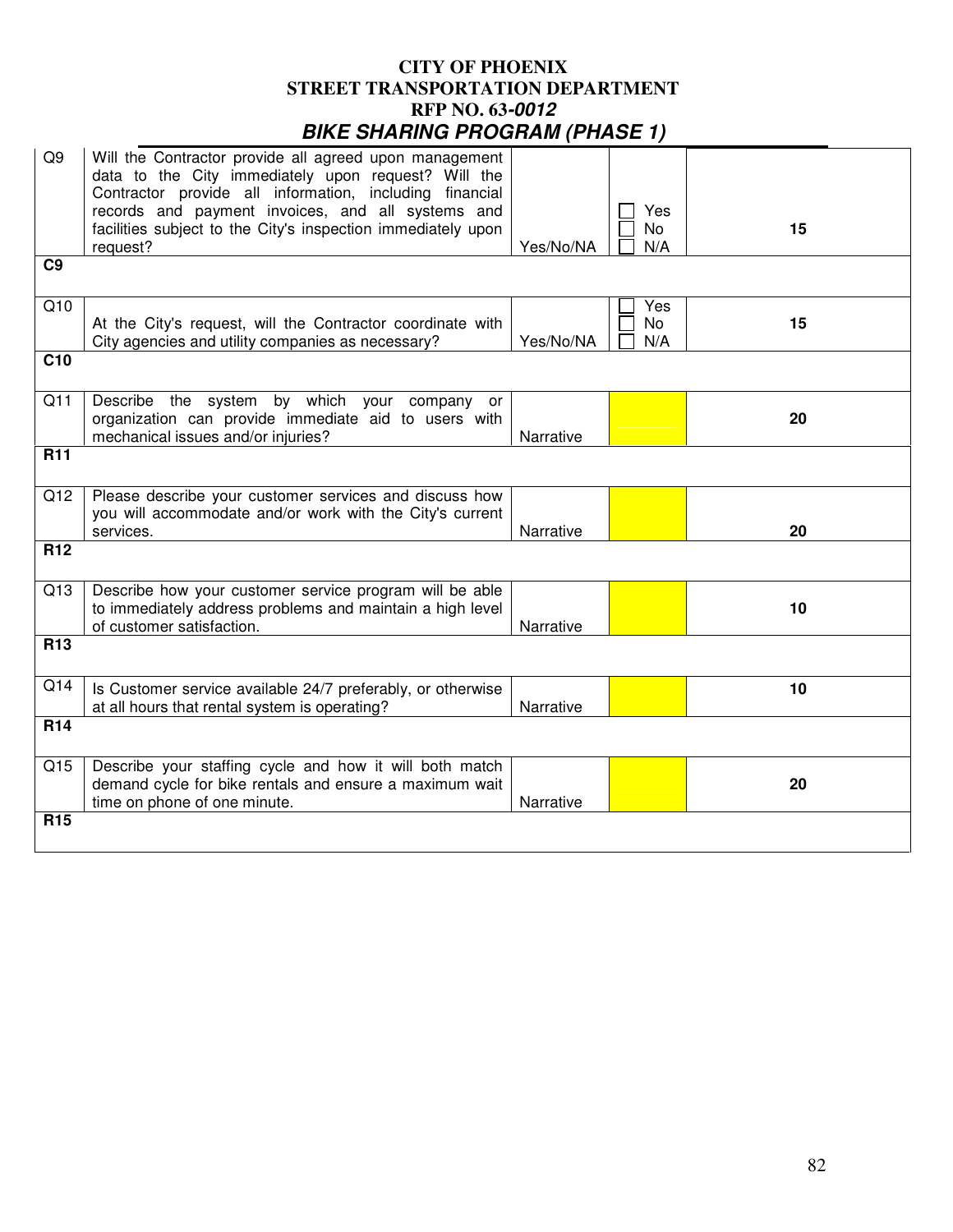|                |                                                                |           | Yes/      |               |  |
|----------------|----------------------------------------------------------------|-----------|-----------|---------------|--|
|                | <b>Maintenance</b>                                             |           | No/       |               |  |
| #              |                                                                |           | <b>NA</b> | <b>Points</b> |  |
| Q1             | Please outline your Maintenance Plans and provide a            |           |           |               |  |
|                | schedule for routine<br>maintenance,<br>cleaning<br>and        |           |           | 45            |  |
|                | replacement of Bicycles and Stations.                          | Narrative |           |               |  |
| <b>R1</b>      |                                                                |           |           |               |  |
|                |                                                                |           |           |               |  |
| Q2             | Please describe all relevant prior experience in creating      |           |           | 15            |  |
|                | and implementing effective maintenance and repair plans.       | Narrative |           |               |  |
| R <sub>2</sub> |                                                                |           |           |               |  |
|                |                                                                |           |           |               |  |
| Q3             | Please provide documentation of a set of maintenance           |           |           |               |  |
|                | standards for the station and components (hub, terminal,       |           |           |               |  |
|                | bicycles and sign), as well as an audit procedure for these    |           |           |               |  |
|                | standards. Examples include: (1) Inspecting drive chain for    |           |           |               |  |
|                | proper functioning<br>and<br>lubrication;<br>(2)<br>Inspecting |           |           |               |  |
|                | handlebars for proper centering and tightness; (3)             |           |           |               |  |
|                | Inspecting tires for proper inflation; (4) Inspecting brakes   |           |           |               |  |
|                | for excessive wear and ensure proper working order (5)         |           |           |               |  |
|                | Inspecting saddle for proper tightness; (6) Inspecting         |           |           |               |  |
|                | shifters for proper functioning; (7) Inspecting lights for     |           |           |               |  |
|                | proper functioning; (8) Ensuring components such as the        |           |           |               |  |
|                | basket, bell, and advertisement are properly attached; (9)     |           |           | 45            |  |
| R <sub>3</sub> | Ensuring that the bicycle is clean, attractive to use          | Narrative |           |               |  |
|                |                                                                |           |           |               |  |
|                |                                                                |           |           |               |  |
|                |                                                                |           |           |               |  |
|                |                                                                |           |           |               |  |
|                |                                                                |           |           |               |  |
|                |                                                                |           |           |               |  |
|                |                                                                |           |           |               |  |
| Q <sub>4</sub> | Please describe all metrics, diagnostics and notification      |           |           |               |  |
|                | systems that will be used to determine when and where          |           |           |               |  |
|                | unexpected Bicycle and Station maintenance and cleaning        |           |           | 20            |  |
| <b>R4</b>      | is required.                                                   | Narrative |           |               |  |
|                |                                                                |           |           |               |  |
|                |                                                                |           |           |               |  |
|                |                                                                |           |           |               |  |
| Q <sub>5</sub> | Please list all repairs and maintenance that can be made       |           |           |               |  |
|                | "in the Field" at the Station (e.g. checking/adjusting tire    |           |           | 10            |  |
|                | pressure, sticker/graffiti removal etc.)                       | Narrative |           |               |  |
| R <sub>5</sub> |                                                                |           |           |               |  |
|                |                                                                |           |           |               |  |
|                |                                                                |           |           |               |  |
| Q <sub>6</sub> | Please explain how you will manage and coordinate              |           |           |               |  |
|                | Bicycle repair, tracking and repossession of Bicycles that     |           |           |               |  |
|                | are not returned within 24 hours, and responding to service    |           |           | 15            |  |
|                | and maintenance alerts.                                        | Narrative |           |               |  |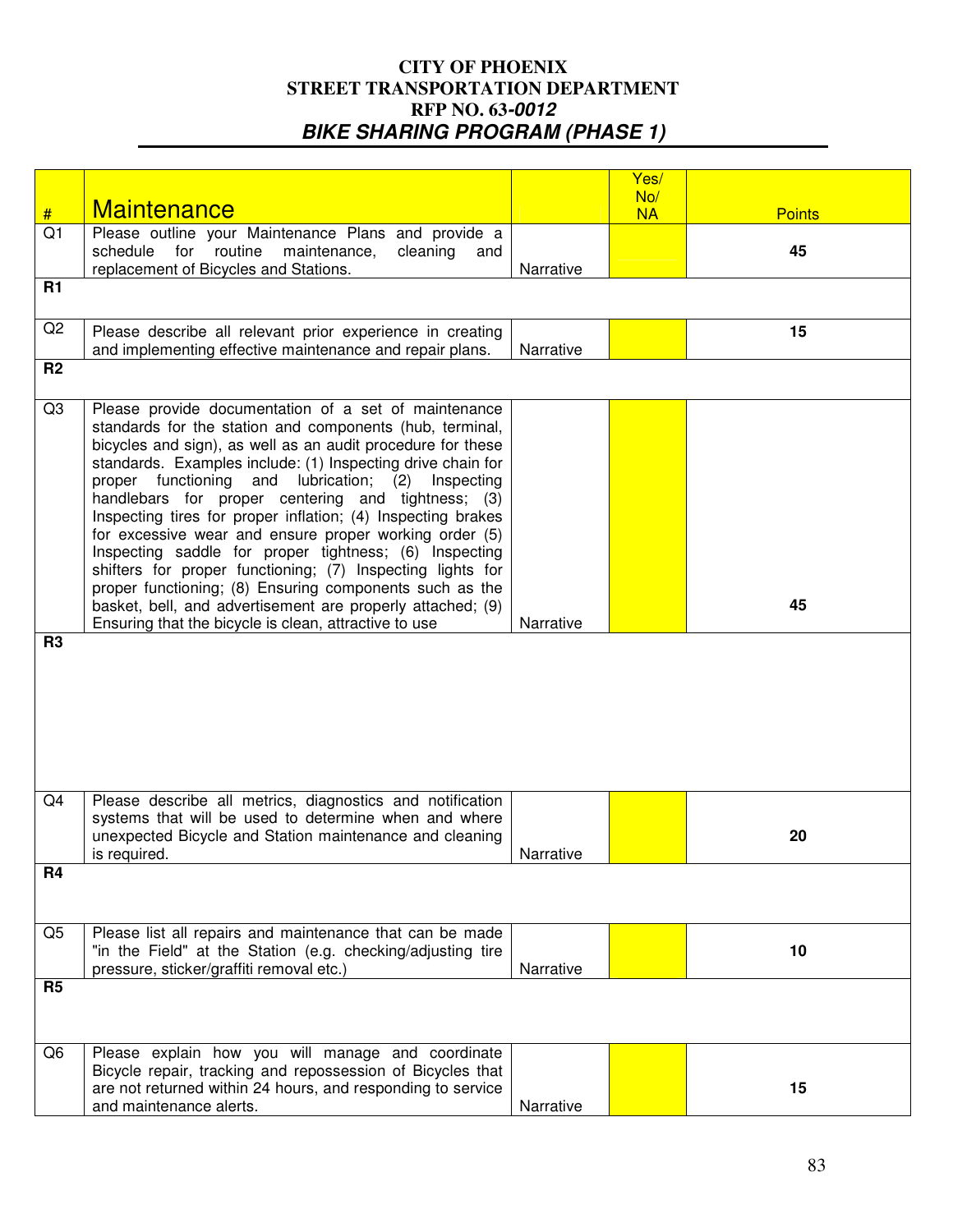| R6              |                                                                                                                                                                                                     |           |                         |    |
|-----------------|-----------------------------------------------------------------------------------------------------------------------------------------------------------------------------------------------------|-----------|-------------------------|----|
| Q7              | Subject to approval by the City, will the contractor develop<br>and abide by Maintenance Plans(s) to maintain System<br>Bicycles, Stations and Station Computer Units in a state of<br>good repair? | Yes/No/NA | Yes<br><b>No</b><br>N/A | 45 |
| C7              |                                                                                                                                                                                                     |           |                         |    |
| Q8              | Maintenance teams will record all maintenance visits,<br>cleaning and repairs using RFID or similar technology.                                                                                     | Yes/No/NA | Yes<br>No<br>N/A        | 20 |
| C <sub>8</sub>  |                                                                                                                                                                                                     |           |                         |    |
| Q <sub>9</sub>  | The Contractor is responsible for locating and retrieving<br>Bicycles that are not returned within 24 hours.                                                                                        | Yes/No/NA | Yes<br>No<br>N/A        | 15 |
| C <sub>9</sub>  |                                                                                                                                                                                                     |           |                         |    |
| Q10             | At the request of the City, Maintenance Plan(s) may be<br>altered at any time to ensure the adequate maintenance of<br>all System equipment.                                                        | Yes/No/NA | Yes<br><b>No</b><br>N/A | 40 |
| C <sub>10</sub> |                                                                                                                                                                                                     |           |                         |    |
| Q11             | Will you assume responsibility for street sweeping, refuse<br>collection, and clean-up at all on and off street locations in<br>accordance with the service levels and schedules of the<br>City?    | Yes/No/NA | Yes.<br>No<br>N/A       | 40 |
| C <sub>11</sub> |                                                                                                                                                                                                     |           |                         |    |
| Q12             | What will your turnaround time be to replace and/or repair<br>items needed service?                                                                                                                 | Narrative |                         | 20 |
| <b>R12</b>      |                                                                                                                                                                                                     |           |                         |    |
| Q13             | What percent of bicycles are assumed out of commission<br>at any time?                                                                                                                              | Narrative |                         | 20 |
| <b>R13</b>      |                                                                                                                                                                                                     |           |                         |    |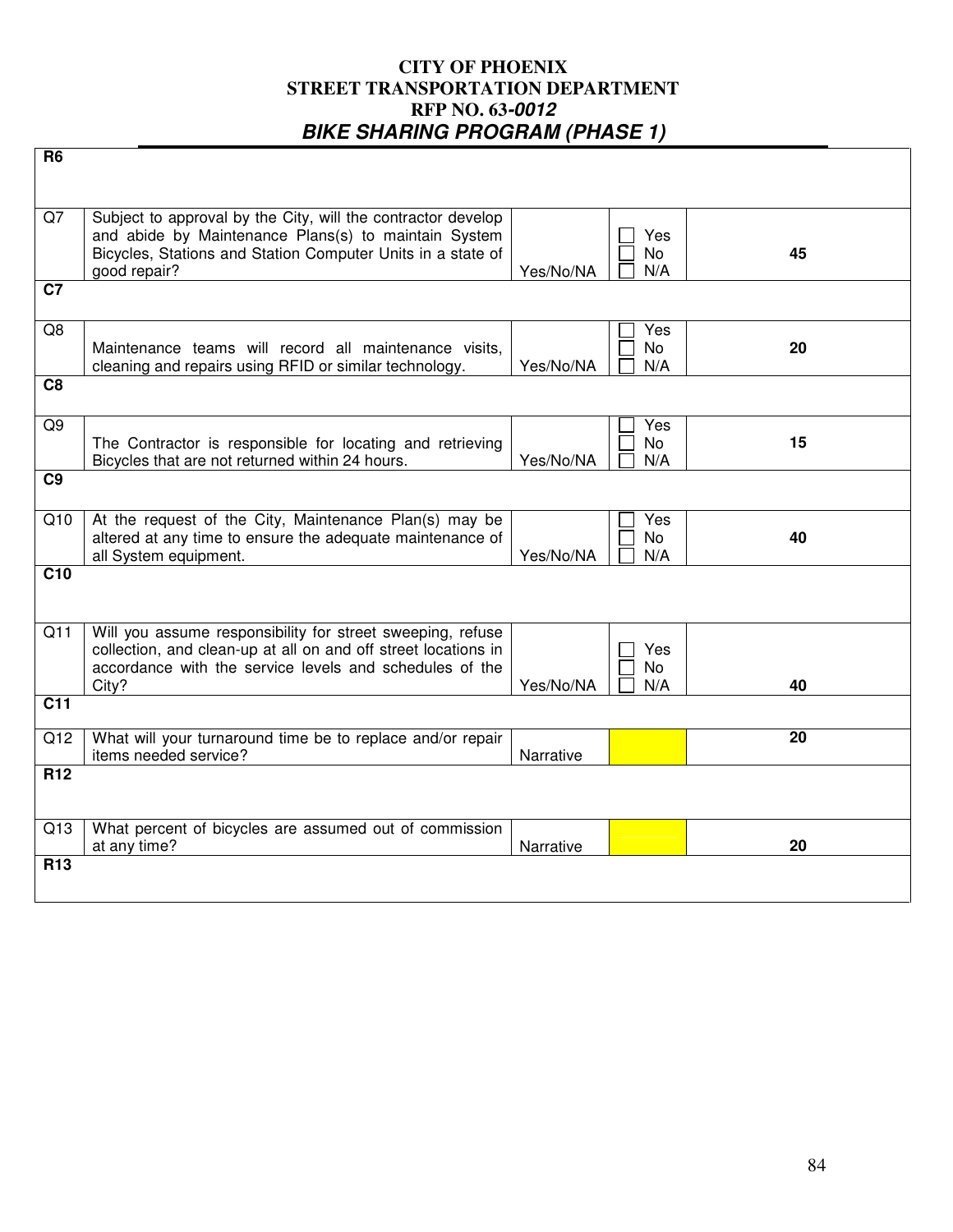| #               | Maintenance (cont.)                                                                                                                                                                         |           | Yes/<br>No/<br><b>NA</b> | <b>Points</b> | Comments/<br><b>Explanation</b> |
|-----------------|---------------------------------------------------------------------------------------------------------------------------------------------------------------------------------------------|-----------|--------------------------|---------------|---------------------------------|
| Q14             | If you have an existing system, what percentage of stations<br>would be out-of-commission at a given time?                                                                                  | Narrative |                          |               | 30                              |
| <b>R14</b>      |                                                                                                                                                                                             |           |                          |               |                                 |
| Q15             | What ratio of "spare" bicycle to in-service bicycles do you<br>have available to put into the system to replace bikes taken<br>out for maintenance or repair or that are missing or stolen? | Narrative |                          |               | 15                              |
| <b>R15</b>      |                                                                                                                                                                                             |           |                          |               |                                 |
| Q18             | Will the Contractor expedite repair and/or replacement of<br>all items needing such services?                                                                                               | Yes/No/NA | Yes<br>No<br>N/A         |               | 25                              |
| C <sub>18</sub> |                                                                                                                                                                                             |           |                          |               |                                 |
| Q19             | Contractor assumes responsibility for all costs, repairs, and<br>replacement for damages to stations, hubs, bicycles, etc.                                                                  | Yes/No/NA | Yes<br>No<br>N/A         |               | 30                              |
| C <sub>19</sub> |                                                                                                                                                                                             |           |                          |               |                                 |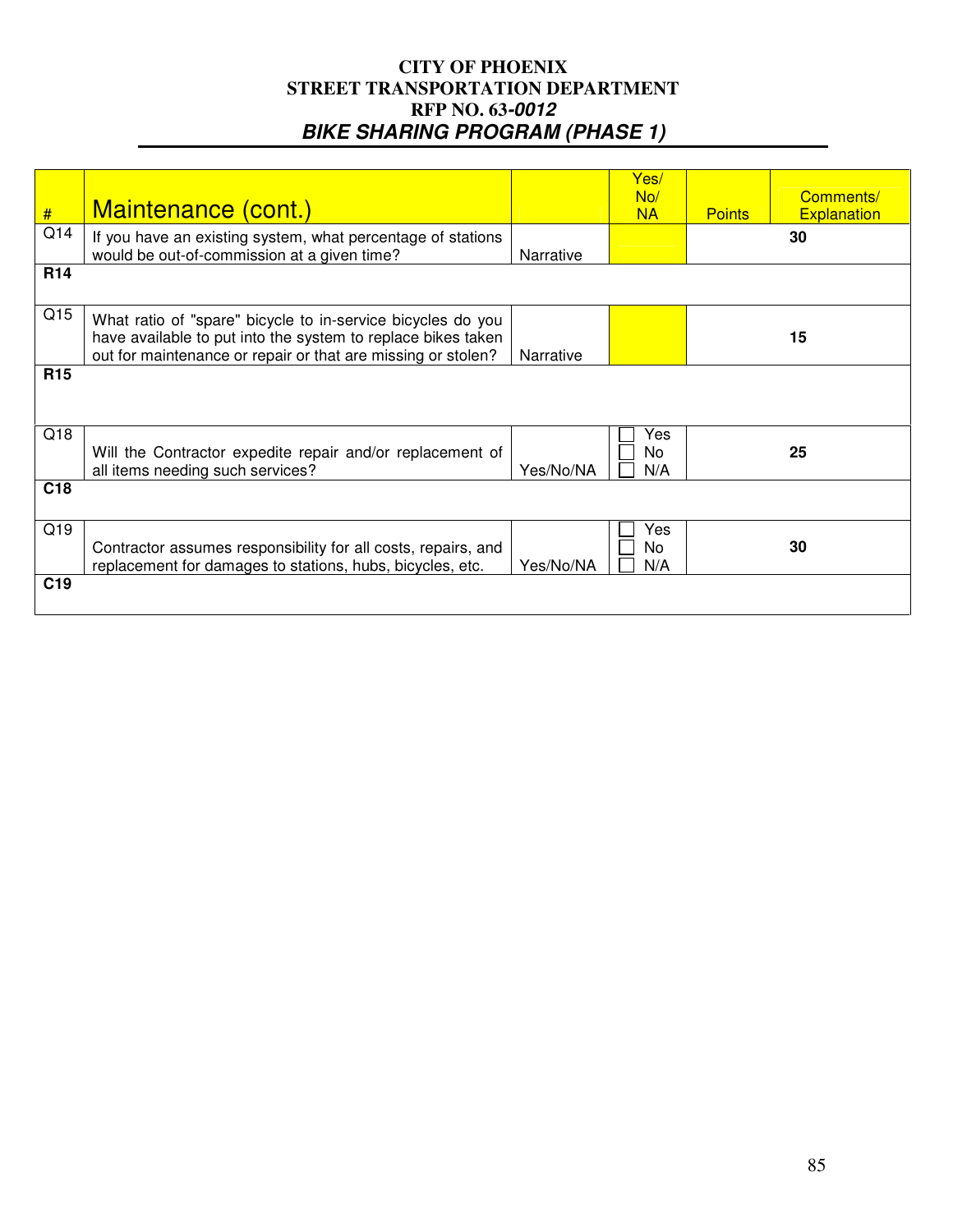|                |                                                                 |           | Yes/      |               |
|----------------|-----------------------------------------------------------------|-----------|-----------|---------------|
|                |                                                                 |           |           |               |
|                | <b>Fleet Redistribution</b>                                     |           | No/       |               |
| #              |                                                                 |           | <b>NA</b> | <b>Points</b> |
| Q1             | Please outline your Fleet Redistribution Plans that shows a     |           |           |               |
|                | clear understanding of rebalancing issues and ensures a         |           |           |               |
|                | balanced system with minimal likelihood that customers          |           |           | 65            |
|                | encounter empty or full stations and provide a schedule.        | Narrative |           |               |
| <b>R1</b>      |                                                                 |           |           |               |
|                |                                                                 |           |           |               |
|                |                                                                 |           |           |               |
| Q2             | Please describe all relevant prior experience in creating and   |           |           |               |
|                |                                                                 |           |           | 30            |
|                | implementing effective fleet redistribution plans for Bike      |           |           |               |
|                | share or similar systems.                                       | Narrative |           |               |
| R <sub>2</sub> |                                                                 |           |           |               |
|                |                                                                 |           |           |               |
| Q3             |                                                                 |           |           | 15            |
|                | Please estimate the number of Bicycles that would need to       |           |           |               |
|                | be redistributed daily.                                         | Narrative |           |               |
| R <sub>3</sub> |                                                                 |           |           |               |
|                |                                                                 |           |           |               |
| Q4             | environmentally friendly<br>vehicles<br>Do<br>for<br>vou<br>use |           |           |               |
|                | redistribution? Will you use Green redistribution vehicles that |           |           |               |
|                |                                                                 |           |           |               |
|                | are at least as environmentally friendly as California          |           |           |               |
|                | standard highly efficient diesel engines? If so, what kind of   |           |           | 10            |
|                | vehicle will be used?                                           | Narrative |           |               |
| <b>R4</b>      |                                                                 |           |           |               |
|                |                                                                 |           |           |               |
| Q <sub>5</sub> |                                                                 |           |           |               |
|                | Do you have a dynamic pricing structure and/or other            |           |           |               |
|                | mechanisms to encourage natural system-wide balancing           |           |           |               |
|                | thereby minimizing the need for rebalancing?                    | Narrative |           | 10            |
| R <sub>5</sub> |                                                                 |           |           |               |
|                |                                                                 |           |           |               |
|                |                                                                 |           |           |               |
| Q <sub>6</sub> | How many vehicles will your maintenance/rebalancing crew        |           |           | 45            |
|                | use?                                                            | Narrative |           |               |
| R <sub>6</sub> |                                                                 |           |           |               |
|                |                                                                 |           |           |               |
|                |                                                                 |           |           |               |
| Q7             |                                                                 |           |           |               |
|                |                                                                 |           |           | 10            |
|                | How many bicycle fit in each vehicle?                           | Narrative |           |               |
| R <sub>7</sub> |                                                                 |           |           |               |
|                |                                                                 |           |           |               |
|                |                                                                 |           |           |               |
|                |                                                                 |           |           |               |
|                |                                                                 |           |           |               |
| Q8             | What percent of all trips do you estimate will require          |           |           | 15            |
|                | rebalancing assistance?                                         | Narrative |           |               |
| R <sub>8</sub> |                                                                 |           |           |               |
|                |                                                                 |           |           |               |
|                |                                                                 |           |           |               |
|                |                                                                 |           |           |               |
|                |                                                                 |           |           |               |
| Q9             | How many vehicles and employees will be available for           |           |           | 50            |
|                | rebalancing during peak demand hours for rebalancing?           | Narrative |           |               |
|                |                                                                 |           |           |               |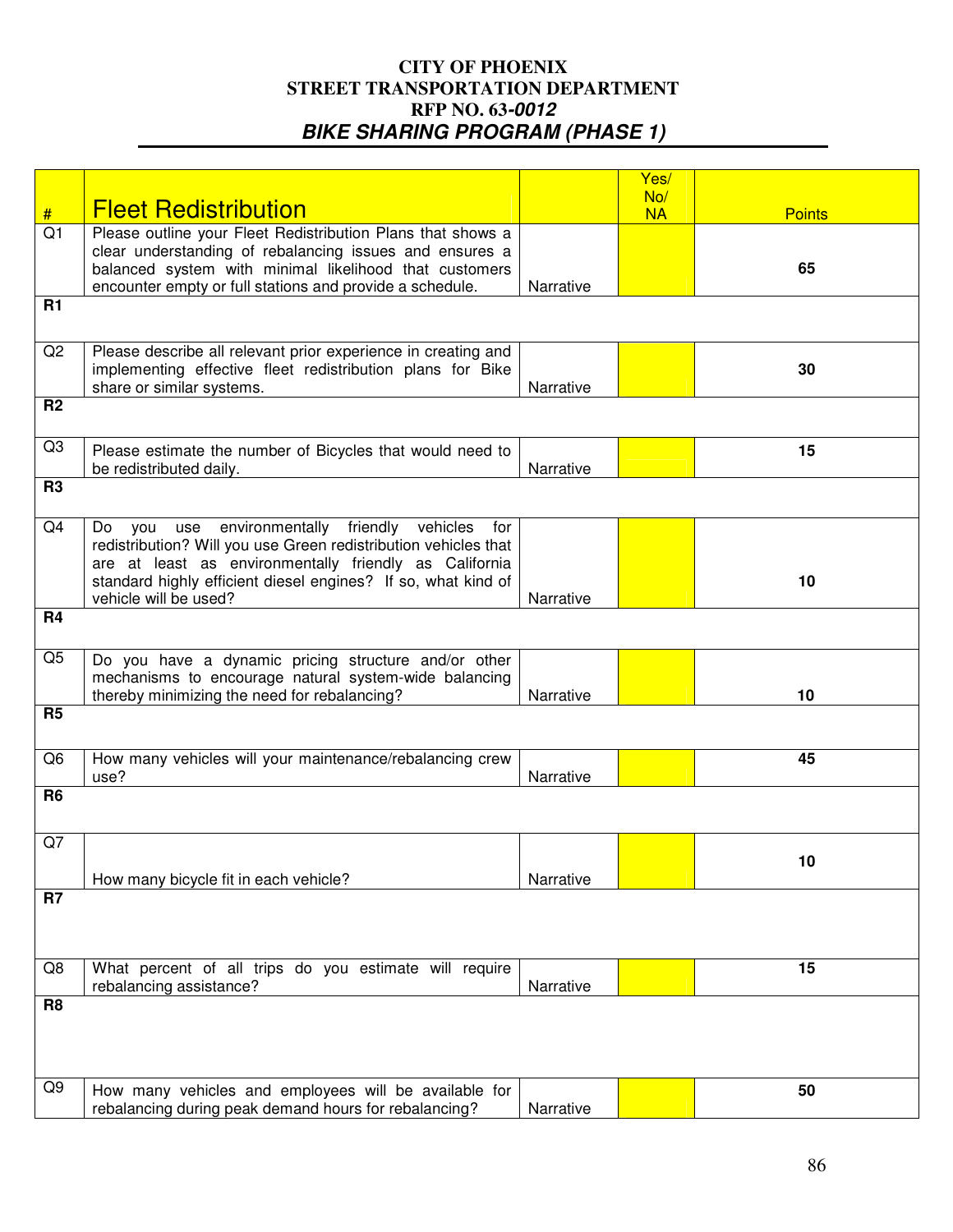| R <sub>9</sub>  |                                                                                                                                               |           |                  |    |  |
|-----------------|-----------------------------------------------------------------------------------------------------------------------------------------------|-----------|------------------|----|--|
|                 |                                                                                                                                               |           |                  |    |  |
| Q10             | What is the ratio of rebalancing employees to bicycles<br>requiring rebalancing services?                                                     | Narrative |                  | 20 |  |
| <b>R10</b>      |                                                                                                                                               |           |                  |    |  |
| Q11             | What stations will have the most demand for rebalancing?                                                                                      | Narrative |                  | 10 |  |
| <b>R11</b>      |                                                                                                                                               |           |                  |    |  |
| Q12             | What times of day/week/year will have the highest demand<br>for rebalancing?                                                                  | Narrative |                  | 25 |  |
| R <sub>12</sub> |                                                                                                                                               |           |                  |    |  |
| Q13             | The contractor will develop and abide by a "Bicycle"<br>Relocation Plan," subject to the City's approval.                                     | Yes/No/NA | Yes<br>No<br>N/A | 60 |  |
| C13             |                                                                                                                                               |           |                  |    |  |
| Q14             | At the request of the City, this plan may be altered at any<br>time to ensure the smooth redistribution of Bicycles<br>throughout the system. | Yes/No/NA | Yes<br>No<br>N/A | 60 |  |
| C14             |                                                                                                                                               |           |                  |    |  |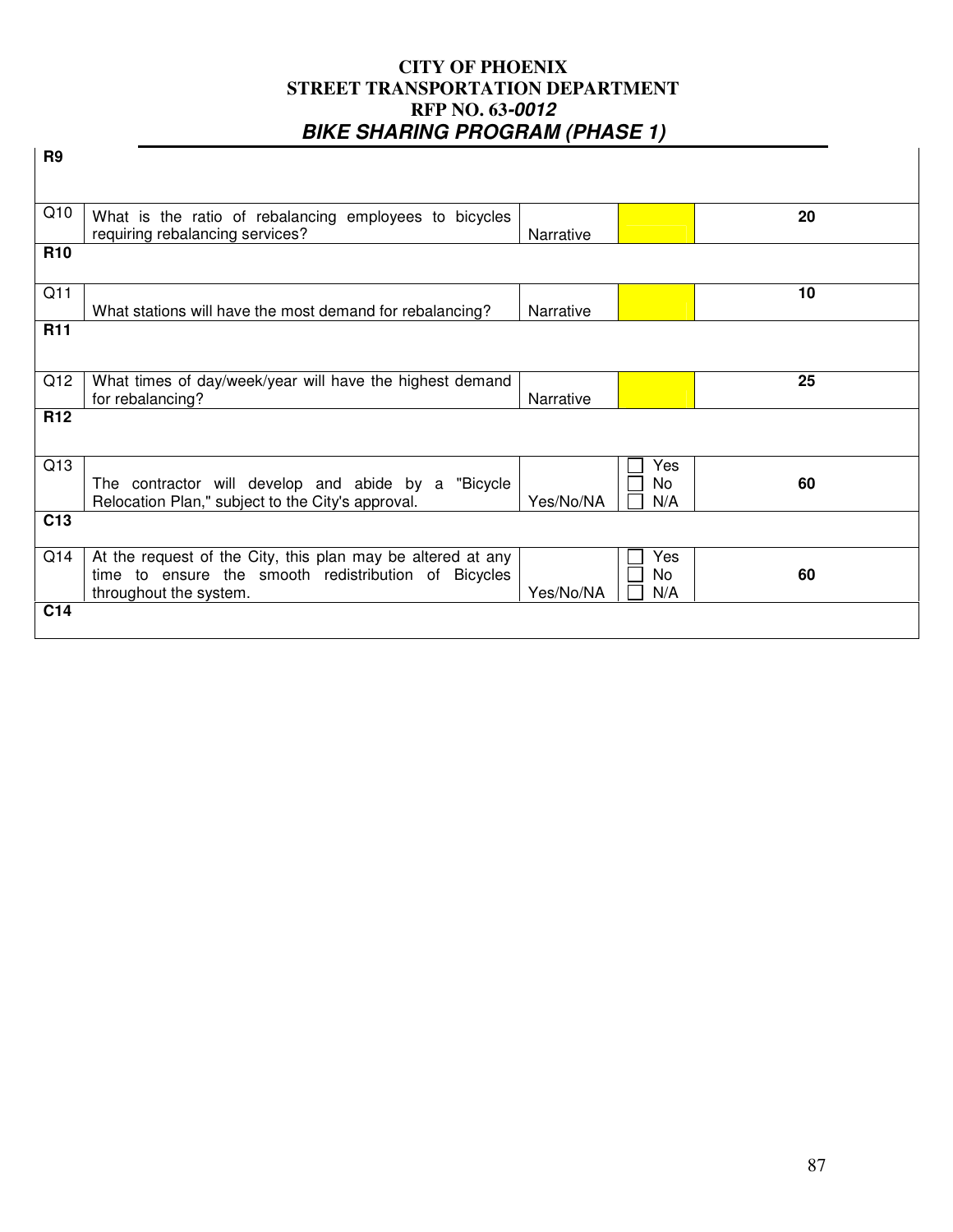|                |                                                                                                                                                                                             |           | Yes/<br>No/             |               |
|----------------|---------------------------------------------------------------------------------------------------------------------------------------------------------------------------------------------|-----------|-------------------------|---------------|
| $\#$           | <b>Facilities</b>                                                                                                                                                                           |           | <b>NA</b>               | <b>Points</b> |
| Q1             | Please provide an itemized list of your facilities<br>requirements (e.g. number, type and approximate square<br>footage required).                                                          | Narrative |                         | 20            |
| <b>R1</b>      |                                                                                                                                                                                             |           |                         |               |
| Q2             | How many facilities will you have for warehousing,<br>customer service, operations, and manufacturing?                                                                                      | Narrative |                         | 10            |
| R <sub>2</sub> |                                                                                                                                                                                             |           |                         |               |
| Q <sub>3</sub> | Have you identified a location(s) for your buildings(s) at<br>this time?                                                                                                                    | Narrative |                         | 5             |
| <b>R3</b>      |                                                                                                                                                                                             |           |                         |               |
| Q4             | willing<br>headquarter U.S.<br>to<br>operations,<br>Are<br>you<br>manufacturing, warehousing, and/or customer service<br>center locally (in City)?                                          | Narrative |                         | 15            |
| R <sub>4</sub> |                                                                                                                                                                                             |           |                         |               |
| Q <sub>5</sub> | Please provide an itemized list of all vehicles required by<br>the System.                                                                                                                  | Narrative |                         | 10            |
| R <sub>5</sub> |                                                                                                                                                                                             |           |                         |               |
| Q <sub>6</sub> | The contractor shall secure adequate space to house any<br>and all staff that operates in support of the Bike Sharing<br>System. This space should be within a 16 mile radius of<br>System. | Yes/No/NA | Yes<br><b>No</b><br>N/A | 15            |
| C <sub>6</sub> |                                                                                                                                                                                             |           |                         |               |
| Q7             | The contractor will locate and procure/rent all necessary<br>repair facilities and equipment.                                                                                               | Yes/No/NA | Yes<br>No<br>N/A        | 20            |
| C7             |                                                                                                                                                                                             |           |                         |               |
| Q8             | The City shall have immediate full and free access to all<br>facilities upon request.                                                                                                       | Yes/No/NA | Yes<br>No<br>N/A        | 15            |
| C <sub>8</sub> |                                                                                                                                                                                             |           |                         |               |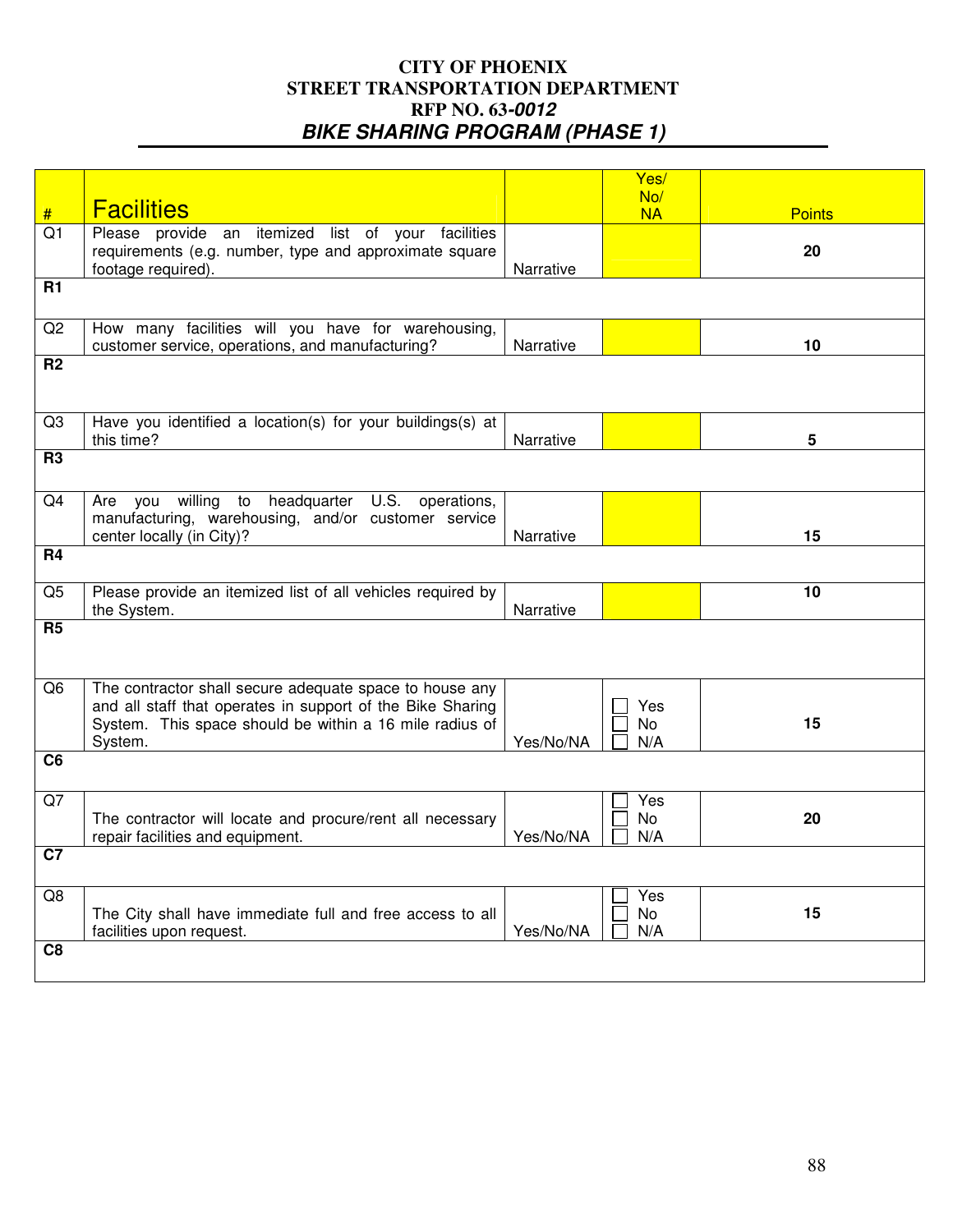| #              | <b>Promotions/Marketing</b>                                                                                                                                                                                                                         |           | Yes/<br>No/<br><b>NA</b> | <b>Points</b> |
|----------------|-----------------------------------------------------------------------------------------------------------------------------------------------------------------------------------------------------------------------------------------------------|-----------|--------------------------|---------------|
| Q <sub>1</sub> | Please describe the proposed System Promotion Plan(s).<br>Promotions should be beginning before the go-live date<br>and should include community outreach for the System<br>and creation and presentation of materials related to that<br>outreach. | Narrative |                          | 25            |
| <b>R1</b>      |                                                                                                                                                                                                                                                     |           |                          |               |
| Q2             | Please describe all relevant prior experience in creating<br>and implementing effective marketing plans and your<br>plans and proposed strategy for marketing the System.                                                                           | Narrative |                          | 20            |
| R <sub>2</sub> |                                                                                                                                                                                                                                                     |           |                          |               |
| Q3             | Please describe all relevant prior experience and your<br>plans and proposed strategy for soliciting sponsorships for<br>or related to the System.                                                                                                  | Narrative |                          | 25            |
| R <sub>3</sub> |                                                                                                                                                                                                                                                     |           |                          |               |
| Q4             | Please identify all 3rd parties involved in Promotions in<br>service of the System.                                                                                                                                                                 | Narrative |                          | 10            |
| <b>R4</b>      |                                                                                                                                                                                                                                                     |           |                          |               |
| Q <sub>5</sub> | Please describe your proposed media strategy and media<br>type(s) both for before the System opens and while the<br>System is operational.                                                                                                          | Narrative |                          | 15            |
| R <sub>5</sub> |                                                                                                                                                                                                                                                     |           |                          |               |
| Q <sub>6</sub> | Please describe how you will encourage System users to<br>abide by City and State traffic regulations.                                                                                                                                              | Narrative |                          | 10            |
| R <sub>6</sub> |                                                                                                                                                                                                                                                     |           |                          |               |
| Q7             | Subject to approval by the City, the contractor shall<br>develop and abide by a complete Promotion Plan(s) to<br>disseminate information about the System. At the request<br>of the City, this plan may be altered at any time.                     | Yes/No/NA | Yes<br>No<br>N/A         | 20            |
| C7             |                                                                                                                                                                                                                                                     |           |                          |               |
| Q8             | At the direction of the City, the Contractor will develop,<br>and conduct all pre-launch<br>programming,<br>assist<br>promotions, and communications, including presentations<br>to Community Boards and other groups.                              | Yes/No/NA | Yes<br>No<br>N/A         | 25            |
| C <sub>8</sub> |                                                                                                                                                                                                                                                     |           |                          |               |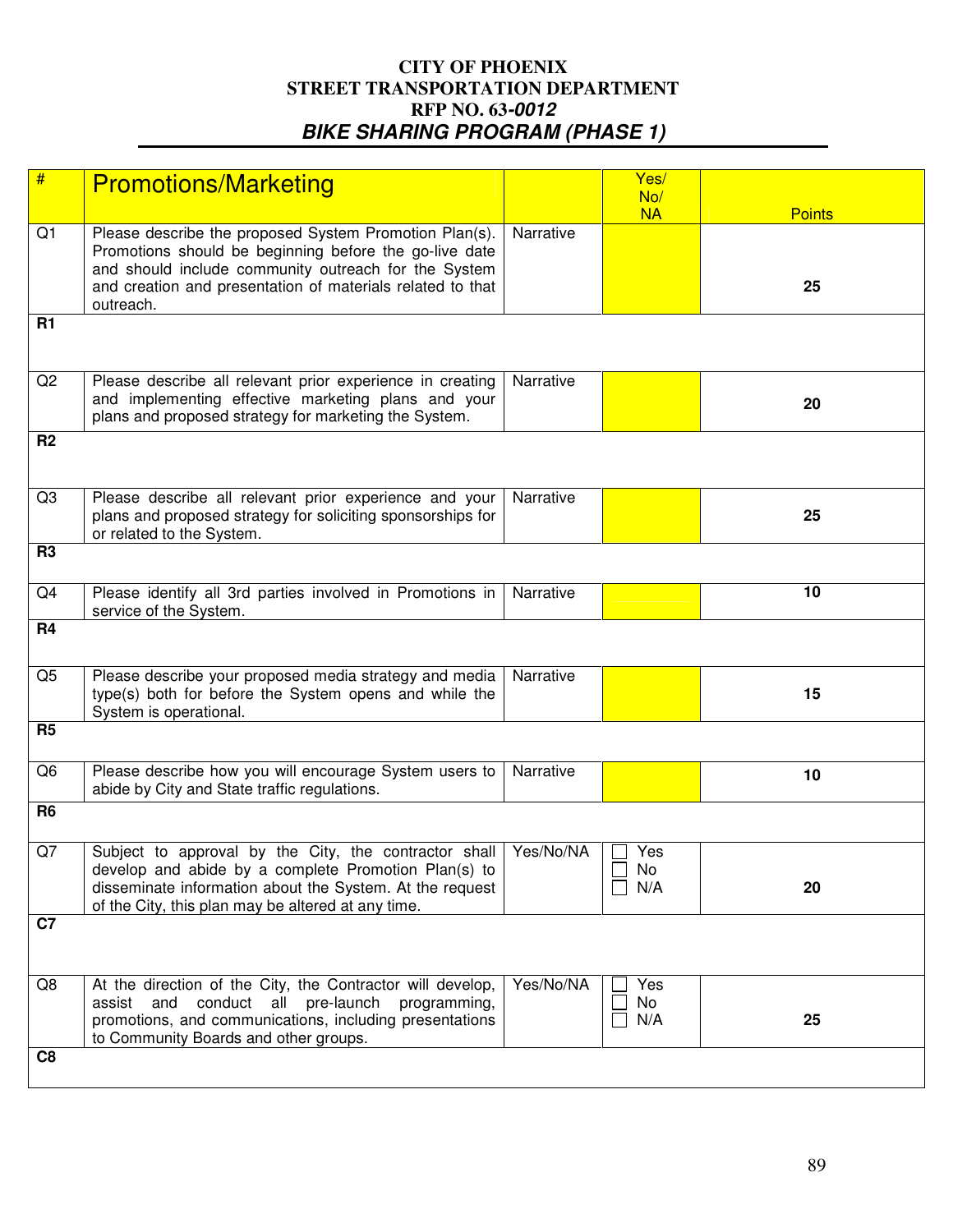| Q9               | The Contractor will distribute all System subscriptions,<br>materials including but not limited to annual passes and<br>subscription packets.                                                                                            | Yes/No/NA | Yes<br>No<br>N/A | 25 |
|------------------|------------------------------------------------------------------------------------------------------------------------------------------------------------------------------------------------------------------------------------------|-----------|------------------|----|
| C <sub>9</sub>   |                                                                                                                                                                                                                                          |           |                  |    |
| Q10              | The Contractor will respond to press inquiries at the<br>direction of the City.                                                                                                                                                          | Yes/No/NA | Yes<br>No<br>N/A | 20 |
| C <sub>10</sub>  |                                                                                                                                                                                                                                          |           |                  |    |
| $\overline{Q11}$ | All System promotions and communications guidelines<br>shall be approved by the City.                                                                                                                                                    | Yes/No/NA | Yes<br>No<br>N/A | 20 |
| C <sub>12</sub>  |                                                                                                                                                                                                                                          |           |                  |    |
| Q12              | In addition to materials directly related to the System, the<br>Contractor will disseminate City-approved bicycle safety<br>information at the City's request.                                                                           | Yes/No/NA | Yes<br>No<br>N/A | 10 |
| $\overline{C12}$ |                                                                                                                                                                                                                                          |           |                  |    |
| Q13              | Please describe your company's public emergency<br>response to a fatality or serious injury.                                                                                                                                             | Narrative |                  | 15 |
| R <sub>13</sub>  |                                                                                                                                                                                                                                          |           |                  |    |
| Q14              | Please describe your marketing team and/or associated<br>PR firm and your approach to generating significant free<br>and paid publicity on local and national television, radio,<br>print, Internet, and other outlets.                  | Narrative |                  | 15 |
| <b>R14</b>       |                                                                                                                                                                                                                                          |           |                  |    |
| Q15              | Will you have the ability to create and manage social<br>media accounts, to keep members abreast of day-to-day<br>operations and special communications?                                                                                 | Narrative |                  | 15 |
| R <sub>15</sub>  |                                                                                                                                                                                                                                          |           |                  |    |
| Q16              | Please describe your pre-launch and ongoing PR and   Narrative<br>marketing plan and any modern themes. Explain how this<br>plan will generate enthusiasm prior to system launch and<br>if it has ongoing elements, with a modern theme? |           |                  | 25 |
| R <sub>16</sub>  |                                                                                                                                                                                                                                          |           |                  |    |
| Q17              | Will you provide a monthly report to the City analyzing<br>system operations including information such as usage<br>statistics, origin/destination, new subscribers, etc.? If so,<br>what information will you include?                  | Narrative |                  | 25 |
| <b>R17</b>       |                                                                                                                                                                                                                                          |           |                  |    |
|                  |                                                                                                                                                                                                                                          |           |                  |    |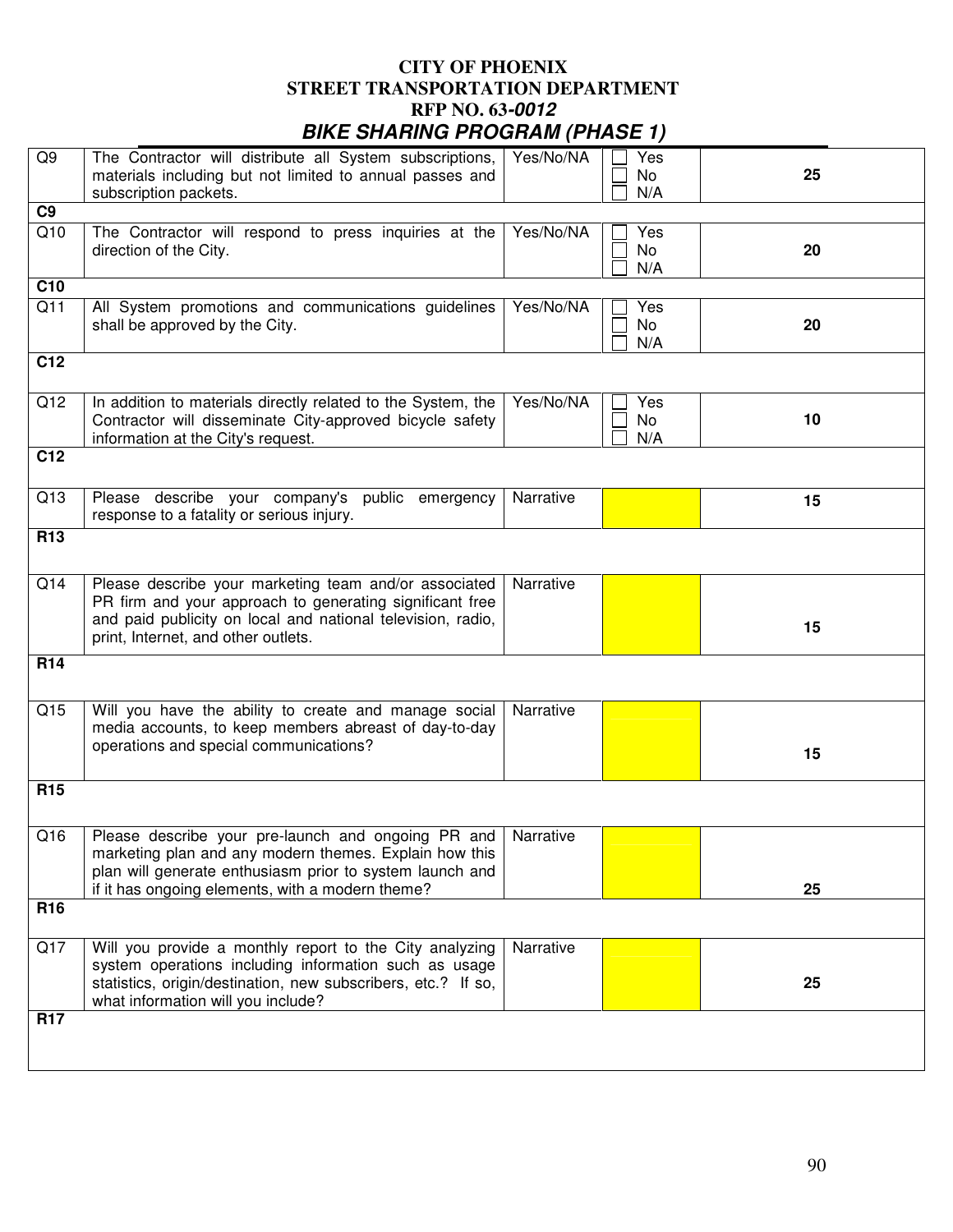| Q18             | Please describe your business plan as it pertains to<br>advertising. Please include the following: (1) Location<br>request including dimensions; (2) Location details such as<br>property owner type (i.e. City, institution, private<br>landowner), property owner (i.e. City, University, Hospital),<br>space type (residential parking space, metered parking<br>space, sidewalk, parking garage, other.). | Narrative | 25 |
|-----------------|---------------------------------------------------------------------------------------------------------------------------------------------------------------------------------------------------------------------------------------------------------------------------------------------------------------------------------------------------------------------------------------------------------------|-----------|----|
| <b>R18</b>      |                                                                                                                                                                                                                                                                                                                                                                                                               |           |    |
| Q19             | Will you have the commitment to conduct semi-annual<br>market research to collect demographic data of users,<br>usage, characteristics, and feedback on the customer<br>service?                                                                                                                                                                                                                              | Narrative | 15 |
| R <sub>19</sub> |                                                                                                                                                                                                                                                                                                                                                                                                               |           |    |
| Q20             | Will you have a stated financial commitment to marketing?                                                                                                                                                                                                                                                                                                                                                     | Narrative | 20 |
| <b>R20</b>      |                                                                                                                                                                                                                                                                                                                                                                                                               |           |    |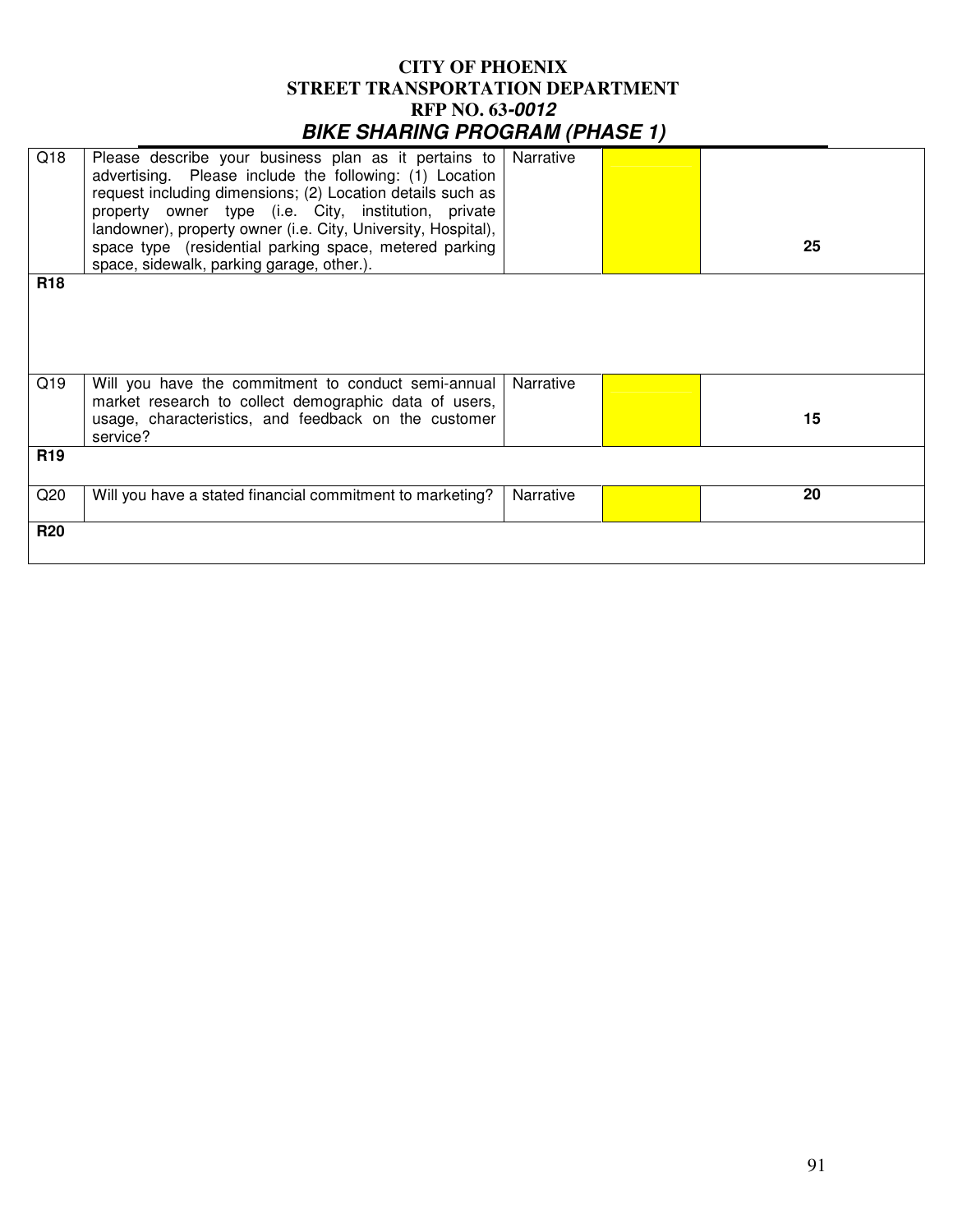| #              | <b>Performance Metric</b>                                                                                                                                                                                                                                                                   |           | Yes/             |               |
|----------------|---------------------------------------------------------------------------------------------------------------------------------------------------------------------------------------------------------------------------------------------------------------------------------------------|-----------|------------------|---------------|
|                |                                                                                                                                                                                                                                                                                             |           | No/<br><b>NA</b> | <b>Points</b> |
| Q1             | Overall System Functionality - Weekly - Combined total<br>minutes that all Stations are out of commission per week.<br>(Offeror provides Threshold Service Level as well as<br>ranges of deficient service thresholds with the associated<br>defined dollar value for each of the ranges, ) | Narrative |                  | 35            |
| <b>R1</b>      |                                                                                                                                                                                                                                                                                             |           |                  |               |
| Q2             | Stations are neither full nor empty for a period longer than<br>three hours. - Daily - (Offeror provides Threshold Service<br>Level as well as ranges of deficient service thresholds with<br>the associated defined dollar value for each of the ranges, )                                 | Narrative |                  | 35            |
| R <sub>2</sub> |                                                                                                                                                                                                                                                                                             |           |                  |               |
| Q3             | Bicycles in service - Percentage of Bicycles in service -<br>Daily - (Offeror provides Threshold Service Level as well<br>as ranges of deficient service thresholds with the<br>associated defined dollar value for each of the ranges, )                                                   | Narrative |                  | 15            |
| R <sub>3</sub> |                                                                                                                                                                                                                                                                                             |           |                  |               |
| Q4             | A maximum of 1% of the system's bicycles are stolen per<br>year.                                                                                                                                                                                                                            | Yes/No/NA | Yes<br>No<br>N/A | 10            |
| C <sub>4</sub> |                                                                                                                                                                                                                                                                                             |           |                  |               |
| Q <sub>5</sub> | 95% of calls to the Call Center are answered within 30<br>seconds and no more than 5% of calls are dropped.                                                                                                                                                                                 | Yes/No/NA | Yes<br>No<br>N/A | 15            |
| C <sub>5</sub> |                                                                                                                                                                                                                                                                                             |           |                  |               |
| Q <sub>6</sub> | 95% of emails are answered within 24 hours.                                                                                                                                                                                                                                                 | Yes/No/NA | Yes<br>No<br>N/A | 15            |
| C <sub>6</sub> |                                                                                                                                                                                                                                                                                             |           |                  |               |
| Q7             | Station cleanliness - Percentage of Stations that are clean<br>-Weekly - (Offeror provides Threshold Service Level as well<br>as ranges of deficient service thresholds with the<br>associated defined dollar value for each of the ranges, )                                               | Narrative |                  | 15            |
| R <sub>7</sub> |                                                                                                                                                                                                                                                                                             |           |                  |               |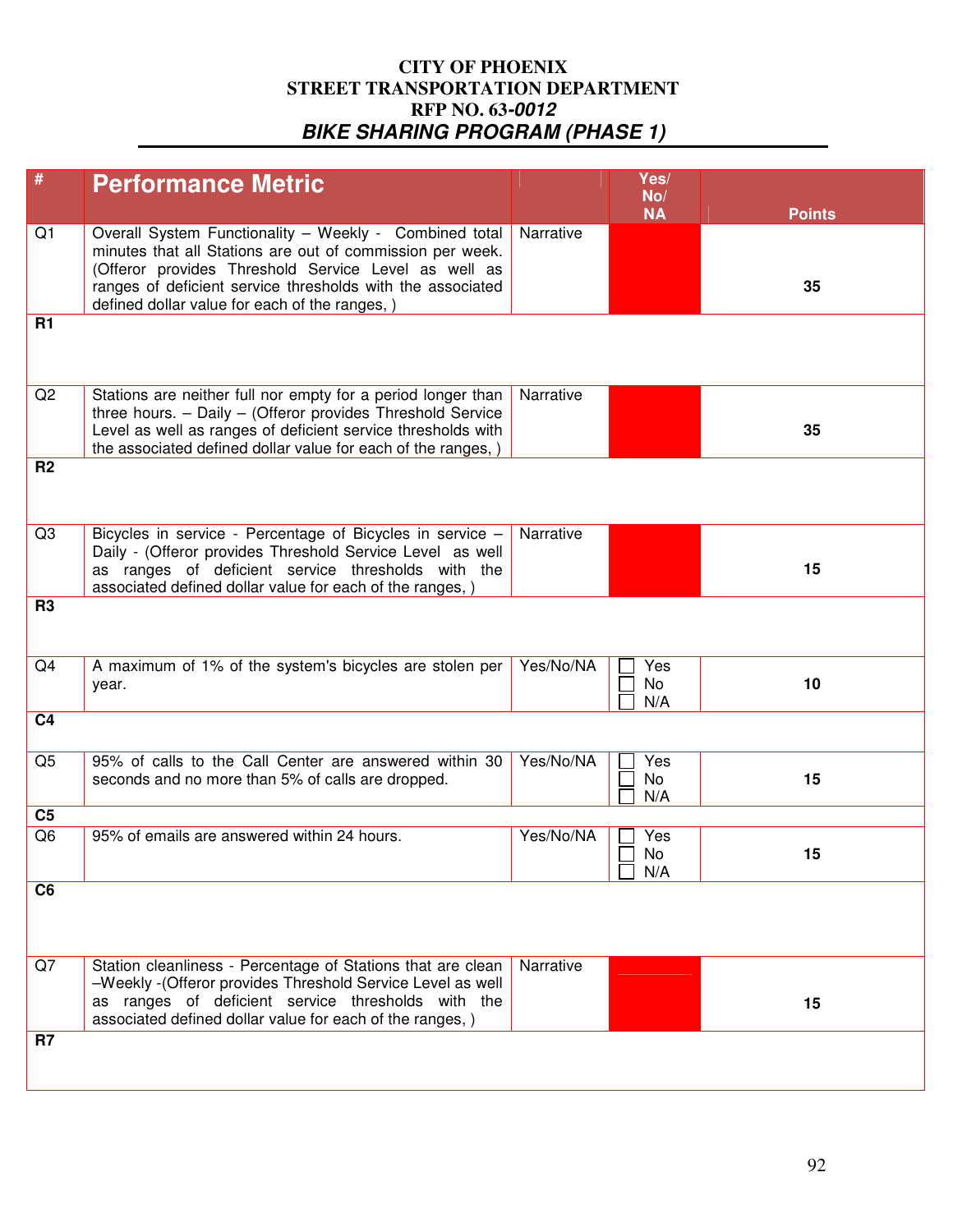|                 | <u>PINE ONALINO I NOGHAM (FIAOL I)</u>                                                                                                                                                                                                                               |           |    |
|-----------------|----------------------------------------------------------------------------------------------------------------------------------------------------------------------------------------------------------------------------------------------------------------------|-----------|----|
| Q8              | Bicycle cleanliness - Percentage of Bicycles that are clean<br>- Weekly - (Offeror provides Threshold Service Level as<br>well as ranges of deficient service thresholds with the<br>associated defined dollar value for each of the ranges, )                       | Narrative | 15 |
| R <sub>8</sub>  |                                                                                                                                                                                                                                                                      |           |    |
| Q9              | Bicycle routine maintenance inspection - Monthly - (Offeror<br>provides Threshold Service Level as well as ranges of<br>deficient service thresholds with the associated defined<br>dollar value for each of the ranges, )                                           | Narrative | 25 |
| R <sub>9</sub>  |                                                                                                                                                                                                                                                                      |           |    |
| Q10             | Graffiti/vandalism is removed/rectified - Hours - (Offeror<br>provides Threshold Service Level as well as ranges of<br>deficient service thresholds with the associated defined<br>dollar value for each of the ranges, )                                            | Narrative | 25 |
| <b>R10</b>      |                                                                                                                                                                                                                                                                      |           |    |
| Q11             | Bicycle Distribution - Bicycle/Dock ratio or other method to<br>be decided by Offeror. Daily - (Offeror provides Threshold<br>Service Level as well as ranges of deficient service<br>thresholds with the associated defined dollar value for each<br>of the ranges) | Narrative | 25 |
| <b>R11</b>      |                                                                                                                                                                                                                                                                      |           |    |
| Q12             | Station Removal and Site Refurbishment Upon City<br>Request- Days - (Offeror provides Threshold Service Level<br>as well as ranges of deficient service thresholds with the<br>associated defined dollar value for each of the ranges, )                             | Narrative | 15 |
| <b>R12</b>      |                                                                                                                                                                                                                                                                      |           |    |
| Q13             | Immediate Station Site Physical Condition Maintenance<br>Reports to City - Days - (Offeror provides Threshold<br>Service Level as well as ranges of deficient service<br>thresholds with the associated defined dollar value for each<br>of the ranges, )            | Narrative | 25 |
| <b>R13</b>      |                                                                                                                                                                                                                                                                      |           |    |
| Q14             | Website in Service - Percentage of time that the Website is<br>in service.-Weekly- (Offeror provides Threshold Service<br>Level as well as ranges of deficient service thresholds with<br>the associated defined dollar value for each of the ranges, )              | Narrative | 25 |
| R <sub>14</sub> |                                                                                                                                                                                                                                                                      |           |    |
| Q15             | Central Computer System in Service - Percentage of time<br>that the Central Computer System will be in service -<br>including during database maintenance. Weekly (Offeror                                                                                           | Narrative | 25 |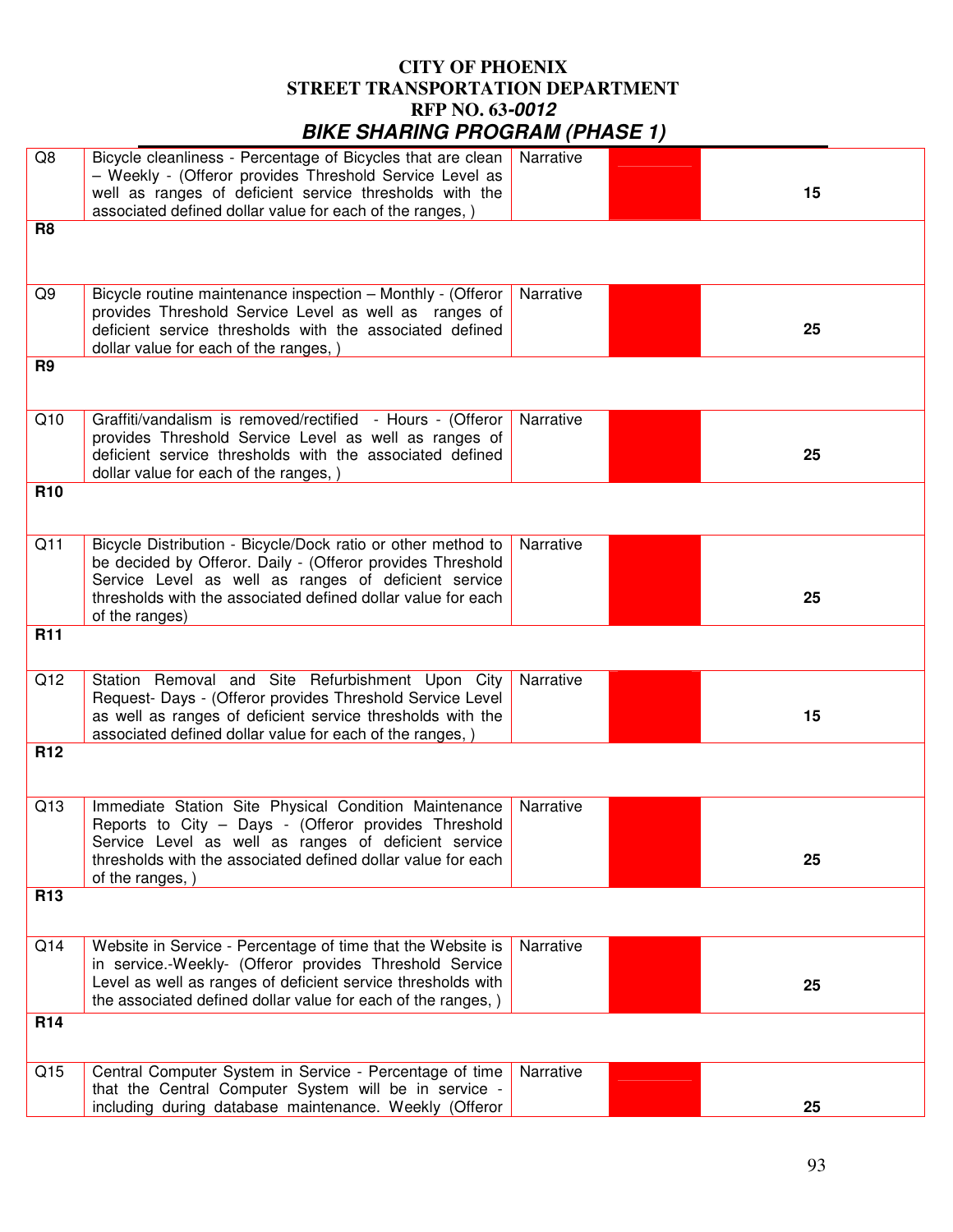|                 | <u>,, בטארו ון ווואט ו ווטעונדומונט שאומ</u>                                                                                                                                                                                                                                                               |           |                  |    |
|-----------------|------------------------------------------------------------------------------------------------------------------------------------------------------------------------------------------------------------------------------------------------------------------------------------------------------------|-----------|------------------|----|
|                 | provides Threshold Service Level as well as ranges of<br>deficient service thresholds with the associated defined<br>dollar value for each of the ranges, )                                                                                                                                                |           |                  |    |
| <b>R15</b>      |                                                                                                                                                                                                                                                                                                            |           |                  |    |
| Q16             | Maintenance Reports to City -<br>Financial/Use and<br>Timeliness of reports. - Weekly - (Offeror provides<br>Threshold Service Level as well as ranges of deficient<br>service thresholds with the associated defined dollar value<br>for each of the ranges, )                                            | Narrative |                  | 25 |
| <b>R16</b>      |                                                                                                                                                                                                                                                                                                            |           |                  |    |
| Q17             | Stations in Service - Percentage of Stations in service -<br>Daily - (Offeror provides Threshold Service Level as well as<br>ranges of deficient service thresholds with the associated<br>defined dollar value for each of the ranges, )                                                                  | Narrative |                  | 25 |
| <b>R17</b>      |                                                                                                                                                                                                                                                                                                            |           |                  |    |
| Q18             | Central Computer System Accuracy - Percentage of<br>Bicycles located where system reports them to be located.<br>- Daily - (Offeror provides Threshold Service Level as well<br>ranges of deficient service thresholds with the<br>as<br>associated defined dollar value for each of the ranges, ).        | Narrative |                  | 20 |
| <b>R18</b>      |                                                                                                                                                                                                                                                                                                            |           |                  |    |
| Q19             | Refurbishment of the system's bicycles (e.g. paint, logo,<br>sticker removal) so that they appear new and attractive.-<br>Annual - - (Offeror provides Threshold Service Level as<br>well as ranges of deficient service thresholds with the<br>associated defined dollar value for each of the ranges, ). | Narrative |                  | 20 |
| R <sub>19</sub> |                                                                                                                                                                                                                                                                                                            |           |                  |    |
|                 | Do you have a web-based dashboard and data portal<br>that generates the following reports (minimum);                                                                                                                                                                                                       |           |                  |    |
| Q1              | Station Availability - Daily - Instances of full/empty stations<br>by 15 minute increments;                                                                                                                                                                                                                | Yes/No/NA | Yes<br>No<br>N/A | 10 |
| $\overline{C1}$ |                                                                                                                                                                                                                                                                                                            |           |                  |    |
| Q2              | Station Deployment - Daily - Number of stations deployed;                                                                                                                                                                                                                                                  | Yes/No/NA | Yes<br>No<br>N/A | 5  |
| $\overline{C2}$ |                                                                                                                                                                                                                                                                                                            |           |                  |    |
| Q3              | Bicycle Availability - Daily - number of bicycles deployed for<br>revenue service;                                                                                                                                                                                                                         | Yes/No/NA | Yes<br>No<br>N/A | 5  |
| C <sub>3</sub>  |                                                                                                                                                                                                                                                                                                            |           |                  |    |
| Q4              | Customer Service Call Data - number of calls and average<br>call duration per day;                                                                                                                                                                                                                         | Yes/No/NA | Yes<br>No<br>N/A | 5  |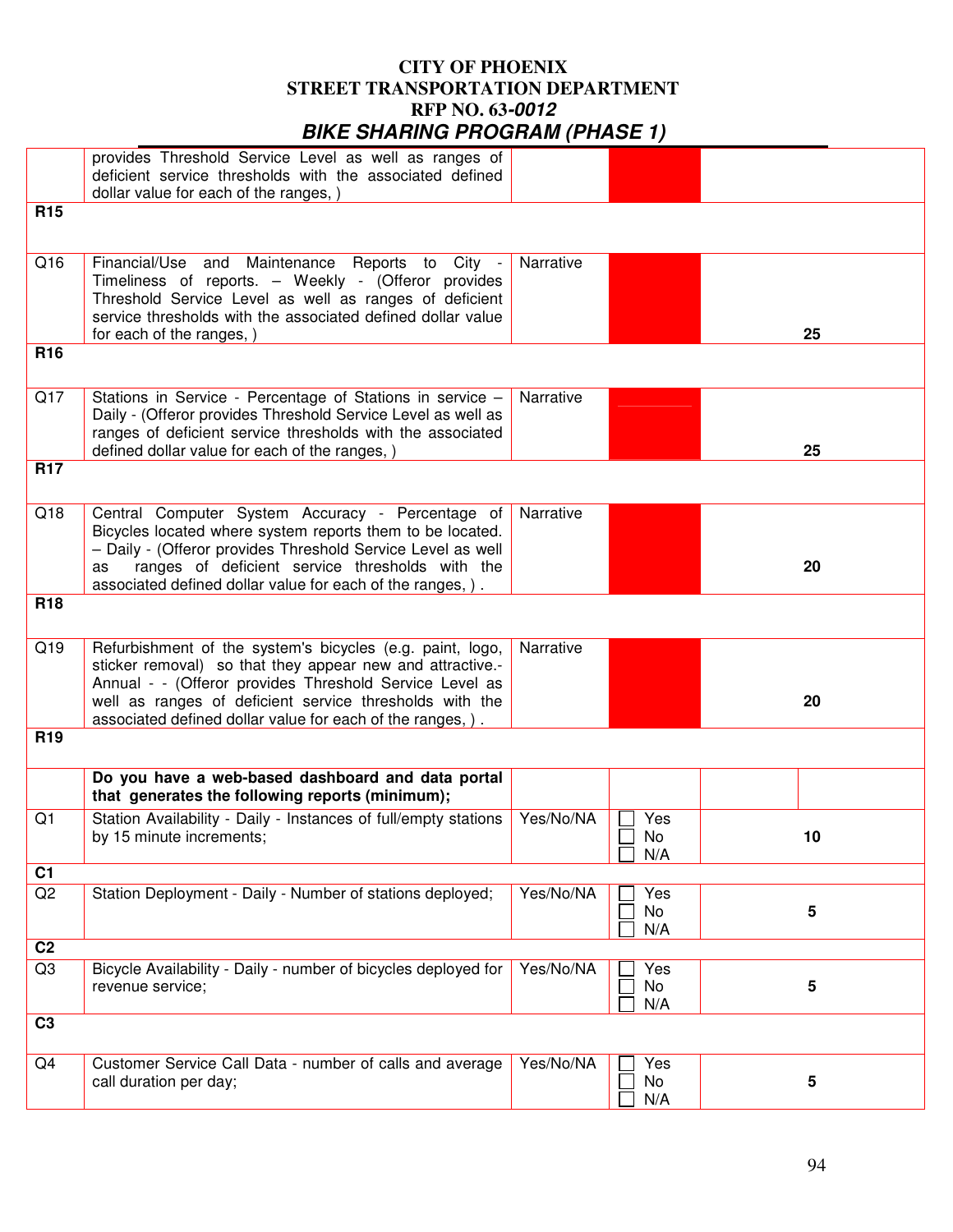| C <sub>4</sub>   |                                                                                               |           |                         |                 |
|------------------|-----------------------------------------------------------------------------------------------|-----------|-------------------------|-----------------|
| Q5               | Calls Dropped - Daily - number and percentage of calls<br>dropped;                            | Yes/No/NA | Yes<br>No<br>N/A        | 5               |
| C <sub>5</sub>   |                                                                                               |           |                         |                 |
| Q <sub>6</sub>   | Call Center Responsiveness - Daily - percentage of calls<br>answered in less than 30 seconds; | Yes/No/NA | Yes<br>No<br>N/A        | $5\phantom{a}$  |
| C <sub>6</sub>   |                                                                                               |           |                         |                 |
| Q7               | Emails - Daily - number of emails received and percentage<br>responded to within 24 hours;    | Yes/No/NA | Yes<br>No<br>N/A        | 5               |
| $\overline{C7}$  |                                                                                               |           |                         |                 |
| Q8               | Ridership by Member Type - Daily - report the number of<br>rentals and trips by day;          | Yes/No/NA | Yes<br><b>No</b><br>N/A | 10              |
| C <sub>8</sub>   |                                                                                               |           |                         |                 |
| Q9               | Trip Duration - Daily - Trip duration by user class in 30<br>minute increments;               | Yes/No/NA | Yes<br><b>No</b><br>N/A | $5\phantom{.0}$ |
| C <sub>9</sub>   |                                                                                               |           |                         |                 |
| Q10              | Miles Traveled - Monthly - total miles traveled by user<br>class;                             | Yes/No/NA | Yes<br>No<br>N/A        | 5               |
| C10              |                                                                                               |           |                         |                 |
| Q11              | Station Performance - Weekly - Rentals and returns by<br>station;                             | Yes/No/NA | Yes<br>No<br>N/A        | 5               |
| $\overline{C11}$ |                                                                                               |           |                         |                 |
| $\overline{Q12}$ | Annual Members - monthly - Weekly - three Day - New and<br>cumulative members;                | Yes/No/NA | Yes<br>No<br>N/A        | 10              |
| C <sub>12</sub>  |                                                                                               |           |                         |                 |
| Q13              | Casual Users - Daily - New and cumulative members.                                            | Yes/No/NA | Yes<br>No<br>N/A        | 10              |
| C13              |                                                                                               |           |                         |                 |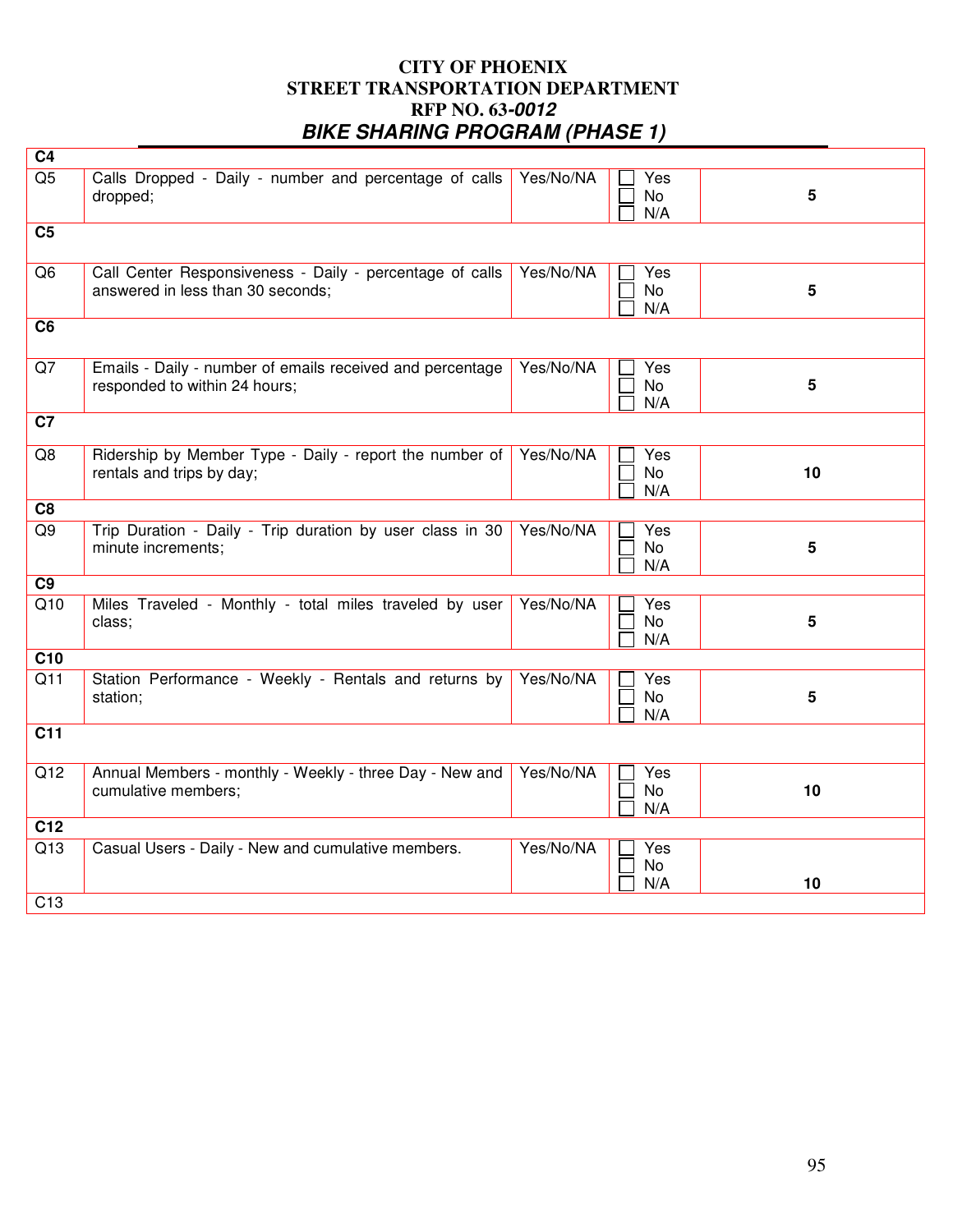## **ATTACHMENT E: BUSINESS MODEL**

## **1. Financial Budget**

Offers must provide the following estimated operating budget, costs, funding sources, operating revenue, and pricing structure for each of a 5 year period including the start-up cost. This should be provided in the format provided below. For each estimation, provide the assumptions used for determining the forecasted cost and revenue information. This budget, revenue, cost and other financial information should include

Estimated Operating Budget Including All Operating Costs and Revenues Over a Five (5) Year Period. Includes a line break down of all operating costs and revenues

Estimated Capital Costs, including but not limited to start-up, upgrades, replacement, of the proposed System. Include a line item breakdown for each capital costs including, but not limited to, equipment manufacture and purchase, installation, website development etc.

Estimated Capital Funding Sources and Values that are intended to be used in the development and installation of the proposed System. Include a line item break down of all capital funding sources including but not limited to sponsorship placement, grants, loans etc.

Estimated Operating Revenue Sources and Values that are intended to be used in the operation of the proposed System. Include a line item break down of all operating funding sources including but not limited to membership and user fees, sponsorship placement, advertising, grants, etc

Estimated Profit Margin Sources and Values including the level(s) and percentages(s) of revenue to be shared, if any, with the City.

| Year 1 - Start-up costs:    | <b>Dollar Amount</b> |
|-----------------------------|----------------------|
| <b>Variable Cost Items:</b> |                      |
| 1. Bicycles                 |                      |
| 2. Stations                 |                      |
| 3. Installations            |                      |
| <b>Fixed Costs:</b>         |                      |
| 4. System Start-up          |                      |
| 5. IT Infrastructure        |                      |
| 6. Call Center Set-up       |                      |
| 7. Website Development      |                      |
| 8. Other (itemize)          |                      |
| <b>Total Capital Costs</b>  |                      |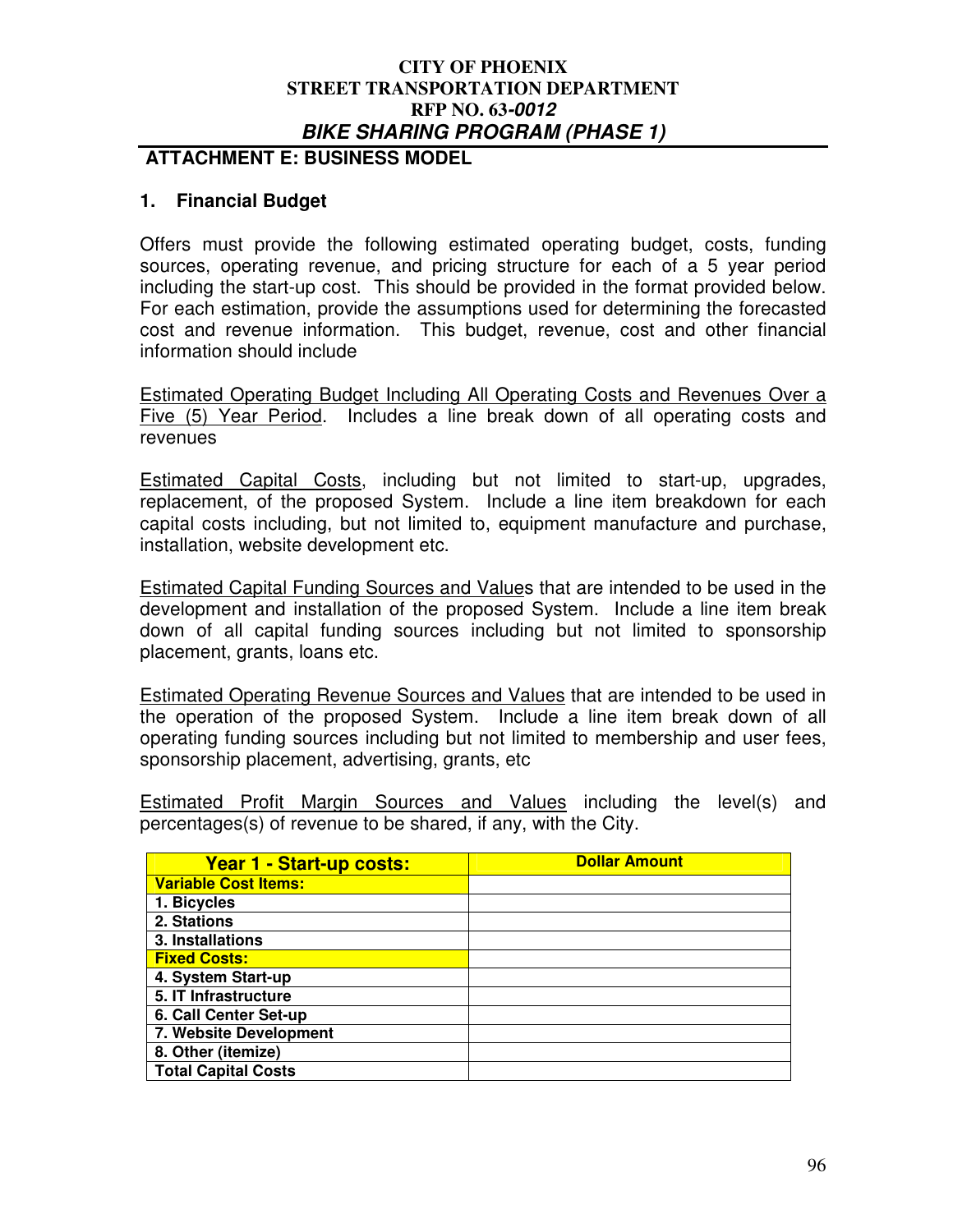| <b>Request for Proposed Capital Costs and Revenues</b><br>requested for Year 1, Year 2, Year 3, Year 4, and |    |
|-------------------------------------------------------------------------------------------------------------|----|
| Year 5 a Bicycle System (broken out per year)                                                               |    |
|                                                                                                             |    |
| <b>Operating Costs</b>                                                                                      | \$ |
| 1. Bicycle Redistribution                                                                                   |    |
| 2. Customer Support (including call center)                                                                 |    |
| 3. Website Maintenance and Hosting Services                                                                 |    |
| 4. Station Relocations                                                                                      |    |
| 5. Other (itemize)                                                                                          |    |
| <b>Maintenance Costs</b>                                                                                    |    |
| 6. Bicycle Maintenance                                                                                      |    |
| 7. Station Maintenance                                                                                      |    |
| 8. Facility Rental/lease (repair facility)                                                                  |    |
| 9. IT Systems and Hardware Maintenance (including website)                                                  |    |
| 10. Maintenance Staff                                                                                       |    |
| 11. Other (itemize)                                                                                         |    |
| <b>General &amp; Administration Costs</b>                                                                   |    |
| 12. Insurance                                                                                               |    |
| 13. Office Lease                                                                                            |    |
| 14. Office Administration (all expenses, except staff expense &<br>office lease)                            |    |
| 15. Marketing and Promotions                                                                                |    |
| 16. General & Administrative Staff                                                                          |    |
| 17. Other (itemize)                                                                                         |    |
| <b>TOTAL</b><br>Operations,<br>Maintenance,<br>General<br>and<br>&<br><b>Administrative Costs</b>           |    |
| <b>Operating Revenues</b>                                                                                   |    |
| 1. Annual Subscriptions                                                                                     |    |
| 2. Rental Fees                                                                                              |    |
| 3. Daily Passes                                                                                             |    |
| 4. 3-Day Passes                                                                                             |    |
| 5. Weekly Passes                                                                                            |    |
| 6. Monthly Passes                                                                                           |    |
| 7. Corporate Passes                                                                                         |    |
| 8. Institutional Passes                                                                                     |    |
| 9. Sponsorship                                                                                              |    |
| 10. Advertising                                                                                             |    |
| 11. Other (itemize)                                                                                         |    |
| <b>TOTAL Operating Revenues</b>                                                                             |    |
| <b>TOTAL Operating Cash Flow Surplus (Shortfall)</b>                                                        |    |

## **2. Business Model Criteria**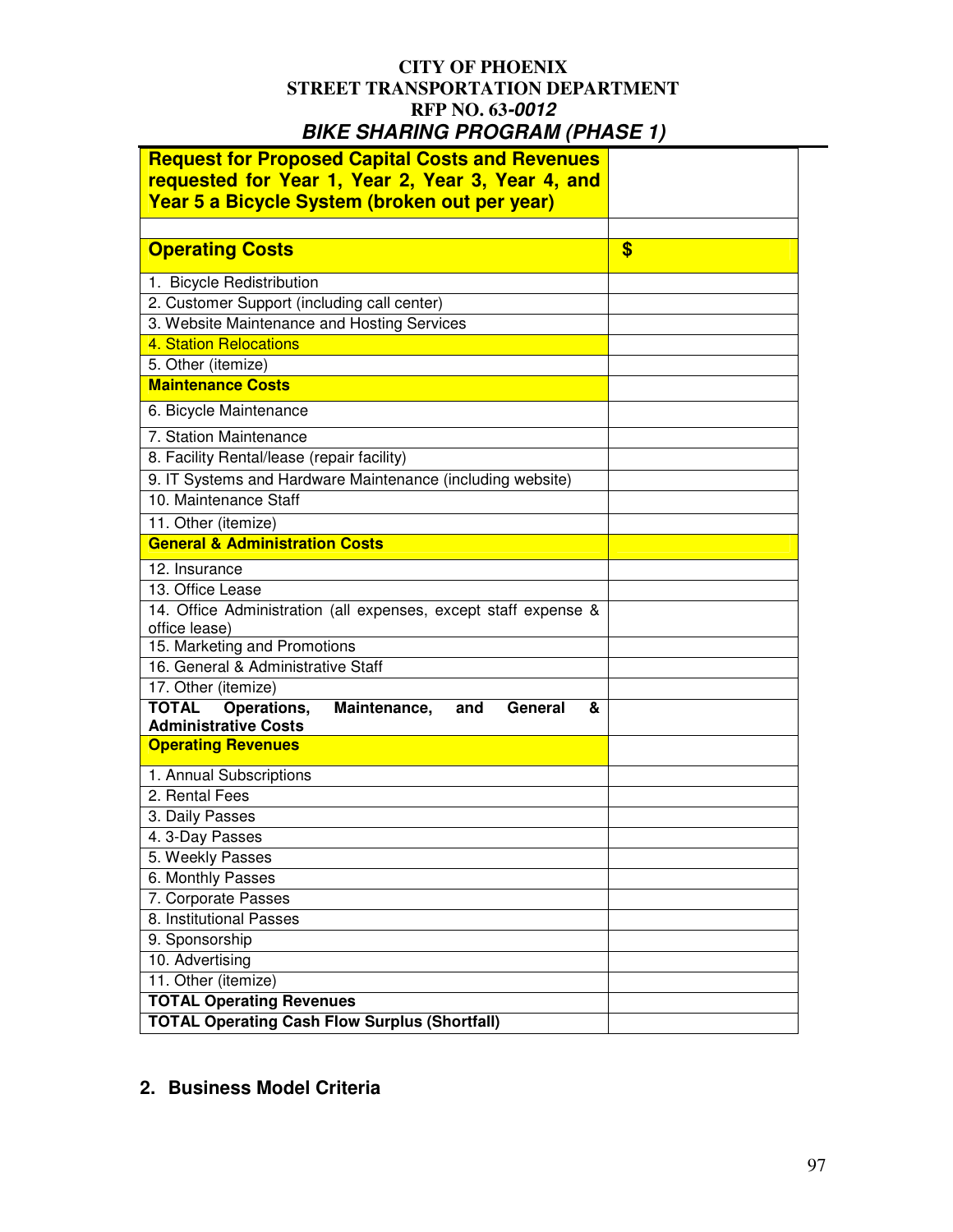|                | <b>Business Model Criteria</b>                                                                                                                                                                                                                                                                                                                                                                      |           | Yes/<br>No/<br><b>NA</b> |
|----------------|-----------------------------------------------------------------------------------------------------------------------------------------------------------------------------------------------------------------------------------------------------------------------------------------------------------------------------------------------------------------------------------------------------|-----------|--------------------------|
| Q1             | The Contractor anticipates that the proposed System will generate<br>revenues to cover its operating costs.                                                                                                                                                                                                                                                                                         | Yes/No/NA | Yes<br>No<br>N/A         |
| C <sub>1</sub> |                                                                                                                                                                                                                                                                                                                                                                                                     |           |                          |
| Q2             | Do you have the ability to guarantee operation of the system for the<br>contract period?                                                                                                                                                                                                                                                                                                            | Yes/No/NA | Yes<br>No<br>N/A         |
| C <sub>2</sub> |                                                                                                                                                                                                                                                                                                                                                                                                     |           |                          |
| Q3             | Do you have a pricing system that allows each municipality, institution,<br>and/or private landowner to determine the cost (or revenue) that it<br>would pay (or gain) from the purchase of a station or adoption into the<br>system?                                                                                                                                                               | Yes/No/NA | Yes<br>No<br>N/A         |
| C <sub>3</sub> |                                                                                                                                                                                                                                                                                                                                                                                                     |           |                          |
| Q4             | What is your proposed pricing structure for membership fees (e.g.<br>annual, weekly, daily etc.) and trip fees (e.g. 30 min., 60 min, 90 min.<br>$etc.$ )                                                                                                                                                                                                                                           | Narrative |                          |
| R <sub>4</sub> |                                                                                                                                                                                                                                                                                                                                                                                                     |           |                          |
| Q <sub>5</sub> | Would you guarantee that a pricing structure resulting from this RFP<br>and contracts negotiated under the terms of this RFP will contain the<br>best prices offered to any municipality, institution, or private<br>landowner?                                                                                                                                                                     | Yes/No/NA | Yes<br>No<br>N/A         |
| C <sub>5</sub> |                                                                                                                                                                                                                                                                                                                                                                                                     |           |                          |
| Q <sub>6</sub> | Does your pricing structure favor short trips (for example, 30 minutes<br>free, with increasing charges thereafter)?                                                                                                                                                                                                                                                                                | Yes/No/NA | Yes<br>No<br>N/A         |
| C <sub>6</sub> |                                                                                                                                                                                                                                                                                                                                                                                                     |           |                          |
| $Q$ 7          | Do you charge a subscriber fee of less than \$100?                                                                                                                                                                                                                                                                                                                                                  | Yes/No/NA | Yes<br>No<br>N/A         |
| C7             |                                                                                                                                                                                                                                                                                                                                                                                                     |           |                          |
| Q8             | Would you guarantee that in addition to any contract existing between<br>the vendor and landowner to locate a station on a landowner's<br>property, landowners that wish to have located on their properties a<br>station that is linked into and/or compatible with the network and<br>system provided, pursuant to the terms of this RFP, must contract<br>directly with the City to participate? | Yes/No/NA | Yes<br>No<br>N/A         |
| C <sub>8</sub> |                                                                                                                                                                                                                                                                                                                                                                                                     |           |                          |
| Q9             | Please describe how your financial system allows any municipality,<br>institution, or private landowner the ability to determine the cost (or<br>revenue) it would pay (or receive) from adding a station or participating<br>in the system?                                                                                                                                                        | Narrative |                          |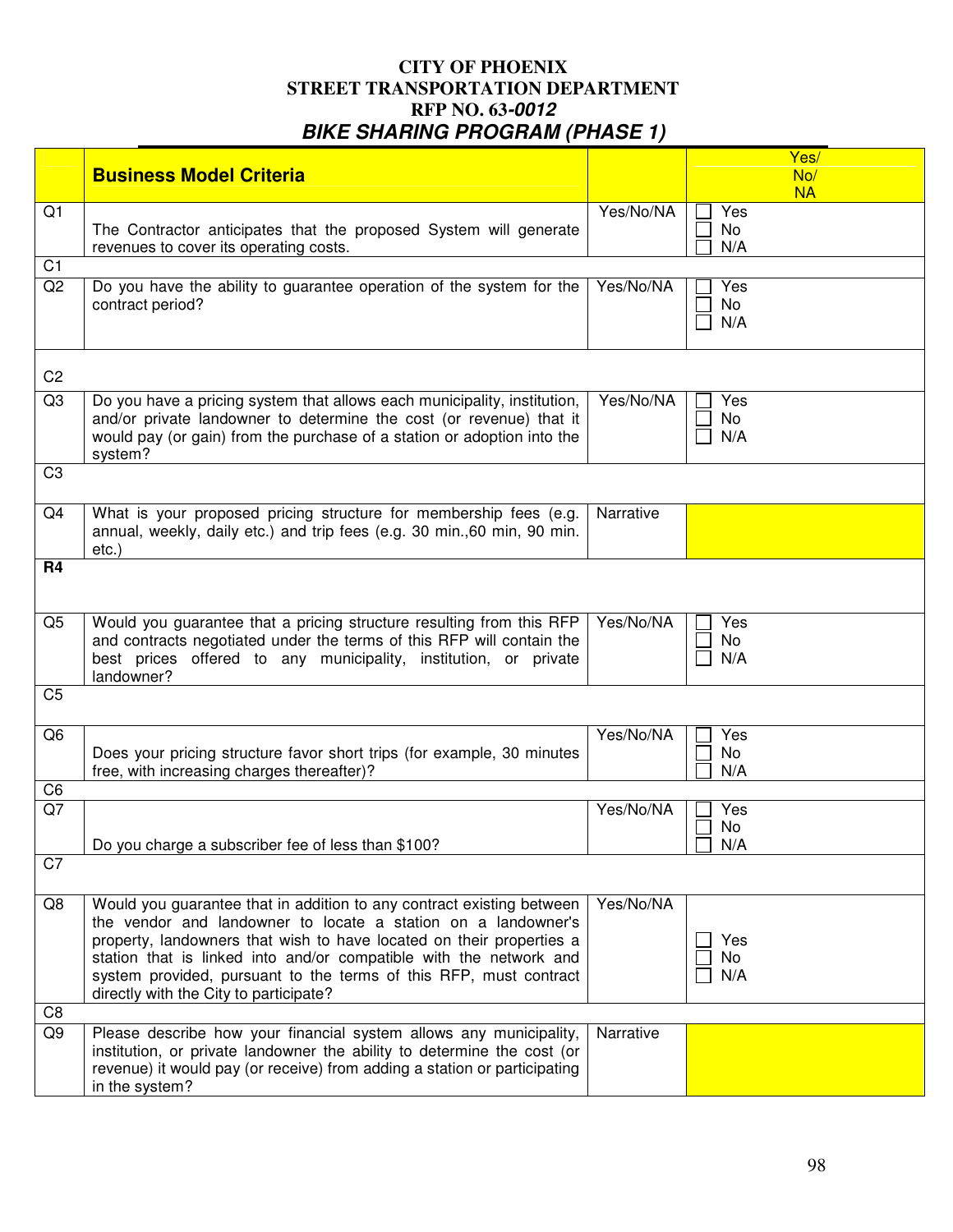| R <sub>9</sub>  |                                                                                                                                                      |           |           |
|-----------------|------------------------------------------------------------------------------------------------------------------------------------------------------|-----------|-----------|
|                 |                                                                                                                                                      |           |           |
|                 |                                                                                                                                                      |           |           |
| Q10             | Do you guarantee that prices provided as part of a contract resulting                                                                                | Yes/No/NA | Yes       |
|                 | from winning this RFP will be the best prices offered to any<br>municipality, institution, and/or private landowner in the Region?                   |           | No<br>N/A |
|                 |                                                                                                                                                      |           |           |
| C10             |                                                                                                                                                      |           |           |
| Q11             | Describe your firm's experience launching a multi-jurisdictional bike<br>share program.                                                              | Narrative |           |
| <b>R11</b>      |                                                                                                                                                      |           |           |
|                 |                                                                                                                                                      |           |           |
| Q12             | Describe advantages/disadvantages of launching a multi-jurisdictional<br>bike share program.                                                         | Narrative |           |
| R <sub>12</sub> |                                                                                                                                                      |           |           |
|                 |                                                                                                                                                      |           |           |
| Q13             | Describe advantages/disadvantages of launching a phased bike share                                                                                   | Narrative |           |
| R <sub>13</sub> | program, one jurisdiction at a time.                                                                                                                 |           |           |
|                 |                                                                                                                                                      |           |           |
| Q14             | All bicycles must be compatible with docks in either city.                                                                                           | Yes/No/NA | Yes       |
|                 |                                                                                                                                                      |           | No<br>N/A |
| C <sub>14</sub> |                                                                                                                                                      |           |           |
|                 |                                                                                                                                                      |           |           |
| Q <sub>15</sub> | Provide examples of contract language that has been used to<br>successfully address multi-jurisdictional expansion of the Bike Sharing               | Narrative |           |
|                 | Program.                                                                                                                                             |           |           |
| R <sub>15</sub> |                                                                                                                                                      |           |           |
|                 |                                                                                                                                                      |           |           |
| Q16             | There is a good possibility that one or two neighboring jurisdictions will<br>seek to procure bikeshare equipment through the specifications of this | Narrative |           |
|                 | RFP. Describe advantages/disadvantages of a multi- jurisdictional                                                                                    |           |           |
|                 | launch with different funding sources. (i.e. The City of Phoenix seeks a<br>fully sponsored bikeshare program and nearby City X plans to sponsor     |           |           |
|                 | bikeshare within their boundaries.)                                                                                                                  |           |           |
| <b>R16</b>      |                                                                                                                                                      |           |           |
|                 |                                                                                                                                                      |           |           |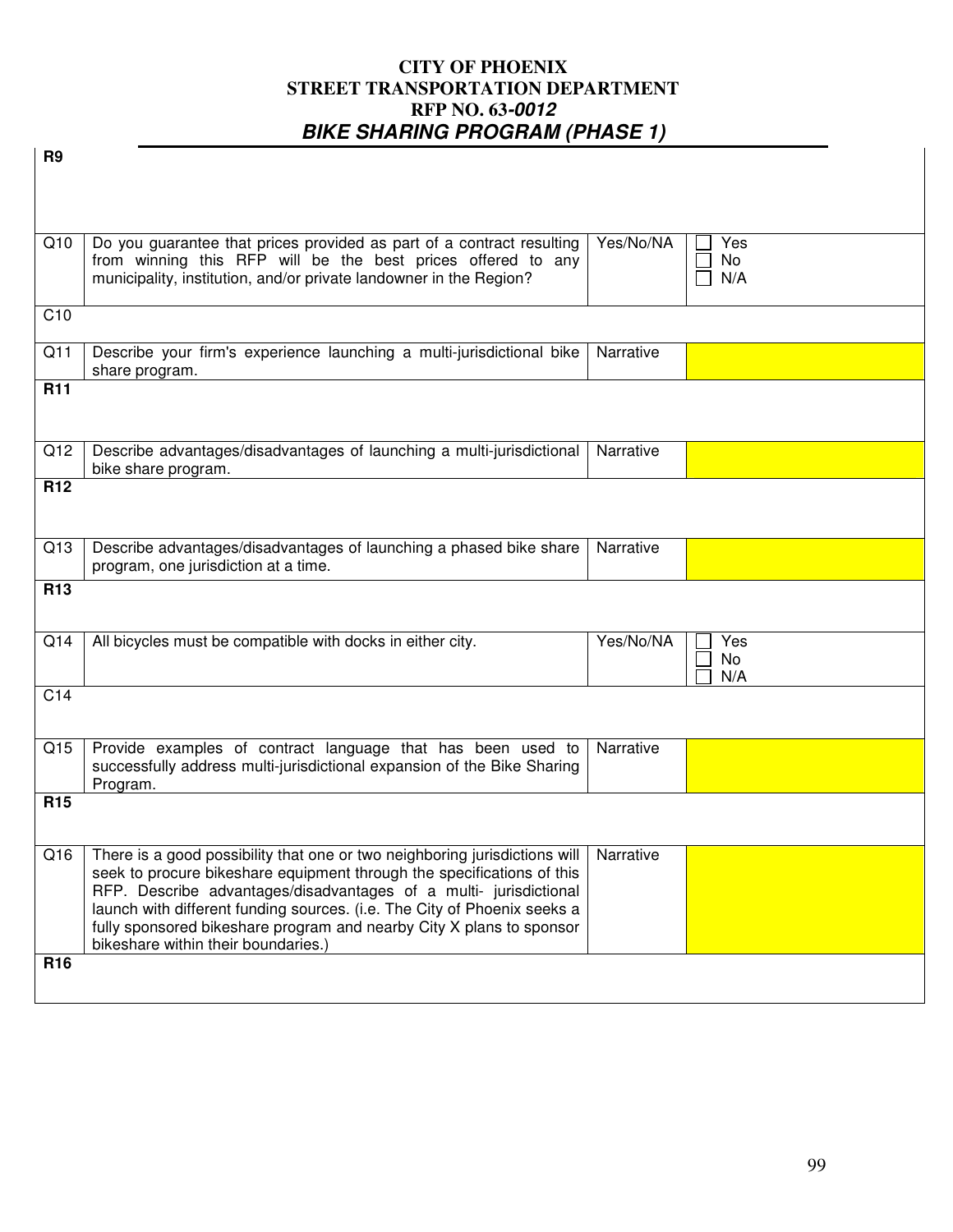|                        | <i>PINE SHAHING HOGHAM (HASE 1)</i>                                                                                                                                                                                                                                                                                                                                                             |           |                  |
|------------------------|-------------------------------------------------------------------------------------------------------------------------------------------------------------------------------------------------------------------------------------------------------------------------------------------------------------------------------------------------------------------------------------------------|-----------|------------------|
| Q17                    | Do you guarantee that in addition to any contract existing between the<br>vendor and landowner to locate a station on a landowner's property,<br>landowners that wish to have located on their properties a station that<br>is linked into and/or compatible with the network and system provided,<br>pursuant to the terms of this RFP must contract directly with the City to<br>participate? | Yes/No/NA | Yes<br>No<br>N/A |
| C <sub>17</sub>        |                                                                                                                                                                                                                                                                                                                                                                                                 |           |                  |
| Q18                    | Identify any regions within the Greater Phoenix area in which the<br>operator can provide the bikesharing system at no cost to the<br>municipality, institution or private landowner.                                                                                                                                                                                                           | Narrative |                  |
| <b>R18</b>             |                                                                                                                                                                                                                                                                                                                                                                                                 |           |                  |
| Q19<br>R <sub>19</sub> | What percentage of your annual revenue is derived from advertising?                                                                                                                                                                                                                                                                                                                             | Narrative |                  |
|                        |                                                                                                                                                                                                                                                                                                                                                                                                 |           |                  |
| Q20                    | Will you identify, coordinate, and oversee solicitation of all the<br>following revenue sources: Sponsorships, Advertisements, Grants,<br>Others (please describe)?                                                                                                                                                                                                                             | Narrative |                  |
| <b>R20</b>             |                                                                                                                                                                                                                                                                                                                                                                                                 |           |                  |
| Q21                    | Does your financial model provide a single financial structure for<br>station start-up, applicable to all municipalities, institutions, and/or<br>private landowners, which is constant, predictable, and transparent,<br>based on a clearly stated algorithm?                                                                                                                                  | Yes/No/NA | Yes<br>No<br>N/A |
| C <sub>21</sub>        |                                                                                                                                                                                                                                                                                                                                                                                                 |           |                  |
| Q22                    | Does your financial model provide a single profit-sharing pricing<br>structure for ongoing operations, applicable to all municipalities,<br>institutions, and/or private landowner based on the percentage of trips<br>originating or terminating at a station as a percentage of total trips<br>taken in the system?                                                                           | Yes/No/NA | Yes<br>No<br>N/A |
| C <sub>22</sub>        |                                                                                                                                                                                                                                                                                                                                                                                                 |           |                  |
| Q23                    | Does your financial system have the flexibility to accommodate<br>differing needs of municipalities and institutions?                                                                                                                                                                                                                                                                           | Yes/No/NA | Yes<br>No<br>N/A |
| C <sub>23</sub>        |                                                                                                                                                                                                                                                                                                                                                                                                 |           |                  |
| Q24                    | What will be your financial commitment to marketing?                                                                                                                                                                                                                                                                                                                                            | Narrative |                  |
| <b>R24</b>             |                                                                                                                                                                                                                                                                                                                                                                                                 |           |                  |
| Q25                    | Describe your involvement with obtaining sponsorships and provide<br>examples with respect to this involvement with sponsorships with other<br>Cities.                                                                                                                                                                                                                                          | Narrative |                  |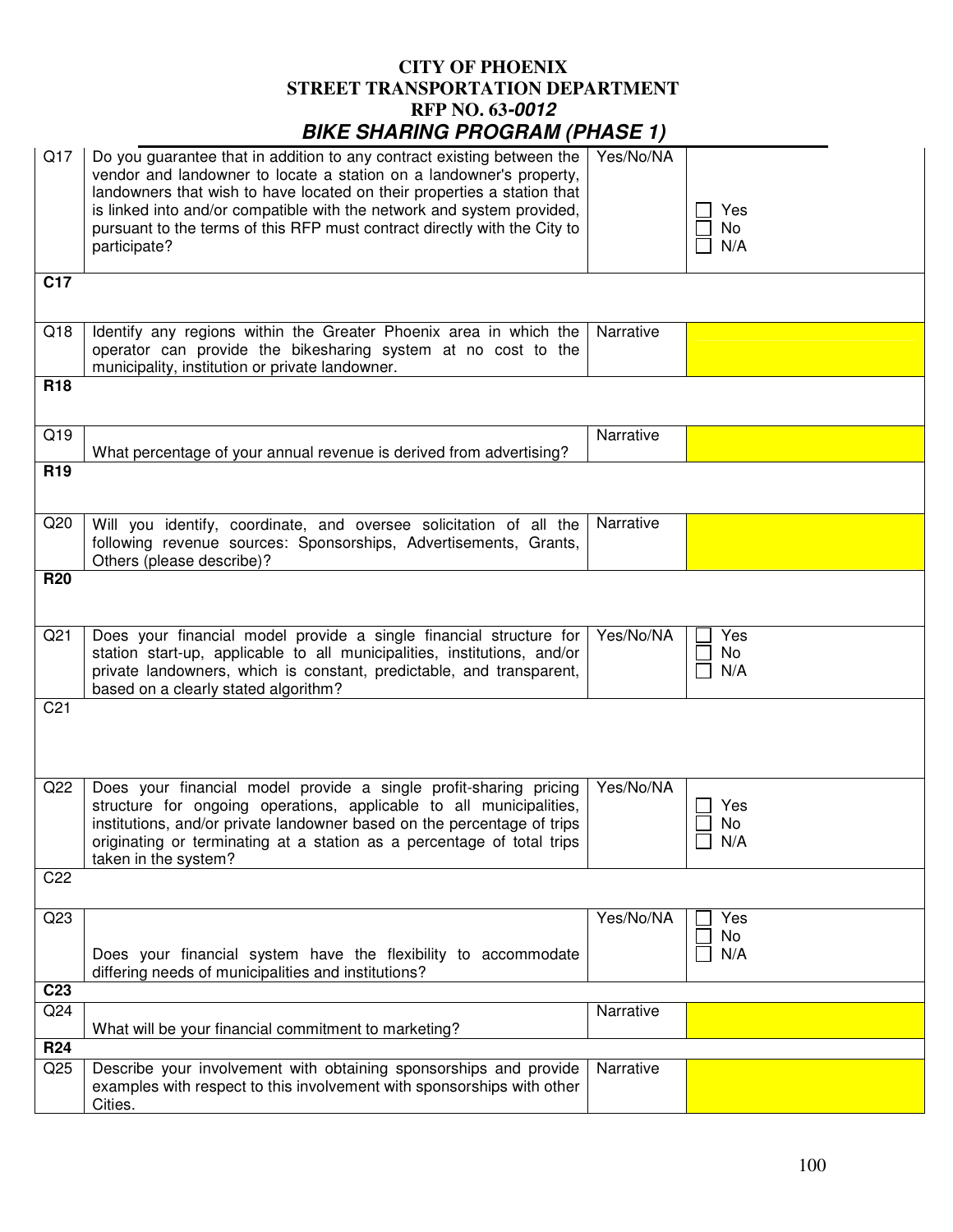| <b>R25</b>      |                                                                           |                  |  |
|-----------------|---------------------------------------------------------------------------|------------------|--|
| Q26             | Have you taken a lead to solicit sponsorship for a City bikeshare         | Narrative        |  |
|                 | program.                                                                  |                  |  |
| <b>R26</b>      |                                                                           |                  |  |
| Q27             | What assistance would you provide in the process of obtaining             | Narrative        |  |
|                 | sponsorships for the City's Bikeshare Program                             |                  |  |
| <b>R27</b>      |                                                                           |                  |  |
| Q28             | Would you attend meetings to discuss a bike sharing program with          | Narrative        |  |
|                 | prospective sponsors?                                                     |                  |  |
| <b>R28</b>      |                                                                           |                  |  |
| Q29             | Describe your policy for starting the implementation of system (i.e.      | Narrative        |  |
|                 | procurement of Bikes/Stations, staffing, marketing, etc.) with respect to |                  |  |
|                 | obtaining sponsorship funding. For example, would you begin the           |                  |  |
|                 | implementation prior to signed sponsorship agreements and/or              |                  |  |
|                 | securing full funding of the system?                                      |                  |  |
| <b>R29</b>      |                                                                           |                  |  |
| Q30             | How would you expedite the implementation of the program during the       | Narrative        |  |
|                 | period when sponsorship is being sought for the system?                   |                  |  |
| <b>R30</b>      |                                                                           |                  |  |
| Q <sub>31</sub> | Discuss methods and practices you have deployed to expedite               | <b>Narrative</b> |  |
|                 | launching the system.                                                     |                  |  |
| <b>R31</b>      |                                                                           |                  |  |
|                 |                                                                           |                  |  |
|                 |                                                                           |                  |  |

# **3. System Component Cost/Program Buyout Information (2014-2018)**

|                | <b>System Component Costs</b>  | 2014 | 2015 | 2016 | 2017 | 2018 |
|----------------|--------------------------------|------|------|------|------|------|
|                | Kiosk (w/CPU and Program)      | \$   | \$   | \$   | \$   | \$   |
| $\overline{2}$ | Solar Kit                      | \$   | \$   | \$   | \$   | \$   |
| 3              | Dock/Station (per Dock)        | \$   | \$   | \$   | \$   | \$   |
| $\overline{4}$ | <b>Base Non-Bolted Solar</b>   |      |      |      |      |      |
|                |                                | \$   | \$   | \$   | \$   | \$   |
| 5              | <b>Base Bolted</b>             | \$   | \$   | \$   | \$   | \$   |
| 6              | Map/Ad Module                  | \$   | \$   | \$   | \$   | \$   |
| $\overline{7}$ | Bikes (w/RFID Reader & GPS)    | \$   | \$   | \$   | \$   | \$   |
| 8              | Canopy                         | \$   | \$   | \$   | \$   | \$   |
| 9              | <b>Station Lighting</b>        | \$   | \$   | \$   | \$   | \$   |
| 10             | <b>Other System Components</b> | \$   | \$   | \$   | \$   | \$   |

| <b>System Buyout</b> | 2014    | 2015 | 2016    | 2017    | 2018 |
|----------------------|---------|------|---------|---------|------|
| <b>System Buyout</b> | ൈ<br>ъ. | æ    | ጦ<br>ъĐ | Φ<br>ъĐ | Ф    |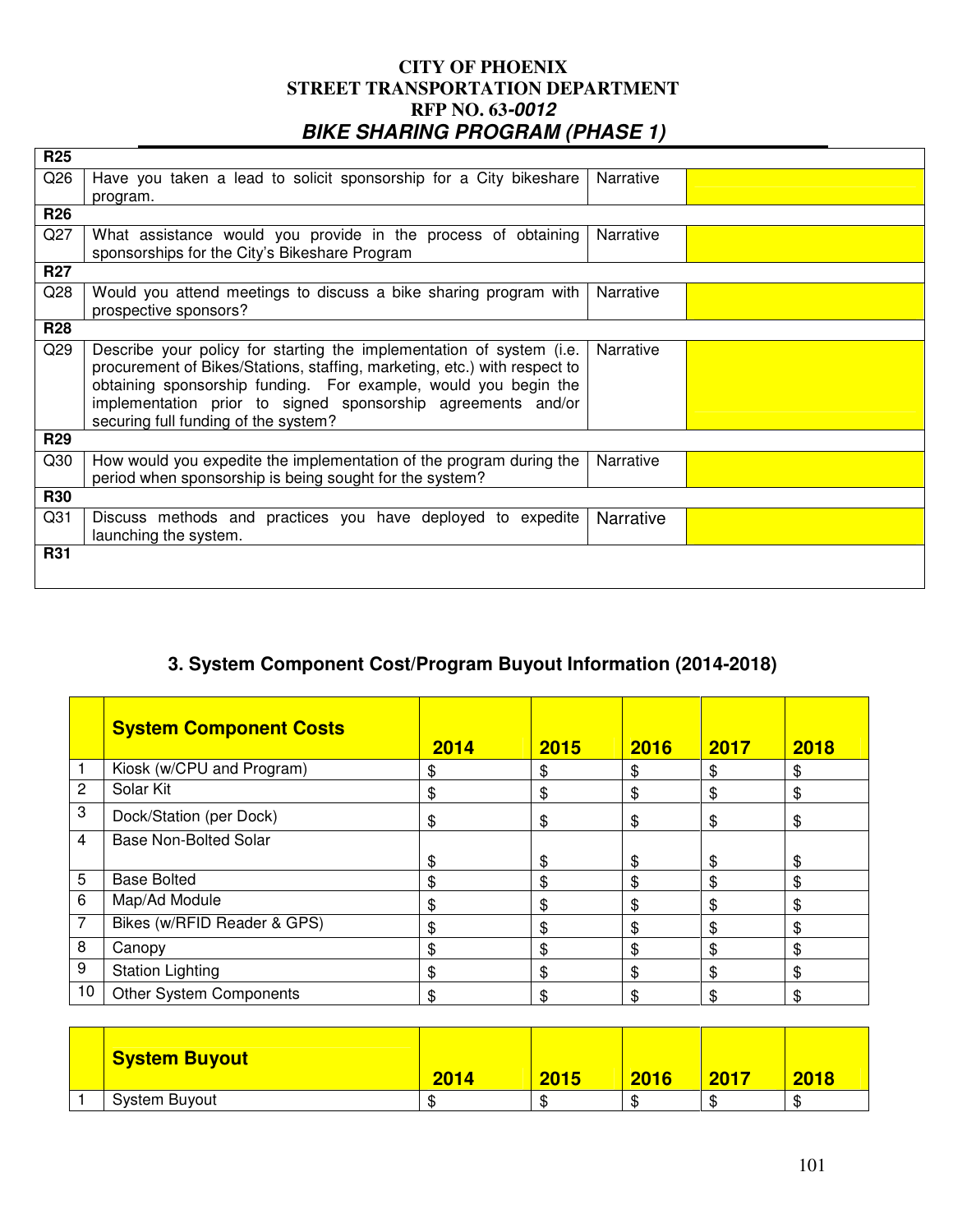## **4. Implementation Schedule**

Please discuss the timeline of critical tasks and how the Offeror intends to implement the system from planning and marketing to testing and launching the system. This should include the milestone dates from contract signing through delivery, installation, and system launch. At the minimum, the milestone dates shall include the following:

|                  | <b>Milestones</b>                                | <b>Schedule</b> |
|------------------|--------------------------------------------------|-----------------|
| 1.               | Initial Development of Promotion/Marketing       |                 |
|                  | Plans                                            |                 |
| 2.               | Final Development of Promotion/Marketing         |                 |
|                  | Plans                                            |                 |
| 3.               | Beginning date of evaluation for System Area     |                 |
|                  | and Station/Bicycle Locations                    |                 |
| 4.               | Final date of evaluation for Station/Bicycle     |                 |
|                  | Locations                                        |                 |
| 5.               | Initial Development of Public Outreach Plan      |                 |
| 6.               | Final Development of Public Outreach Plan        |                 |
| $\overline{7}$ . | Begin Public Outreach                            |                 |
| 8.               | Initial Development of Station Siting Plans      |                 |
| 9.               | <b>Final Development of Station Siting Plans</b> |                 |
| 10.              | Web Development/Testing                          |                 |
| 11.              | Procurement of Bicycles/Stations                 |                 |
| 12.              | <b>Hiring Core Launch Team</b>                   |                 |
| 13.              | Lease & Build out HQ                             |                 |
| 14.              | Hiring & training of launch team                 |                 |
| 15.              | Receiving equipment (Bikes, Stations, etc.)      |                 |
| 16.              | Assembly & Installations Stations/Bicycles       |                 |
| 17.              | <b>Distribution Stations/Stations Locations</b>  |                 |
| 18.              | Software Development                             |                 |
| 19.              | Software Deployment in Central Computer          |                 |
|                  | <b>System and Kiosks</b>                         |                 |
| 20.              | Knowledge Transfer (Training Staff)              |                 |
| 21.              | Initial & Final Development of Maintenance and   |                 |
|                  | <b>Cleaning Plan</b>                             |                 |
| 22.              | <b>Fully Operational Website</b>                 |                 |
| 23.              | Implementation of Fleet Distribution Plan        |                 |
|                  | (staffing & fleet assembled)                     |                 |
| 24.              | Beta Testing and Slow Launch                     |                 |
| 25.              | Full Public Launch of Phase 1 System             |                 |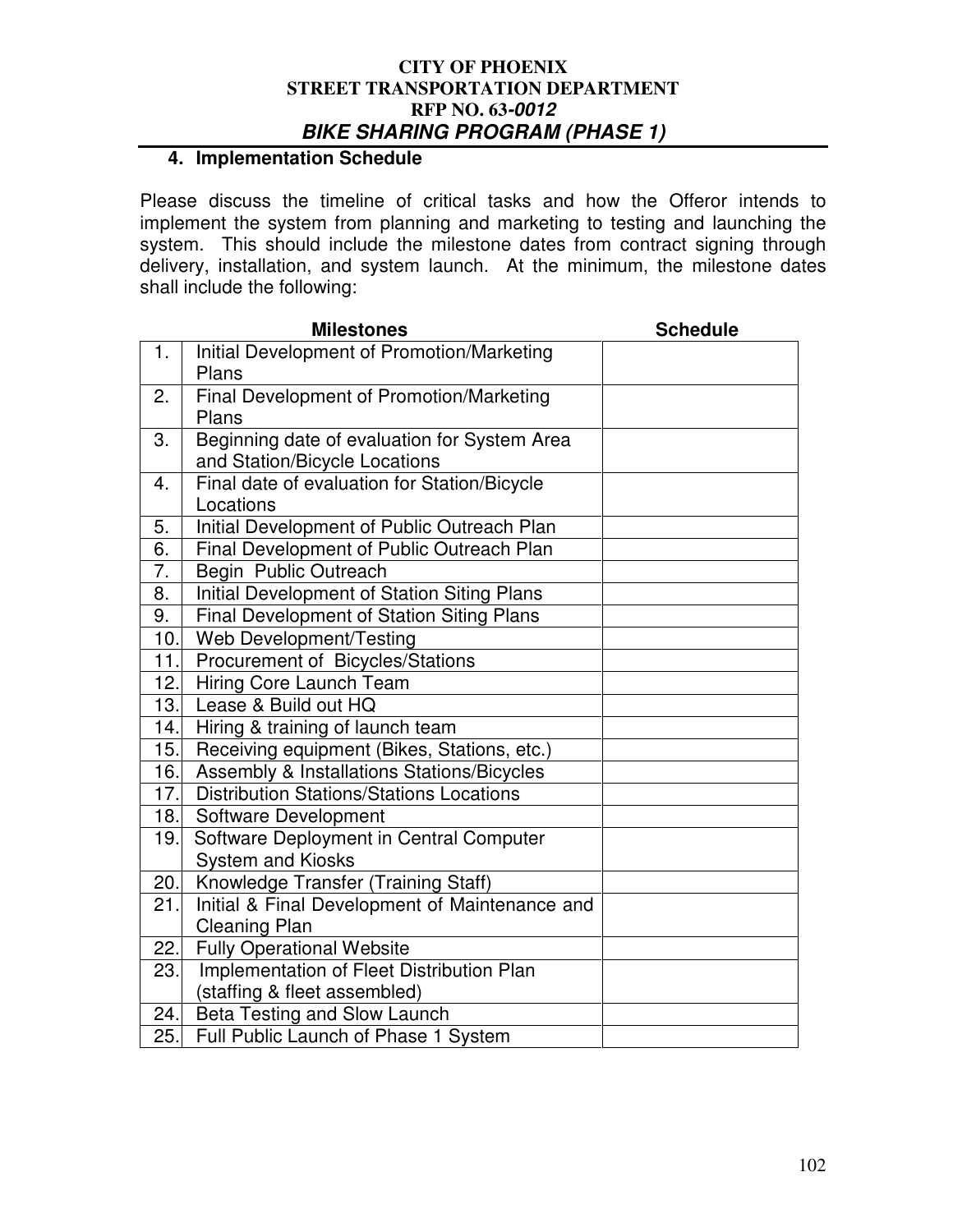## **ATTACHMENT F: CHECKLIST**

## **(For Offeror's Use Only)**

- □ Cover page
- $\Box$  Signed Letter of Transmittal
- $\Box$  Statement of Qualifications
- $\Box$  Signed Addendums
- $\Box$  Table of Contents
- $\Box$  Proposal), including:
	- o Technical specifications and Performance Metrics (separate sealed envelope)
	- o Business Model (separate sealed envelope)
- $\Box$  Product Brochures (Optional included as an appendix, excluded from previous page limitations)
- $\Box$  Submitted Material: One original + ten copies = total of eleven (11)

**If any of the required items are missing or exceed the page limitations specified, the Proposal will be deemed non-responsive.**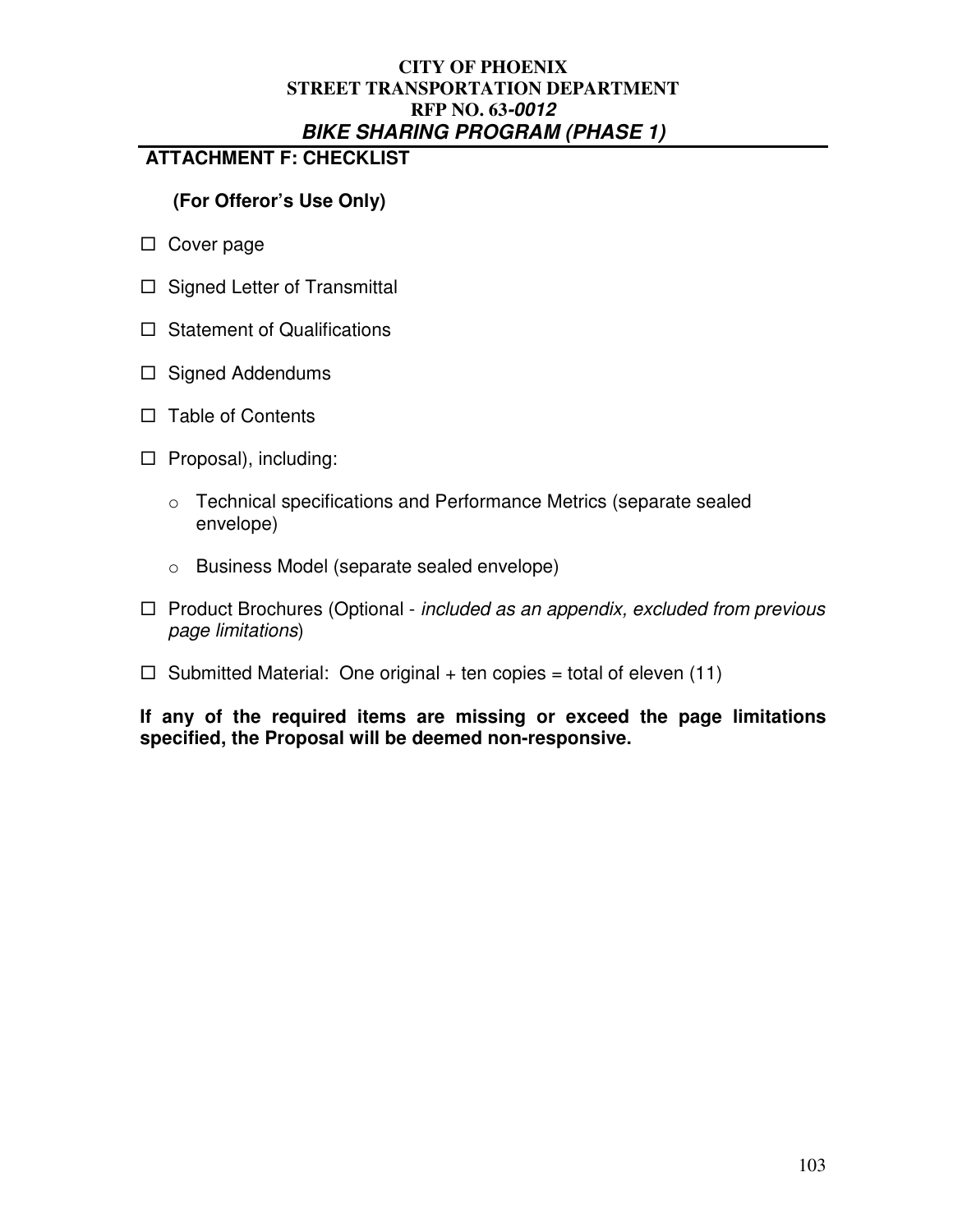## **ATTACHMENT G: POINTS OF INTEREST NEAR METRO LIGHT RAIL STATIONS**

The following points of interest are marked on the map provided on the website "Maps of Phoenix Metro Light Rail stations – Points of Interest" (http://phoenix.about.com/library/blmaplightrail01.htm)

#### Shopping/Dining Christown Spectrum Mall, Phoenix Roosevelt Row, Phoenix Arizona Center, Phoenix CityScape, Phoenix

Stadiums/Sports US Airways Center, Phoenix Chase Field, Phoenix Phoenix Municipal Stadium, Phoenix

Parks/Gardens Steele Indian School Park, Phoenix Margaret T. Hance Park (Deck Park) Japanese Friendship Garden, Phoenix Historic Heritage Square, Phoenix

Museums/Culture Phoenix Art Museum, Phoenix Heard Museum, Phoenix Irish Cultural Center, Phoenix Phoenix Police Museum, Phoenix Wells Fargo Museum, Phoenix Children's Museum of Phoenix, Phoenix Arizona Science Center, Phoenix Pueblo Grande Museum and Archaeological Park, Phoenix

## Theatre/Music/Entertainment Arizona State Fairgrounds/Veterans Memorial Coliseum Great Arizona Puppet Theater, Phoenix Stand Up Live Comedy Club Phoenix Theatre, Phoenix Phoenix Symphony Hall, Phoenix Herberger Theater, Phoenix Orpheum Theatre, Phoenix Comerica Theatre, Phoenix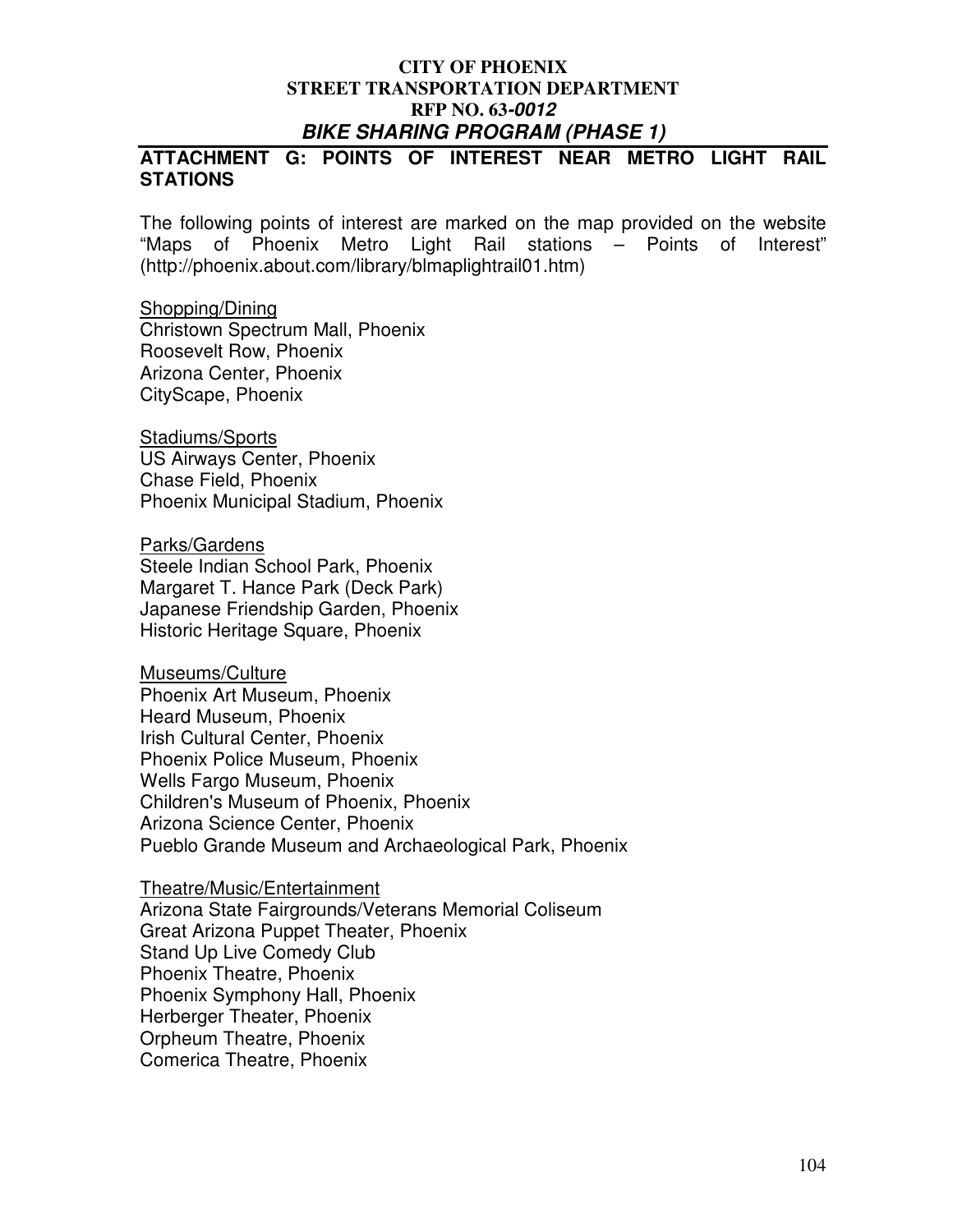**Hospitals** 

St. Josephs Hospital and Medical Center, Phoenix Banner Good Samaritan Medical Center, Phoenix Arizona State Hospital, Phoenix ASU Downtown Phoenix Campus, Phoenix

**Other** 

Burton Barr Central Library, Phoenix Phoenix Main Post Office, Phoenix Maricopa County Superior Court - Central Court Building, Phoenix Phoenix Convention Center, Phoenix Park 'n' Swap, Phoenix Sky Harbor Airport Shuttle, Phoenix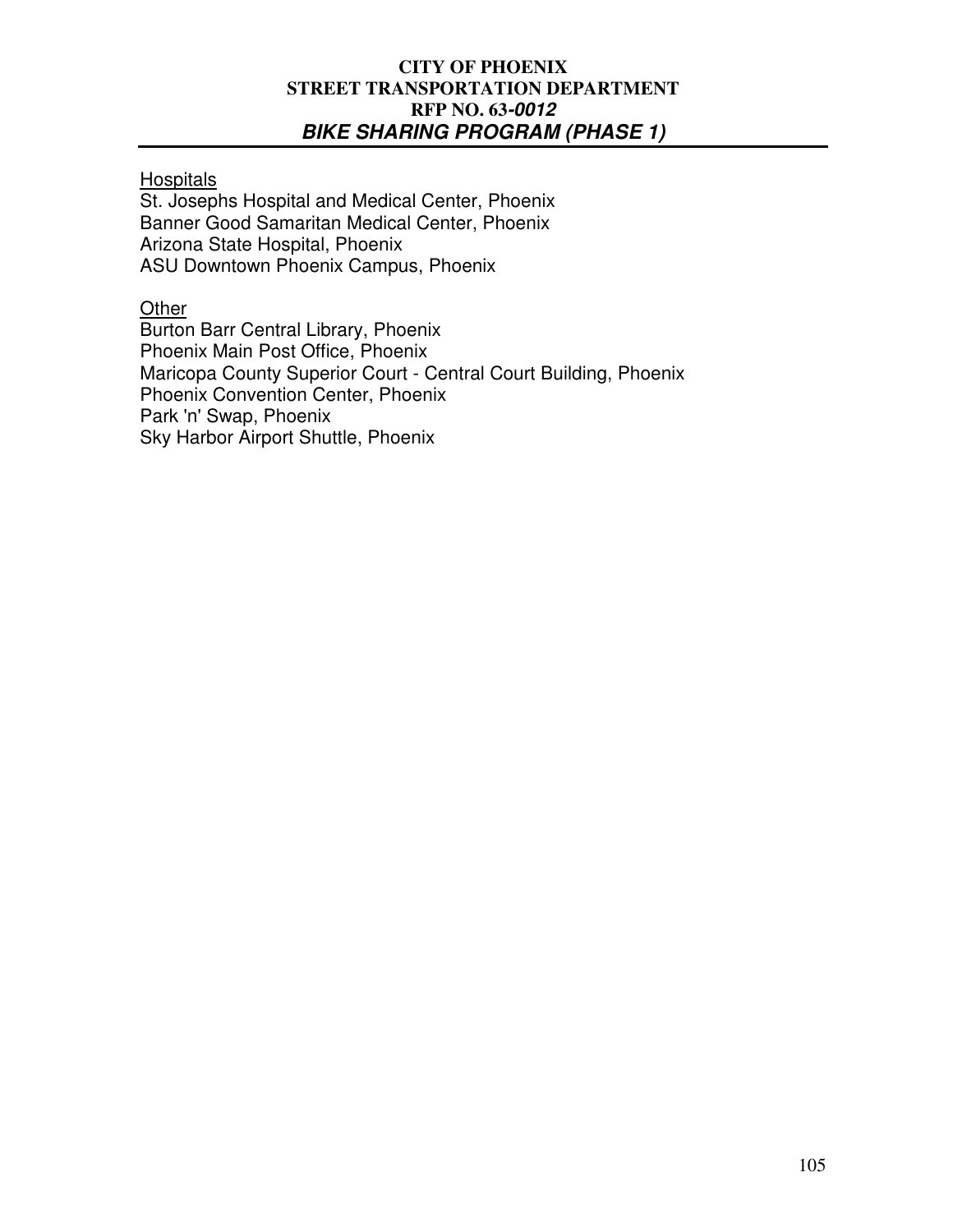# **ATTACHMENT H: BIKE SHARE LOCATION SUGGESTIONS FROM PUBLIC**

The City of Phoenix has sought input from the public concerning their desired bike sharing facilities along the Metro light rail. This website has been posted since December, 2012 and can be found at http://www.myplanphx.com/bike-shareprogram. The following suggested locations by the public are listed by popularity and then by ZIP code.

The attached spreadsheets provides an "Add Support" column that signifies the number of users that support the given location for a bike sharing stations. These locations are provided to indicate initial public input using a website and include the following:

- 149 locations are suggested by four people.
- 53 locations are suggested by seven people.
- 202 total locations suggest by eleven people.

Disclaimer: These locations have not been evaluated and/or endorsed by City of Phoenix. Some comments may be inaccurate and should only be repeated after verification All bike share locations suggested by the contractor will be subject to full review and approval by the City of Phoenix Street Transportation Department.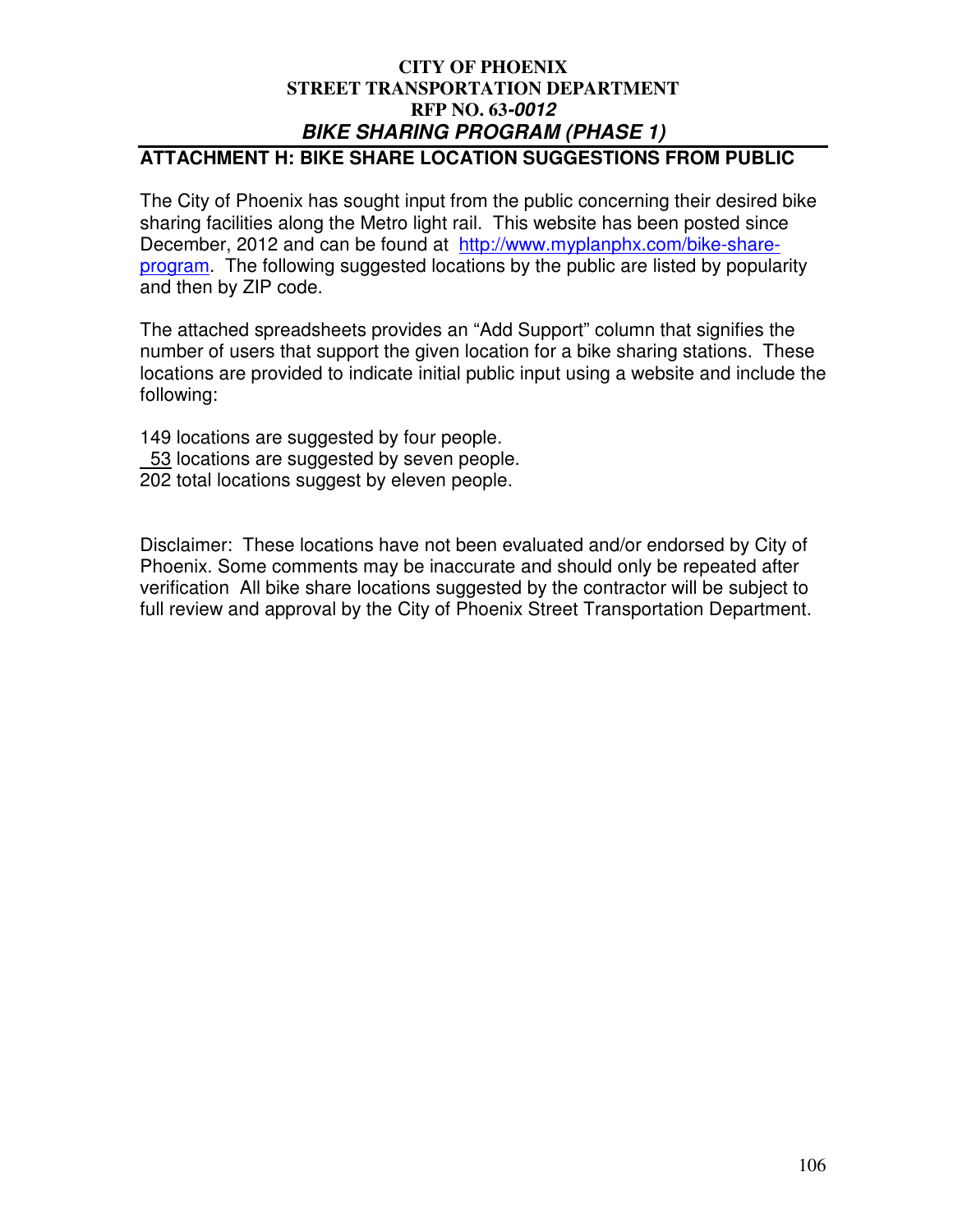| ID    | <b>Idea Title</b>                                                        | <b>Idea Summary</b>                                                                                                                                                                                                                                                                                                 | <b>Add'l Support</b> | Address                      | ZIP   |
|-------|--------------------------------------------------------------------------|---------------------------------------------------------------------------------------------------------------------------------------------------------------------------------------------------------------------------------------------------------------------------------------------------------------------|----------------------|------------------------------|-------|
| 36388 | <b>Central and Roosevelt</b>                                             | In and around this intersection is the Roosevelt Arts District, Burton Barr<br>Central Library, Portland Place Park, Margaret T. Hance Park, and significant<br>residential and retail along W. Roosevelt.                                                                                                          | $\overline{7}$       | 1001-1043 North 1st Avenue   | 85003 |
| 36501 | Civic Space Park                                                         | Civic Space Park                                                                                                                                                                                                                                                                                                    | $\overline{7}$       | 444 North Central Avenue     | 85004 |
| 36397 | Phoenix Art Museum                                                       | With several museums in the vicinity; the Arizona Opera opening up soon;<br>nice, tree-lined residential neighborhoods to ride around, retail along<br>McDowell, and a close-by light rail station, this area might be a good<br>location for a bike share kiosk.                                                   | $\overline{7}$       | 21-41 East Coronado Road     | 85004 |
| 36495 | The Heard Museum                                                         | The Heard Museum                                                                                                                                                                                                                                                                                                    | 6                    | 22 East Monte Vista Road     | 85004 |
| 36496 | <b>Burton Barr Library</b>                                               | <b>Burton Barr Library</b>                                                                                                                                                                                                                                                                                          | 6                    | 1217 North Central Avenue    | 85004 |
| 36499 | Angel's Trumpet Ale House/Film Bar area                                  | Angel's Trumpet Ale House/Film Bar area                                                                                                                                                                                                                                                                             | 6                    | 810 North 2nd Street         | 85004 |
| 36504 | <b>ASU Downtown Campus</b>                                               | <b>ASU Downtown Campus</b>                                                                                                                                                                                                                                                                                          | 6                    | 1-99 East Taylor Street      | 85004 |
| 36396 | Oasis on Grand                                                           | The intersection of Roosevelt, Grand, and 15th Avenue is key to the<br>continuing revitalization of the Lower Grand Avenue Arts and Small<br>Business District. The Oasis on Grand artist live/work space might be a good<br>location for a bike share kiosk (linking a similar kiosk at Central and<br>Roosevelt). | 6                    | 1515 Grand Avenue            | 85007 |
| 36515 | PHX Zoo                                                                  | PHX Zoo                                                                                                                                                                                                                                                                                                             | 6                    | 455 North Galvin Parkway     | 85008 |
| 36517 | Papago Park                                                              | Papago Park                                                                                                                                                                                                                                                                                                         | 6                    | Nature Trail                 | 85008 |
| 36490 | Near the restaurant complex of Windsor,<br>Postinos, Churn, and Federal. | Near the restaurant complex of Windsor, Postinos, Churn, and Federal.                                                                                                                                                                                                                                               | 6                    | 5202 North Central Avenue    | 85013 |
| 36493 | Clarendon Hotel                                                          | <b>Clarendon Hotel</b>                                                                                                                                                                                                                                                                                              | 6                    | 3738 North 4th Avenue        | 85013 |
| 36391 | CO+HOOTS (1027 E. Washington)                                            | Business, government, and civic leaders are encouraging "incubator" spaces<br>along East Washington St. CO+HOOTS, which just recently moved to the<br>area, is an important hub in making the concept work. A small bike share<br>kiosk should be considered there.                                                 | 6                    | 1027 East Washington Street  | 85034 |
| 36503 | Crescent Ballroom                                                        | Crescent Ballroom                                                                                                                                                                                                                                                                                                   | 5                    | 202 West Van Buren Street    | 85003 |
| 36497 | Margaret T Hance Park                                                    | Margaret T Hance Park                                                                                                                                                                                                                                                                                               | 5                    | Papago Freeway               | 85004 |
| 36500 | Food Trucks/Farmers Market/Restaurant                                    | Food Trucks/Farmers Market/Restaurant                                                                                                                                                                                                                                                                               | 5                    | 14 East Pierce Street        | 85004 |
| 36506 | Convention Center/Symphony Hall                                          | Convention Center/Symphony Hall                                                                                                                                                                                                                                                                                     | 5                    | 301-399 East Monroe Street   | 85004 |
| 36507 | Heritage Square                                                          | Heritage Square                                                                                                                                                                                                                                                                                                     | 5                    | 98-2 North 6th Street        | 85004 |
| 36508 | CityScape 2                                                              | CityScape 2                                                                                                                                                                                                                                                                                                         | 5                    | 75-99 West Washington Street | 85004 |
| 36513 | SEED SPOT                                                                | SEED SPOT                                                                                                                                                                                                                                                                                                           | 5                    | 605 East Grant Street        | 85004 |
| 36387 | <b>Central and Van Buren</b>                                             | In and around this intersection you have Central Station, Civic Space Park,<br>ASU Downtown Campus, and several significant office buildings and hotels                                                                                                                                                             | 5                    | 300 North Central Avenue     | 85004 |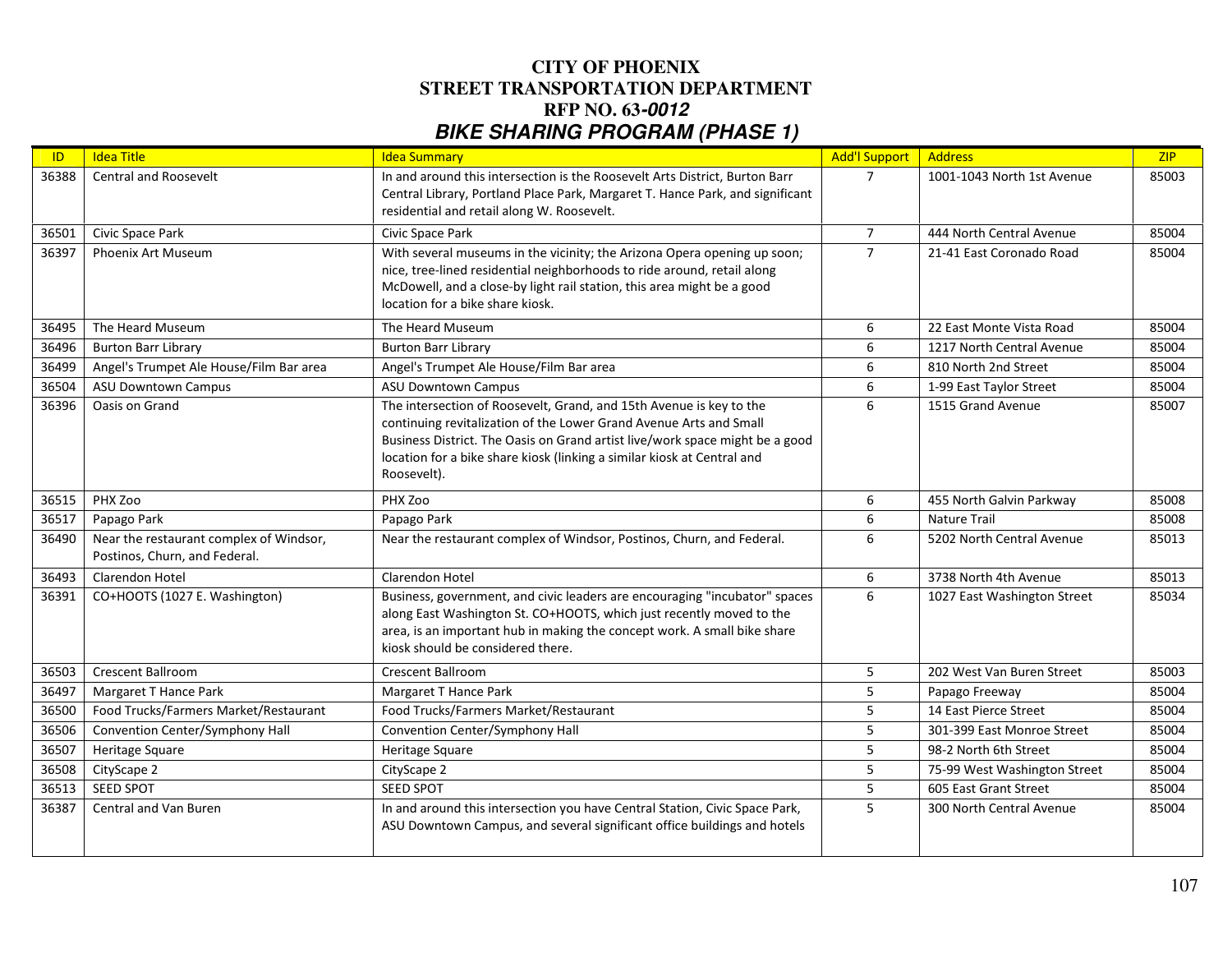| 36494 | <b>Encanto Park</b>                       | <b>Encanto Park</b>                                                                                                                                                                                                                                                                                          | 5              | 1100-1158 West Encanto<br>Boulevard | 85007 |
|-------|-------------------------------------------|--------------------------------------------------------------------------------------------------------------------------------------------------------------------------------------------------------------------------------------------------------------------------------------------------------------|----------------|-------------------------------------|-------|
| 36014 | A bike share location would be great here | Lot's of people from St. Joseph's Hospital would use it                                                                                                                                                                                                                                                      | 5              | 101-311 West Catalina Drive         | 85013 |
| 36492 | <b>Melrose District</b>                   | <b>Melrose District</b>                                                                                                                                                                                                                                                                                      | 5              | 4306 North 7th Avenue               | 85013 |
| 36521 | 7th Avenue and McDowell                   | That corner is hopping! There are a lot of restaurants, the Metropolitan Art<br>Institute is nearby and it's heavily residential and in an historic<br>neighborhood Plus it's right near the 3rd and 5th Avenue bike lanes.                                                                                  | 5              | 700 West McDowell Road              |       |
| 36502 | The Y@ASU                                 | The Y@ASU                                                                                                                                                                                                                                                                                                    | $\overline{4}$ | 352 North 1st Avenue                | 85003 |
| 36390 | Washington and First Avenue               | In and around this light rail station is CityScape, Phoenix City Hall,<br>numerous Maricopa County offices, and other significant office and retail.                                                                                                                                                         | $\overline{4}$ | 98 South 1st Avenue                 | 85003 |
| 36423 | <b>Roosevelt and Central</b>              | The second highest use stop in the system [after the end points] jumps off<br>into one of the largest apartment complexes in the area, 60 locally owned<br>cafes, bistros, music clubs, restaurants, galleries, multiple City parks,<br>museums, colleges, universities and the Roosevelt Row arts district. | $\overline{4}$ |                                     | 85003 |
| 36512 | The Duce                                  | The Duce                                                                                                                                                                                                                                                                                                     | 4              | 6 East Lincoln Street               | 85004 |
| 36389 | Jefferson and Third Street                | In and around this light rail station is US Airways Center, Chase Field,<br>Phoenix Convention Center, several hotels, and significant office and retail.                                                                                                                                                    | $\overline{4}$ | 200-220 South 3rd Street            | 85004 |
| 39688 | <b>Bioscience High School</b>             | High School                                                                                                                                                                                                                                                                                                  | $\overline{4}$ | <b>East Pierce Street</b>           | 85004 |
| 36013 | 7th Street and Oak or Sheridan            | here please                                                                                                                                                                                                                                                                                                  | $\overline{4}$ | 700-798 East Oak Street             | 85004 |
| 36509 | CityScape 1                               | CityScape 1                                                                                                                                                                                                                                                                                                  | $\overline{4}$ | 2 East Jefferson Street             | 85005 |
| 36394 | Washington and 44th Street                | In and around this light rail station is Phoenix Sky Harbor Airport, several<br>hotels, Pueblo Grande Museum and a bit farther the Phoenix Municipal<br>Stadium, Tovrea Castle, Phoenix Zoo, Desert Botanical Garden, and Papago<br>Park.                                                                    | $\Delta$       |                                     | 85008 |
| 36395 | <b>Gateway Community College</b>          | A bike share kiosk to benefit Gateway Community College students and<br>faculty, close to a light rail station and destinations east and west along<br>light rail.                                                                                                                                           | $\overline{4}$ | 3901 East Van Buren Street          | 85008 |
| 36491 | Central Ave and Camelback Park and Ride   | Central Ave and Camelback Park and Ride                                                                                                                                                                                                                                                                      | $\overline{4}$ | 125 West Camelback Road             | 85013 |
| 36659 | Christown Spectrum Mall                   | There's already a well utilized transit center and park & ride at this location.<br>A bike share would be a valuable addition.                                                                                                                                                                               | $\overline{4}$ | 5715 North 19th Avenue              | 85015 |
| 37072 | The Biltmore                              | We can't ignore the Biltmore and it's growth, and having people experience<br>Union would be a great experience.                                                                                                                                                                                             | $\overline{4}$ | 2410 East Camelback Road            | 85016 |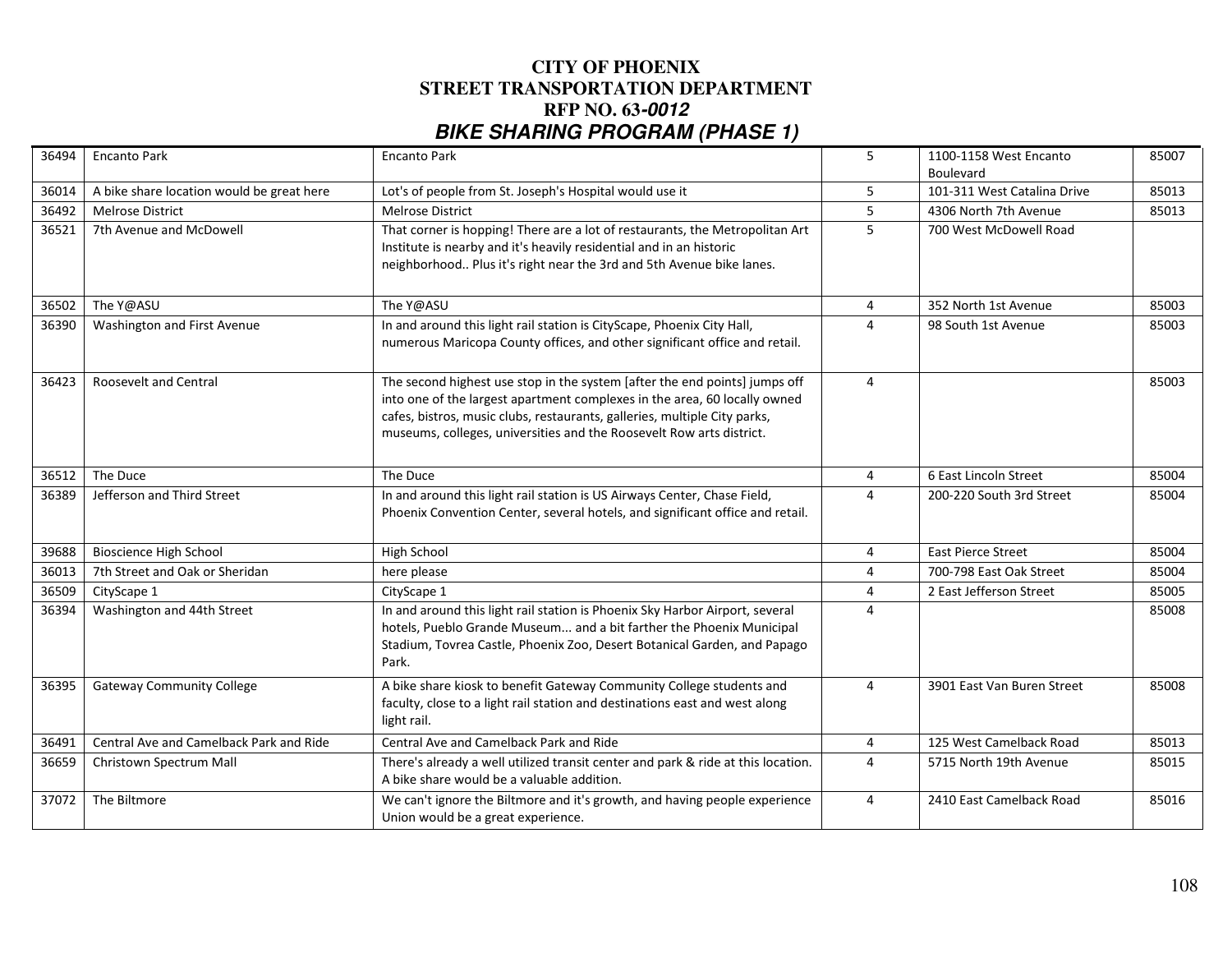| 36410 | Nina Mason Pulliam Rio Salado Audubon<br>Center                     | All the excellent work that's gone into reclaiming the industrial area into a<br>nature preserve should be celebrated and enhanced by encouraging more<br>and more people to visit and experience the area.                                                                                                                                                                                                                                                                                                                                                                                                                                                                                                                                                                                                                         | 4              | 3131 South Central Avenue     | 85040 |
|-------|---------------------------------------------------------------------|-------------------------------------------------------------------------------------------------------------------------------------------------------------------------------------------------------------------------------------------------------------------------------------------------------------------------------------------------------------------------------------------------------------------------------------------------------------------------------------------------------------------------------------------------------------------------------------------------------------------------------------------------------------------------------------------------------------------------------------------------------------------------------------------------------------------------------------|----------------|-------------------------------|-------|
| 36378 | 7th Avenue and Osborn: St. Joseph's Hospital<br>and Phoenix College | A bike share here would be extremely useful for staff and visitors of St.<br>Joseph's Hospital and Osborn Medical Center and students and staff at<br>Phoenix College (with about 13,000 students). The Osborn Education<br>Center is here as well. This area is also heavily residential with several<br>apartment and condo complexes and many homes. There's also a Safeway<br>and Basha's on that corner and a Fresh and Easy nearby to make it<br>convenient to pick up a few items on the way home. This location is<br>convenient to the 5th Avenue and 3rd Avenue bike lanes and since Osborn<br>doesn't have a bus line running along it and traffic is lighter, this is the<br>perfect place for a road diet. Adding a bike lane here to safely get to and<br>from Central and the light rail would be an excellent idea. | $\overline{4}$ | 701-747 West Osborn Road      |       |
| 37107 | 20th Street and Camelback: Town and Country                         | This location is near existing bike routes and would be greatly used for<br>shopping, restaurants and its fitness club.                                                                                                                                                                                                                                                                                                                                                                                                                                                                                                                                                                                                                                                                                                             | $\overline{4}$ | 4838-4898 North 20th Street   |       |
| 37903 | Roosevelt Square Apartment Complex                                  | Large apartment houses should have bike sharing kiosks                                                                                                                                                                                                                                                                                                                                                                                                                                                                                                                                                                                                                                                                                                                                                                              | 3              | 107 West Portland Street      | 85003 |
| 36498 | Roosevelt Row ART Lot                                               | Roosevelt Row ART Lot                                                                                                                                                                                                                                                                                                                                                                                                                                                                                                                                                                                                                                                                                                                                                                                                               | 3              | 414 East Roosevelt Street     | 85004 |
| 36505 | AZ Center                                                           | AZ Center                                                                                                                                                                                                                                                                                                                                                                                                                                                                                                                                                                                                                                                                                                                                                                                                                           | 3              | 400 East Van Buren Street     | 85004 |
| 36511 | Chase Field                                                         | Chase Field                                                                                                                                                                                                                                                                                                                                                                                                                                                                                                                                                                                                                                                                                                                                                                                                                         | 3              | 401-459 East Jefferson Street | 85004 |
| 39174 | 1st Street and Taylor: ASU Dorms                                    | The perfect place for bike sharing!                                                                                                                                                                                                                                                                                                                                                                                                                                                                                                                                                                                                                                                                                                                                                                                                 | $\overline{3}$ | 518 North 2nd Street          | 85004 |
| 36645 | 12th Street and Oak: Coronado Historic District                     | This kiosk would be right in the middle of the Coronado Historic District,<br>which is a great place for a bike ride and has a nice park with a pool. it's<br>also near many bike routes which would benefit residents to go to and<br>from the light rail, the nearby Museum District and Burton Barr Library. This<br>is also convenient to 16th Street as well as McDowell. A location right near<br>Tuck Shop and Astor House would be perfect and would be a destination<br>people would bike to.                                                                                                                                                                                                                                                                                                                              | 3              | 1198 East Oak Street          | 85006 |
| 37748 | Bragg's Pie Factory                                                 | Half a dozen creatives' studios, several art galleries and now a restaurant<br>within 1/2 block of this corner. Good place for a kiosk.                                                                                                                                                                                                                                                                                                                                                                                                                                                                                                                                                                                                                                                                                             | 3              | 1301 Grand Avenue             | 85007 |
| 37713 | 7th Avenue at Grand/Van Buren                                       | Near Grand Arts District, government buildings, O.S. Stapley Hardware<br>adaptive reuse buildings, Legend City Studios and Historic First Presbyterian                                                                                                                                                                                                                                                                                                                                                                                                                                                                                                                                                                                                                                                                              | 3              | 239-299 North 7th Avenue      | 85007 |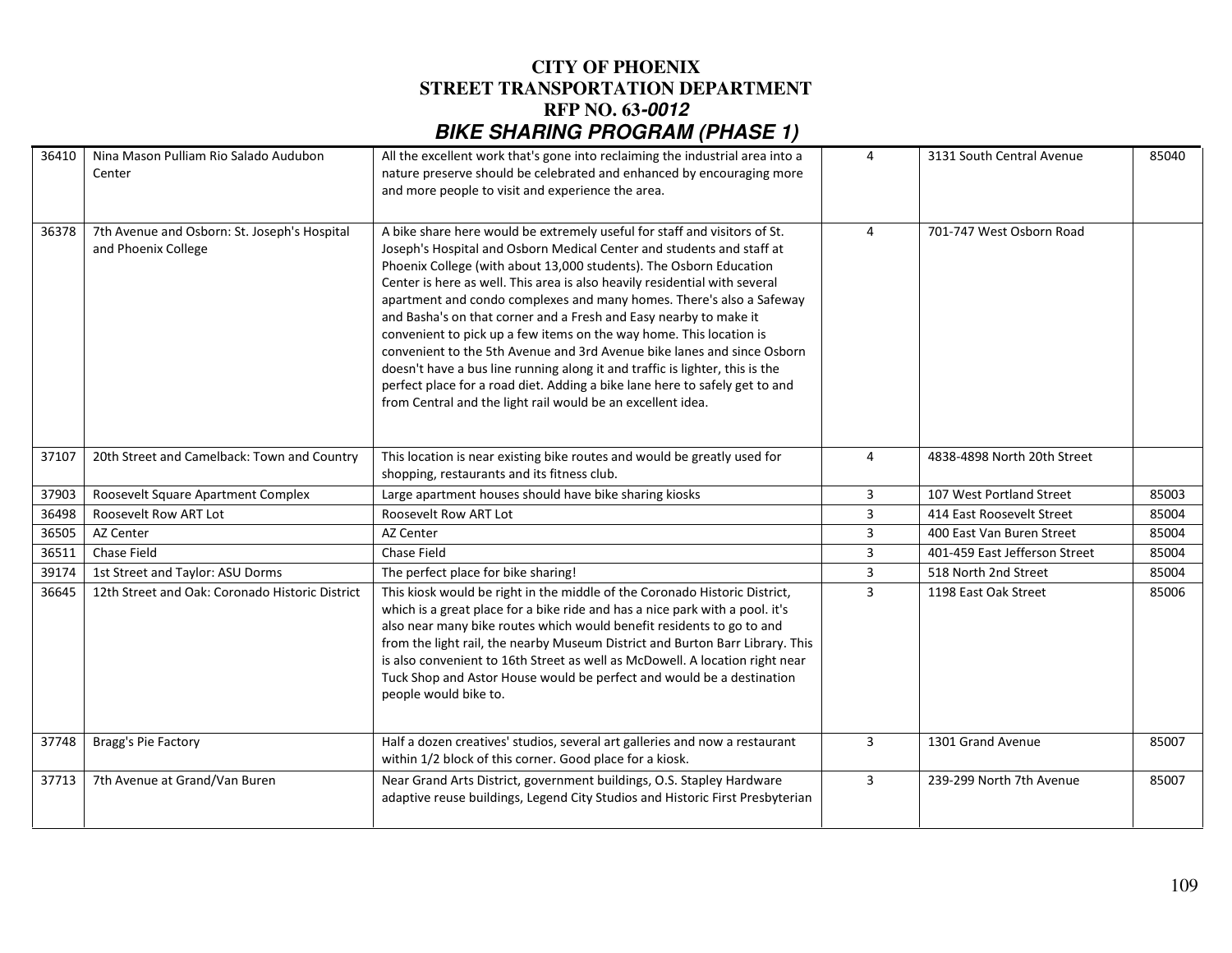| 36622 | <b>Grand Canal trail</b>                                    | Where Roosevelt Street is obliterated by the 202 Freeway is also where the<br>Grand Canal Trail passes by Creighton New School - a great place to start<br>exploring the canal and the neighborhoods surrounding it                                                                                                                                                                                                                                                                                                                                                     | 3              | <b>Grand Canal Trail</b>    | 85008 |
|-------|-------------------------------------------------------------|-------------------------------------------------------------------------------------------------------------------------------------------------------------------------------------------------------------------------------------------------------------------------------------------------------------------------------------------------------------------------------------------------------------------------------------------------------------------------------------------------------------------------------------------------------------------------|----------------|-----------------------------|-------|
| 36424 | <b>Grand Canal and Central Ave</b>                          | Near Campbell Ave stop, between two high schools, on the northern tip of<br>Steele Indian School Park, this bike share location allows you to explore the<br>grand canal both east and west of Central Ave, Central Ave north and south<br>of the Canal - the fabled bridle path, the restaurant row emerging north of<br>Camelback, the midtown business district, Melrose District etc.                                                                                                                                                                               | $\overline{3}$ | North Central Avenue        | 85012 |
| 36514 | East Lake Park                                              | East Lake Park                                                                                                                                                                                                                                                                                                                                                                                                                                                                                                                                                          | 3              | 205 South 15th Street       | 85034 |
| 36375 | 7th Avenue and Osborn - St. Joseph's and<br>Phoenix College | A bike share here would be a great way for staff and visitors of St. Joseph's<br>Hospital and students and staff at Phoenix College to commute to the light<br>rail. This area is also heavily residential with several apartment and condo<br>complexes. There's also a Safeway and Basha's on that corner to make it<br>convenient to pick up a few items on the way home. Since Osborn doesn't<br>have a bus line running along it and traffic is lighter, this is the perfect place<br>for a road diet and a bike lane to safely get to Central and the light rail. | 3              | North 7th Avenue            |       |
| 36615 | 16th Street and Indian School                               | There are schools, shopping centers, a medical center and residential. It's<br>right off the canal, which would lead to the Central and Campbell light rail<br>stop. This would encourage canal and light rail use. It makes sense to start<br>downtown and near the "7's" first, but this area of town could be a good<br>future extension.                                                                                                                                                                                                                            | $\overline{3}$ | 4005 North 16th Street      |       |
| 36646 | 15th Avenue and Washington: Bolin Park /<br>Capital         | This would be a nice link from the Capital to and from downtown. It's along<br>several bike routes, would be great for tourists and is a wonderful place to<br>spend some time.                                                                                                                                                                                                                                                                                                                                                                                         | $\mathbf{3}$   | 15 South 15th Avenue        |       |
| 37064 | 7th Ave. and Encanto Blvd: Willow Historic<br>District      | Willo Historic District is a beautiful, bikeable neighborhood and this<br>location is right near the 5th Avenue, Encanto Blvd and 3rd Avenue bike<br>lanes. A kiosk here would serve this historic neighborhood well with an<br>easy ride to Encanto Park, downtown, the light rail, The Melrose District,<br>The Museum District, 7th Avenue and McDowell and Central Avenue.                                                                                                                                                                                          | $\overline{3}$ | 701 West Encanto Boulevard  |       |
| 37121 | 16th Street: Calle 16                                       | This could be a good future location to promote Calle 16 and create easier<br>access to the murals, Barrio Cafe and, perhaps someday, a "Little Mexico".                                                                                                                                                                                                                                                                                                                                                                                                                | 3              | 2860-2898 North 16th Street |       |
| 36510 | <b>Comerica Theatre</b>                                     | Comerica Theatre                                                                                                                                                                                                                                                                                                                                                                                                                                                                                                                                                        | $\overline{2}$ | 400 West Washington Street  | 85003 |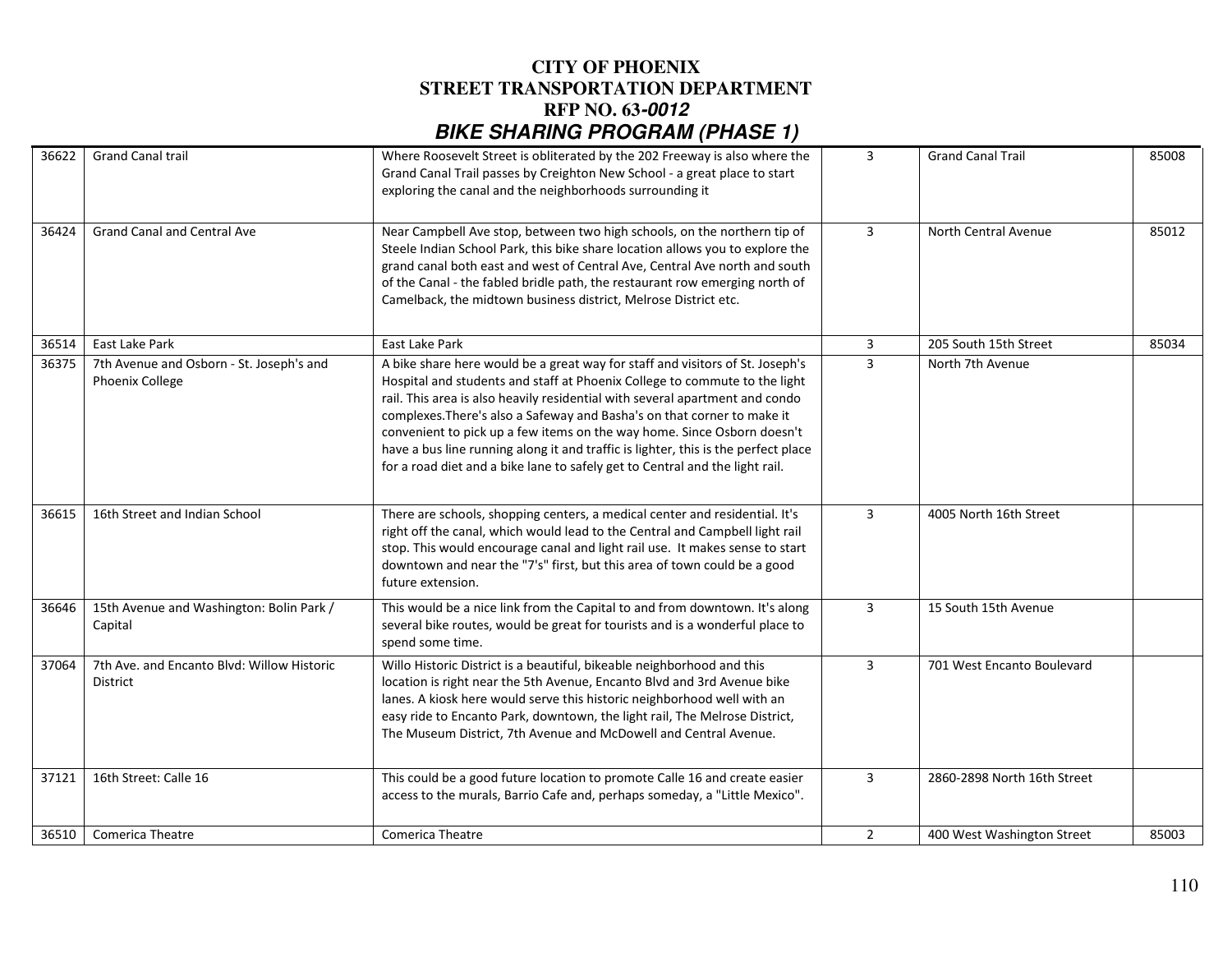| 37109 | 3rd Avenue and Washington: City Hall / Courts               | This location is central to City Hall, the courts, and the Orpheum Theater.                                                                                                                                                                                                                                                              | $\overline{2}$ | 305 West Washington Street          | 85003 |
|-------|-------------------------------------------------------------|------------------------------------------------------------------------------------------------------------------------------------------------------------------------------------------------------------------------------------------------------------------------------------------------------------------------------------------|----------------|-------------------------------------|-------|
| 37901 | Skyline Lofts                                               | Large apartment complexes should have bike sharing kiosks                                                                                                                                                                                                                                                                                | $\overline{2}$ | 702 North 4th Street                | 85004 |
| 37067 | McDowell - 7th Street - 3rd Street: Safeway                 | This would be convenient for people living downtown to get groceries.                                                                                                                                                                                                                                                                    | $\overline{2}$ | 342-486 East McDowell Road          | 85004 |
| 38702 | 1st Street and McDowell: Giant Coffee                       | This would be a well used spot at Giant Coffee, near CVS, a Quality Inn and<br>Arizona School for the Arts. This is also across the street from the Phoenix<br>Art Museum and very near to the Burton Barr Library, so would work quite<br>well in conjunction with bike share stations in those locations to keep bikes<br>in rotation. | $\overline{2}$ | 1437 North 1st Street               | 85004 |
| 39120 | 2nd Street and Jackson                                      | Alice Cooperstown and US Airways Arena                                                                                                                                                                                                                                                                                                   | $\overline{2}$ | 300-372 South 2nd Street            | 85004 |
| 36460 | 2020 N Central Ave                                          | The 12 story building at 2020 N Central Ave has plenty of bike racks and<br>space for more parking.                                                                                                                                                                                                                                      | $\overline{2}$ | North Central Avenue                | 85004 |
| 37073 | The Sheraton Hotel                                          | Make it easy for tourist                                                                                                                                                                                                                                                                                                                 | $\overline{2}$ | 340 North 3rd Street                | 85004 |
| 39075 | 12th Street and McDowell: Banner Good<br>Samaritan Hospital | This is on a bike route and would be used by employees and visitors to the<br>hospital and the Women's Resource Center. There is also residential in the<br>Coronado Historic District and surrounding areas.                                                                                                                            | $\overline{2}$ | 1600-1656 North 12th Street         | 85006 |
| 36690 | Arizona State Capitol                                       | Access to our state's seat of government, Capitol Museum, other state<br>agencies, Wesley Bolin Plaza, and future proposed light rail station (West<br>Extension).                                                                                                                                                                       | $\overline{2}$ | 1701-1799 West Adams Street         | 85007 |
| 38644 | 11th Avenue and Washington: Liberty Park                    | Located in the center of many government buildings and is right along the<br>bike lane and a beautiful park.                                                                                                                                                                                                                             | $\overline{2}$ | 1001-1099 West Washington<br>Street | 85007 |
| 36455 | Thomas and 28th St                                          | Bikeshop on corner of Thomas Rd and 28th St.                                                                                                                                                                                                                                                                                             | $\overline{2}$ | <b>East Thomas Road</b>             | 85008 |
| 36614 | 7th Street and Camelback                                    | There are a lot of businesses and restaurants near this corner and also<br>residents that would use the bikes to commute to the light rail.                                                                                                                                                                                              | $\overline{2}$ | 699 East Camelback Road             | 85012 |
| 36636 | Central and Bethany Home                                    | This neighborhood is dense with residential and churches and has a<br>buffered bike lane from Bethany Home to Camelback which would make an<br>easy ride to and from the light rail, shops and restaurants.                                                                                                                              | $\overline{2}$ | 5999 North Central Avenue           | 85012 |
| 39365 | Central and Thomas Light Rail Station                       | There are many high rise office buildings and a large Hilton hotel. This<br>would also be a good connection to and from St. Josephs Hospital.                                                                                                                                                                                            | $\overline{2}$ | 10 East Thomas Road                 | 85012 |
| 37881 | Devine Legacy Apartments                                    | Affordable housing complexes along Light Rail should all have bike sharing<br>kiosks                                                                                                                                                                                                                                                     | $\overline{2}$ | 25 West Minnezona Avenue            | 85013 |
| 36927 | 7th Avenue and Indian School: Melrose District              | This kiosk would be at the South end of the Melrose District and would also<br>serve the neighborhood as transportation to the light rail.                                                                                                                                                                                               | $\overline{2}$ | 701 West Indian School Road         | 85013 |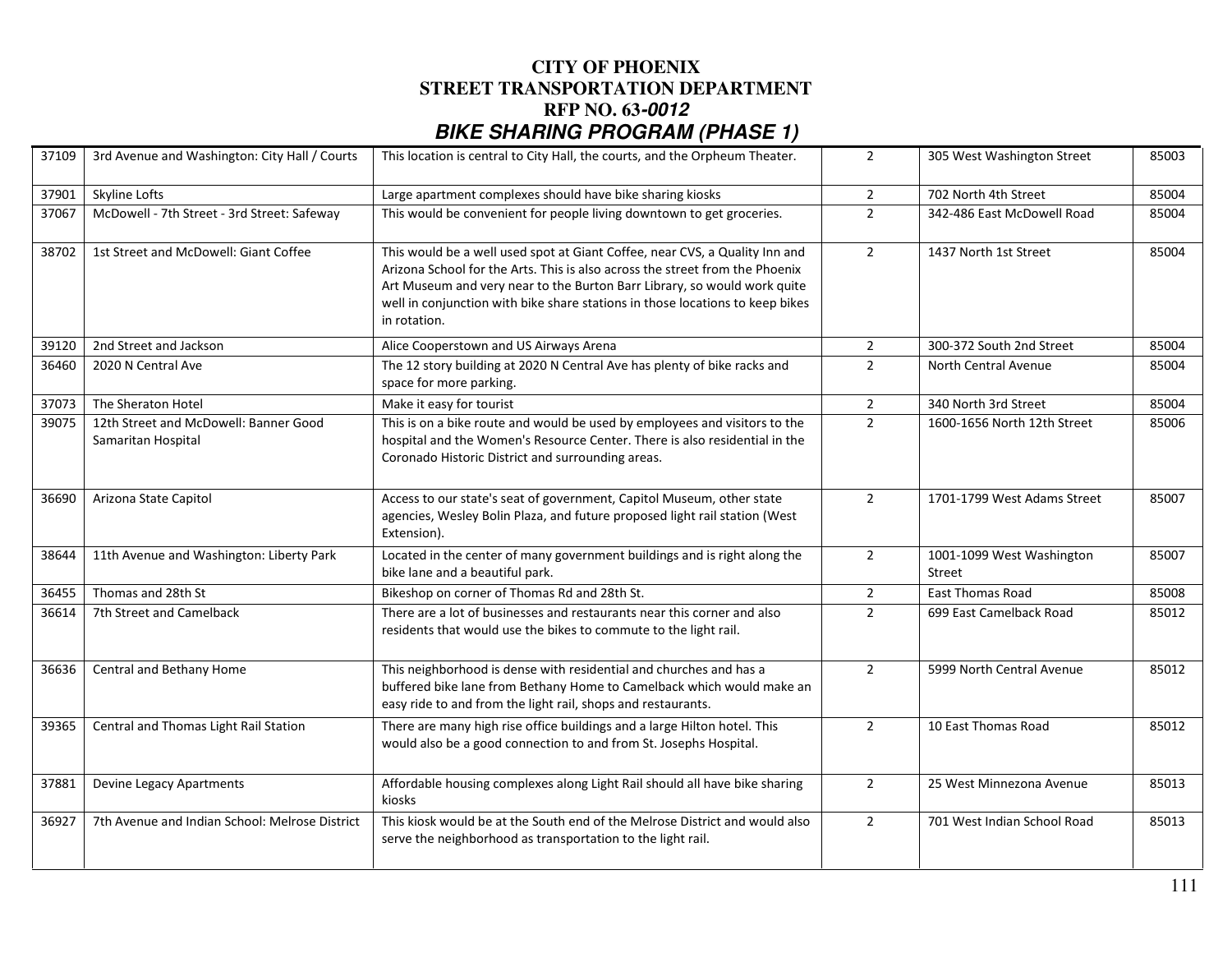| 36928 | Central and Indian School; Steele Indian School<br>Park        | This would be a nice connection to the park and the VA hospital.                                                                                                                                                                                                                                                                                                                                                                                                                                                                                                                                        | $\overline{2}$ | 4 West Indian School Road      | 85013 |
|-------|----------------------------------------------------------------|---------------------------------------------------------------------------------------------------------------------------------------------------------------------------------------------------------------------------------------------------------------------------------------------------------------------------------------------------------------------------------------------------------------------------------------------------------------------------------------------------------------------------------------------------------------------------------------------------------|----------------|--------------------------------|-------|
| 37108 | 7th Avenue and Camelback: Melrose District /<br>Village Square | This location is on the North end of the Melrose District, near a shopping<br>plaza with a grocery store, a soon-to-be LA Fitness and restaurants.                                                                                                                                                                                                                                                                                                                                                                                                                                                      | $\overline{2}$ | 5000 North 7th Avenue          | 85013 |
| 37145 | 15th Avenue and Grand Canal                                    | This would intersect the canal and the 15th Avenue bike lane and is right in<br>the middle of a residential area. What a great way to connect with the light<br>rail via the canal.                                                                                                                                                                                                                                                                                                                                                                                                                     | $\overline{2}$ | 4393-4399 North 15th Avenue    | 85013 |
| 38042 | Central and Turney: Lux / Pane Bianco                          | This would be a busy spot for bike sharing!                                                                                                                                                                                                                                                                                                                                                                                                                                                                                                                                                             | $\overline{2}$ | 9 West Turney Avenue           | 85013 |
| 37702 | 12th Street and Osborn                                         | This corner has huge apartment/condo complexes galore and is right on the<br>12th Street bike lane. This would be an excellent link to and from the light<br>rail and is close to the canal.                                                                                                                                                                                                                                                                                                                                                                                                            | $\overline{2}$ | 1163-1199 East Osborn Road     | 85014 |
| 38650 | 12th Street and Grand Canal                                    | This residential area has apartment complexes is on the canal and has<br>access to existing bike lanes. This is a really good car-free route to the light<br>rail and the Melrose District.                                                                                                                                                                                                                                                                                                                                                                                                             | $\overline{2}$ | <b>Grand Canal Trail</b>       | 85014 |
| 36623 | <b>Arizona Canal Falls</b>                                     | This section of Arizona Canal is splendid in its own right and the paths are<br>broad and pass through beautiful neighborhoods                                                                                                                                                                                                                                                                                                                                                                                                                                                                          | $\overline{2}$ | <b>Arizona Canal Trail</b>     | 85018 |
| 38944 | 36th Street and Indian School: Gaslight Square                 | Future phase of bike sharing. This corner has shops and restaurants as well<br>as offices and is surrounded by residential. It's on the 36th Street bike<br>route.                                                                                                                                                                                                                                                                                                                                                                                                                                      | $\overline{2}$ | 4053-4099 North 36th Street    | 85018 |
| 36519 | 16th Street and Bethany Home                                   | I think it's important to place kiosks in the wonderful pockets of activity in<br>Central Phoenix to boost business, create more bike paths and decrease<br>motor vehicle traffic while also creating a way for the people in this<br>neighborhood to easily commute to the light rail. The area surrounding<br>16th Street and Bethany Home is a perfect example. It's filled with<br>extremely popular restaurants, a Starbucks (I know, I know), a fitness<br>center, boutiques and soon - Sprouts Farmer's Market. It's also heavily<br>residential with many homes, apartment and condo complexes. | $\overline{2}$ | 5852-5898 North 16th Street    |       |
| 36522 | <b>Central and Osborn</b>                                      | This location has several hotels and banks, Walgreens, Staples, Phoenix<br>Financial Center, Park Central, many office buildings and a dense residential<br>area. A protected bike lane can be created along Osborn. This would create<br>a safe route to other kiosks that are East and West of Central.                                                                                                                                                                                                                                                                                               | $\overline{2}$ | 3300-3398 North Central Avenue |       |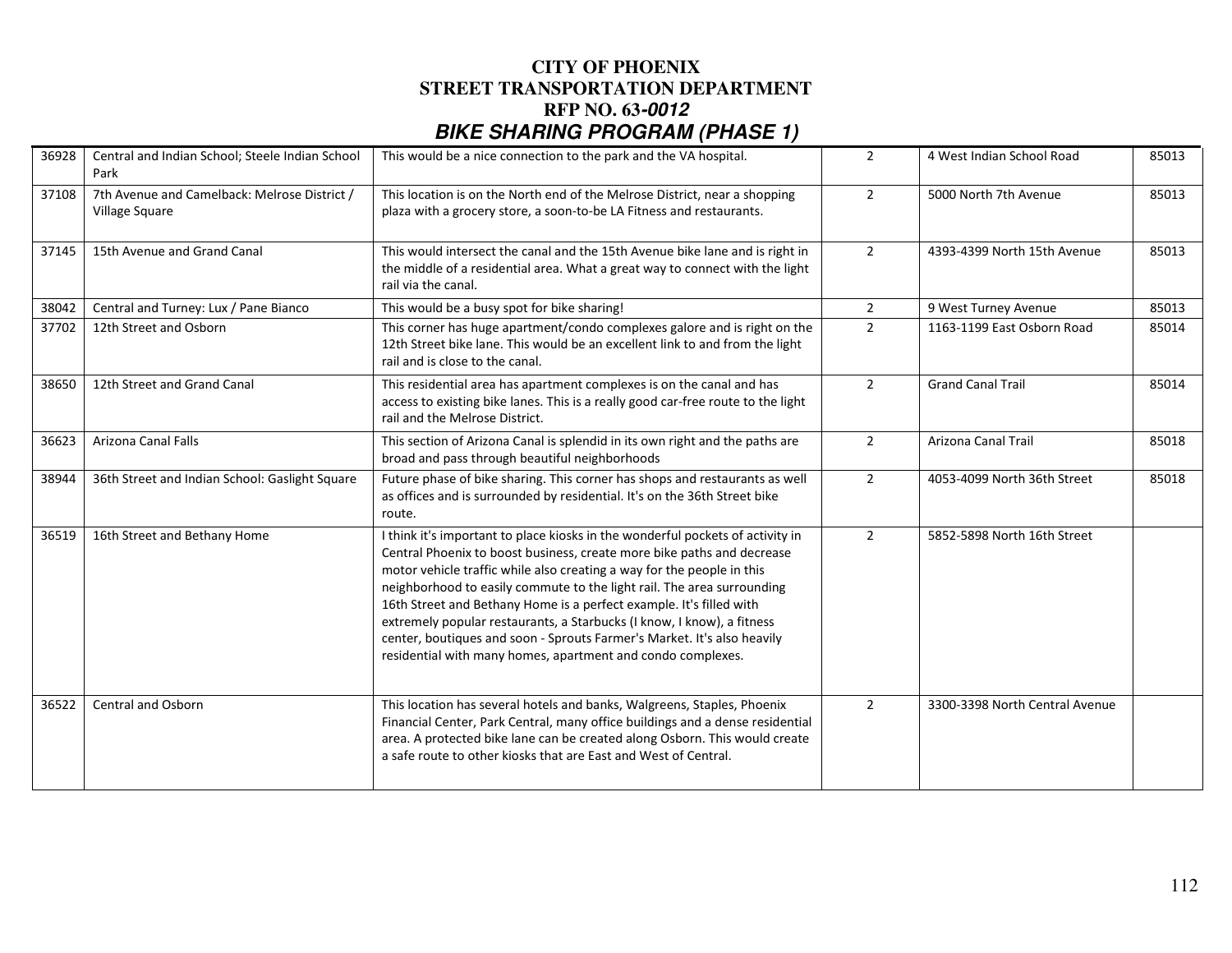| 36613 | 7th Street and Osborn                   | There are a lot of small local businesses here (Urban Beans, Bard's Books<br>and such) and there will soon be a new restaurant. There's a new<br>development at the former church on that corner that will bring in more<br>retail/restaurants. And this area is surrounded by residences that would<br>use the bike share as transportation to and from the light rail. A protected<br>bike lane can be added to Osborn to create a safe East/West route.                                                                                                                                                                                                                                      | $\overline{2}$ | 3455-3499 North 7th Street  |
|-------|-----------------------------------------|-------------------------------------------------------------------------------------------------------------------------------------------------------------------------------------------------------------------------------------------------------------------------------------------------------------------------------------------------------------------------------------------------------------------------------------------------------------------------------------------------------------------------------------------------------------------------------------------------------------------------------------------------------------------------------------------------|----------------|-----------------------------|
| 36620 | 15th Avenue and Thomas                  | This location would serve the South side of Phoenix College along with<br>Encanto Park, the fairgrounds and the historic districts and would allow<br>residents easier light rail access. This is also a nice corner with popular<br>restaurants and some shops and is on the 15th Avenue bike lane.                                                                                                                                                                                                                                                                                                                                                                                            | $\overline{2}$ | 2916 North 15th Avenue      |
| 36641 | 7th Street and Grand Canal              | This location is right on the canal and would be a great connection to the<br>light rail and shops and restaurants for the neighborhood. This can tie in<br>with Canalscape.                                                                                                                                                                                                                                                                                                                                                                                                                                                                                                                    | $\overline{2}$ | 4501 North 7th Street       |
| 36643 | 7th Avenue and Grand Canal              | This would be in the middle of the Melrose District and would connect with<br>the Grand Canal to possible kiosks along the canal at Central and 7th<br>Avenue to help create Canalscape.                                                                                                                                                                                                                                                                                                                                                                                                                                                                                                        | $\overline{2}$ | 4519 North 7th Avenue       |
| 37085 | 11th Avenue and Osborn: Phoenix College | This is an alternative location to 7th Avenue and Osborn. This location<br>intersects the North end of Phoenix College (its popular Culinary Cafe is on<br>that corner), two elementary schools and the Osborn School District<br>buildings. Osborn and 11th Avenue can benefit greatly from the addition of<br>bike lanes. 11th Avenue between Indian School and Thomas is quite wide<br>and very bikeable. A kiosk here would work quite well with one at the<br>South end of Phoenix College at 15th Avenue Thomas. This location would<br>also serve as a great connection to the light rail for the community since it's<br>heavily residential and has several condo/apartment complexes. | $\overline{2}$ | 3342 North 11th Avenue      |
| 37870 | 12th Street and Bethany Home            | There are so many condo and apartment complexes near that corner and<br>it's on a bike route. It would be a great connection to the light rail and<br>nearby neighborhoods.                                                                                                                                                                                                                                                                                                                                                                                                                                                                                                                     | $\overline{2}$ | 5965-5999 North 12th Street |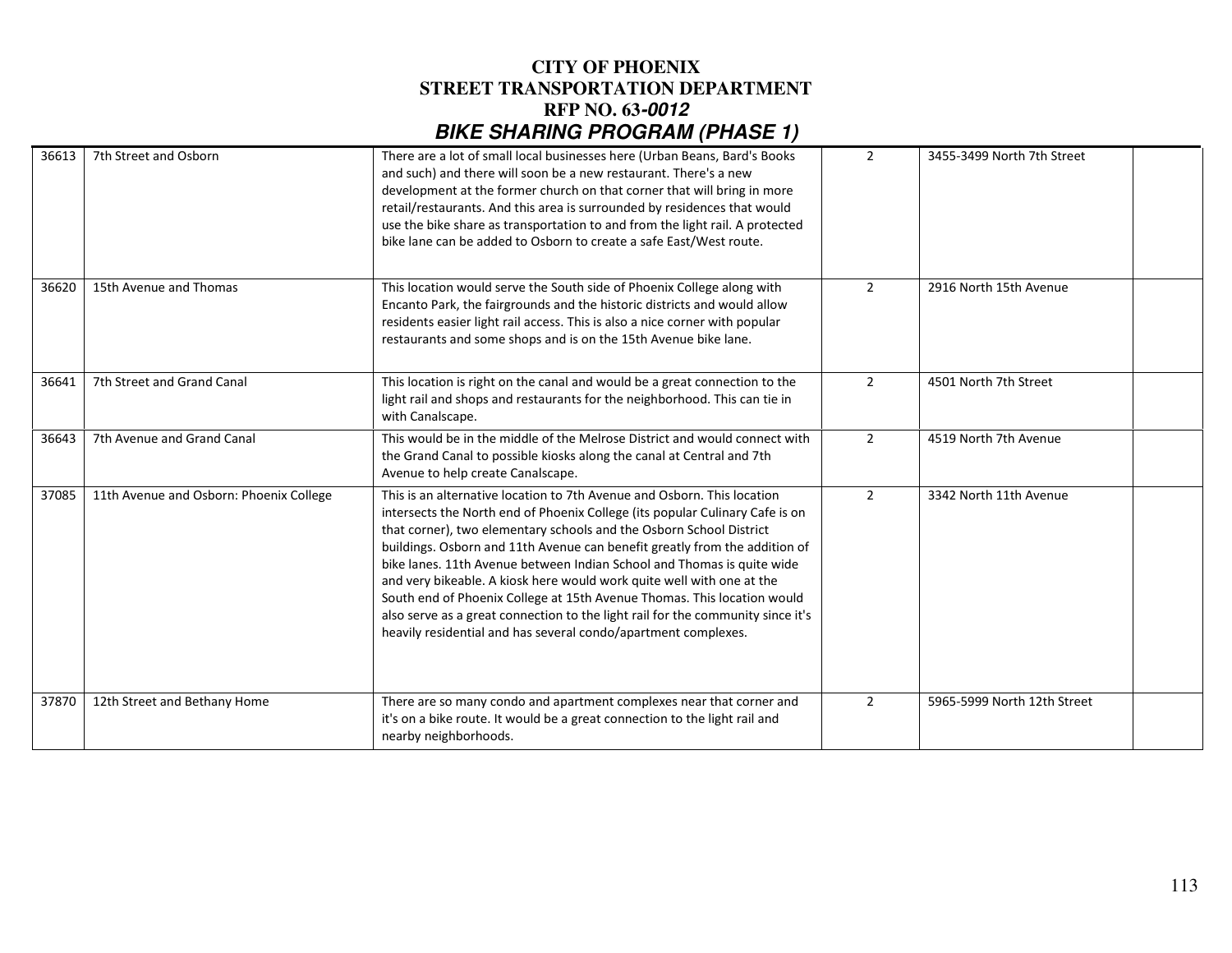| 38700 | 15th Avenue and Osborn                                        | This is another option for the Phoenix College area. This location is near the<br>sports facilities and is on the 15th Avenue bike route. The Phoenix College<br>area has the ability to support multiple bike share stations. Along with the<br>college, there is the Osborn Elementary School district and this area is<br>dense with a variety of multi-family housing as well as many single family<br>homes. It's bikeable along 11th Avenue, the 15th Avenue bike lane and<br>Osborn has the potential to be a great bike route. | $\overline{2}$ | 3500-3546 North 15th Avenue  |       |
|-------|---------------------------------------------------------------|----------------------------------------------------------------------------------------------------------------------------------------------------------------------------------------------------------------------------------------------------------------------------------------------------------------------------------------------------------------------------------------------------------------------------------------------------------------------------------------------------------------------------------------|----------------|------------------------------|-------|
| 38943 | 40th and Campbell: La Grande Orange                           | For a future phase of bike sharing, perhaps creating a small bike share<br>community in Arcadia This location intersects bike routes, has limited<br>parking and is extremely popular. It's also surrounded by dense residential<br>and multi-family housing.                                                                                                                                                                                                                                                                          | $\overline{2}$ | 4483-4499 North 40th Street  |       |
| 39116 | 4th Avenue and Jackson: Union Station                         | This is right near Union Station, government buildings and The Ice House in<br>the warehouse district.                                                                                                                                                                                                                                                                                                                                                                                                                                 | $\overline{2}$ | 499 South 4th Avenue         |       |
| 39232 | 10th Street and Roosevelt: Welcome Diner /<br>Youth Hostel    | The Welcome Diner is reopening, there is a youth hostel, Alwun House, a<br>bike route and dense residential in this part of the Garfield Historic District.<br>This would be a great connection to and from the light rail, the rest of<br>downtown and nearby neighborhoods.                                                                                                                                                                                                                                                          | $\overline{2}$ | 925 East Roosevelt Street    |       |
| 36576 | Historic Neighborhoods 1 - Historic Roosevelt<br>Neighborhood | Have linked bike share stations at each historic neighborhood so people can<br>enjoy each one while taking in the locally owned cultural attractions in or<br>near each one. What better way to help build an apprecation for what is<br>uniquely Phoenix?                                                                                                                                                                                                                                                                             | $\mathbf{1}$   | <b>West Roosevelt Street</b> | 85003 |
| 37750 | <b>Hob Nobs</b>                                               | A multiplicity of cultural attractions within 3 blocks of this hub. Great place                                                                                                                                                                                                                                                                                                                                                                                                                                                        | $\mathbf{1}$   | 149 West McDowell Road       | 85003 |
| 37890 | Urban Lofts 2 Apartments                                      | Affordable housing complexes along Light Rail should all have bike sharing<br>kiosks                                                                                                                                                                                                                                                                                                                                                                                                                                                   | $\mathbf{1}$   | 650 North 2nd Avenue         | 85003 |
| 37904 | Tapestry on Central                                           | Large mixed condo/rental complexes should have bike sharing kiosks                                                                                                                                                                                                                                                                                                                                                                                                                                                                     | $\mathbf{1}$   | 2 West Encanto Boulevard     | 85003 |
| 37066 | 5th Avenue and Fillmore                                       | In this area is Cibo, Rio Salado College, Children First Academy and a lot of<br>residential. This intersects the 5th Avenue and Fillmore bike routes and is<br>two blocks from the 3rd Avenue bike lane. Many people would use this<br>kiosk for it's access to Cibo and area residents would find a kiosk here<br>useful for transportation to and from the light rail, Grand Avenue, Hance<br>Park, Roosevelt Row and many points downtown.                                                                                         | $\mathbf{1}$   | 501-555 West Fillmore Street | 85003 |
| 36467 | <b>Bike Share Kiosk 2</b>                                     | <b>Burton Barr Library</b>                                                                                                                                                                                                                                                                                                                                                                                                                                                                                                             | $\mathbf{1}$   | 1221 North Central Avenue    | 85004 |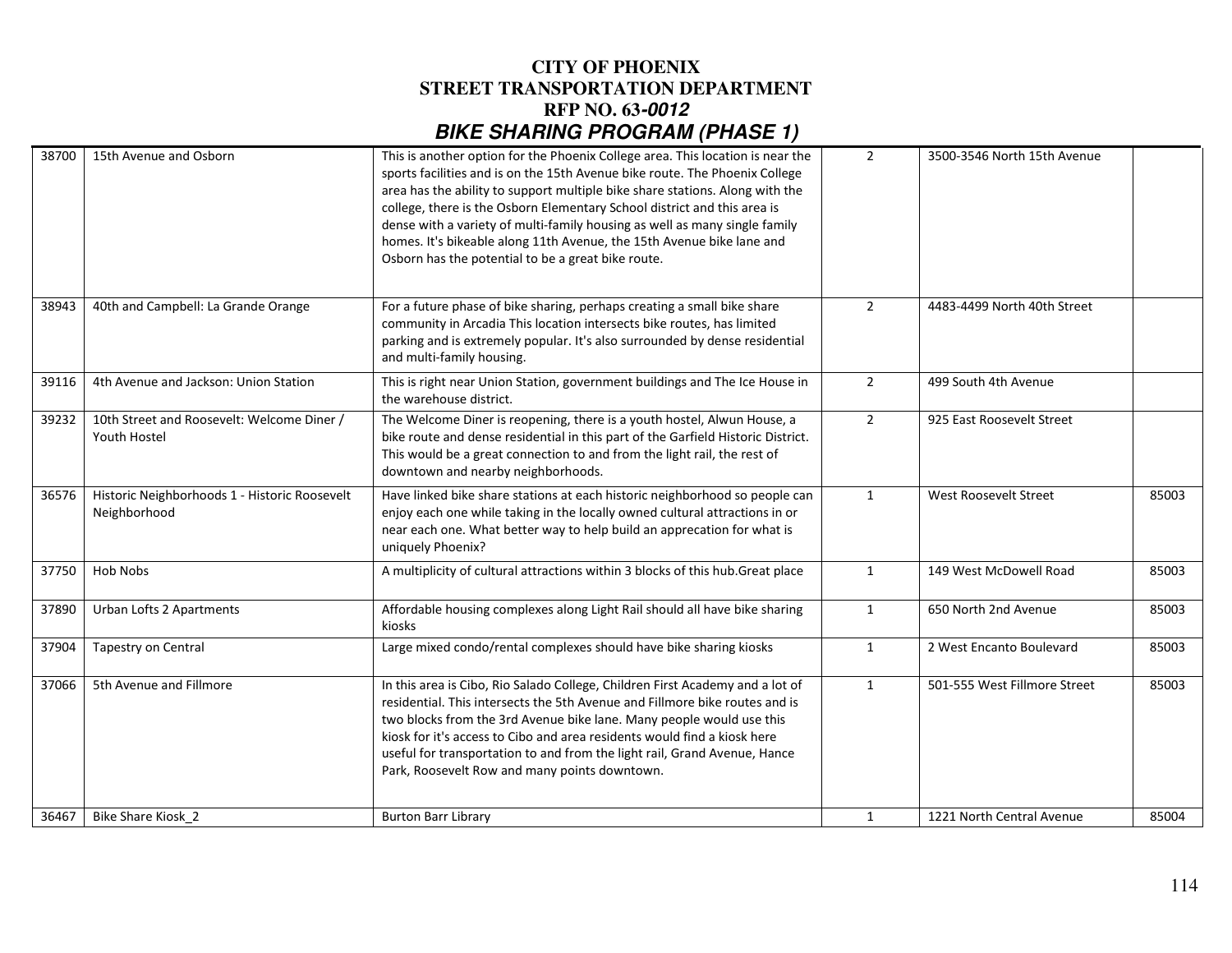| 36582 | Historic Neighborhoods VII - Townsend<br>Neighborhood  | Have linked bike share stations at each historic neighborhood so people can<br>enjoy each one while taking in the locally owned cultural attractions in or<br>near each one. What better way to help build an appreciation for what is<br>uniquely Phoenix? | 1            | 500-526 East Lynwood Street | 85004 |
|-------|--------------------------------------------------------|-------------------------------------------------------------------------------------------------------------------------------------------------------------------------------------------------------------------------------------------------------------|--------------|-----------------------------|-------|
| 37892 | <b>Roosevelt Point Apartments</b>                      | Large Apartment Complexes should have bike sharing kiosks                                                                                                                                                                                                   | $\mathbf{1}$ | 222 East Roosevelt Street   | 85004 |
| 37068 | McDowell - 3rd Street - 7th Street: Safeway            | This would be convenient for people living downtown to get groceries.                                                                                                                                                                                       | $\mathbf{1}$ | 326 East McDowell Road      | 85004 |
| 37074 | The Valley Youth Theater                               | Frequently attracts people that live in the suburbs that has never been to<br>downtown Phx, great starting people to experience the city.                                                                                                                   | $\mathbf{1}$ | 801 North 3rd Street        | 85004 |
| 39202 | at the art museum                                      | any cultural stop would be a high traffic area for a bike share                                                                                                                                                                                             | $\mathbf{1}$ | 2-98 East McDowell Road     | 85004 |
| 37171 | Coronado Park                                          | People within this neighborhood would be more likely to use the light rail<br>with a bike sharing program. It is just beyond the walkable distance.                                                                                                         | $\mathbf{1}$ | 1815-1999 North 12th Street | 85006 |
| 37302 | 7th Street and Van Buren: ASU                          | ASU and lots of activity at that corner.                                                                                                                                                                                                                    | $\mathbf{1}$ | 217-299 North 7th Street    | 85006 |
| 36580 | Historic Neighborhoods V - FQ Story<br>Neighborhood    | Have linked bike share stations at each historic neighborhood so people can<br>enjoy each one while taking in the locally owned cultural attractions in or<br>near each one. What better way to help build an appreciation for what is<br>uniquely Phoenix? | $\mathbf{1}$ | 1117 West Latham Street     | 85007 |
| 36621 | Garfield Neighborhood                                  | Wonderful historic neighborhood and the corner of Pierce and 10th St is a<br>great place to start exploring - a 90 year old Safeway Store is still operating<br>at that location [although Safeway sold it off 60 years ago]                                | $\mathbf{1}$ | 615 North 11th Avenue       | 85007 |
| 37069 | 15th Avenue and McDowell: Fairgrounds                  | This would also create a connection to and from the light rail for area<br>residents and is along the 15th Avenu bike lane. It would be great to have a<br>kiosk at the entrance to nearby Encanto Park as well so that there are<br>options.               | $\mathbf{1}$ | 1578-1598 North 15th Avenue | 85007 |
| 38400 | 15th Avenue and Encanto Boulevard                      | Encanto Park and near the tennis courts and a park entrance. There is<br>residential and it intersects two bike lanes. This would be a good<br>connection to downtown and the light rail.                                                                   | $\mathbf{1}$ | 2266-2298 North 15th Avenue | 85007 |
| 37822 | Oak and Grand Canal                                    | Use the Grand Canal Trail to get to so many places. This station would also<br>be on and near existing bike routes.                                                                                                                                         | 1            | 2571-2591 East Oak Street   | 85008 |
| 38394 | 19th Avenue and Monte Vista: State<br>Fairgrounds      | There is also residential in this neighborhood. This would be best served<br>with a bike lane connecting the entrance to Encanto Blvd. which would also<br>lead to the 15th Avenue bike lane.                                                               | $\mathbf{1}$ | 1901 West Monte Vista Road  | 85009 |
| 38043 | Landmark Towers / Hula's / Maizies / Citizen<br>Coffee | A great destination!                                                                                                                                                                                                                                        | $\mathbf{1}$ | 4774 North Central Avenue   | 85012 |
| 36463 | <b>Bike Share Kiosk</b>                                | Near the restaurant complex of Windsor, Postinos, Churn, and Federal.                                                                                                                                                                                       | $\mathbf{1}$ | 5202 North Central Avenue   | 85013 |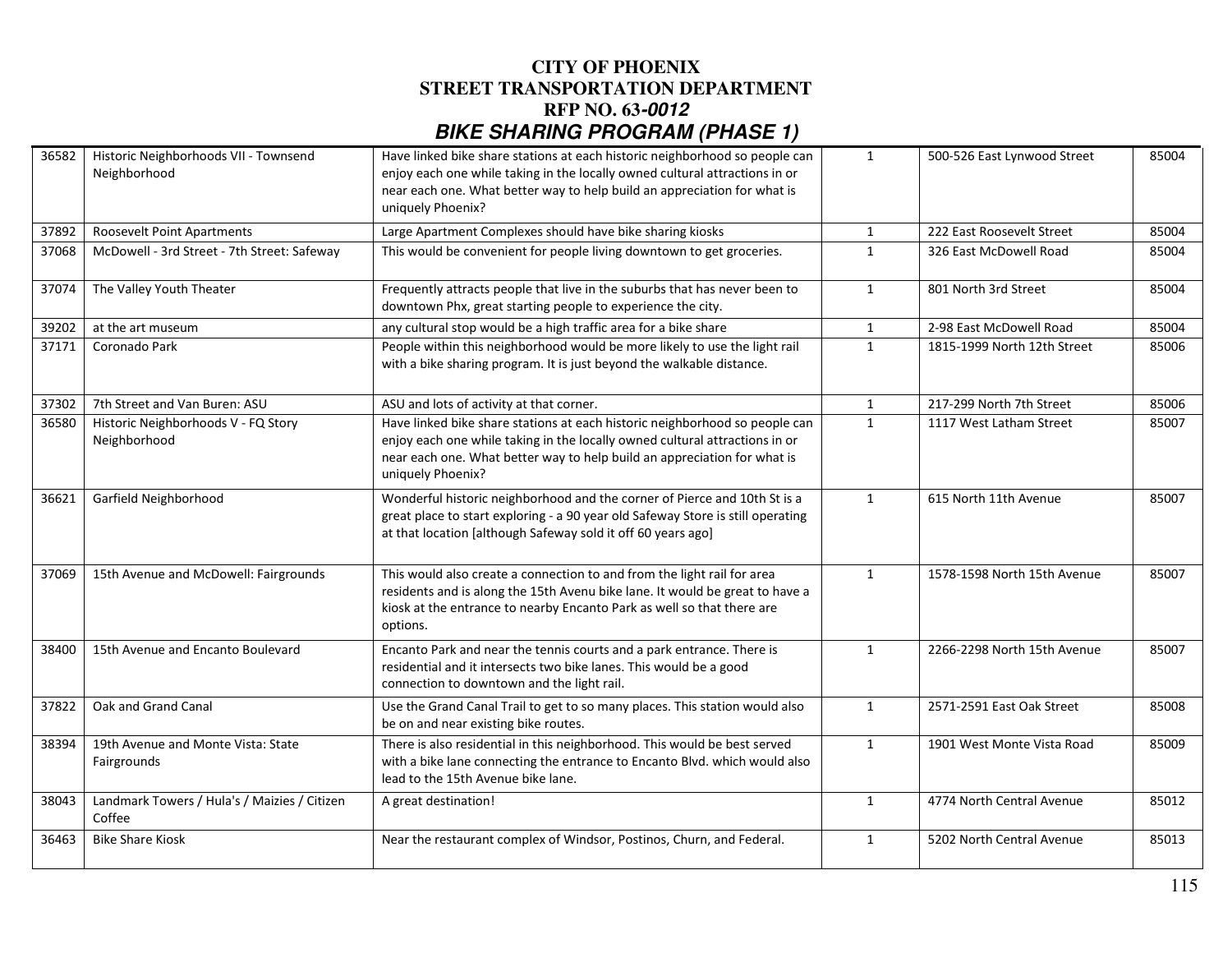| 36660 | Camelback/17th Ave.                            | A bike share could be included in the future development of the large<br>empty lot at the SW corner.                                                                                                                                                                                                                                                                                | 1            | 1707 West Camelback Road       | 85015 |
|-------|------------------------------------------------|-------------------------------------------------------------------------------------------------------------------------------------------------------------------------------------------------------------------------------------------------------------------------------------------------------------------------------------------------------------------------------------|--------------|--------------------------------|-------|
| 37782 | Osborn and Grand Canal                         | This is right near the entrance to Arioso City Lofts, a huge apartment<br>complex that spans 16th Street to the Grand Canal along Osborn. There are<br>also many homes in this area and this would be great access to the Grand<br>Canal and the light rail. We should promote biking on the canals with bike<br>sharing in areas that support it with dense residential and shops. | $\mathbf{1}$ | 3440-3484 Grand Canal Trail    | 85016 |
| 38946 | 48th Street and Indian School: Greenbelt/Canal | For a future phase of bike sharing. This area meets the canal and the<br>greenbelt, has a grocery store, popular restaurants and Arcadia High<br>School.                                                                                                                                                                                                                            | $\mathbf{1}$ | North 48th Street              | 85018 |
| 36657 | <b>Pastor Transit Center</b>                   | It is a transit center, after all.                                                                                                                                                                                                                                                                                                                                                  | $\mathbf{1}$ | 24 East Broadway Road          | 85040 |
| 36658 | Central/Baseline                               | Maybe in the shopping center on the NE corner?                                                                                                                                                                                                                                                                                                                                      | $\mathbf{1}$ | 7601-7651 South Central Avenue | 85042 |
| 38651 | 16th Street and Campbell                       | This is along an existing bike lane and there's a huge apartment complex on<br>that corner and a large condo complex nearby. A park is on this corner and<br>some restaurants too. It would be easy to get to the canal, making it a good<br>route to and from the light rail.                                                                                                      | $\mathbf{1}$ | 4468-4498 North 16th Street    |       |
| 36486 | Bike Share Kiosk 19                            | The Y@ASU                                                                                                                                                                                                                                                                                                                                                                           | 0            | 350 North 1st Avenue           | 85003 |
| 36489 | Bike Share Kiosk 23                            | CityScape 2                                                                                                                                                                                                                                                                                                                                                                         | $\mathbf 0$  | 50 West Jefferson Street       | 85003 |
| 36578 | Historic Neighborhoods III - Willo             | Have linked bike share stations at each historic neighborhood so people can<br>enjoy each one while taking in the locally owned cultural attractions in or<br>near each one. What better way to help build an apprecation for what is<br>uniquely Phoenix?                                                                                                                          | $\mathbf 0$  | 2017 North 3rd Avenue          | 85003 |
| 37880 | The Lofts at McKinley                          | Affordable housing complexes along Light Rail should all have bike sharing<br>kiosks                                                                                                                                                                                                                                                                                                | $\mathbf 0$  | 809 North 5th Avenue           | 85003 |
| 37883 | The Marquee Apartments                         | Affordable housing complexes along Light Rail should all have bike sharing<br>kiosks                                                                                                                                                                                                                                                                                                | $\Omega$     | 618 North 2nd Avenue           | 85003 |
| 37889 | The Filmore Apartments                         | Market rate affordable housing complexes along Light Rail should all have<br>bike sharing kiosks                                                                                                                                                                                                                                                                                    | $\mathbf{0}$ | 617 North 3rd Avenue           | 85003 |
| 36469 | Bike Share Kiosk_4                             | RoRo                                                                                                                                                                                                                                                                                                                                                                                | $\mathbf 0$  | 414 East Roosevelt Street      | 85004 |
| 36470 | Bike Kiosk 5                                   | <b>ATAH</b>                                                                                                                                                                                                                                                                                                                                                                         | $\mathbf 0$  | 102-198 East McKinley Street   | 85004 |
| 36471 | Bike Share Kiosk_6                             | Civic Space Park                                                                                                                                                                                                                                                                                                                                                                    | $\mathbf 0$  | 500-598 North Central Avenue   | 85004 |
| 36472 | Bike Share Kiosk 7                             | <b>AZ Center</b>                                                                                                                                                                                                                                                                                                                                                                    | $\mathbf 0$  | 400 East Van Buren Street      | 85004 |
| 36473 | Bike Share Kiosk 9                             | <b>Convention Center</b>                                                                                                                                                                                                                                                                                                                                                            | $\Omega$     | 100 North 3rd Street           | 85004 |
| 36475 | Bike Share Kiosk 10                            | Heritage Square                                                                                                                                                                                                                                                                                                                                                                     | $\mathbf 0$  | 601-623 East Adams Street      | 85004 |
| 36476 | Bike Share Kiosk_11                            | The Duce                                                                                                                                                                                                                                                                                                                                                                            | $\mathbf 0$  | 14 East Lincoln Street         | 85004 |
| 36479 | Bike Share Kiosk 13                            | The Heard Museum                                                                                                                                                                                                                                                                                                                                                                    | $\mathbf 0$  | 22 East Monte Vista Road       | 85004 |
| 36480 | Bike Share Kiosk 14                            | Margaret T Hance Park                                                                                                                                                                                                                                                                                                                                                               | $\mathbf 0$  | Papago Freeway                 | 85004 |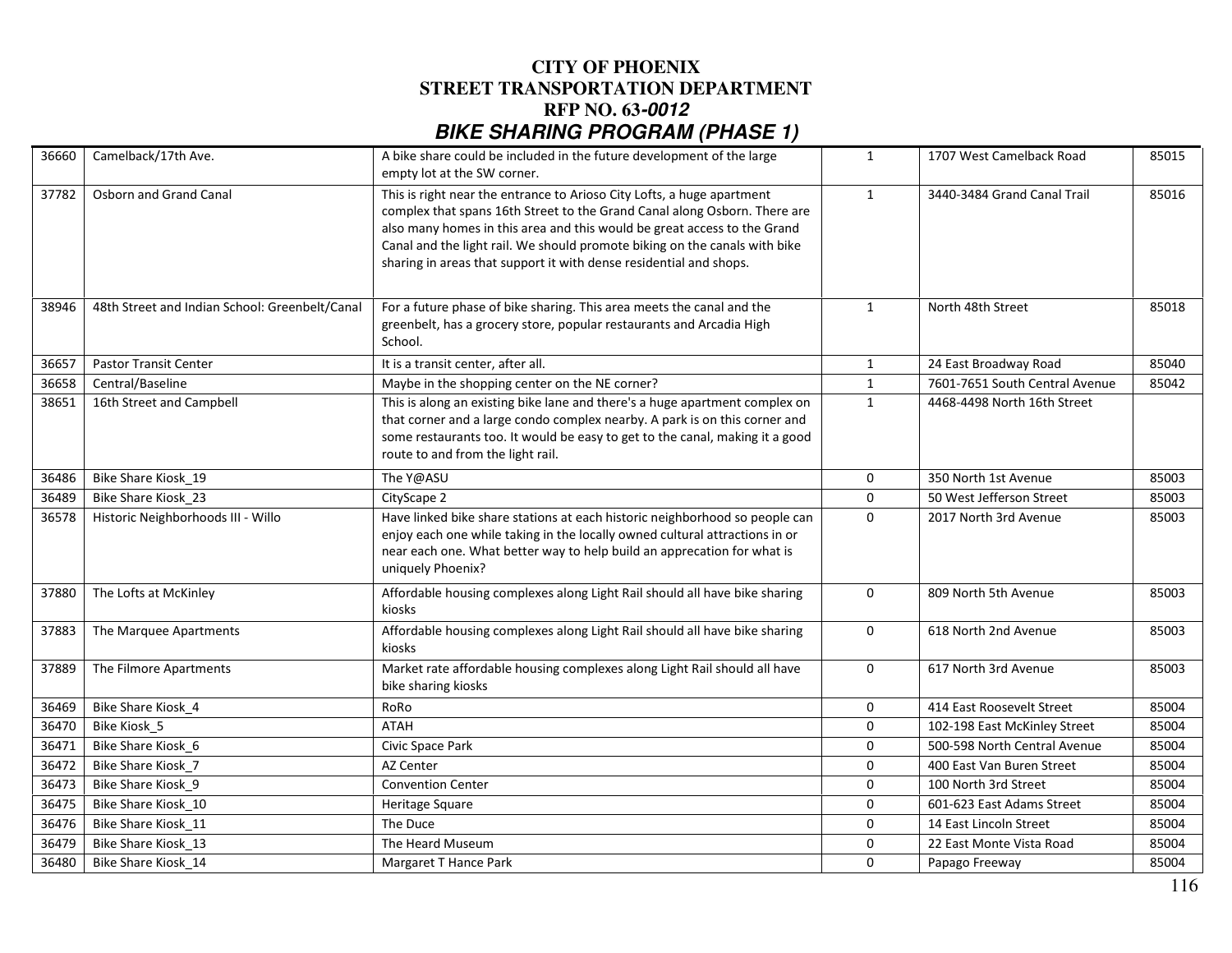| 36485 | Bike Share Kiosk 18                                                 | <b>ASU Downtown Campus</b>                                                                                                                                                                                                                                  | $\mathbf 0$  | <b>East Polk Street</b>                 | 85004 |
|-------|---------------------------------------------------------------------|-------------------------------------------------------------------------------------------------------------------------------------------------------------------------------------------------------------------------------------------------------------|--------------|-----------------------------------------|-------|
| 36487 | Bike Share Kiosk 20                                                 | Food Trucks/Farmers Market/Restaurant                                                                                                                                                                                                                       | $\mathbf 0$  | 14 East Pierce Street                   | 85004 |
| 36488 | Bike Share Kiosk 21                                                 | CityScape 1                                                                                                                                                                                                                                                 | $\mathbf 0$  | 2-98 South 1st Street                   | 85004 |
| 36581 | Historic Neighborhoods VI - Evans-Churchill<br>Neighborhood         | Have linked bike share stations at each historic neighborhood so people can<br>enjoy each one while taking in the locally owned cultural attractions in or<br>near each one. What better way to help build an appreciation for what is<br>uniquely Phoenix? | $\mathbf{0}$ | 516 East Portland Street                | 85004 |
| 36583 | Historic Neighborhoods VIII - in back of the<br><b>Heard Museum</b> | Have linked bike share stations at each historic neighborhood so people can<br>enjoy each one while taking in the locally owned cultural attractions in or<br>near each one. What better way to help build an appreciation for what is<br>uniquely Phoenix? | $\mathbf 0$  | 345 East Palm Lane                      | 85004 |
| 37882 | Westward Ho Complex                                                 | Affordable housing complexes along Light Rail should all have bike sharing<br>kiosks                                                                                                                                                                        | $\mathbf 0$  | 2-44 West Fillmore Street               | 85004 |
| 39689 | St Mary's High School                                               | High School                                                                                                                                                                                                                                                 | $\mathbf 0$  | North 3rd Street                        | 85004 |
| 41111 | Arizona Science Center                                              | Connect all the major cultural institutions through bike share kiosks                                                                                                                                                                                       | $\Omega$     | <b>East Washington Street</b>           | 85004 |
| 39686 | North High School                                                   | High School                                                                                                                                                                                                                                                 | $\mathbf 0$  | East Thomas Road                        | 85006 |
| 37816 | 16th Street and Roosevelt: Ranch Market                             | This location would be convenient for grocery shopping at Pro's Ranch<br>Market and would be good light rail connection for the community.                                                                                                                  | $\Omega$     | 950-998 North 16th Street               | 85006 |
|       |                                                                     |                                                                                                                                                                                                                                                             |              |                                         |       |
| 36481 | Bike Share Kiosk 15                                                 | <b>Encanto Park</b>                                                                                                                                                                                                                                         | 0            | 2601-2799 North 8th Avenue              | 85007 |
| 36579 | Historic Neighborhoods IV - Encanto-Palmcroft<br>Neighborhood       | Have linked bike share stations at each historic neighborhood so people can<br>enjoy each one while taking in the locally owned cultural attractions in or<br>near each one. What better way to help build an appreciation for what is<br>uniquely Phoenix? | $\mathbf 0$  | 1700-1798 North 7th Avenue              | 85007 |
| 37749 | La Melgosa                                                          | A bike shop, half a dozen galleries, a theater and a restaurant space<br>begging to be rented again.<br>Excellent place for a kiosk                                                                                                                         | $\mathbf 0$  | 1001-1025 Phoenix-Wickenburg<br>Highway | 85007 |
| 39690 | Metro Arts High School                                              | <b>High School</b>                                                                                                                                                                                                                                          | $\mathbf 0$  | North 7th Avenue                        | 85007 |
| 37820 | 23rd Avenue and Thomas                                              | This area has motels, a school, restaurants, apartment buildings and many<br>homes. This would be a good connection to the light rail, Encanto Park and<br>the fairgrounds.                                                                                 | $\mathbf 0$  | 2700-2798 North 23rd Avenue             | 85009 |
| 39687 | Xavier High School                                                  | High School                                                                                                                                                                                                                                                 | $\mathbf 0$  | North 5th Street                        | 85012 |
| 41271 | Steele Indian School Park                                           | It would be nice to have a location right inside the park.                                                                                                                                                                                                  | $\mathbf 0$  | <b>Shodes Circle</b>                    | 85012 |
| 36468 | Bike Share Kiosk 3                                                  | <b>Clarendon Hotel</b>                                                                                                                                                                                                                                      | $\Omega$     | 3700 North 3rd Avenue                   | 85013 |
| 36482 | Bike Share Kiosk 16                                                 | <b>Melrose District</b>                                                                                                                                                                                                                                     | $\mathbf 0$  | 4330 North 7th Avenue                   | 85013 |
| 36483 | Bike Share Kiosk 17                                                 | Central Ave and Camelback Park and Ride                                                                                                                                                                                                                     | $\Omega$     | 213-299 West Camelback Road             | 85013 |
| 39692 | Camelback High School                                               | <b>High School</b>                                                                                                                                                                                                                                          | $\Omega$     | North 28th Street                       | 85016 |